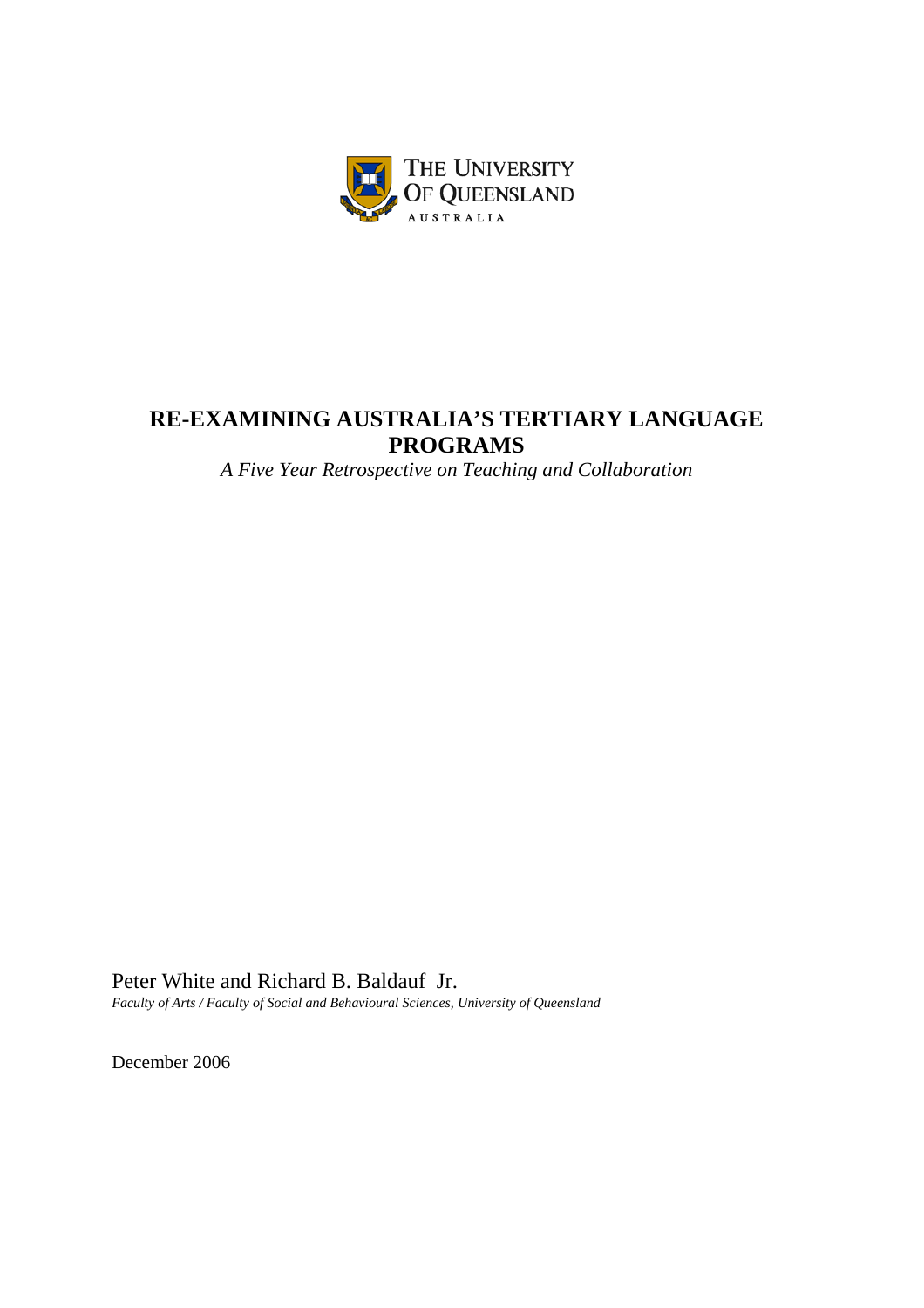# **Table of Contents**

| 4.0 CURRENT AND PLANNED COLLABORATIVE ARRANGEMENTS IN THE TEACHING OF |
|-----------------------------------------------------------------------|
|                                                                       |
|                                                                       |
|                                                                       |
|                                                                       |
|                                                                       |
|                                                                       |
|                                                                       |
|                                                                       |
|                                                                       |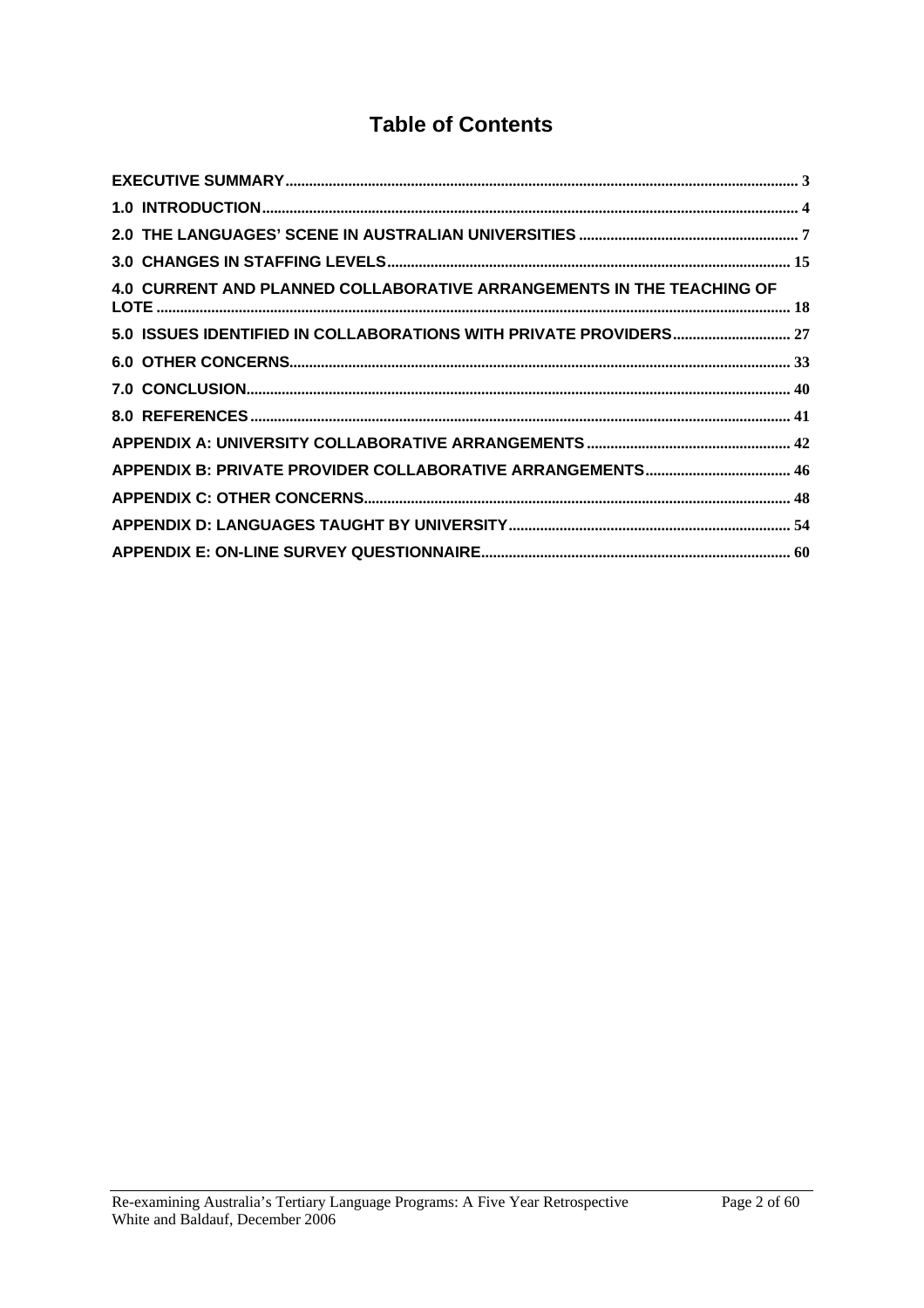#### <span id="page-2-0"></span>**Executive Summary**

**This report presents the findings of an on-line questionnaire that aimed to provide baseline data about the state of languages in Australian universities. The aim of the survey was to find out what had been done over the last five years in language teaching, particularly in regard to collaborative efforts as the basis for developing and testing models for collaboration. Given the current financial and structural pressures on languages, particularly those of small enrolment, or those needing to maintain units / subjects with small enrolments, developing good collaborative models would appear to be one way to maintain language teaching vitality.** 

**The study has found that all save two of the Australian universities teach languages other than English. While enrolments in languages are relatively stable over the reporting period (2001-2005), there are fewer languages being taught. The staffing base of university language teachers has declined slightly over the five year period, but of more concern is the increasing reliance on casual staff to maintain language programs.** 

**Approximately half the universities have, or intend to, enter into some sort of collaborative arrangements to either maintain their language teaching base, or to develop new language teaching programs in their institutions. Current collaborative arrangements include a number of models, clustered around three major themes: 1) universities in the same urban area teaching languages collaboratively, or adopting each others' courses; 2) universities teaching their language programs in distant or regional universities; and 3) universities with programs linked to overseas universities. There are a number of permutations on these themes.** 

**Of the universities with collaborative arrangements, only a few claim to use private language providers. Universities generally were not in favour of working with private providers except to supplement already existing language programs. Examples given of private collaboration included: the funding of positions through foreign national institutes or foreign governments, provision of teaching resources, and the provision of cultural events and activities to enhance existing courses.** 

**While the survey concentrated on schools or departments of languages in universities, it was fairly common to find other schools, departments or faculties which had a language component in their courses.**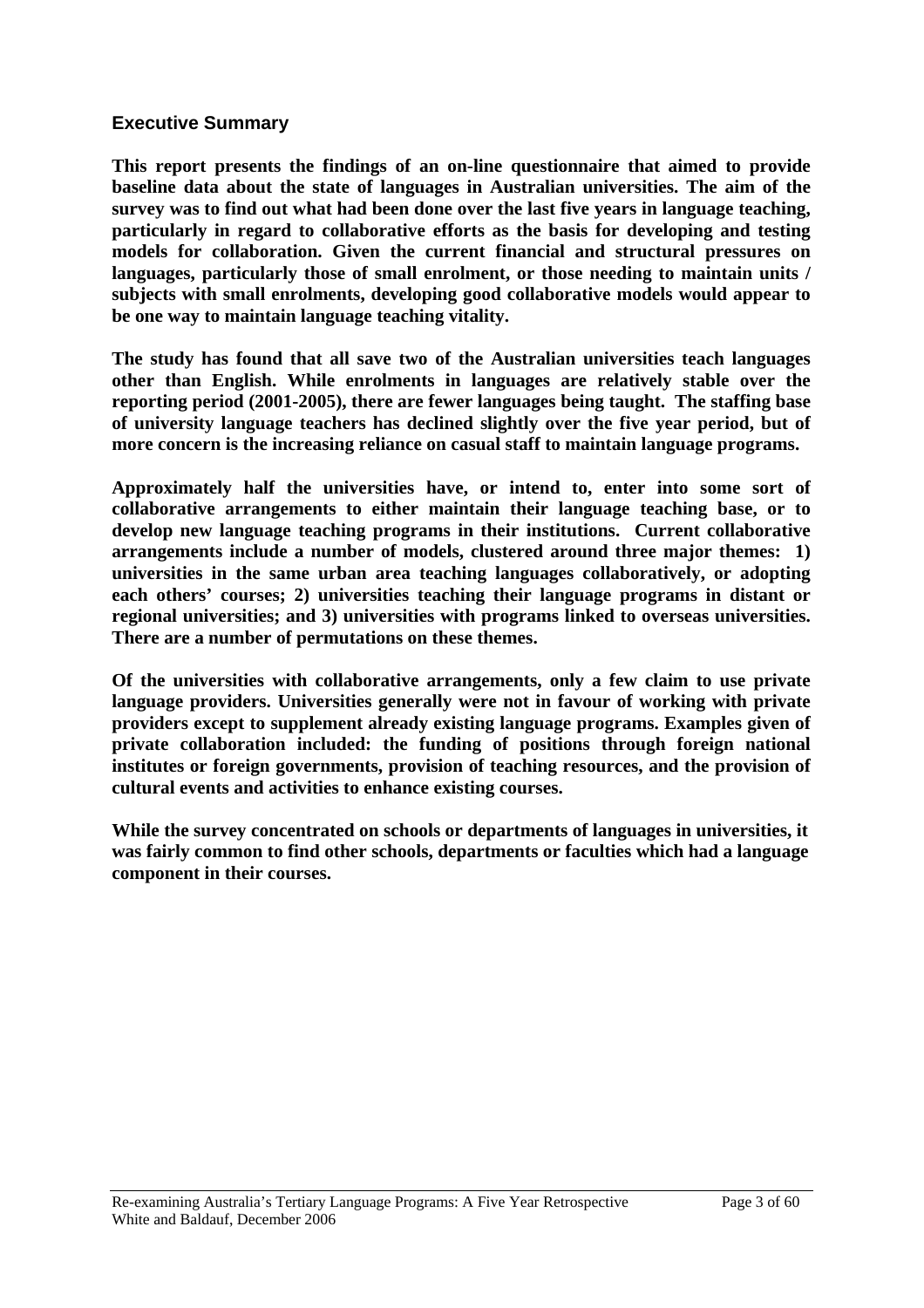### <span id="page-3-0"></span>**1.0 Introduction**

This report provides an overview and analysis of the languages' scene in Australian universities as a basis for understanding the current language teaching situation, the types of collaboration that have been tried, and possibilities for future collaboration in language teaching, and in particular in languages of small enrolments. Where possible the data collected for this report has been compared to previous studies that covered some of the same issues (See, Baldauf, 1995; Bettoni and Leal, 1994; White and Baldauf, 1997).

After a brief introduction to this project describing the aims, methodology, project team as well as some data problems encountered, the main section is divided into two parts: part one provides an overview of the languages scene in Australian universities. This includes data on the number of languages taught in Australian universities, language enrolments over a five year period (2001-2005), and issues of staffing in languages. Where possible we provide comparisons with previous surveys. In part two we examine the nature of current and planned collaboration: this includes an overview of current collaborations as well as a discussion of the main issues facilitating or hindering collaborative efforts. We have a specific section dealing with collaboration involving private providers. Furthermore, other issues, including a description of other degrees requiring languages, are explored, before some conclusions are drawn and recommendations are made. The appendices contain a copy of the two electronic surveys, as well as detailed data about languages taught by each university and a list of languages and where they are taught.

### **1.1 Project Aims**

This project was funded by the Deans of Arts, Social Sciences and Humanities (DASSH) under a Collaborative and Structural Reform Fund (CASR) grant from the Department of Education, Science and Training entitled "Innovative Approaches to Provision of Languages other than English in Australian Higher Education". The aim was to advance our understanding of collaborative models of teaching suitable for languages other than English (LOTE), and in particular, for disciplines of small enrolment. The project as a whole examines delivery models and strategies for LOTE in higher education. This survey was designed to provide critical baseline data about the state of languages in universities and the degree of collaboration currently in existence, as one of the bases for selecting and trialling collaborative models.

The project is intended to collect, collate, synthesise, and analyse data related to the national provision and delivery of LOTEs in the higher education sector in Australia through the development and administration of an online survey. The on-line survey project included:

- Development and administration of a web-based on-line survey that ensured ease of access, comprehensibility and security for the information gathered and the participants.
- Comprehensive and detailed descriptions, analysis and synthesis of LOTE provision in all 39 Australian Universities facilitating resource-based and pedagogic evaluations.
- Identification and analysis of collaboration arrangements between local, national and international partners for the delivery of LOTEs in the Australian higher education sector currently in place as well as past experiences or planned initiatives.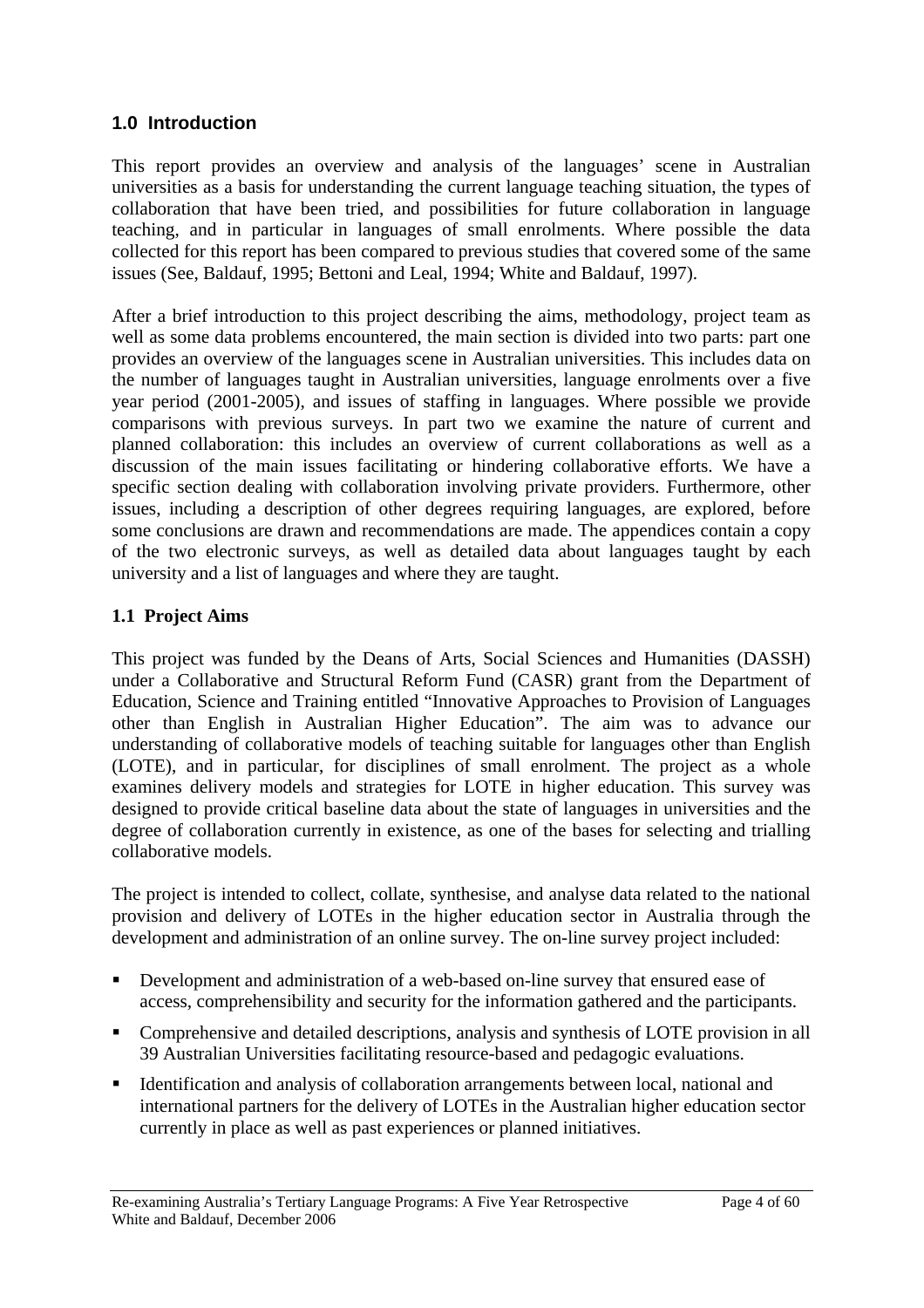Identification and prioritisation of financial and pedagogic factors relevant for the evaluation and assessment of course provision and teaching and learning outcomes in collaborative contexts.

### **1.2 Project Methodology**

The project officially commenced in March 2006 with the development of questions for an on-line questionnaire. The questionnaire was divided into two parts. Part A was developed to capture information about the trends in individual language offerings in Australian universities. It sought information on languages that were offered at each institution between 2001 and 2005 and attempted to capture changes regarding the offering of courses, the mode of offering, staff numbers, the number of teaching hours and the collaborative arrangements related to each language. This information was completed individually on-line for each language. The final version of this questionnaire is attached as Appendix E. Part B captured information about collaborative arrangements that each university was currently undertaking, or planning to undertake, the role of private providers of languages and other concerns that related to the teaching of languages in universities. This part only needed to be completed once. The final version of this questionnaire is attached as Appendix F.

### **1.3 Project Team**

The project team consisted of Dr Peter White from the School of Languages and Critical Cultural Studies, and Assoc. Prof. Dick Baldauf from the School of Education, both at the University of Queensland, who were responsible for the initial questionnaire design and the final data write up and analysis. The on-line version of the questionnaire was developed by Mr Matthias Kubler and Mr Warren Laffan from the University of Queensland Social Research Centre, with Matthias doing most of the coding work. Helpful input during the questionnaire development process came from members the DASSH Steering Committee, who commented on several drafts. Additional assistance with data collection was provided by Ms Helen Burns and Dr Joanne Winter. Professor Anne Pauwels and other members of the DASSH Advisory Committee kept the pressure on the Deans and their representatives to provide the data. This was an arduous task for the larger language providers, and we want to thank the Deans and their representatives for their input. Without their considerable cooperation this research would not have been possible. We also want to thank Prof. Anne Pauwels, for her detailed comments and guidance on various drafts of the report.

#### **1.4 Data problems**

As with any project of this size and scope, where data is collected across different institutions with different institutional cultures, using a complex data input process, there were some initial problems with the data. These included:

- Mis-keyed or missing data. Where obvious problems were found, these were checked and corrected. Because data was missing, there were difficulties in accurately summarising the data on a common basis across tables.
- There were some missing languages. Although all languages, including classical languages, were clearly meant to be part of the study, as languages are not always taught within "language departments", they were sometimes overlooked. We believe we have found these languages.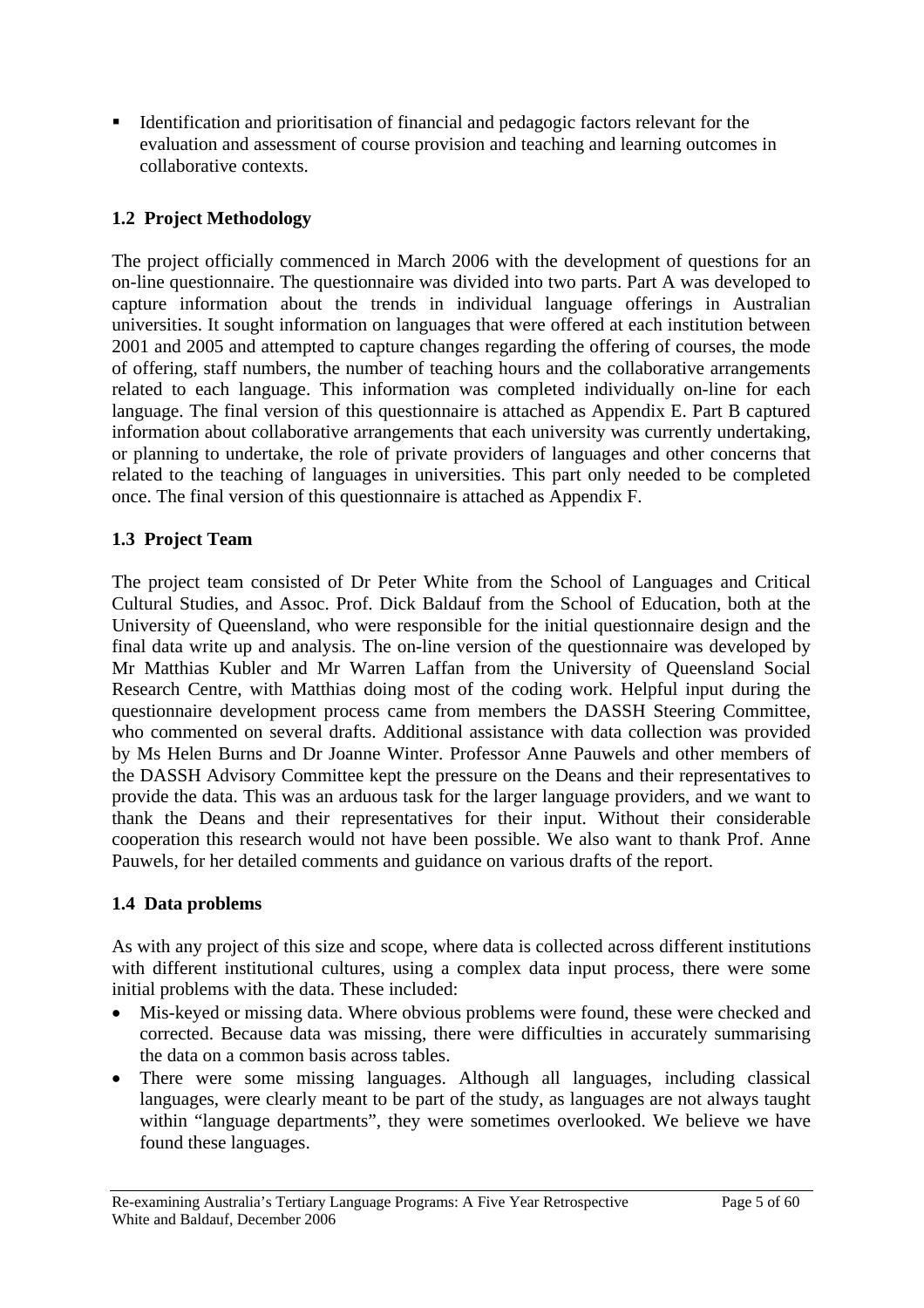• A failure to report very small subjects or units not offered in "languages or language related departments". A comprehensive listing of languages by University going back to the 1990, 1994 and 1997 and the data provided in Table 2.1 suggests some of these may still not have been reported. While this should not affect the major findings, it leaves the report less complete than we would have liked at this point in time.

Despite these problems, we believe the data supplied for the report is now fairly complete, comparable, and appears to be of similar quality as that available in studies that we have previously worked on.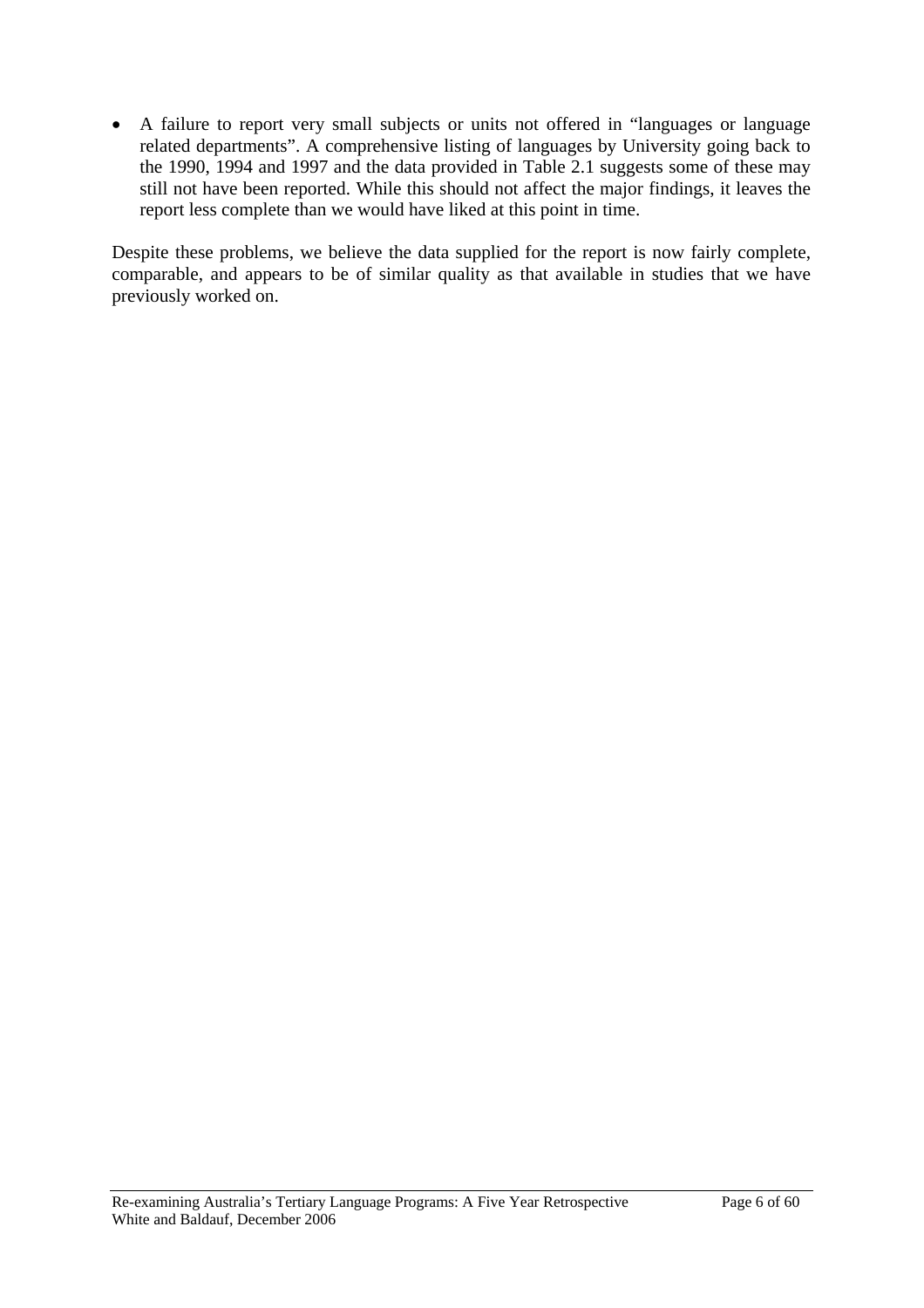### <span id="page-6-0"></span>**2.0 The Languages' Scene in Australian Universities**

In this section, data from Part A of the survey which was developed to capture information about the trends in individual language offerings in Australian universities is presented. In particular, summary information about the number of languages taught and the universities at which they were offered is examined. Enrolment data at each institution and the "equivalent full time student load" (EFTSL) for languages between 2001 and 2005 are presented. These figures are then combined to provide equivalent full-time student load by year for each language. Finally, information about staffing and staffing changes is discussed.

To provide a more detailed longitudinal picture of changes that have occurred in programs and language offerings at the university level, detailed information about languages taught in each university is provided in Appendix D. Data available from previous surveys (White and Baldauf, 1997; Baldauf, 1995) is also included in those tables to provide a longitudinal picture of language teaching programs.

### **2.1 Numbers of languages taught**

With the qualifications previously discussed, a listing of the number of languages offered in Australian universities between 1981 and 2005 is provided in Table 1. From this list, four categories of languages emerge: (1) seven languages which are taught widely across the university sector, (2) six languages which are taught moderately in a restricted number of institutions and sometimes with restricted programs in Australia, (3) languages which are taught in only one or two institutions in Australia, and (4) a group of languages offered only on an occasional basis, most of which appear not to have been offered in recent years.

Some generalisations that can be made about this data include:

- For the widely taught and the moderately taught languages, there has been relative stability of numbers of language teaching sites (although not necessarily specific universities) over the last ten years.
- For the widely taught languages, there has been an increase in teaching sites for Spanish from 12 to 17 and a recent decline in sites for Indonesian from 22 to 20.
- While there has been a small decline since the 1990s in the number of sites where moderately taught languages are offered, the number of sites has remained relatively stable over the last five years.
- More than a dozen small languages (in terms of enrolments) have been offered at one or two universities on a regular basis.
- Two strongly promoted regional languages in the 1990s, Vietnamese and Thai, which had 8 and 6 sites respectively, have moved to two sites and the status of lesser taught languages.
- No recent data is available on a number of "specialist" languages, many of which do not appear to have been offered in recent years.
- To provide some historical context, data available from five years and three previous surveys has been provided.

When examining the number of sites comparatively, it is to be noted that, as Bettoni and Leal (1994: 22) point out, the figures from 1981 and 1988 can not be compared with the figures for 1990 "since the number of higher education institutions in Australia declined significantly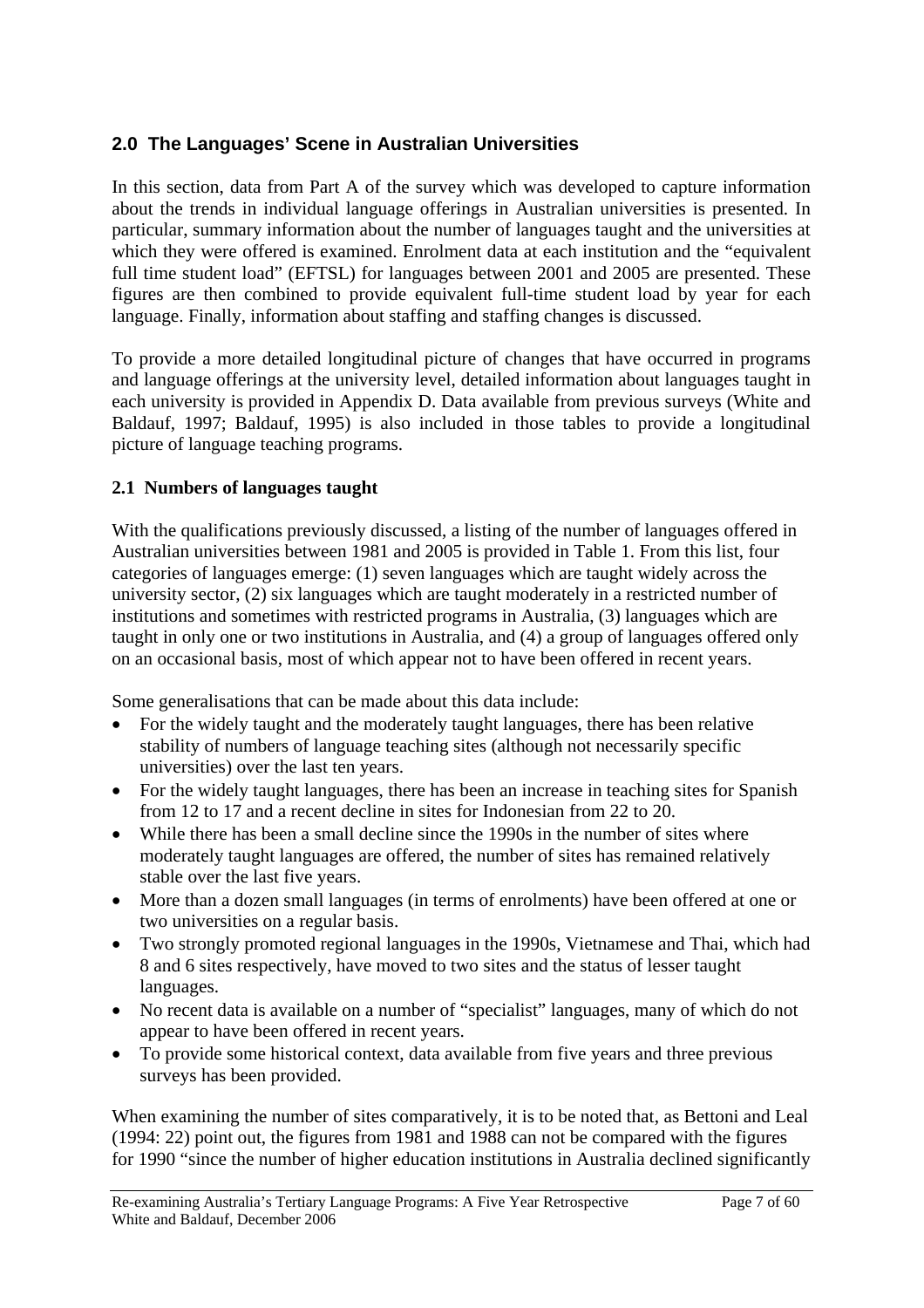between 1981 and 1990 (due to drastic amalgamations imposed by Government), ... That is, a decrease in the number of institutions offering a given language between 1981 and 1990 may simply be due to the amalgamation process. On the other hand, an increase over the same period is, for obvious reasons, very significant."

| Table 2.1: Languages available for tertiary study by number of institutions. (Includes data |
|---------------------------------------------------------------------------------------------|
| from Baldauf, 1995; Bettoni and Leal, 1994; White and Baldauf, 1997)                        |

| Languages                  | 1981                    | 1988                    | 1990                    | 1994                    | 1997                    | 2001                    | 2002           | 2003           | 2004             | 2005             |
|----------------------------|-------------------------|-------------------------|-------------------------|-------------------------|-------------------------|-------------------------|----------------|----------------|------------------|------------------|
| <b>Widely Taught</b>       |                         |                         |                         |                         |                         |                         |                |                |                  |                  |
| Mandarin (& Class)         | 11                      | 16                      | 19                      | 22                      | 25                      | 26                      | 26             | 26             | 26               | 26               |
| Chinese (Class)            |                         |                         |                         | ٠                       | $\overline{2}$          |                         |                |                |                  |                  |
| French                     | 26                      | 26                      | 21                      | 23                      | 21                      | 22                      | 22             | 23             | 23               | 23               |
| German                     | 24                      | 25                      | 19                      | 19                      | 13                      | 17                      | 17             | 18             | 18               | 18               |
| Indonesian                 | 19                      | 17                      | 21                      | 21                      | 22                      | 24                      | 23             | 23             | 21               | 20               |
| Italian                    | 29                      | 31                      | 26                      | 22                      | 15                      | 20                      | 20             | 21             | 21               | 21               |
| Japanese                   | 19                      | 19                      | 28                      | 28                      | 33                      | 32                      | 32             | 32             | 32               | 32               |
| Spanish                    | 9                       | 9                       | 12                      | 13                      | 12                      | 15                      | 15             | 16             | 16               | 17               |
| <b>Moderately Taught</b>   |                         |                         |                         |                         |                         |                         |                |                |                  |                  |
| Arabic (MS)                | $\overline{\mathbf{4}}$ | 5                       | $\overline{7}$          | 5                       | $\overline{\mathbf{4}}$ | $\overline{\mathbf{4}}$ | 5              | 5              | 5                | 5                |
| Greek (Class)              | <b>NA</b>               | <b>NA</b>               | <b>NA</b>               | 10                      | 11                      | 5                       | 5              | 5              | 5                | 5                |
| Greek (Mod)                | 13                      | 12                      | 14                      | 13                      | 10                      | 11                      | 10             | 10             | 11               | 11               |
| Korean                     | $\blacksquare$          | $\mathbf{1}$            | 8                       | 9                       | 9                       | 8                       | 8              | 8              | 8                | 8                |
| Latin                      | <b>NA</b>               | <b>NA</b>               | <b>NA</b>               | 10                      | 10                      | $\overline{7}$          | 7              | $\overline{7}$ | $\overline{7}$   | $\overline{7}$   |
| Russian                    | 7                       | 6                       | 8                       | 9                       | 6                       | $\overline{7}$          | 8              | 8              | 8                | $\overline{7}$   |
| <b>Lesser Taught</b>       |                         |                         |                         |                         |                         |                         |                |                |                  |                  |
| Cantonese                  |                         |                         |                         | $\mathbf{1}$            | $\mathbf{1}$            | $\mathbf{1}$            | ۰              | ٠              |                  |                  |
| Croatian                   | $\overline{\mathbf{4}}$ | $\overline{2}$          | 3                       | $\mathbf{1}$            | $\mathbf{1}$            | $\mathbf{1}$            | $\mathbf{1}$   | $\mathbf{1}$   | $\mathbf{1}$     | $\mathbf{1}$     |
| Hebrew (Class)             | <b>NA</b>               | <b>NA</b>               | <b>NA</b>               | $\overline{\mathbf{3}}$ | $\overline{2}$          | $\mathbf{1}$            | $\mathbf{1}$   | $\mathbf{1}$   | $\mathbf{1}$     | $\mathbf{1}$     |
| Hebrew (Mod)               | 5                       | 3                       | 3                       | $\overline{2}$          | $\overline{\mathbf{4}}$ | $\overline{2}$          | $\overline{2}$ | $\overline{2}$ | $\overline{2}$   | $\overline{2}$   |
| Hindi                      | $\overline{2}$          | $\overline{\mathbf{3}}$ | 3                       | $\overline{\mathbf{4}}$ | 3                       | $\mathbf{1}$            | $\mathbf{1}$   | $\mathbf{1}$   | $\overline{2}$   | $\overline{2}$   |
| Lao                        |                         | $\mathbf{1}$            | $\mathbf{1}$            | $\mathbf{1}$            | $\mathbf{1}$            | ٠                       | $\blacksquare$ | $\mathbf{1}$   | $\mathbf{1}$     | $\mathbf{1}$     |
| Macedonian                 | ٠                       | 3                       | $\overline{2}$          | $\mathbf{1}$            | $\mathbf{1}$            | $\mathbf{1}$            | $\mathbf{1}$   | $\mathbf{1}$   | $\mathbf{1}$     | $\mathbf{1}$     |
| Pali                       | ٠                       |                         |                         |                         | -                       |                         | ٠              | $\mathbf{1}$   | $\mathbf{1}$     |                  |
| Persian                    | $\mathbf{1}$            |                         |                         |                         | ۰                       | $\mathbf{1}$            | $\mathbf{1}$   | $\mathbf{1}$   | $\mathbf{1}$     | $\mathbf{1}$     |
| Polish                     | $\overline{2}$          | $\overline{2}$          | $\overline{2}$          | $\mathbf{1}$            | $\overline{2}$          | $\overline{2}$          | $\overline{2}$ | $\overline{2}$ | $\overline{2}$   | $\overline{2}$   |
| Portuguese                 | $\mathbf{1}$            | $\mathbf{1}$            | $\overline{2}$          | $\overline{2}$          | $\overline{2}$          | $\mathbf{1}$            | $\mathbf{1}$   | ٠              |                  |                  |
| Sanskrit                   | <b>NA</b>               | <b>NA</b>               | <b>NA</b>               | 5                       | $\overline{\mathbf{4}}$ | $\overline{2}$          | $\overline{2}$ | $\overline{2}$ | $\overline{2}$   | $\overline{2}$   |
| Serbian                    |                         |                         |                         | $\mathbf{1}$            | $\mathbf{1}$            | $\mathbf{1}$            | $\mathbf{1}$   | $\mathbf{1}$   | $\mathbf{1}$     | $\mathbf{1}$     |
| Swedish                    | 3                       | $\overline{2}$          | $\mathbf{1}$            | $\mathbf{1}$            | $\blacksquare$          | $\mathbf{1}$            | $\mathbf{1}$   | $\mathbf{1}$   | $\mathbf{1}$     | $\mathbf{1}$     |
| Tagalog                    |                         |                         |                         |                         |                         | $\mathbf{1}$            |                |                |                  |                  |
| Thai                       |                         | $\mathbf{1}$            | 3                       | $\overline{\mathbf{4}}$ | 6                       | $\overline{2}$          | $\overline{2}$ | $\overline{2}$ | $\overline{2}$   | $\boldsymbol{2}$ |
| Turkish                    | $\overline{2}$          | $\overline{2}$          | $\boldsymbol{2}$        |                         |                         |                         | $\blacksquare$ | $\mathbf{1}$   | $\mathbf{1}$     | $\mathbf{1}$     |
| Ukrainian                  |                         | $\overline{2}$          | $\overline{\mathbf{3}}$ | $\overline{2}$          | $\overline{2}$          | $\boldsymbol{2}$        | $\overline{2}$ | $\overline{2}$ | $\boldsymbol{2}$ | $\boldsymbol{2}$ |
| Vietnamese                 | 3                       | $\overline{7}$          | $\overline{7}$          | $\overline{7}$          | 8                       | $\overline{\mathbf{3}}$ | $\overline{2}$ | $\overline{2}$ | $\boldsymbol{2}$ | $\overline{2}$   |
| Yiddish                    |                         |                         |                         |                         | $\mathbf{1}$            | $\mathbf{1}$            | $\mathbf{1}$   | $\mathbf{1}$   | $\mathbf{1}$     | $\mathbf{1}$     |
| <b>Not Taught Recently</b> |                         |                         |                         |                         |                         |                         |                |                |                  |                  |
| Akkadian                   |                         |                         |                         | $\mathbf{1}$            | $\mathbf{1}$            |                         |                |                |                  |                  |
| Aramaic                    |                         |                         |                         | $\mathbf{1}$            | $\mathbf{1}$            |                         |                |                |                  |                  |
| <b>Balinese</b>            |                         | 1                       |                         |                         | $\mathbf{1}$            |                         |                |                |                  |                  |

Re-examining Australia's Tertiary Language Programs: A Five Year Retrospective Page 8 of 60 White and Baldauf, December 2006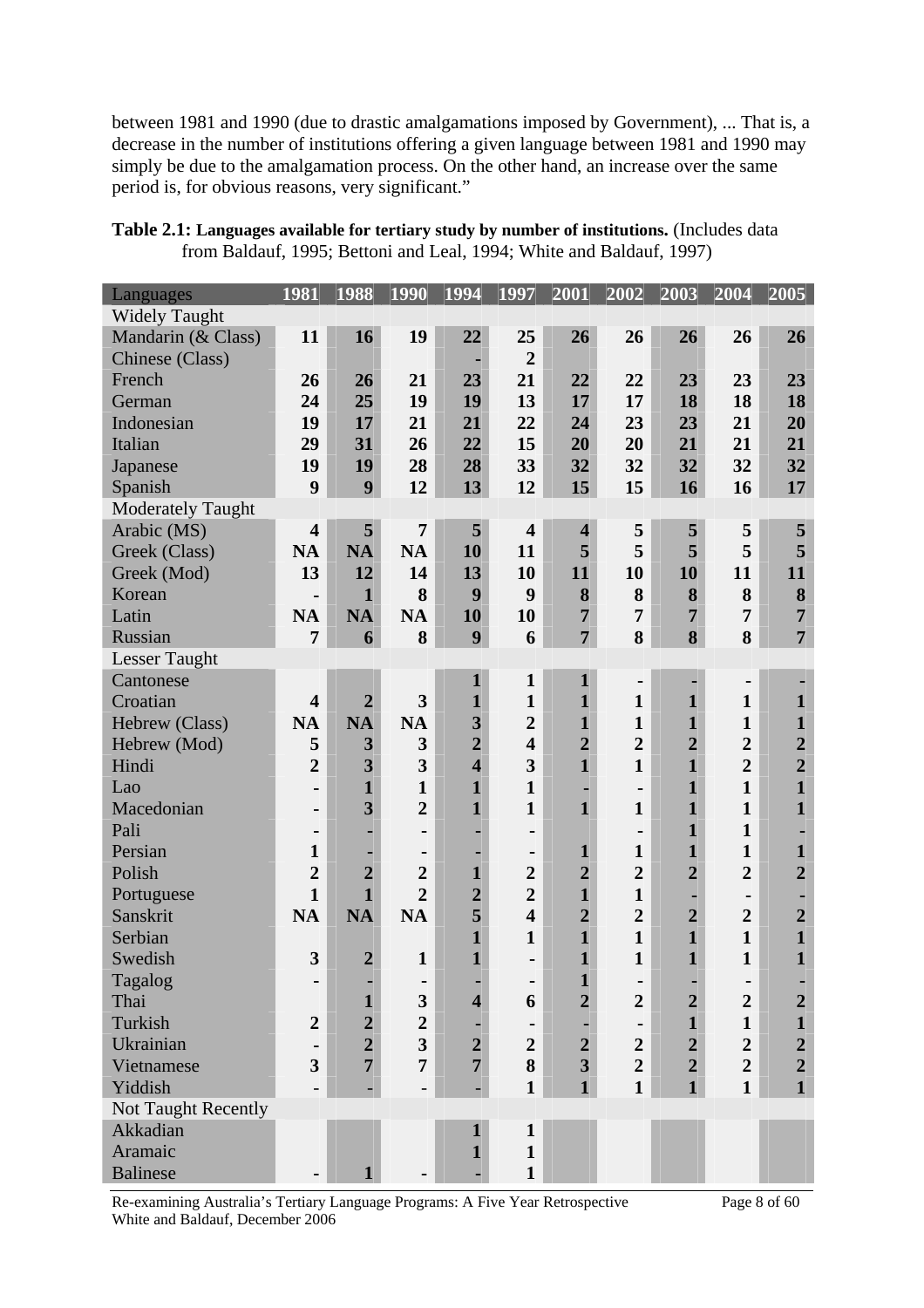| Bengali        | $\mathbf{1}$     |                | $\mathbf{1}$             |                |                |  |  |  |
|----------------|------------------|----------------|--------------------------|----------------|----------------|--|--|--|
| <b>Breton</b>  | Ξ.               | $\mathbf{1}$   | -                        |                |                |  |  |  |
| <b>Burmese</b> | -                |                | -                        | $\mathbf{1}$   | $\mathbf{1}$   |  |  |  |
| Cambodian      |                  |                |                          | $\mathbf{1}$   | $\mathbf{1}$   |  |  |  |
| Catalan        |                  |                |                          | $\mathbf{1}$   | $\mathbf{1}$   |  |  |  |
| Coptic         |                  |                |                          | $\mathbf{1}$   |                |  |  |  |
| Czech          |                  |                | $\mathbf{1}$             |                |                |  |  |  |
| Dutch          | $\overline{2}$   | $\overline{2}$ | $\mathbf{1}$             |                |                |  |  |  |
| Egyptian       |                  |                |                          | $\mathbf{1}$   |                |  |  |  |
| Galician       |                  |                |                          | $\mathbf{1}$   |                |  |  |  |
| Icelandic      | -                | $\mathbf{1}$   | $\blacksquare$           |                |                |  |  |  |
| Irish          | -                | $\mathbf{1}$   | $\mathbf{1}$             | $\mathbf{1}$   | $\mathbf{1}$   |  |  |  |
| Javanese       | $\mathbf{1}$     | $\mathbf{1}$   | $\mathbf{1}$             | $\overline{2}$ | $\overline{2}$ |  |  |  |
| Javanese (Old) |                  |                |                          |                | $\mathbf{1}$   |  |  |  |
| Kaurna         |                  |                |                          |                | $\mathbf{1}$   |  |  |  |
| Latvian        | $-1$             | $\mathbf{1}$   |                          | $\mathbf{1}$   | $\mathbf{1}$   |  |  |  |
| Lithuanian     | -                | $\mathbf{1}$   | $\mathbf{1}$             |                | $\blacksquare$ |  |  |  |
| Malay          |                  |                |                          |                | $\mathbf{1}$   |  |  |  |
| Maltese        | $\overline{2}$   | $\mathbf{1}$   |                          |                |                |  |  |  |
| Minangkabau    |                  | $\mathbf{1}$   |                          |                |                |  |  |  |
| Occitan-       | $\mathbf{1}$     | $\mathbf{1}$   |                          | $\mathbf{1}$   |                |  |  |  |
| Pitjantjara    |                  |                |                          | $\mathbf{1}$   | $\mathbf{1}$   |  |  |  |
| Rumanian       | $\mathbf{1}$     |                | $\mathbf{1}$             | $\mathbf{1}$   | $\mathbf{1}$   |  |  |  |
| Scottish       | -                | $\mathbf{1}$   | $\overline{\phantom{0}}$ | $\mathbf{1}$   |                |  |  |  |
| Slovenian      | -                |                | $\mathbf{1}$             | $\mathbf{1}$   | $\mathbf{1}$   |  |  |  |
| Sundanese      |                  |                | $\mathbf{1}$             | $\mathbf{1}$   | $\mathbf{1}$   |  |  |  |
| Syriac         |                  |                |                          |                | $\mathbf{1}$   |  |  |  |
| Tibetan        | -                |                | $\mathbf{1}$             |                | $\blacksquare$ |  |  |  |
| Ugaritic       |                  |                |                          |                | $\mathbf{1}$   |  |  |  |
| Urdu           | $\boldsymbol{2}$ | 3              | 3                        | $\mathbf{1}$   | $\mathbf{1}$   |  |  |  |
| Welsh          |                  |                | $\mathbf{1}$             | $\mathbf{1}$   | $\mathbf{1}$   |  |  |  |

### **2.2 Distribution of languages across states and territories**

Table 2.2 breaks down the data from Table 2.1 for languages taught in each State and Territory in the year 2005. The number following the language in the table represents the number of universities teaching that language. Where the languages are taught from beginners to PhD level, those languages are highlighted in bold. Subsequent tables and comments will show the number of languages dropped or begun in the time period 2001-2005.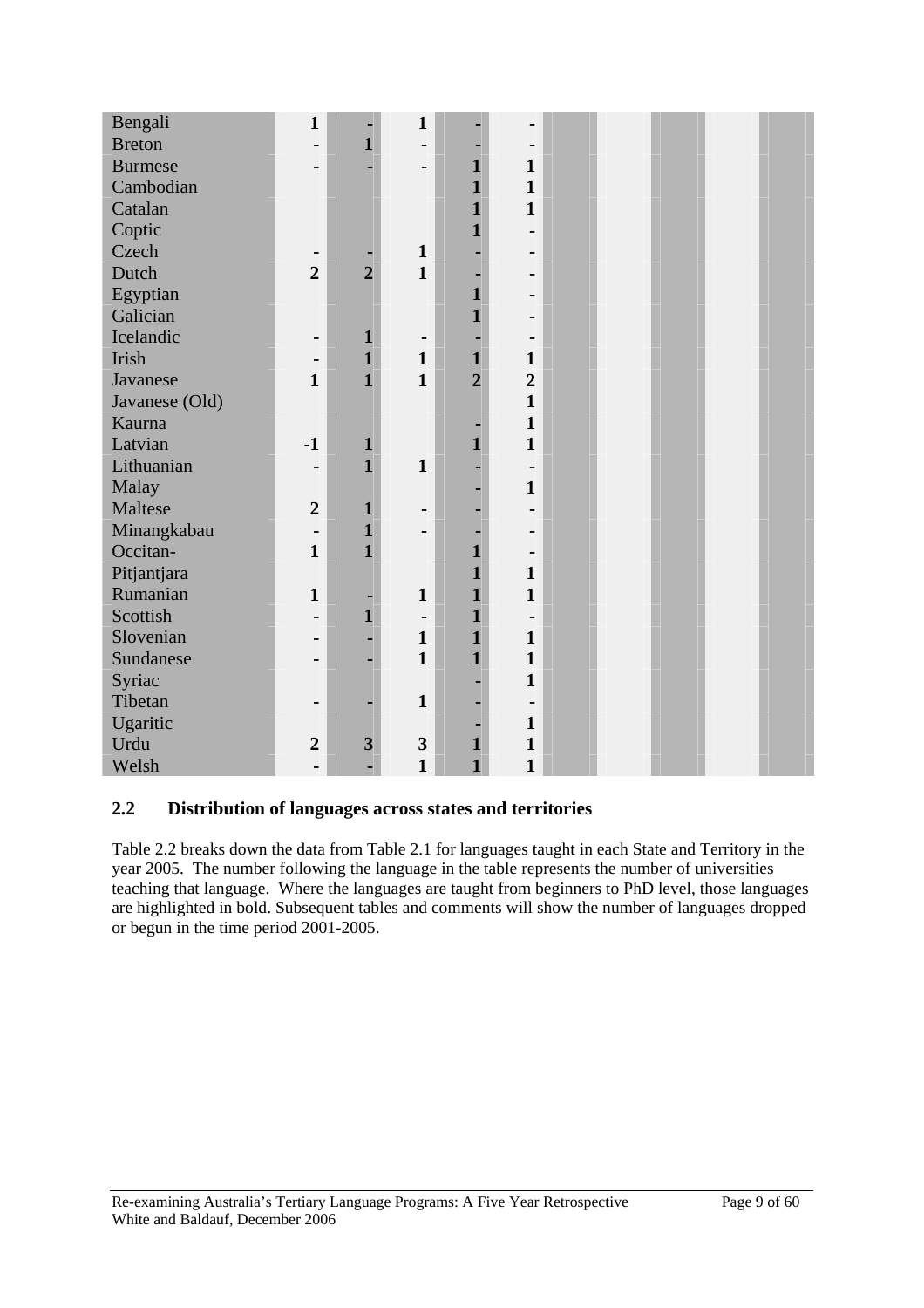| $ACT$ (HDR=1)               | $NSW$ (HDR=1)               | $NT$ (HDR=1)   | $QLD$ (HDR=3)                 | $SA$ (HDR=3)        | TAS (HDR=1)         | $\overline{VIC}$ (HDR=3)      | $WA$ (HDR=3)                |
|-----------------------------|-----------------------------|----------------|-------------------------------|---------------------|---------------------|-------------------------------|-----------------------------|
| <b>ANU</b>                  | MU, UNC, UNE,               | <b>CDU</b>     | JCU, OUT, UO                  | UA, USA, Flind      | UT                  | LaT, Mon, UMel                | CUT, Murd, UWA              |
|                             | <b>UNSW</b>                 |                |                               |                     |                     |                               |                             |
| Arabic (1)                  | Arabic (2)                  |                |                               |                     |                     | Arabic (2)                    |                             |
|                             | Croatian (1)                |                |                               |                     |                     |                               |                             |
| French (1)                  | French $(4)$ $(4)$          |                | French $(3)$ $(1)$            | French $(3)$        | French $(1)$        | <b>French</b> $(1)(3)$        | <b>French</b> $(1)(1)$      |
| German(1)                   | German $(4)$ $(3)$          |                | German $(2)$ $(1)$            | German (1)          | German (1)          | German $(1)$ $(3)$            | German (1)                  |
| Greek, Clas (1)             |                             |                |                               | Greek, Clas (1)     |                     | Greek, Clas (2)               | Greek Clas (1)              |
| Greek, Mod (1)              | <b>Greek, Mod (2) (2)</b>   | Greek, Mod (1) |                               | Greek, Mod (1)      |                     | <b>Greek, Mod (1) (2)</b>     | Greek Mod (1)               |
|                             | Hebrew, Clas (1)            |                |                               |                     |                     |                               |                             |
|                             | Hebrew, Mod (1)             |                |                               |                     |                     | Hebrew $(1)$                  |                             |
|                             | Hindi $(1)$                 |                |                               |                     |                     | Hindi $(1)$                   |                             |
| Indonesian (1)              | Indonesian $(2)$ $(2)$      | Indonesian (1) | <b>Indonesian</b> $(2)$ $(3)$ | Indonesian $(1)$    | Indonesian (1)      | <b>Indonesian</b> $(1)$ $(3)$ | Indonesian (3)              |
| Italian $(1)$ $(1)$         | Italian $(2)$ $(5)$         |                | Italian $(2)$                 | Italian $(2)$       |                     | <b>Italian</b> $(3)$ $(3)$    | Italian $(1)$ $(2)$         |
| Japanese $(1)$ $(1)$        | <b>Japanese</b> $(3)(5)$    |                | <b>Japanese</b> $(1)$ $(6)$   | Japanese $(2)$      | Japanese $(1)$      | <b>Japanese</b> $(1)$ $(7)$   | Japanese $(2)$ $(2)$        |
| Korean $(1)$                | Korean $(1)$ $(1)$          |                | Korean $(2)$                  |                     |                     | Korean $(2)$                  | Korean $(1)$                |
| Latin $(1)$                 | Latin $(1)$                 |                | Latin $(1)$                   | Latin $(1)$         |                     | Latin $(2)$                   | Latin $(1)$                 |
|                             | Macedonian (1)              |                |                               |                     |                     |                               |                             |
| <b>Mandarin</b> $(1)$ $(1)$ | <b>Mandarin</b> $(3)$ $(4)$ |                | <b>Mandarin</b> $(1)$ $(5)$   | <b>Mandarin</b> (1) | <b>Mandarin</b> (1) | <b>Mandarin</b> $(1)$ $(5)$   | <b>Mandarin</b> $(2)$ $(2)$ |
|                             | Polish $(1)$                |                |                               |                     |                     | Polish $(1)$                  |                             |
| Persian (1)                 |                             |                |                               |                     |                     |                               |                             |
| Russian (1)                 | Russian $(2)$ $(1)$         |                | Russian $(1)$                 |                     |                     | Russian $(1)$ $(1)$           |                             |
|                             | Sanskrit (1)                |                |                               |                     |                     | Sanskrit (1)                  |                             |
|                             | Serbian (1)                 |                |                               |                     |                     |                               |                             |
| Spanish $(1)$ $(1)$         | Spanish $(1)$ $(4)$         |                | Spanish $(1)$ $(2)$           | Spanish $(1)$       |                     | Spanish $(3)(2)$              | Spanish $(1)$               |
|                             |                             |                |                               |                     |                     | Swedish (1)                   |                             |
|                             | Thai $(1)$                  |                | Thai $(1)$                    |                     |                     |                               |                             |
| Turkish (1)                 |                             |                |                               |                     |                     |                               |                             |
|                             | Ukrainian (1)               |                |                               |                     |                     | Ukrainian $(1)$               |                             |
|                             | Vietnamese $(1)$            |                |                               |                     |                     | Vietnamese (1)                |                             |
|                             | Yiddish $(1)$               |                |                               |                     |                     |                               |                             |

**Table 2.2: Distribution of languages taught across states and territories in 2005 with HDR studies indicated in bold** 

Notes:

1. Languages listed in bold are taught from beginners to PhD level. The number of HDR providers is given for each polity.

2. The Australian Catholic University has campuses in different states. For the purposes of this table, ACU& languages (Japanese and Italian) are placed in Victoria.

3. The number in parentheses after each language represents the number of universities teaching the language in that state. PhD level study is in bold.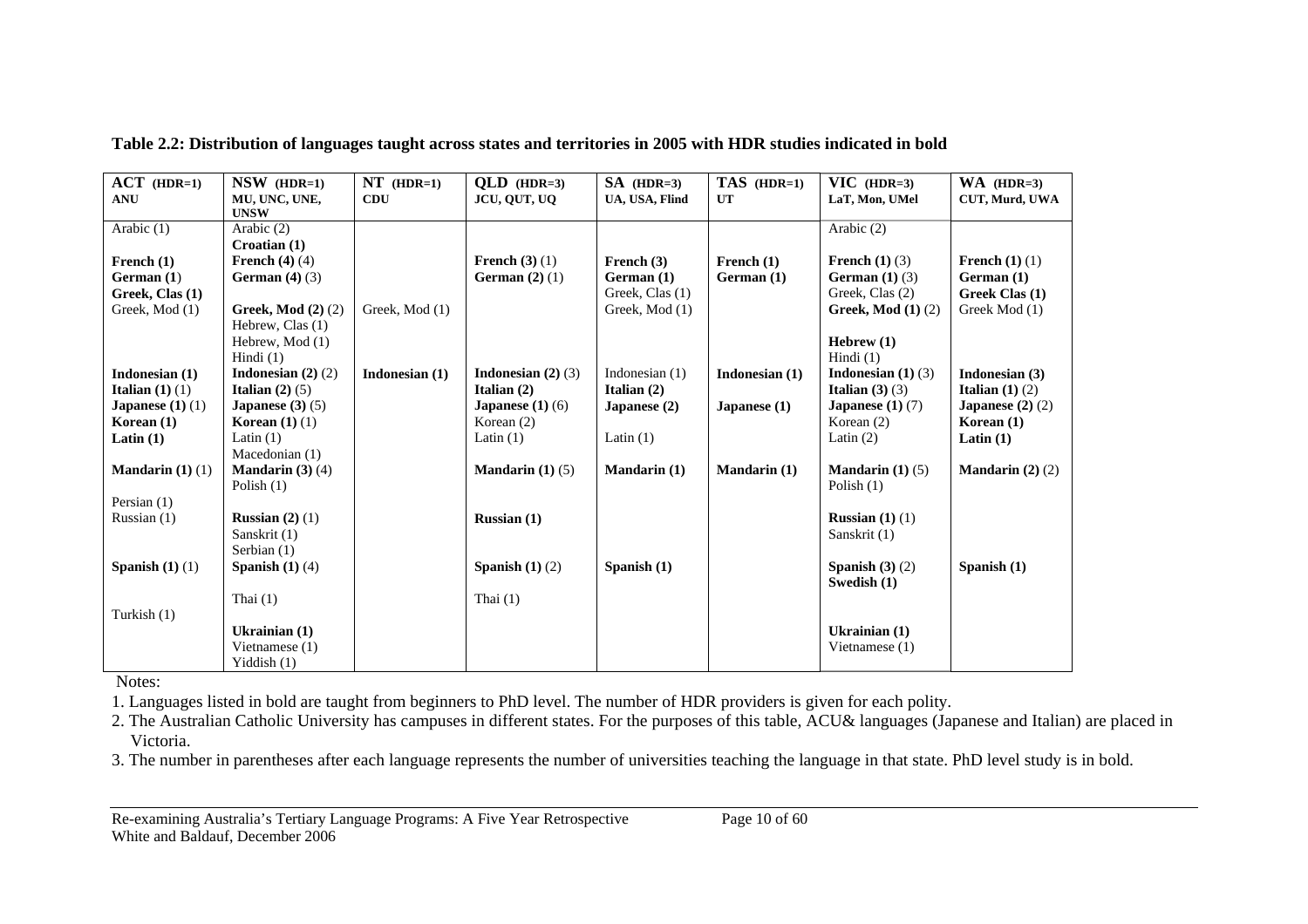#### **2.2.1 Increase and decrease of language offerings by universities**

In the five year period 2001-2005, language offerings in universities changed with some languages being dropped and others taken up. The following two tables describe those changes. The first table shows languages taken up by universities, followed by those languages dropped by universities.

| <b>University</b>                     | Language  | 2001 | 2002          | 2003           | 2004           | 2005           |
|---------------------------------------|-----------|------|---------------|----------------|----------------|----------------|
| <b>Australian National University</b> | Arabic    |      |               | 2              | 2              | 2              |
| <b>RMIT</b>                           | French    |      |               | 2              | $\overline{2}$ | 2              |
| <b>RMIT</b>                           | German    |      |               | 2              | $\overline{c}$ | 2              |
| La Trobe University                   | Hindi     |      |               |                | 2              | 2              |
| University of New South Wales         | Italian   |      |               | $\mathfrak{D}$ | 2              | 2              |
| <b>Charles Darwin University</b>      | Mod Greek |      |               |                | $\overline{c}$ | 2              |
| <b>Australian National University</b> | Russian   |      | $\mathcal{L}$ | 2              | 2              | 2              |
| <b>Australian National University</b> | Spanish   |      |               |                |                | 2              |
| <b>RMIT</b>                           | Spanish   |      |               | 2              | 2              | 2              |
| <b>Australian National University</b> | Turkish   |      |               | $\mathcal{D}$  | $\mathfrak{D}$ | $\mathfrak{D}$ |

**Table 2.3: Languages taken up by university, 2001-2005 (Code: 2 = Language taught)** 

Spanish has been taken up by two universities; in terms of lesser taught languages, Hindi is now being offered at La Trobe. A total of 10 new language offerings were made available.

|  | Table 2.4: Languages dropped by university, 2001-2005 |  |  |  |  |
|--|-------------------------------------------------------|--|--|--|--|
|--|-------------------------------------------------------|--|--|--|--|

*Code: 2=taught; 3=offered but not taught; 4=taught elsewhere* 

| <b>University</b>                | Language   | 2001           | 2002           | 2003           | 2004 | 2005 |
|----------------------------------|------------|----------------|----------------|----------------|------|------|
| University of Technology Sydney  | Cantonese  | 2              |                |                |      |      |
| <b>Edith Cowan University</b>    | Indonesian | 2              | $\mathfrak{D}$ | 3              |      |      |
| <b>RMIT</b>                      | Indonesian | 2              |                |                |      |      |
| University of Western Sydney     | Indonesian | $\overline{2}$ | 2              | $\mathfrak{D}$ | 2    |      |
| Victoria University of           | Indonesian | $\mathfrak{D}$ | $\mathfrak{D}$ |                |      |      |
| Technology                       |            |                |                |                |      |      |
| University of Melbourne          | Korean     |                | $\mathfrak{D}$ | $\mathfrak{D}$ |      |      |
| University of New England        | Mod Greek  | 2              |                |                |      |      |
| University of Sydney             | Pali       |                |                | $\mathfrak{D}$ | 2    |      |
| Flinders University of SA        | Portuguese | $\overline{c}$ | 2              |                |      |      |
| University of Sydney             | Russian    | 4              | 4              | 4              | 4    |      |
| <b>Charles Darwin University</b> | Tagalog    | $\overline{2}$ |                |                |      |      |
| Griffith University              | Vietnamese | 2              |                |                |      |      |
|                                  |            |                |                |                |      |      |

The largest drop in language offerings is in Indonesian, which four universities have dropped. Over the 5 years, 10 languages were dropped, and a further two (Korean and Pali) were added but dropped again after two years.

Another way to look at changes in languages studied is to look at growth and decline in EFTSUs for particular languages over the five year period of this study. There are several things to note in doing this exercise. First, small languages that are offered at one or two universities are often quite variable and small changes in enrolments, e.g. the growth in Yiddish from 0.6 in 2001 to 1.543 in 2005, yields a growth of 157%, are virtually meaningless in the overall sense. Second, a number of programs did not supply EFTSU data, and this could influence both overall averages and trends across years. For example, while it is clear that Thai and Vietnamese have declined, and Latin and Classical Greek have increased in numbers, it is unclear whether the decline in modern Greek or the increase in Italian are due to real overall changes in EFTSUs or to different universities and numbers of universities reporting data. It would appear that there have been real declines in Indonesian and German and real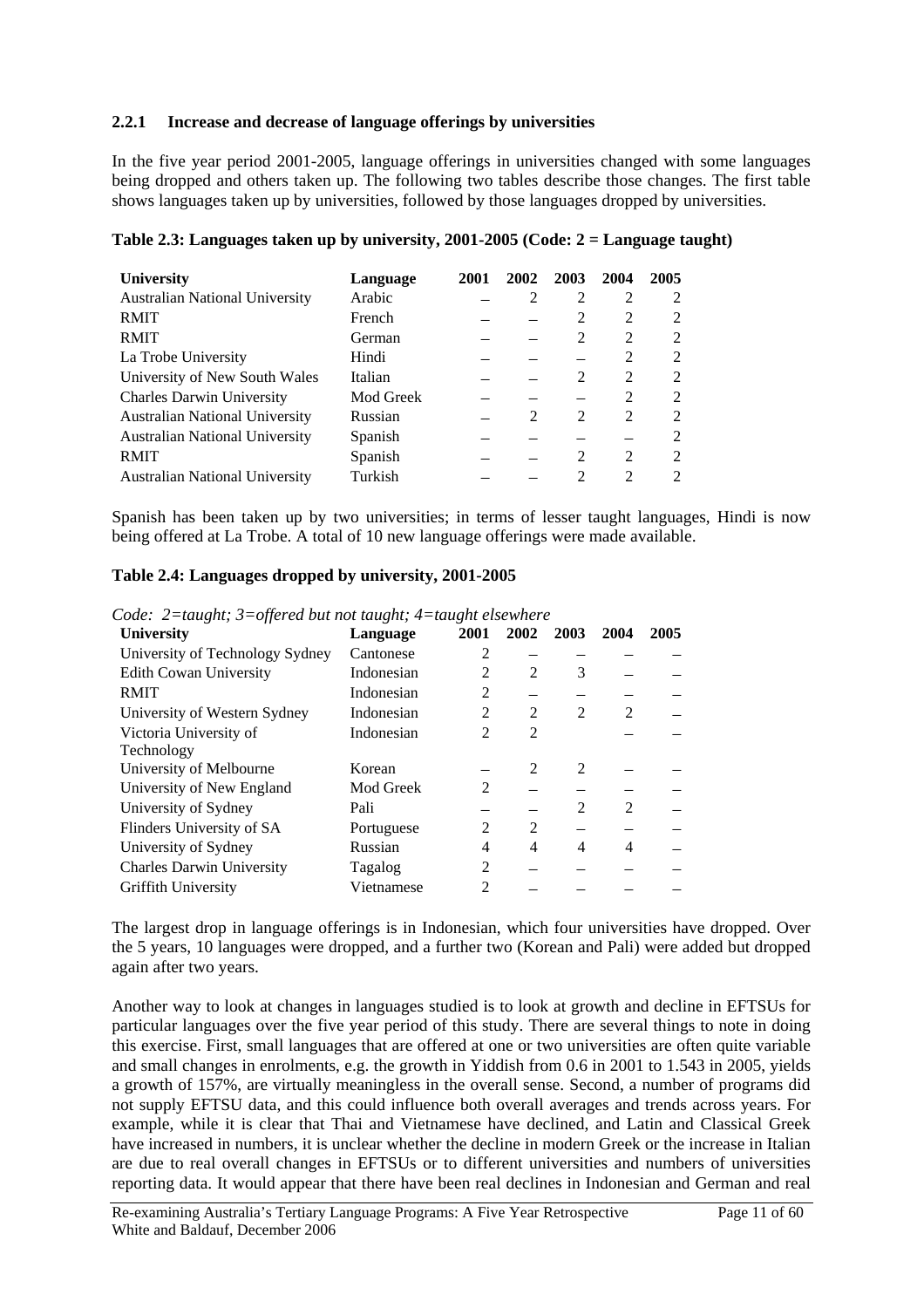increases in Spanish, Mandarin and Arabic as languages of study. With these caveats in mind, the larger languages showing growth or loss over the five year period are listed in Table 2.5.

| Language /<br># with EFTSL | <b>EFTSL</b><br>2001 | <b>EFTSL</b><br>2002 | <b>EFTSL</b><br>2003 | <b>EFTSL</b><br>2004 | <b>EFTSL</b><br>2005 | 2001 to<br>2005 % |
|----------------------------|----------------------|----------------------|----------------------|----------------------|----------------------|-------------------|
| Vietnamese                 | 35.475               | 15.275               | 15.425               | 15.825               | 13.3                 | $-166.73$         |
|                            | 3/3                  | 2/3                  | 2/3                  | 2/3                  | 2/2                  |                   |
| Thai                       | 13.26                | 9.56                 | 10.26                | 4.56                 | 5.06                 | $-162.06$         |
|                            | 2/2                  | 2/2                  | 2/2                  | 2/2                  | 2/2                  |                   |
| Indonesian                 | 641.628              | 600.042              | 603.75               | 580.015              | 539.695              | $* - 11.89$       |
|                            | 23/24                | 21/24                | 21/23                | 20/22                | 19/20                |                   |
| Greek, Mod                 | 167.494              | 159.393              | 150.583              | 146.242              | 146.244              | $* - 11.45$       |
|                            | 11/11                | 9/11                 | 9/11                 | 10/11                | 10/11                |                   |
| German                     | 578.969              | 557.845              | 548.265              | 529.205              | 557.517              | $* - 3.85$        |
|                            | 15/17                | 15/17                | 16/18                | 16/18                | 17/18                |                   |
| Japanese                   | 2081.473             | 2278.954             | 2236.616             | 2261.387             | 2183.687             | $*4.47$           |
|                            | 30/32                | 31/32                | 31/32                | 31/32                | 31/32                |                   |
| Italian                    | 698.339              | 675.636              | 743.898              | 709.766              | 806.278              | $*13.38$          |
|                            | 19/20                | 19/21                | 20/21                | 20/21                | 21/21                |                   |
| Russian                    | 33.52                | 48.085               | 37.52                | 40.32                | 40.11                | $*16.43$          |
|                            | 3/7                  | 4/7                  | 4/7                  | 4/7                  | 4/7                  |                   |
| Korean                     | 95.8                 | 103.144              | 133.701              | 120.28               | 123.06               | $*22.16$          |
|                            | 7/8                  | 8/8                  | 8/8                  | 7/8                  | 7/8                  |                   |
| Spanish                    | 675.995              | 738.055              | 775.183              | 781.717              | 924.465              | $*36.67$          |
|                            | 13/15                | 13/16                | 13/16                | 15/17                | 17/17                |                   |
| Greek, Clas                | 41.475               | 59.07                | 42.73                | 53.33                | 68.99                | 39.89             |
|                            | 5/5                  | 5/5                  | 5/5                  | 5/5                  | 5/5                  |                   |
| Latin                      | 104.275              | 122.35               | 103.7                | 143.62               | 150.98               | *40.94            |
|                            | 7/7                  | 7/7                  | 7/7                  | 7.7                  | 6/7                  |                   |
| Arabic                     | 77.65                | 78.1                 | 120.05               | 123.325              | 121.375              | $*46.03$          |
|                            | 3/4                  | 4/5                  | 4/5                  | 4/5                  | 4/5                  |                   |
| French                     | 902.378              | 1053.104             | 1075.592             | 1075.603             | 1413.829             | $*46.18$          |
|                            | 19/22                | 19/22                | 20/22                | 21/23                | 22/23                |                   |
| Mandarin                   | 1031.255             | 1340.172             | 1493.102             | 1582.305             | 1663.474             | $*61.99$          |
|                            | 22/26                | 22/26                | 22/26                | 23/26                | 23/26                |                   |

**Table 2.5: Languages with EFTSL growth or loss between 2001 and 2005** 

*Note: The table does not include languages which were dropped or not taught in 2005. \*Estimates of EFTSU based on incomplete reporting.* 

In order to get a better idea of the current state of languages in Australian universities, the data in Table 2.6 lists all of the language giving their mean EFTSL and the EFTSL of the smallest and largest programs for 2005 to create a comparative scale. Universities not reporting EFTSL are also listed in an attempt to indicate the scale of the programs probably missing. The tables below include only those programs where the institution provided EFTSL figures for 2005. Based on these incomplete figures, Mandarin and Japanese have the largest average size programs (in the low 70s EFTSLs) followed by French (mid 60s) and Spanish (mid 40s). We realise that programs often described in terms of staff / student ratios. The staffing data was not available to us to make the comparisons, nor would the incomplete EFTSL data have allowed them to be calculated.

#### **Table 2.6: Program size: Smallest, largest and mean EFTSLs by languages in 2005**

| Language $\&$ (no<br>of programs) | <b>Smallest</b><br>program | Largest<br>program | <b>Mean size by Universities</b><br><b>EFTSL</b> | with no<br><b>EFTSL</b><br>data |
|-----------------------------------|----------------------------|--------------------|--------------------------------------------------|---------------------------------|
| Mandarin (23)                     | 0.16                       | 302.00             | 72.32                                            | Murdoch.                        |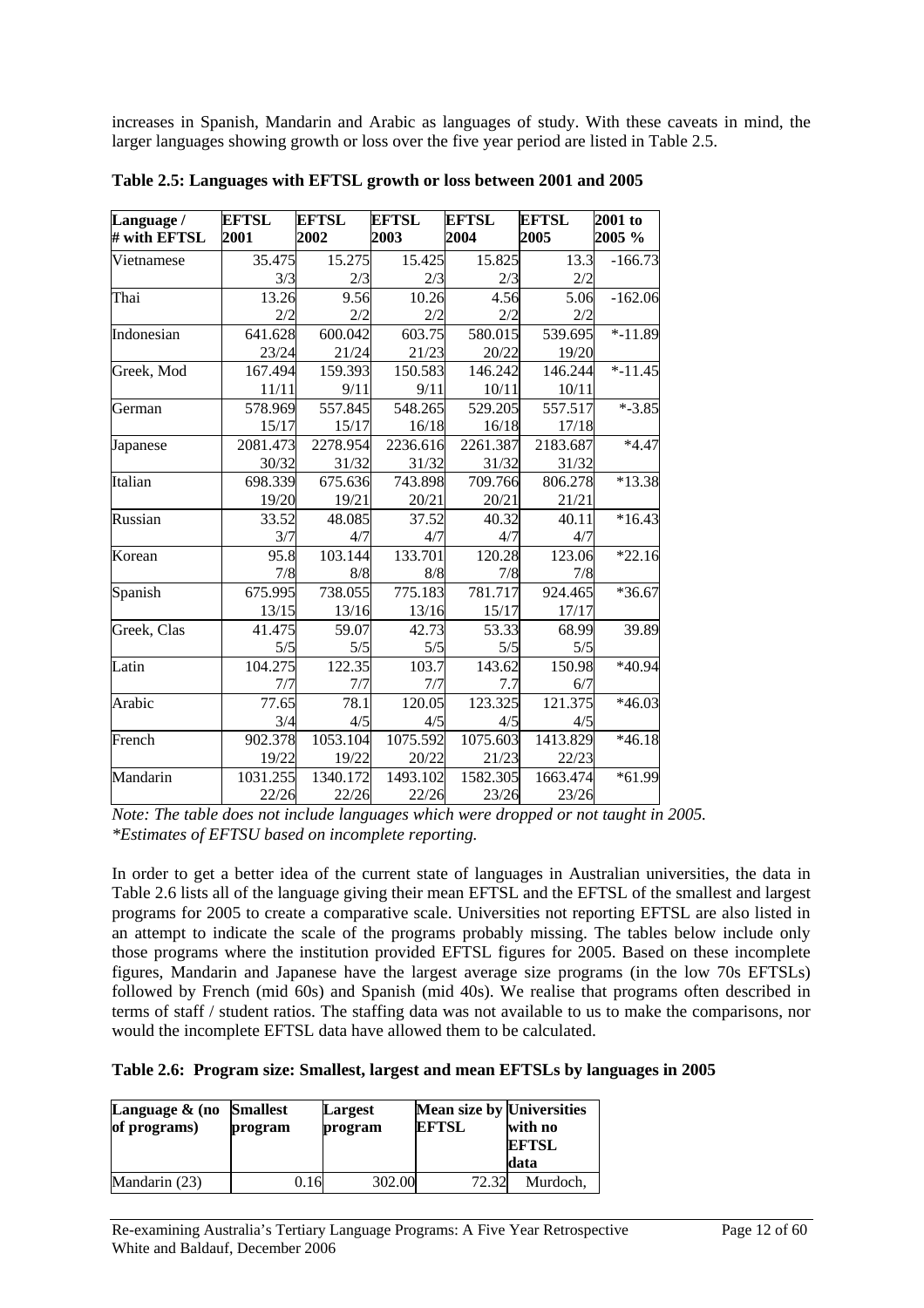|                                |      |        |       | Melbourne                |
|--------------------------------|------|--------|-------|--------------------------|
| Japanese (31)                  | 0.16 | 232.38 | 70.44 | Melbourne                |
| French (22)                    | 0.16 | 302.75 | 64.26 | Monash                   |
| Spanish (17)                   | 0.16 | 105.73 | 54.38 |                          |
| Italian (21)                   | 0.16 | 92.80  | 38.39 |                          |
| German (17)                    | 0.16 | 96.83  | 32.80 | Tasmania                 |
| Arabic (4)                     | 17.3 | 58.70  | 30.34 | Melbourne                |
| Indonesian (19)                | 0.16 | 144.00 | 28.41 | Melbourne                |
| Korean (7)                     | 9.00 | 24.30  | 17.58 | Melbourne                |
| Croatian (1)                   |      |        | 15.97 |                          |
| Greek, Mod (10)                | 0.16 | 45.08  | 14.62 | Melbourne                |
| Greek, Clas (5)                | 5.00 | 37.00  | 13.80 |                          |
| Hebrew $(1)$                   |      |        | 12.65 |                          |
| Latin $(6)$                    | 2.00 | 17.00  | 10.76 | La Trobe                 |
| Russian (4)                    | 0.16 | 29.60  | 10.03 | Melbourne<br><b>UNSW</b> |
|                                |      |        |       | Monash                   |
| Hebrew, Mod (1)                |      |        | 9.17  |                          |
| Polish (1)                     |      |        | 7.40  | Monash                   |
| Vietnamese (2)                 | 2.5  | 10.8   | 6.65  |                          |
| Hebrew, Clas (1)               |      |        | 6.00  |                          |
| Persian (1)                    |      |        | 3.80  |                          |
| Sanskrit (2)                   | 2.8  | 3.75   | 3.28  |                          |
| Macedonian (1)                 |      |        | 3.06  |                          |
| Ukrainian (2)                  | 2.58 | 2.75   | 2.67  |                          |
| Thai $(2)$                     | 0.16 | 4.9    | 2.53  |                          |
| $\overline{H}$ indi $(2)$      | 0.99 | 3.96   | 2.48  |                          |
| Yiddish (1)                    |      |        | 1.54  |                          |
| $\overline{\text{Serbian}}(1)$ |      |        | 0.53  |                          |
| Turkish (1)                    |      |        | 0.5   |                          |
| Swedish (0)                    |      |        |       | Melbourne                |

### **2.3 Equivalent Full-Time Student Load Studying Languages**

The equivalent full-time student load (EFTSL, formally EFTSU) is provided in Table 2.7. The following points must be taken into account when reading this table:

- There is a degree of instability in enrolments, so small variation needs to be disregarded.
- The degree of change depends on the comparison point taken. The French data entry needs to be checked as the 2005 figures seem high.
- Between 2001 and 2005 there are increases for Latin, Arabic, French, Classical Greek, Spanish, Korean and Mandarin.
- Between 2001 and 2005 there are decreases for Vietnamese, Russian, Indonesian, and Modern Greek.
- German and Italian have remained relatively stable.
- The caveats mentioned in the previous section apply. As the data in Tables 3.5 indicates, there is still quite a bit of missing EFTSL data. Therefore, almost all comparisons are estimates and some may even prove be misleading. It is unfortunate that several key players did not complete the EFTSL survey.

### **Table 2.7: Equivalent Full-Time Student Load for Languages Available for Australian Tertiary Study** (Includes data from Baldauf, 1995; Bettoni and Leal, 1994; White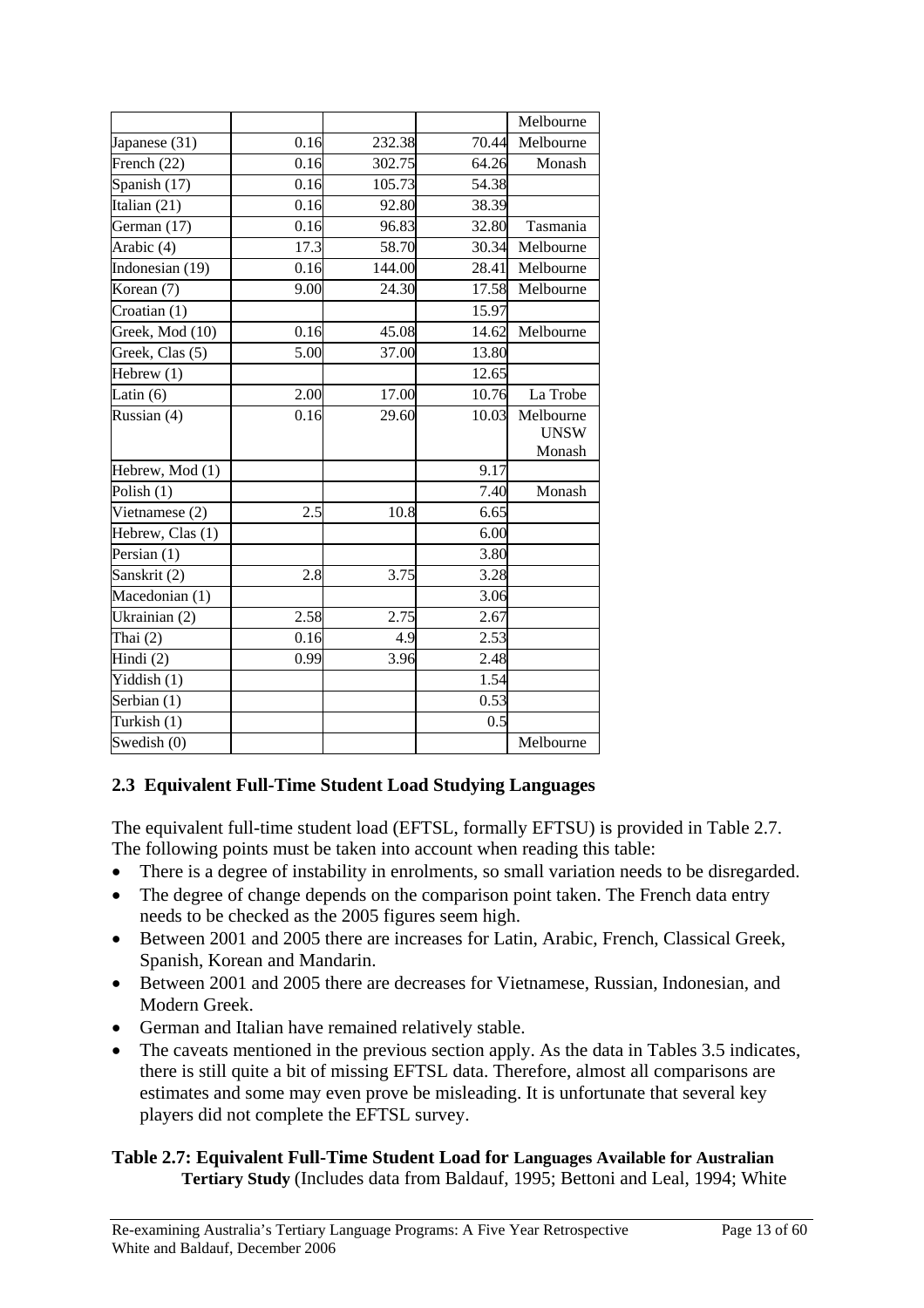| Languages                | 1990      | 1994           | 2001      | 2002      | 2003      | 2004      | 2005      |
|--------------------------|-----------|----------------|-----------|-----------|-----------|-----------|-----------|
| <b>Widely Taught</b>     |           |                |           |           |           |           |           |
| Mandarin (+Class)        | 587       | 880            | 1,031     | 1,340     | 1,493     | 1,582     | 1,663     |
| French                   | 1,295     | 1,375          | 902       | 1,053     | 1,076     | 1,076     | 1,414     |
| German                   | 764       | 840            | 579       | 558       | 548       | 529       | 558       |
| Indonesian               | 408       | 690            | 641       | 600       | 603       | 580       | 540       |
| Italian                  | 885       | 875            | 698       | 676       | 744       | 710       | 806       |
| Japanese                 | 2,185     | 2,670          | 2,081     | 2,278     | 2,236     | 2,261     | 2,183     |
| Spanish                  | 428       | 520            | 676       | 738       | 775       | 782       | 924       |
| <b>Moderately Taught</b> |           |                |           |           |           |           |           |
| Arabic (MS)              | 58        | 95             | 77.6      | 78.1      | 120.0     | 123.3     | 121.4     |
| Greek (Class)            | <b>NA</b> | 130            | 41.5      | 59.1      | 42.7      | 53.5      | 69.0      |
| Greek (Mod)              | 392       | 305            | 168       | 159.4     | 150.6     | 146.2     | 146.2     |
| Korean                   | 48        | 100            | 95.8      | 103.1     | 133.7     | 120.3     | 123.1     |
| Latin                    | <b>NA</b> | 176            | 104.3     | 122.4     | 103.7     | 143.6     | 151.0     |
| Russian                  | 168       | 177            | 33.5      | 48.1      | 37.5      | 40.3      | 40.1      |
| Vietnamese               | 72        | 78.5           | 35.5      | 15.3      | 15.4      | 15.8      | 13.3      |
| <b>Lesser Taught</b>     |           |                |           |           |           |           |           |
| Cantonese                | <b>NR</b> | <b>NR</b>      | 0.2       | <b>NT</b> | <b>NT</b> | <b>NT</b> | <b>NT</b> |
| Croatian/Serbian         | 25        |                |           |           |           |           |           |
| *Croatian                |           | 18.4           | 10.6      | 14.0      | 11.3      | 11.9      | 16.0      |
| *Serbian                 |           | 3.4            | 3.7       | 3.9       | 4.6       | 0.9       | 0.5       |
| Hebrew (Cl&Mod)          | 55        | 75             |           |           |           |           |           |
| Hebrew (Class)           |           | $\blacksquare$ | 11.1      | 5.0       | 6.6       | 5.8       | 6.0       |
| Hebrew (Mod)             |           | $\blacksquare$ | 4.9       | 3.6       | 5.3       | 11.1      | 21.8      |
| Hindi/Bengali/Urdu       | 16        |                |           |           |           |           |           |
| *Hindi                   |           | 24.4           | 3.1       | 3.4       | 2.9       | 6.6       | 5.0       |
| Macedonian               | 7.9       | 10.1           | 1.6       | 2.1       | 3.1       | 3.2       | 3.1       |
| Pali                     | <b>NT</b> | <b>NT</b>      | <b>NT</b> | <b>NT</b> | 0.2       | 0.2       | <b>NT</b> |
| Persian                  | <b>NT</b> | <b>NT</b>      | <b>NR</b> | 2.5       | 2.4       | 4.3       | 3.8       |
| Polish                   | 14.4      | 7.7            | 4.6       | 6.7       | 7.4       | 8.4       | 7.4       |
| Portuguese               | 2.6       | <b>NR</b>      | 1.5       | 3.3       | <b>NT</b> | <b>NT</b> | <b>NT</b> |
| Sanskrit                 | <b>NR</b> | 2.3            | 9.2       | 9.2       | 6.8       | 3.8       | 6.6       |
| Swedish                  | 10        | <b>NR</b>      | <b>NR</b> | <b>NR</b> | <b>NR</b> | <b>NR</b> | <b>NR</b> |
| Tagalog                  | <b>NT</b> | <b>NT</b>      | 1.0       | <b>NT</b> | <b>NT</b> | <b>NT</b> | <b>NT</b> |
| Thai                     | 19        | 26.8           | 13.3      | 9.6       | 10.3      | 4.6       | 5.1       |
| Turkish                  | 12.7      | 12.2           | <b>NT</b> | <b>NT</b> | 0.3       | 0.3       | 0.5       |
| Ukrainian                | 13        | 6.9            | 4.6       | 3.4       | 5.5       | 6.8       | 5.3       |
| Yiddish                  | <b>NT</b> | <b>NT</b>      | 0.6       | 0.8       | 0.7       | 0.5       | 1.5       |

and Baldauf, 1997) *Key*: **NA**= Data not available; **NT** = Not taught; - = languages split apart in ensuing years, e.g. Croatian/Serbian split into Serbian and Croatian.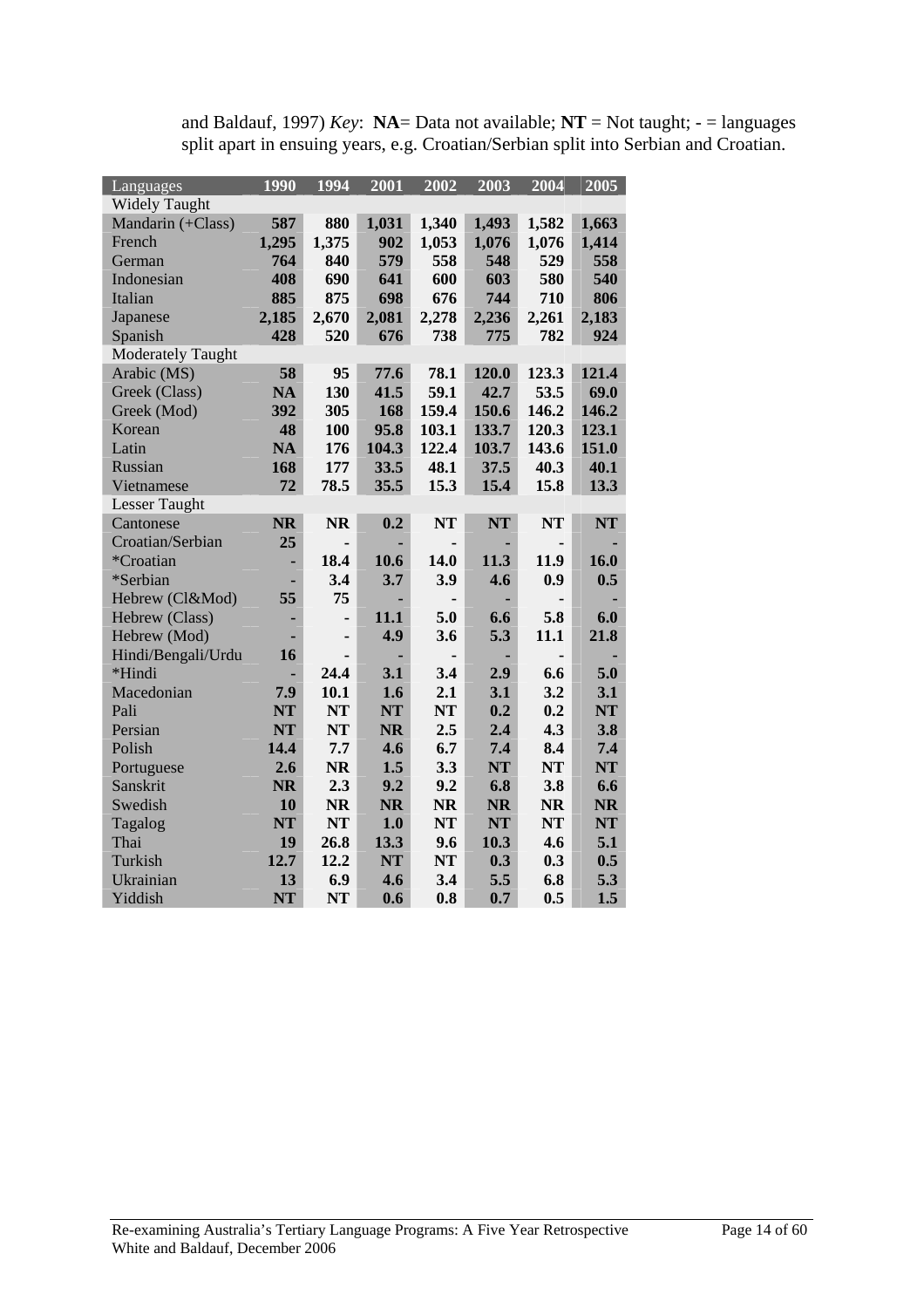### <span id="page-14-0"></span>**3.0 Changes in Staffing Levels**

The quality and availability of language programs depends on its staffing. In White and Baldauf (1997), staffing levels were reported to have fallen, making it more difficult to teach language programs. This issue was again investigated in this survey. In Tables 3.1 FTE staff losses are tabled by language whereas in Table 3.2 additions are presented.

| Language      | <b>Reduc</b><br>2001 | <b>Reduc</b><br>2002 | <b>Reduc</b><br>2003 | <b>Reduc</b><br>2004 | <b>Reduc</b><br>2005 | <b>Total</b><br><b>Reductions</b> |
|---------------|----------------------|----------------------|----------------------|----------------------|----------------------|-----------------------------------|
| Arabic        | $\Omega$             | $\Omega$             | 1                    | $\Omega$             | $\theta$             |                                   |
| French        | 1.25                 | 0.5                  | 6                    | 4.7                  | $\theta$             | 12.45                             |
| German        | 2.5                  | 4.5                  | 5.8                  | 3                    | 4                    | 19.8                              |
| Greek, Clas   | 1                    | 1                    | 0.75                 | $\theta$             | $\theta$             | 2.75                              |
| Greek, Mod    | $\theta$             | 3                    | $\theta$             | $\theta$             | $\theta$             | 3                                 |
| Indonesian    | $\theta$             | 3.2                  | 6.1                  | 4.3                  | 0.25                 | 13.85                             |
| Italian       | 2.5                  | 1                    | 3                    | 1                    | 1.5                  | 9                                 |
| Japanese      | 1                    | 3.5                  | 4.5                  | 1.5                  | 4.5                  | 15                                |
| Korean        | 1                    | $\theta$             | $\theta$             | 1                    | $\theta$             | $\overline{2}$                    |
| Latin         | $\overline{2}$       | $\theta$             | 0.75                 | $\theta$             | $\theta$             | 2.75                              |
| Mandarin      | $\overline{2}$       | $\overline{4}$       | 3                    | 3                    | $\theta$             | 12                                |
| Portuguese    | 1                    | $\theta$             | 1                    | $\Omega$             | $\theta$             | $\overline{2}$                    |
| Russian       | $\theta$             | $\theta$             | $\theta$             | 1                    | 1                    | $\overline{2}$                    |
| Spanish       | 1                    | $\theta$             | 3.1                  | $\Omega$             | 1                    | 5.1                               |
| Vietnamese    | $\theta$             | 1                    | $\theta$             | $\theta$             | $\Omega$             |                                   |
| <b>TOTALS</b> | 15.25                | 21.7                 | 35                   | 19.5                 | 12.25                | 103.7                             |

| Table 3.1: Number of staff positions lost: 2001-2005 |  |  |  |
|------------------------------------------------------|--|--|--|
|                                                      |  |  |  |

| Language     | <b>Additions</b><br>2001 | <b>Additions</b><br>2002 | <b>Additions</b><br>2003 | <b>Additions</b><br>2004 | <b>Additions</b><br>2005 | <b>Total</b><br><b>Additions</b> |
|--------------|--------------------------|--------------------------|--------------------------|--------------------------|--------------------------|----------------------------------|
|              |                          |                          |                          |                          |                          |                                  |
| Arabic       | $\Omega$                 | 1.5                      | 1                        | 1                        | $\theta$                 | 3.5                              |
| French       | $\Omega$                 | $\theta$                 | 2.5                      | 3                        | 2.3                      | 7.8                              |
| German       | 1                        | 3                        | $\Omega$                 | $\overline{2}$           | 4                        | 10                               |
| Greek, Clas  | $\Omega$                 | 0.75                     | $\overline{2}$           | $\Omega$                 |                          | 3.75                             |
| Greek, Mod   | $\Omega$                 | 0.25                     | 1                        | $\overline{0}$           | 0.4                      | 1.65                             |
| Hindi        | $\theta$                 | $\Omega$                 | $\theta$                 |                          | 0                        |                                  |
| Indonesian   | $\Omega$                 | 0.5                      | 1.5                      | 0.5                      | 3.9                      | 6.4                              |
| Italian      | 6                        | 7.875                    | 6.25                     | 5                        | 4.25                     | 29.375                           |
| Japanese     | $\overline{2}$           | 2.375                    | 2                        | 2.7                      | 3.75                     | 12.825                           |
| Korean       | $\Omega$                 | $\theta$                 | $\theta$                 |                          | $\theta$                 |                                  |
| Latin        | $\Omega$                 | 0.75                     | $\overline{2}$           | $\boldsymbol{0}$         |                          | 3.75                             |
| Mandarin     | 1                        | 1                        | $\mathbf{0}$             | 3                        | 2.5                      | 7.5                              |
| Portuguese   |                          | $\theta$                 | $\mathbf{0}$             | $\mathbf{0}$             | $\overline{0}$           |                                  |
| Russian      | $\Omega$                 | 1                        | $\theta$                 | $\Omega$                 | $\theta$                 |                                  |
| Spanish      | $\mathfrak{D}$           | $\Omega$                 | $\overline{2}$           | 3                        | 4                        | 11                               |
| Turkish      | $\theta$                 | $\Omega$                 | 1                        | $\Omega$                 | $\theta$                 |                                  |
| <b>TOTAL</b> | 13                       | 19                       | 21.25                    | 22.2                     | 27.1                     | 102.55                           |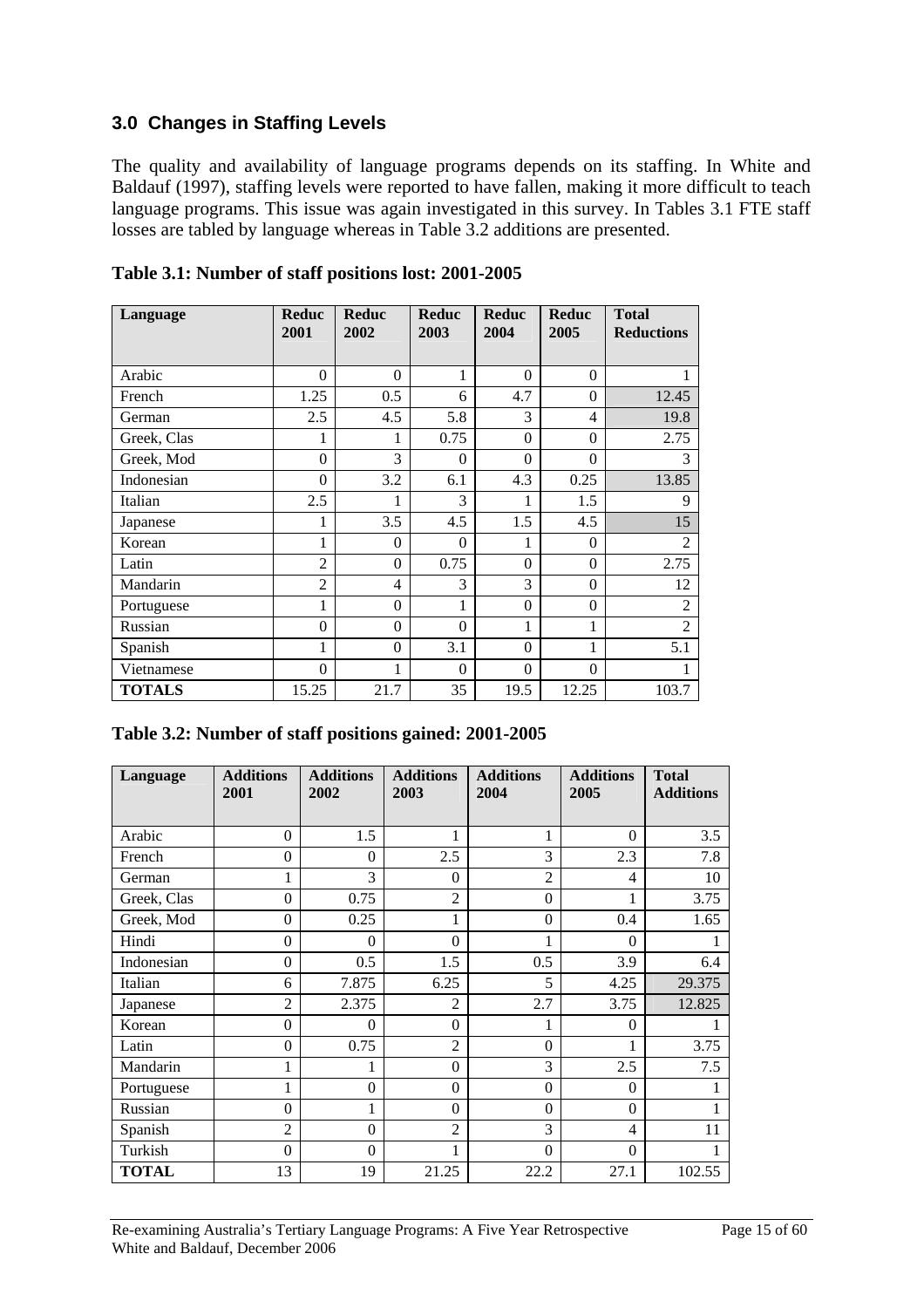There was a net loss of 1.15 staff overall over the period 2001 – 2005, with the largest losses coming from German, Japanese, Indonesian and French in that order, and the greatest gains come from Italian and Japanese in that order. Table 3.3 provides a comparison of gains and losses by language over the period 2001-2005. In some respects, the changes reflect the kinds of natural variation found in University employment, as well as the changes in the patterns of offerings (the loss of a position in Vietnamese and the gain of one in Turkish; the need to staff new programs in Spanish). However, the gains come predominantly in Italian where the Cassamarca Foundation has recently been funding a number of on-going lectureships in Italian. When this unusual activity is taken into consideration, it becomes clear that there has been some erosion of staffing – beyond Indonesian where there has been a drop in programs and student numbers. This seems to have come at the expense of the major languages being taught (German -9.8, French -4.65, Mandarin -4.5, and Japanese -2.18), perhaps because this is where full-time staffing exists in the languages area.

| Language         | Gains            | <b>Losses</b> | Net loss/gain |
|------------------|------------------|---------------|---------------|
| Arabic           | 3.5              | $-1$          | $+2.5$        |
| French           | 7.8              | $-12.45$      | $-4.65$       |
| German           | 10               | $-19.8$       | $-9.8$        |
| Greek, Classical | 3.75             | $-2.75$       | $+1$          |
| Greek, Modern    | 1.65             | $-3$          | $-1.35$       |
| Hindi            | 1                | $\mathbf{0}$  | $+1$          |
| Indonesian       | 6.4              | 113.85        | $-7.45$       |
| Italian          | 29.375           | $-9$          | $+20.375$     |
| Japanese         | 12.825           | $-15$         | $-2.18$       |
| Korean           |                  | $-2$          | $-1$          |
| Latin            | 3.75             | $-2.75$       | $+1$          |
| Mandarin         | 7.5              | $-12$         | $-4.5$        |
| Portuguese       |                  | $-2$          | $-1$          |
| Russian          | 1                | $-2$          | $-1$          |
| Spanish          | 11               | $-5.1$        | $+5.9$        |
| Turkish          | 1                | $\theta$      | $+1$          |
| Vietnamese       | $\boldsymbol{0}$ | $-1$          | $-1$          |

**Table 3.3: Net losses and gains of staff positions, 2001-2005** 

### **3.1 Casual Staffing**

The survey found that there was an overall increase in the use of casual staff to teach languages. Table 3.4 indicates the change between 2001 and 2005 by language. Please note that data were not available for all languages from all universities; hence, this table provides a less than total portrait of casualisation. Casualisation clearly works in different ways for different languages. Croatian and Classical Greek, and most of the group of major languages (French German, Japanese, Mandarin and Spanish) have had significant (i.e. greater than 5%) increases in casual staffing. With the exception of Spanish among the major languages, there has been an overall cut in staffing, suggesting that casualisation is occurring. In Spanish the growth is probably due to increases in student numbers as staffing overall grew.

Arabic, Italian, Latin and Ukrainian had small increases in casual teaching hours, while casual hours fell significantly for Indonesian and Vietnamese, perhaps because of declining teaching of the languages. Some of the lesser taught language programs (Macedonian, Polish, Serbian and Thai) are only taught using casual staffing, while several other programs (Sanskrit, Turkish and Yiddish) are taught using only full-time staffing.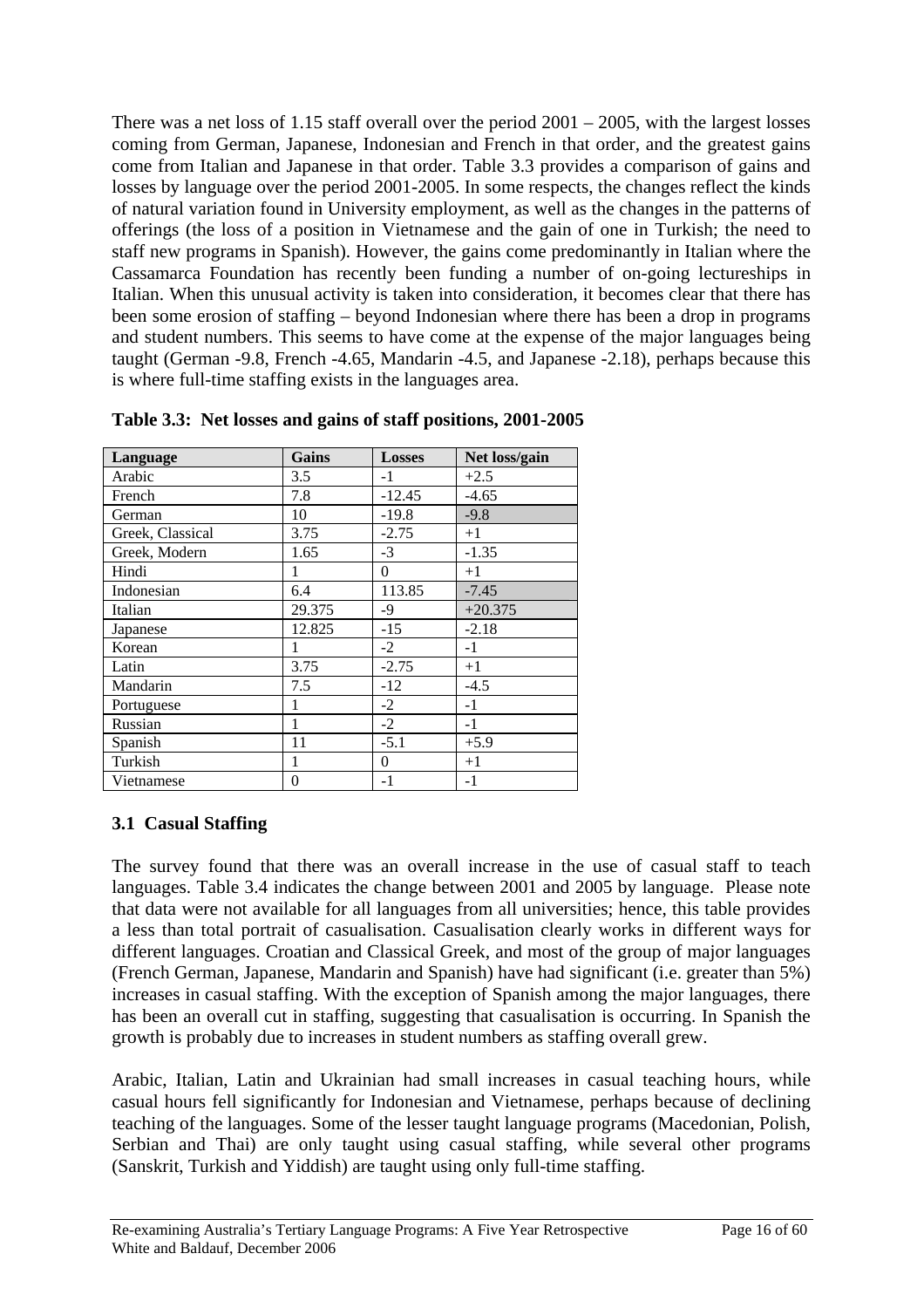| Language               | 2001 Total       | 2001 Casual                                                           | % Casual | 2005 Total | 2005 Casual | % Casual |
|------------------------|------------------|-----------------------------------------------------------------------|----------|------------|-------------|----------|
|                        |                  | Programs with increased use of casual staffing $(+5%)$                |          |            |             |          |
| Croatian               | 572              | 52.00                                                                 | 9.09     | 638.00     | 118.00      | 18.50    |
| French                 | 117,965          | 37,15.00                                                              | 31.49    | 21,969.00  | 8,990.00    | 40.92    |
| German                 | 8,665            | 1,541.00                                                              | 17.78    | 13,251.00  | 4,560.00    | 34.41    |
| Greek, Clas            | 998              | 104.00                                                                | 10.42    | 1,128.00   | 205.00      | 18.17    |
| <b>Japanese</b>        | 25,552.5         | 8,906.00                                                              | 34.85    | 30.318.00  | 13.525.50   | 44.61    |
| <b>Mandarin</b>        | 12,258           | 5,114.00                                                              | 41.72    | 13515.00   | 7058.00     | 52.22    |
| <b>Spanish</b>         | 9,822            | 28,38.00                                                              | 28.89    | 15,318.00  | 8,648.00    | 56.46    |
|                        |                  | Programs with stable use of casual staffing $(-5\% \text{ to } +5\%)$ |          |            |             |          |
| <b>Arabic</b>          | 592              | 160.00                                                                | 27.03    | 1850.00    | 558.00      | 30.16    |
| <b>Italian</b>         | 10,567           | 3,315.00                                                              | 31.37    | 17,448.00  | 6,319.00    | 36.22    |
| Latin                  | 2256             | 480.00                                                                | 21.28    | 2.246.00   | 560.00      | 24.93    |
| <b>Ukrainian</b>       | 338              | 104.00                                                                | 30.77    | 338.00     | 112.00      | 33.14    |
|                        |                  | Programs with decreased use of casual staffing (-5%)                  |          |            |             |          |
| <b>Indonesian</b>      | 7,344            | 2,476.00                                                              | 33.71    | 6,669.00   | 1,356.00    | 20.33    |
| Korean                 | 1,294            | 438.00                                                                | 33.85    | 1,653.00   | 428.00      | 25.89    |
| Greek, Mod             | 2,559            | 561.00                                                                | 21.92    | 3,769.00   | 463.00      | 12.28    |
| <b>Russian</b>         | 1,368            | 524.00                                                                | 38.30    | 1,730.00   | 540.00      | 31.21    |
| <b>Vietnamese</b>      | 827              | 251.00                                                                | 30.35    | 384.00     | 96.00       | 25.00    |
|                        |                  | Programs taught using only casual staffing                            |          |            |             |          |
| <b>Macedonian</b>      | 85               | 85.00                                                                 | 100.00   | 85.00      | 85.00       | 100.00   |
| <b>Polish</b>          | 440              | 440.00                                                                | 100.00   | 663.00     | 663.00      | 100.00   |
| <b>Serbian</b>         | 85               | 85.00                                                                 | 100.00   | 20.00      | 20.00       | 100.00   |
| Thai                   | 160              | 160.00                                                                | 100.00   | 160.00     | 160.00      | 100.00   |
|                        |                  | Programs taught using full-time staff only                            |          |            |             |          |
| <b>Sanskrit</b>        | 312              | 0.00                                                                  | 0.00     | 524.00     | 0.00        | 0.00     |
| <b>Turkish</b>         | $\theta$         | 0.00                                                                  |          | 104.00     | 0.00        |          |
| Yiddish                |                  |                                                                       |          | 360.00     |             |          |
|                        |                  | Programs with no data for 2001 0r 2005                                |          |            |             |          |
| <b>Hebrew</b>          | $\boldsymbol{0}$ | 0.00                                                                  |          | 668.00     | 224.00      | 33.53    |
| Hebrew, Clas           | $\boldsymbol{0}$ | 0.00                                                                  |          | 922.00     | 52.00       | 5.64     |
| Hebrew, Mod            | $\theta$         | 0.00                                                                  |          | 606.00     | 400.00      | 66.01    |
| <b>Swedish</b>         | $\Omega$         | 0.00                                                                  |          | 240.00     | 130.00      | 54.17    |
| <b>Tagalog</b>         | 80               | 0.38                                                                  | 0.47     | 0.00       | 0.00        |          |
| <b>Total All Langs</b> | 196,038          | 63,542.06                                                             | 32.41    | 272,792.00 | 111,604.81  | 40.91    |

### **Table 3.4: Percentage of casual teaching hours by language, 2001 and 2005.**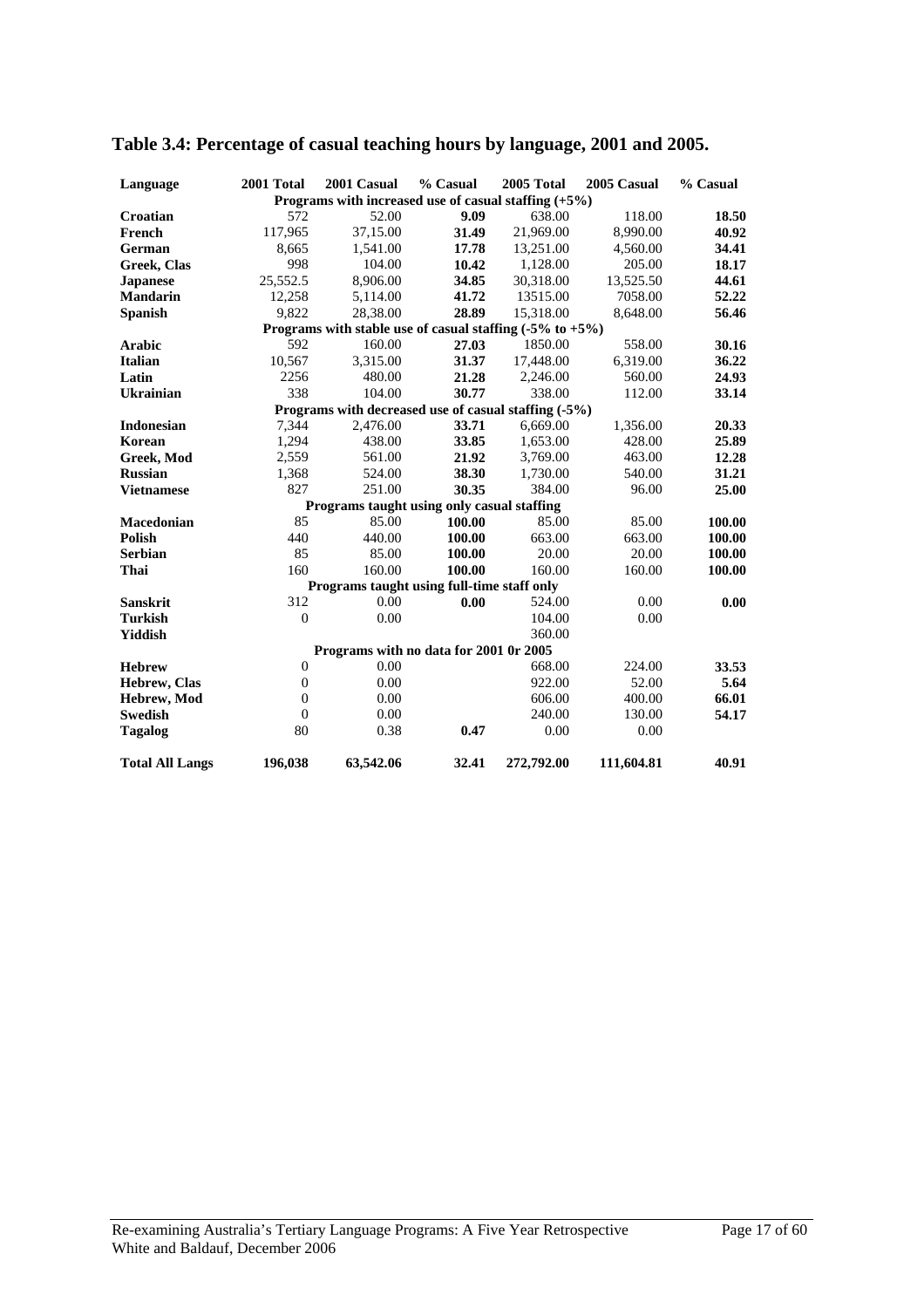## <span id="page-17-0"></span>**4.0 Current and Planned Collaborative Arrangements in the Teaching of LOTE**

The on line survey sought detailed information from universities on their current and planned collaborations in the teaching of languages. Questions were asked about current arrangements, and perceived issues relating to any future collaborations.

This part of the survey began with instructions to the respondents and an explanation of what the survey is trying to achieve. It stated in part: "This questionnaire (Part B) captures information about collaborative arrangements your university is currently undertaking, or planning to undertake, the roles of private providers of languages and other concerns that relate to the teaching of languages in universities."

Thus the survey explored the following issues concerning current and future collaborative arrangements:

- the number of universities with collaborative arrangements on languages;
- the problems and challenges facing universities with collaborative arrangements;
- the nature of these arrangements including the role of private or non-university providers in these collaborations; and
- the provision of university credit for non-university language courses.

In addition some related issues were explored such as the provision of other courses at universities that require a language component. Respondents were also able to add open comments on these matters. This section of the report elaborates on these areas, which are presented under the following headings:

- Overview of collaborative arrangements;
- Establishing arrangements;
- Issues involving current collaborative arrangements;
- Administering and maintaining arrangements;
- Issues identified for future/planned collaborative arrangements; and
- Issues identified in collaborations with private providers.

In some instances in this report, comments from respondents are used to reinforce themes that emerge from comments and other data gleaned from the survey. Some additional details related to particular issues are provided in appendices.

#### **4.1 Overview of collaborative arrangements**

#### *4.1.1 Current state of play*

For this survey, 38 of the 39 universities responded. The only university which did not respond was Southern Cross University, which teaches no LOTEs. Charles Sturt University teaches no LOTEs, but offered a response. There were twenty-two collaborations reported by 21 universities. Table 4.1 presents those universities who have current collaborative arrangements in place as at the end of 2005, providing details on the languages involved as well as their partners. The arrow indicates the home university. Table A1 in Appendix A indicates collaborative arrangements available in the five year period 2001-2005.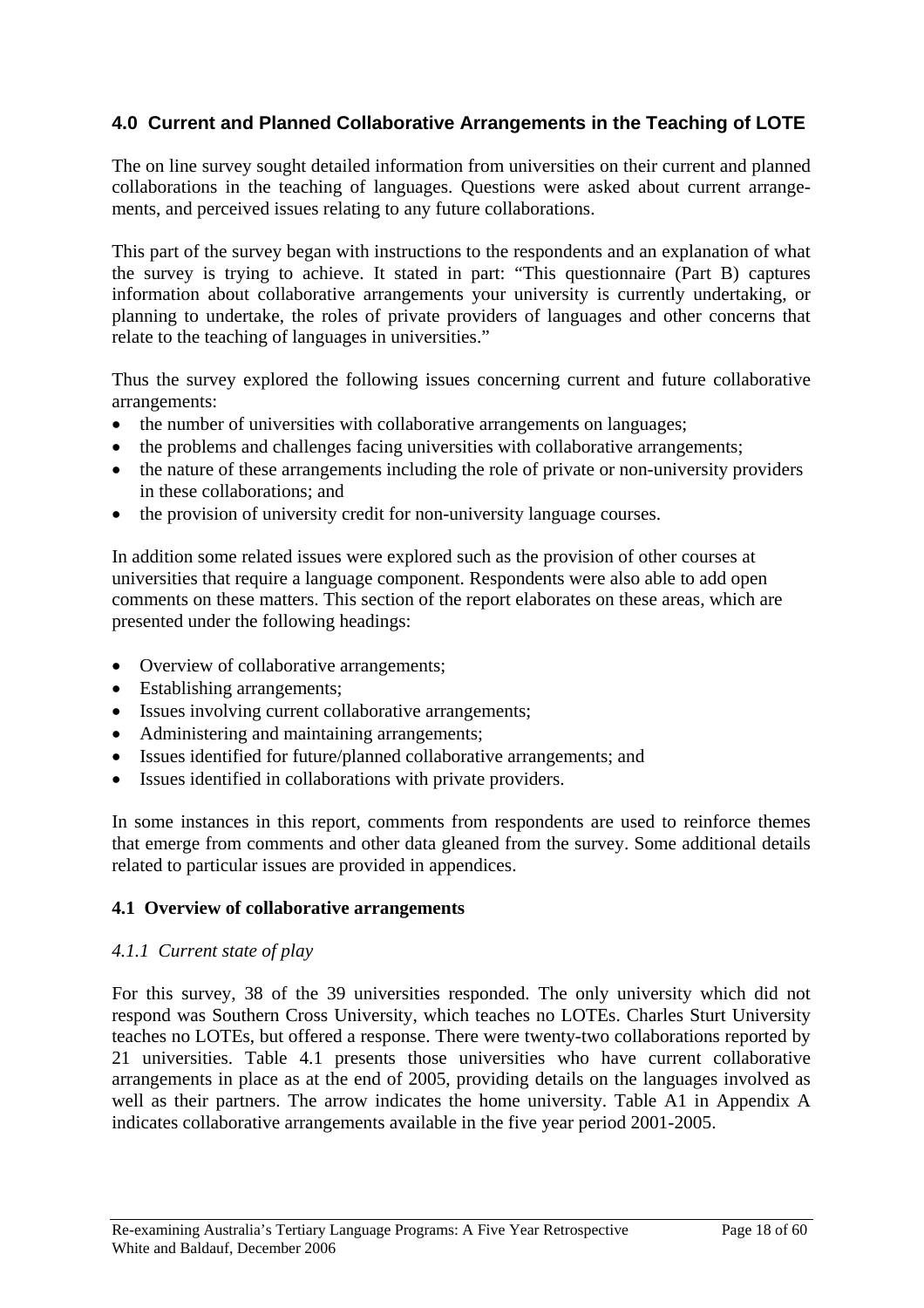### **Table 4.1: Collaborative arrangements in Australian universities, 2005**

| University                                                        | <b>Languages</b> | <b>Collaborative partners</b>                   |
|-------------------------------------------------------------------|------------------|-------------------------------------------------|
|                                                                   | involved         |                                                 |
| Australian National University $\rightarrow$                      | Modern Greek     | Macquarie University                            |
| (Courses taught by distant-mode,                                  |                  | (Real time video teaching ANUs Greek            |
| with a tutor on ANU campus                                        |                  | Beginners class)                                |
| sponsored by the Greek Embassy)                                   |                  |                                                 |
| Bond University $\rightarrow$                                     | French           | Robert Schuman University, Strasbourg, France   |
| (students can study year 3 (level 5                               |                  |                                                 |
| and $6$ ) only there, not at Bond $U$ )                           |                  |                                                 |
| Bond University $\rightarrow$                                     | Spanish          | Academia Mester, Salamanca and Granada          |
| (students do year 3 (level 5and 6)                                |                  | University                                      |
| only there)                                                       |                  |                                                 |
| <b>Bond University</b>                                            | Japanese         | Arrangements terminated 2003                    |
| Bond University $\rightarrow$                                     | Mandarin         | Suzhou University, China                        |
| (students can do level 5 and 6                                    |                  |                                                 |
| (year3) only there)                                               |                  |                                                 |
| <b>Charles Darwin University</b>                                  | Indonesian       | University of Mataram in partnership now with   |
|                                                                   |                  | the University of the Sunshine Coast and the    |
|                                                                   |                  | Australian Consortium for In-Country Indonesian |
|                                                                   |                  | Studies (ACICIS)                                |
| <b>Charles Darwin University</b>                                  | Mod. Greek       | ← Flinders University                           |
| (unit coordination and provided                                   |                  |                                                 |
| weekly video conference lecture)                                  |                  |                                                 |
| Flinders University of SA $\rightarrow$                           | Spanish          | University of Adelaide and University of South  |
| (Students at U.Ad. and Uni.S.A.                                   |                  | Australia                                       |
| enrol cross-institutionally in first,                             |                  |                                                 |
| second and third year Spanish to                                  |                  |                                                 |
| complete majors at their own                                      |                  |                                                 |
| institutions. In 2005, U. Adel.                                   |                  |                                                 |
| students enrolled in First year                                   |                  |                                                 |
| Spanish at U. Adelaide).                                          |                  |                                                 |
| Flinders University of SA $\rightarrow$                           | French           | University of Adelaide and University of South  |
| (There is a reciprocal arrange-                                   |                  | Australia                                       |
| ment in place for Honours                                         |                  |                                                 |
| students enrolled in either                                       |                  |                                                 |
| Flinders or Adelaide universities                                 |                  |                                                 |
| to attend seminars at either uni.)                                | Indonesian       |                                                 |
| Flinders University of SA $\rightarrow$                           |                  | University of Adelaide and University of South  |
| (Adelaide Uni students can enrol<br>in all Flinders Indo language |                  | Australia                                       |
| subjects taught by Flinders staff at                              |                  |                                                 |
| Adelaide uni to complete a major                                  |                  |                                                 |
| in Indonesian at Adelaide Uni                                     |                  |                                                 |
| under Language Outreach                                           |                  |                                                 |
| Programme.)                                                       |                  |                                                 |
| Flinders University of SA $\rightarrow$                           | Mod. Greek       | Adelaide Uni, Uni of South Australia and        |
| (Adelaide Uni, Uni of SA and                                      |                  | Charles Darwin Uni                              |
| Charles Darwin Uni students                                       |                  |                                                 |
| choose to enrol in Modern Greek                                   |                  |                                                 |
| at Flinders in order to complete                                  |                  |                                                 |
| the requirements of their                                         |                  |                                                 |
| undergraduate degree)                                             |                  |                                                 |
| Griffith University $\rightarrow$                                 | Thai             | Chulalongkorn University, Thailand              |
| (Students spend a year in-country                                 |                  |                                                 |
| studying Thai intensively in order                                |                  |                                                 |
| to receive credit towards a Thai                                  |                  |                                                 |
| major)                                                            |                  |                                                 |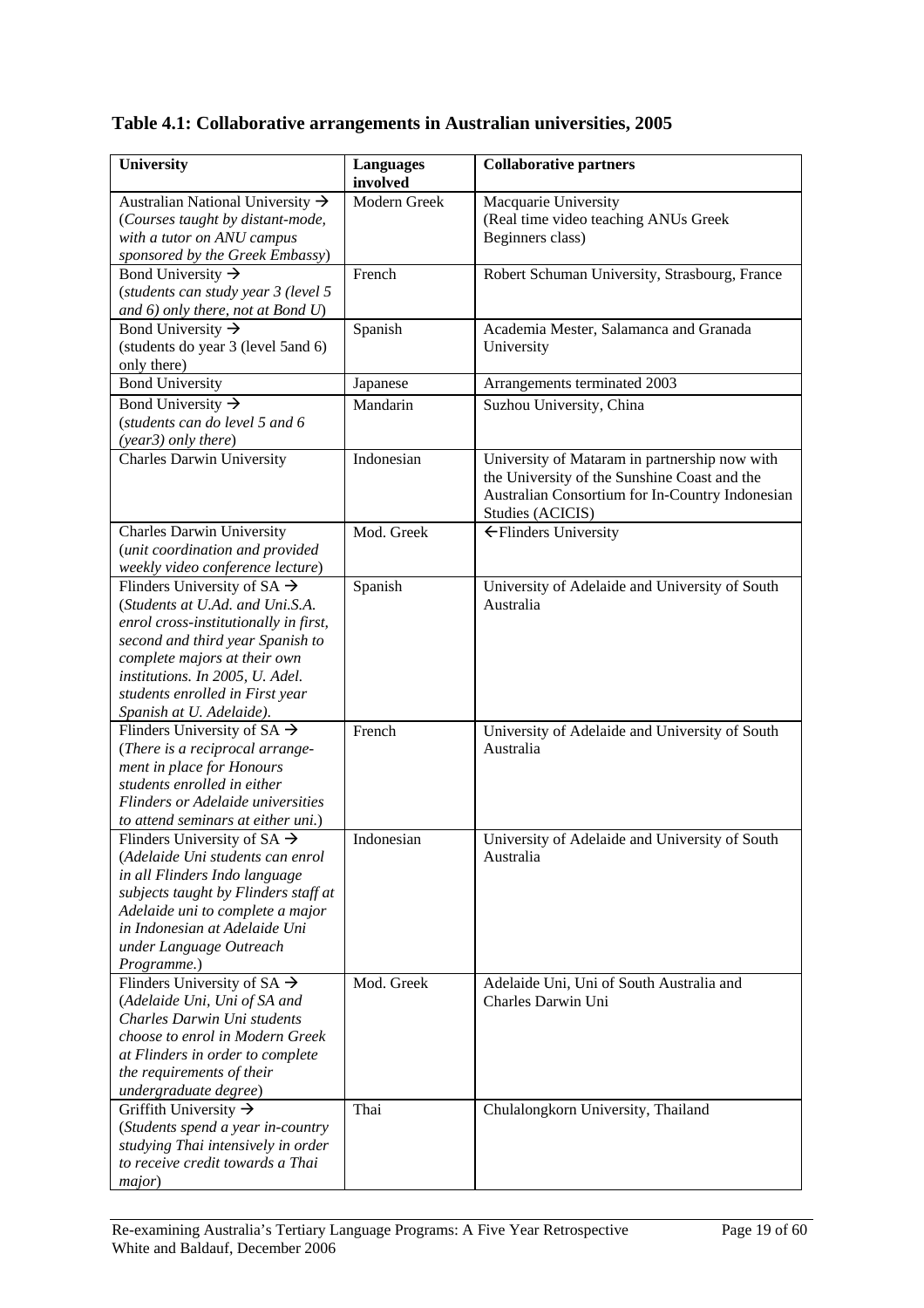| University                                                | <b>Languages</b><br>involved | <b>Collaborative partners</b>                   |
|-----------------------------------------------------------|------------------------------|-------------------------------------------------|
| La Trobe University                                       | French                       | ← University of Melbourne                       |
| (all units taught at LTU by                               |                              |                                                 |
| Melbourne Uni staff)                                      |                              |                                                 |
| La Trobe University                                       | German                       | ← University of Melbourne                       |
| (all units taught at LTU by                               |                              |                                                 |
| Melbourne Uni staff)                                      |                              |                                                 |
| Monash University $\rightarrow$                           | Mandarin                     | Shanghai International Studies University       |
| Monash University $\rightarrow$                           | Korean                       | University of Melbourne                         |
| (Melbourne university students                            |                              |                                                 |
| enrol in Monash first year subjects                       |                              |                                                 |
| <i>only</i> )                                             |                              |                                                 |
| Monash University $\rightarrow$                           | Ukrainian                    | Lviv University, Ukraine                        |
| Murdoch University $\rightarrow$                          | Indonesian                   | <b>ACICIS</b>                                   |
| Queensland University of                                  | Mandarin                     | Qingdao University                              |
| Technology $\rightarrow$                                  |                              |                                                 |
| Sunshine Coast University $\rightarrow$                   | Indonesian                   | Partner with UNE, CDU and UTAS in an            |
|                                                           |                              | anticipated project, the Regional Universities  |
|                                                           |                              | Indonesian Language Initiative with UNE as lead |
|                                                           |                              | institution.                                    |
| The University of Newcastle                               | German                       | ← University of New England                     |
| (Courses in German are taught by                          |                              |                                                 |
| UNE                                                       |                              |                                                 |
| University of Adelaide                                    | Latin                        | ← University of New England                     |
| (Remaining Latin 3 student                                |                              |                                                 |
| enrolled in distance unit to                              |                              |                                                 |
| complete 2nd semester Latin                               |                              |                                                 |
| major)                                                    |                              |                                                 |
| University of Melbourne<br>(Melbourne University students | Spanish                      | $\leftarrow$ La Trobe University                |
| study beginners Spanish at                                |                              |                                                 |
| Latrobe city campus)                                      |                              |                                                 |
| University of New South Wales                             | Italian                      | $\leftarrow$ University of Sydney               |
| (Upper level courses (Year 2 and                          |                              |                                                 |
| 3)                                                        |                              |                                                 |
| University of Notre Dame                                  | Italian                      | <b>ITALO</b>                                    |
| (Delivery of LOTE units by ITALO                          |                              |                                                 |
| with funding from Italian Govt)                           |                              |                                                 |
| University of Sydney                                      | Hindi                        | $\leftarrow$ ANU                                |
| (ANU offered Hindi to USYD                                |                              |                                                 |
| students and USYD offered                                 |                              |                                                 |
| Sanskrit to ANU students.)                                |                              |                                                 |
| University of Sydney                                      | Italian                      | $\leftarrow$ University of New South Wales      |
| (staff from USYD taught Beginner                          |                              |                                                 |
| Italian $1 \& 2)$                                         |                              |                                                 |
| University of Tasmania                                    | Indonesian                   | Collaboration between UTAS, UNE, CDU and U      |
|                                                           |                              | of Sunshine Coast just beginning. (from Part B, |
|                                                           |                              | $R4_1)$                                         |
| University of Technology Sydney                           | French                       | Sydney Uni & Macquarie Uni                      |
| (Students enrol at UTS / taught at                        |                              |                                                 |
| other unis for a fee)                                     |                              |                                                 |
| UTS (As previous)                                         | Mandarin                     | Sydney Uni & Macquarie Uni                      |
| UTS (As previous)                                         | Mod. Greek                   | Sydney Uni & Macquarie Uni                      |
| UTS (As previous)                                         | German                       | Sydney Uni & Macquarie Uni                      |
| UTS (As previous)                                         | Italian                      | Sydney Uni & Macquarie Uni                      |
| UTS (As previous)                                         | Spanish                      | Sydney Uni & Macquarie Uni                      |
| UTS (As previous)                                         | Indonesian                   | Sydney Uni                                      |
|                                                           |                              |                                                 |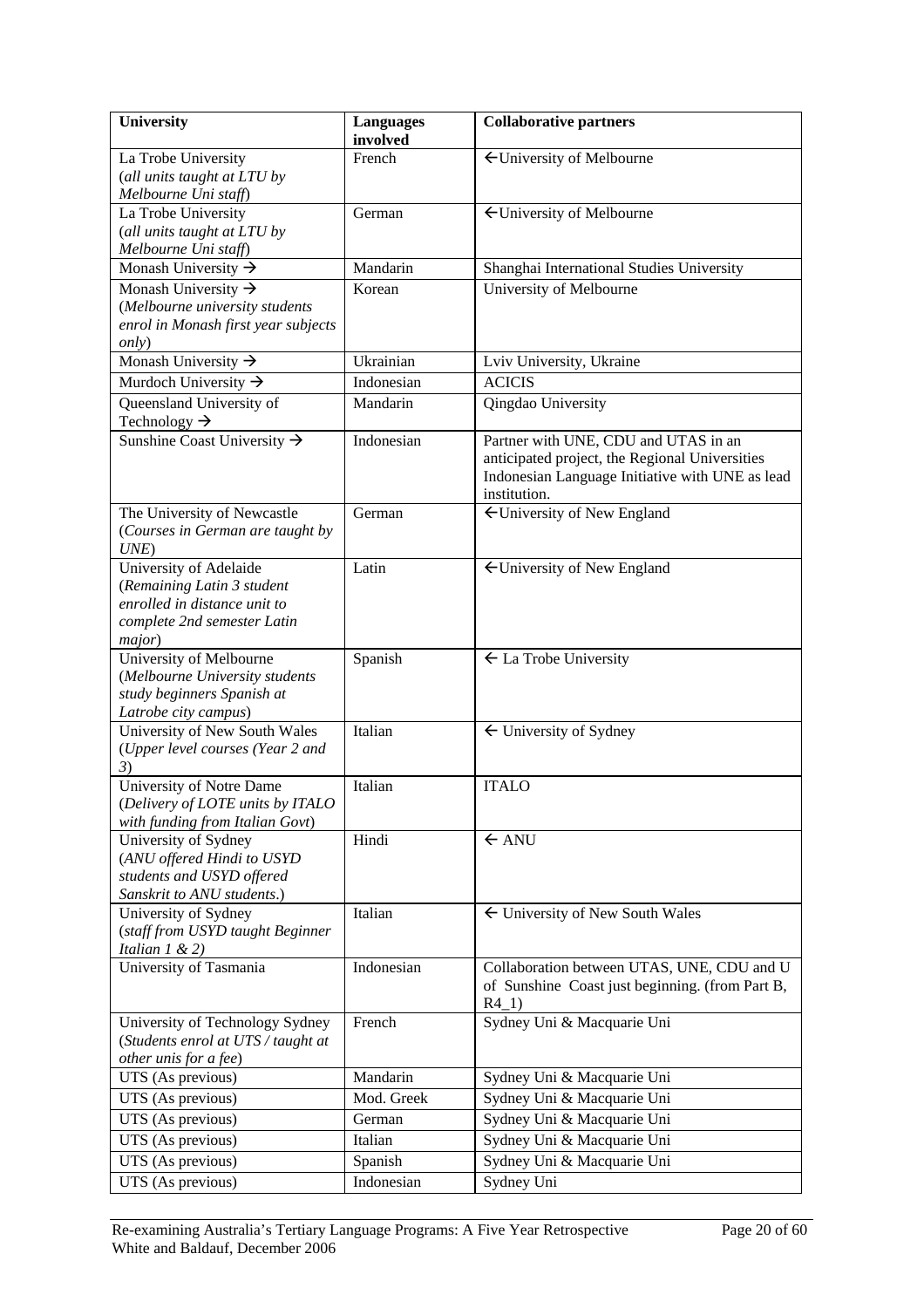| University                             | Languages | <b>Collaborative partners</b> |
|----------------------------------------|-----------|-------------------------------|
|                                        | involved  |                               |
| UTS (As previous)                      | Thai      | Sydney Uni                    |
| UTS (As previous)                      | Russian   | Macquarie Uni                 |
| UTS (As previous)                      | Japanese  | Sydney Uni & Macquarie Uni    |
| University of Western Australia        | German    | <b>Curtin University</b>      |
| $\rightarrow$                          |           |                               |
| (UWA German Studies offer a 1st)       |           |                               |
| year elective to Curtin                |           |                               |
| Engineering students)                  |           |                               |
| University of Wollongong $\rightarrow$ | Japanese  | Senshu University, Kawasaki   |
| (teach UoWs in-country                 |           |                               |
| <i>immersion subject JAPA 271)</i>     |           |                               |

*Table data from Part A, R2\_1, R100\_1. Table indicates 2005 data only.* 

More than half of Australian universities are involved in some sort of collaborative arrangement, and these range from a 'one on one' type of arrangement, to consortia with a number of partners. Several themes stand out. The first theme is the proposed collaboration between Tasmania, New England, Charles Darwin and Sunshine Coast universities to develop the Regional Universities Language Consortium for Indonesian. Another is that of organising collaborative arrangements with overseas institutions for in-country study of the language. A third approach is developing arrangements with another university in the same urban area, such as the liaison between Melbourne and La Trobe, or between the universities in Adelaide. A final approach is that of UTS, through its policy to farm out all of its language studies to other Sydney universities.

The overall picture, then, indicates that Australian universities see collaborative arrangements as being able to resolve short and longer-term issues. The key seems to be able to negotiate a win-win position for both partners, or in the case of more than one other institution, a mutually satisfactory arrangement for all. As will be shown in the following sections, establishing collaborative arrangements, and managing them over a period of time, is not a simple process. Respondents to the survey have provided a number of issues and points that will need to be considered for future enduring partnerships.

### *4.1.2 Issues involved in establishing collaborative arrangements*

Part B of the survey explored collaborative arrangements from a number of different perspectives. This section of the report discusses issues that universities encountered when establishing collaborative arrangements. The survey asked respondents to prioritise a number of issues, on a scale of 1 to 8, and then to comment on these in terms of their relevance. Respondents were also asked to supply further comments, and many did so in some detail.

The issues that were specifically mentioned as options in the survey were:

- *aligning timetables* differences between organisations;
- *different credit points* issues relating to credit to students for various courses;
- *poor support from partners* includes access to ICT resources, liaison and reports;
- *poor flexible delivery* difficulties students have in accessing other partner's resources;
- *unknown financial arrangements* confusion in how the finances of the arrangements are to be established and administered;
- *monitoring the quality of written work* quality control by staff of the parent university;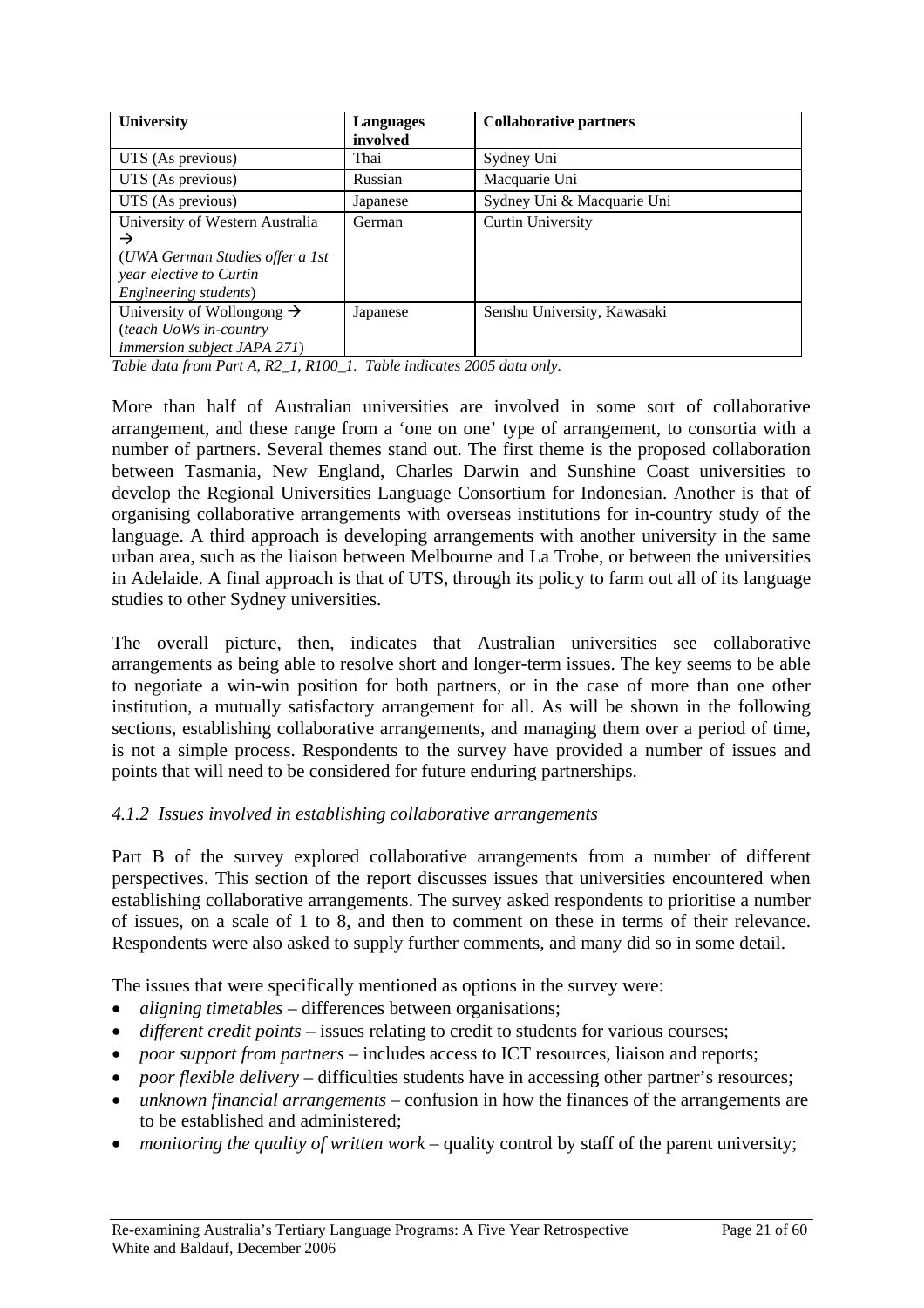- *monitoring the quality of verbal work* quality control by staff of the parent university, and
- *Issues with DEST* problems of reporting and finances.

Table 4.2 indicates these issues as prioritised by the respondents, based on the responses of 21 of the 22 respondents.

| Priority               | <b>Aligning</b><br>timetabs | diff. credit bad supp bad flex<br>pts. | other unidel. | unknown<br>fin. Arr. | Written | mon qual. mon qual. DEST<br><b>Verbal</b> |   |
|------------------------|-----------------------------|----------------------------------------|---------------|----------------------|---------|-------------------------------------------|---|
|                        |                             |                                        |               |                      |         |                                           |   |
| Priority 1             |                             |                                        |               |                      |         |                                           |   |
| Priority 2             |                             |                                        |               |                      |         |                                           |   |
| Priority 3             |                             |                                        |               |                      |         |                                           |   |
| Priority 4             |                             |                                        |               |                      |         |                                           |   |
| Priority 5             |                             |                                        |               |                      |         |                                           |   |
| Priority 6             |                             |                                        |               |                      |         |                                           |   |
| Priority 7             |                             |                                        |               |                      |         |                                           |   |
| Priority 8             |                             |                                        |               |                      |         |                                           |   |
| <b>Total responses</b> |                             |                                        |               |                      |         |                                           | 3 |

#### **Table 4.2: Priority issues in collaborative arrangements**

Respondents stated that the major issue for them in establishing collaborative arrangements was that of different credit points between collaborative partners. A second major issue is the alignment of timetables. Other issues that emerged related to poor support between universities. One comment illustrating the latter was: "Other university does not advertise our courses appropriately on its pages".

In terms of other issues that arose, ten respondents provided the following comments:

- High level institutional support lacking
- Other university does not advertise our courses appropriately on its pages
- Enrolment problems
- Since enrolments have gone on-line, it has become difficult for students to find info on Indonesian
- Uncertainty of arrangements if and when enrolments fall below contractual cut-off
- Potential problems finding capable tutors in a relatively lowly populated distant centre
- Arrangements are currently informal only; distance between institutions
- Lack of understanding about how such a project could be set up effectively.
- Aligning times for examinations
- Finding suitable on-campus tutors for supervising
- Establishing equitable financial arrangements with the providing institution
- Administrative issues of students not following instructions re this arrangement creating enrolment

The two main themes arising from these comments were: 1) problems with enrolment arrangements from administrative and student points of view; and 2) finding competent tutors locally. Additional concerns were raised about funding arrangements and issues about institutional support.

More detailed comments on establishing collaborative issues were provided by 13 respondents. On the one hand, a number of respondents stated that there was good will from staff and faculty heads to set up collaborative arrangements, as is illustrated by the following quote: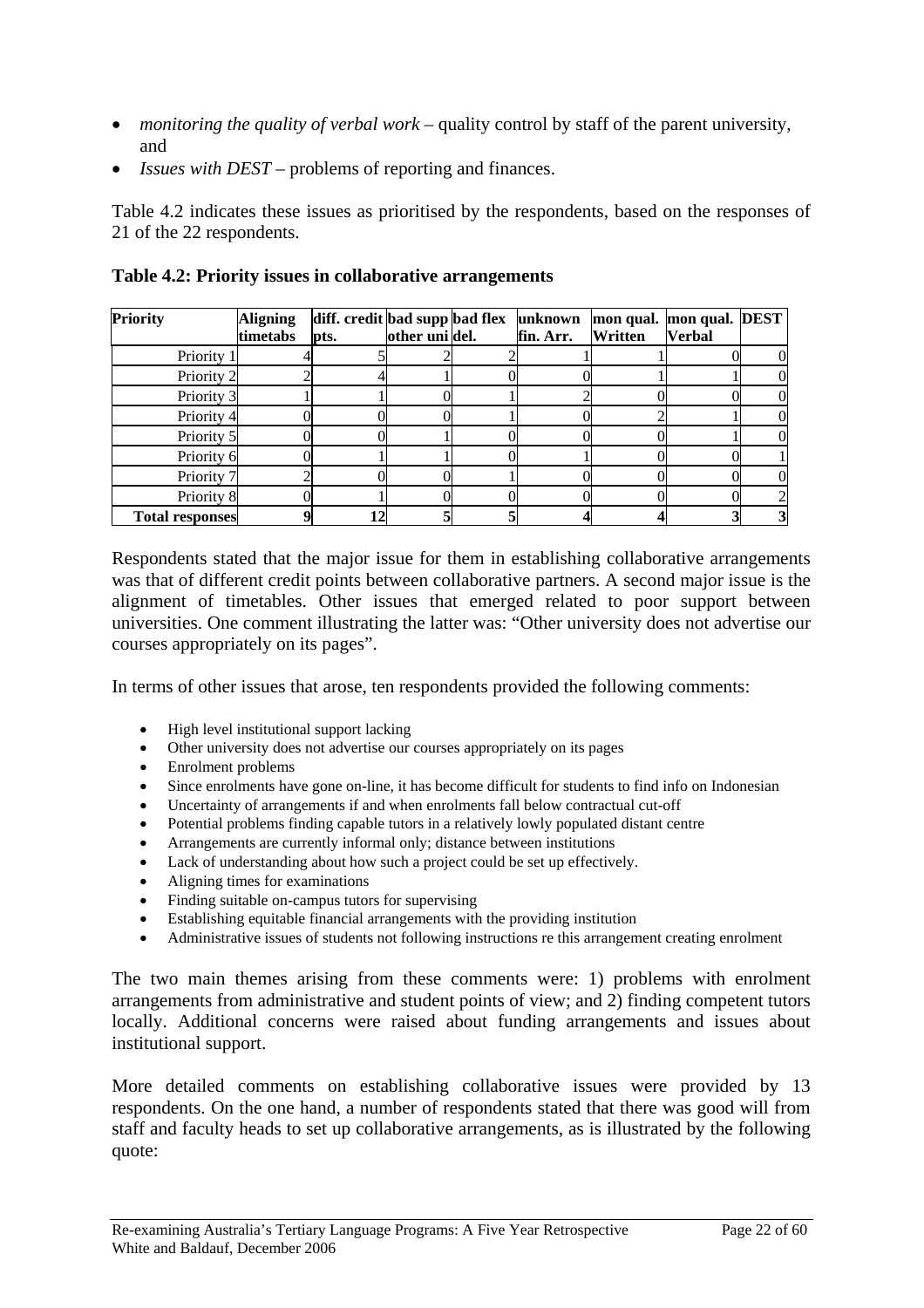There is a lot of interest and good will from language lecturers and school or faculty heads to set up collaborative arrangements between regional universities with low student and staff numbers. The problem is not enough support in terms of funds and time release for staff to meet, discuss and develop the various formal administrative and teaching arrangements needed.

In other instances, respondents stated that they had long-standing collaborative arrangements that were very successful, but also stressed that staffing this sort of arrangement can become problematic. There are arrangements that have been extant for up to 15 years.

The collaborative arrangement has been established for over 10 years. The major problem has been movement of staff who know about the collaboration. There hasn't been a year go by when an explanation of the arrangement hasn't had to be re-explained to the collaborative partner!

Issues that relate to establishing collaborative arrangements often relate to the understanding and the support of senior administrators in the relevant institutions, with the knowledge that standard operating procedures must of necessity be altered to accommodate the new arrangements. The issues raised in Table 4.2 indicate elements of this problem. Certainly very concrete issues relating to enrolments, timetabling, credit point allocations, staffing and resources support are all inter-related issues as one respondent stated:

When the outreach program was established there were problems with aligning timetables and differences in credit points, and there have been ongoing problems with division of load and enrolment procedures.

Another point raised by respondents was the necessity of ensuring that there was adequate access to ICT facilities to be used by the students across campuses and universities; this was often difficult to organise. On a related topic, there was concern expressed that some students were averse to using ICT facilities in terms of flexible delivery of courses.

We find some students are averse to computer mediated or distance mode learning and this needs to be considered in collaborative arrangements.

A salient point raised by one respondent was that of concerns of staff about job loss through collaborative arrangements. The respondent stated:

The fact that all institutions are contributing actively, and that we are geographically scattered, removes the potential disincentive to collaborative teaching that of threatened job security as another institution takes over ones role.

Other points of concern were raised when respondents were asked about managing and maintaining collaborative arrangements. The next section addresses these points.

#### *4.1.3 Issues involving current collaborative arrangements; administering arrangements*

Universities were asked to provide information on issues relating to administering their current collaborative arrangements. 20 respondents gave answers to this set of questions, indicating the priority of issues relating to the administration of their current arrangements.

The survey asked respondents to prioritise five issues that were deemed to be problems. The rest of the questions in the set asked respondents to comment on these and other issues they have found. The first five issues in terms of priority (see Table 4.3) were:

• *Allocation of EFTSL* – between different institutions;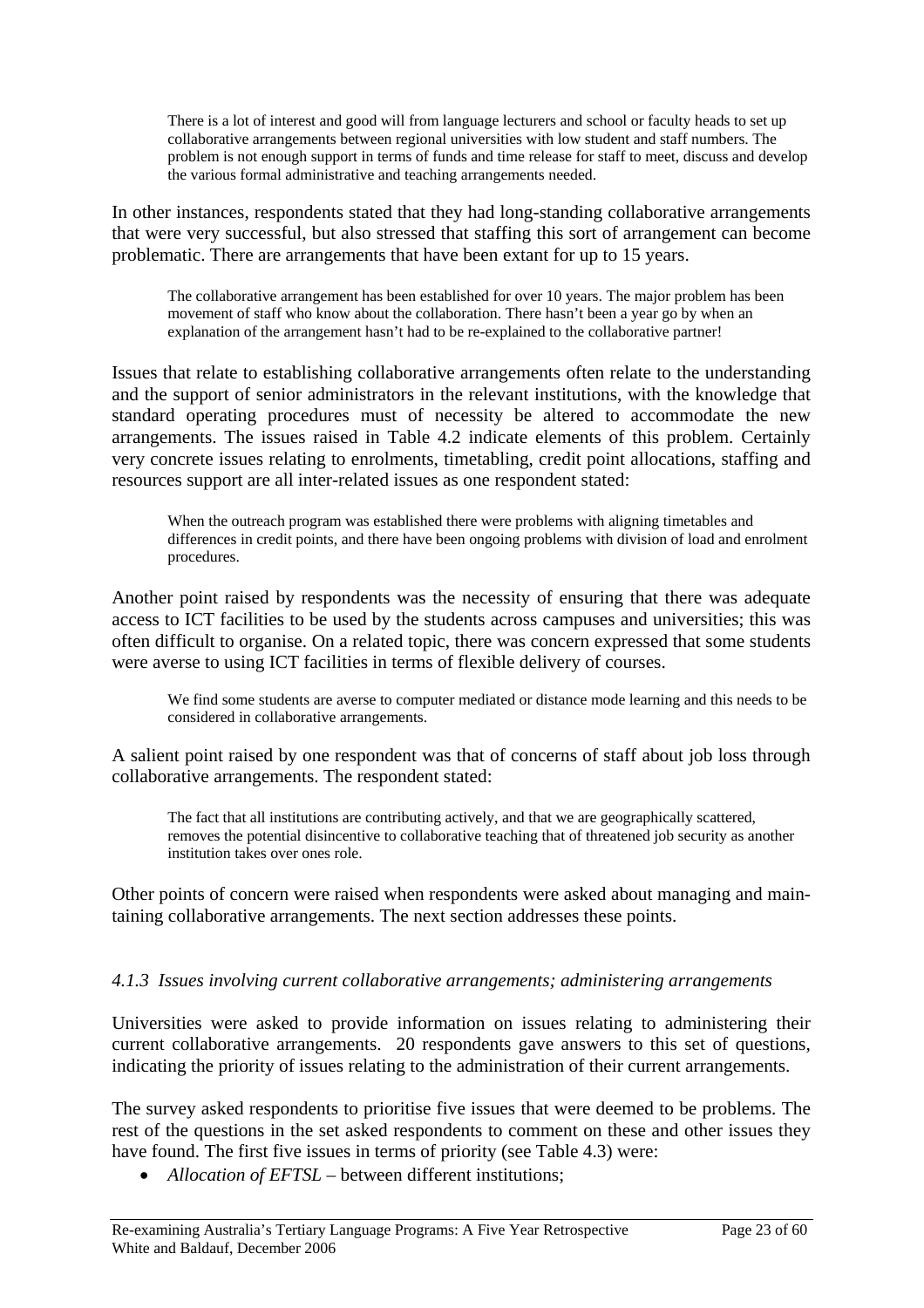- *Enrolment and student procedures* variances between institutions;
- *Assessment procedures* variances between institutions;
- *Interactions with partners* issues in liaison, communication, maintaining agreements; and
- *Logistic problems* relating principally to students and staff movements between institutions.

| <b>Priority</b> | <b>EFTSL</b> | Allocation of Enrol/student Assessment. Interaction<br>procedures | procedures | with partners problems | Logistic |
|-----------------|--------------|-------------------------------------------------------------------|------------|------------------------|----------|
| Priority 1      |              |                                                                   |            |                        |          |
| Priority 2      |              |                                                                   |            |                        |          |
| Priority 3      |              |                                                                   |            |                        |          |
| Priority 4      |              |                                                                   |            |                        |          |
| Priority 5      |              |                                                                   |            |                        |          |
| <b>Totals</b>   |              |                                                                   |            |                        |          |

**Table 4.3: Priority issues in collaboration (20 respondents)** 

The two major issues that emerged about managing current collaborative arrangements relate to enrolment and student procedures, followed by logistical difficulties, e.g. timetables and transportation. Interactions with partners were seen as something of an issue as well, as were allocation of EFTSL and assessment procedures. It would seem from these rankings that the main issues revolve around students' needs, such as differing procedures for enrolment and transport difficulties. These issues also need to be seen in relation to those raised above in the establishment of collaborative arrangements. Six respondents provided further details when asked to discuss issues, and can be summarised as follows:

- Information about availability of [language] is not easily accessible on [university] web site.
- We are at the end of our first semester; retention has been disappointing.
- [Univ] Classical Studies is still growing so we cannot be very ambitious in pursuing such agreements.
- International students can breech visa conditions if enrolled at 2 different institutions.
- Cross-institutional students do not have access to all facilities of their other institution.
- Processing of results is currently more complex for cross-institutional students.
- Reaching an agreement on the minimum number of students which makes the outreach program viable.
- Difficulties in using the online learning & teaching facilities of another university.
- Student confusion over what is required.

A key theme from these comments relates to issues students face in coping with collaborative arrangements, such as availability and ease of access of on-line information and confusion as to what is required. Of interest is also the concern of international students breaching their visa conditions. This latter point should be cleared up with DIMIA, particularly if further and future collaborations are to include international students.

Other points raised make important administrative points, which may be specific to a particular arrangement, but which may well have implications for other institutions aiming to develop collaborative arrangements, such as the level at which the arrangement will cease to be viable. Generally these comments related to administrative issues and again, logistics. Consortia (more than two institutions in an agreement) have particular difficulties in finalising administrative arrangements, particularly if one of the partners is an out-of-country institution. One respondent stated: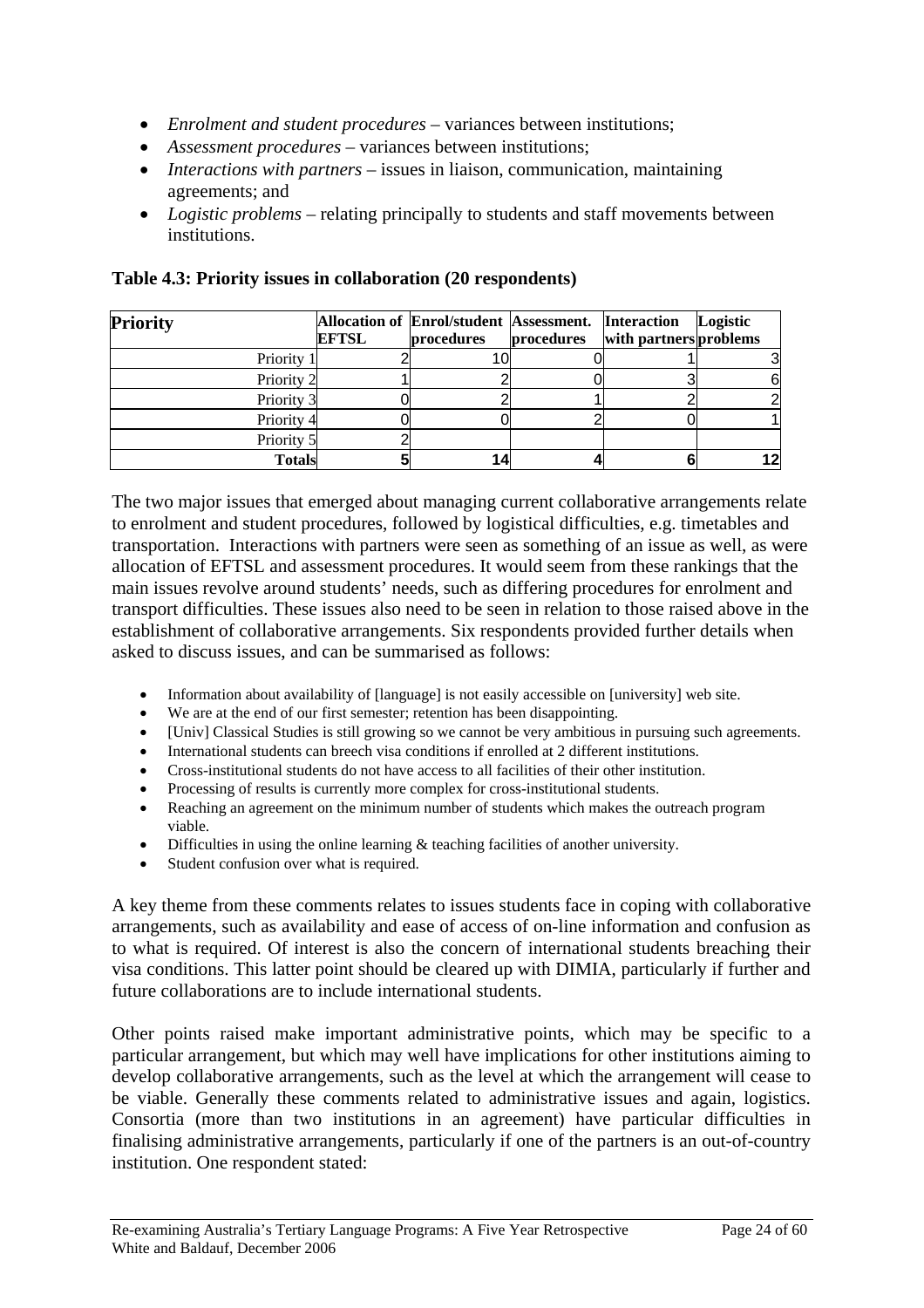With the in-country program [university], [University] and [University] need a more centralised enrolment and fees arrangement. At present each university has its own separate arrangements which can lead to confusion, extra work and delays affecting staff and students. A centralised arrangement would also give the program more stability and integrity and allow for expansion with other universities coming on board.

With more and more university administration and publicity being directly linked to ICT, particularly the use of the Web from everything to advertising to payment of fees, it is critical that collaborative arrangements include the necessary access permissions, and crosshyperlinks between organizations. To summarise what universities said on this issue:

It is extremely frustrating that … *WebCT* managers will not provide a link to their Language Outreach programme page. So when students search for Indonesian the Website they are told it doesn't exist at [this university]. The *WebCT* managers say they will not provide a link because the topic (subject) is not a [university] subject. This means we are losing students. Italian Spanish and Greek have the same problem.

Another issue is one of staffing the collaborative arrangement. Specific concerns that were raised about staffing include the need for tutors in one university getting used to materials and instructions from the partner university; or, alternatively, the stationing of a staff member at the partner university for a period of time during semesters. Attrition of staff members also can make collaborative arrangements difficult to maintain if vacant positions are not filled. This in turn has a flow-on effect creating loss of language student numbers; in the case of low candidature languages, leading to the demise of the language altogether from the university curriculum.

Staff numbers and student numbers are an issue. The outreach program is a very sensible way of avoiding duplication of language courses at different institutions but universities must ensure that they are properly funded and that there are enough staff to run them successfully. They do create additional strains on already limited resources in terms of additional administration, travel time and staff availability for teaching at the home institution

Our local tutor will work with new materials and instructions from other university which may take time to understand and adapt to. Hopefully, no great challenge but quantity and style of work may be different and so present the students with a change and challenge also. Australian students are apt to abandon language studies for so many reasons already – we do not want disorientation because of cross-institutional collaboration to add more disincentive. Time for joint planning needed.

A DEST-related issue was raised by one institution; federal regulations have at times made collaborative arrangements more complicated. One respondent stated:

In fact the original Language Outreach Programme was supposed to facilitate cross institutional enrolment at both institutions, but this was found to be illegal under the Federal Education Act. So now they have to enrol as cross institutional students. This can only be solved by negotiation between respective Executive Deans.

The responses to the survey questions on collaborative arrangements suggest issues that must be addressed in a structured manner if future collaborative arrangements are not to be forced to reinvent the wheel. Issues relating to credit points; sharing of ICT access and crossadvertising; central administrative arrangements for payment and allocation of funds; and very clear and simple advice to prospective and continuing students about enrolments and timetables are critical areas that need to be addressed in any agreement. The survey also asked respondents if they had any plans for future collaboration. Their comments on this question are discussed in the next section of this report.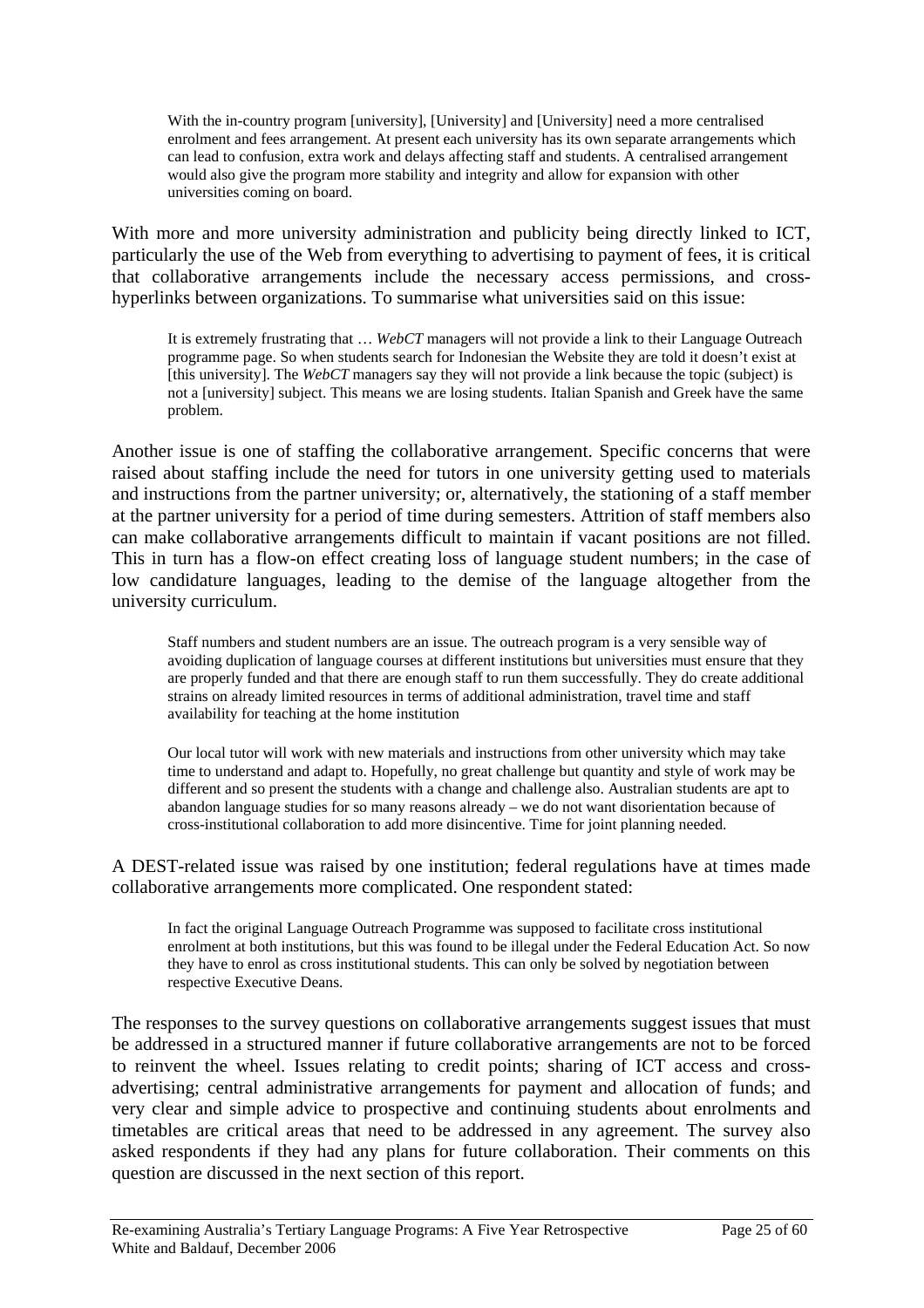#### **4.2 Issues identified for future/planned collaborative arrangements**

A total of 16 respondents provided details when asked if they had any future or planned collaborative arrangements. Table A2 in Appendix A provides complete details of respondents' comments. There were five themes that arose from the comments.

The first was the desire to organise more in-country study with overseas universities. One comment that highlighted this wanted to:

Develop more options for students studying a language in the countries where the language is spoken (e.g. 2006, new arrangements for French).

A second theme related to the development of Australian-wide consortia to foster a specific language, such as the ACICIS project now underway. Comments included:

We would like to establish an Australia-wide consortium for provision of Sanskrit, then spread internationally.

USC is a partner with UNE, CDU and UTAS in an anticipated project, the Regional Universities Indonesian Language Initiative with UNE as lead institution. We expect, if funded, major benefits for all Australian universities, not just the four. Also, USC and CDU have an in-country collaboration in Lombok which UNE and UTAS are invited to join. This will fortify our viability, our strength for such demanding work as curriculum design and renewal, and sharing of summer supervision in situ.

A third theme was the enhancement of student exchanges with overseas universities, as one respondent stated:

Possibly collaborative arrangements with other Universities (e.g., Macquarie) or reinforcing existing exchange programs with Russian Universities to allow UNSW students of Russian to complete the 3rd year in a Moscow of St Petersburg University – in order to complete their Major.

A fourth theme was the development of a national approach to teach a variety of languages. Respondents stated:

We would like to find partner universities in Australia, especially the Univ of Sydney but also others, who would collaborate in our web-based course Reading Russian for Academic Purposes I and II.

As we are the only university in Victoria (and, indeed, possibly also nationally) that offers a full undergraduate program in Vietnamese (from beginners level and a full post- Year 12 major) we would like to formalise arrangements with other institutions in our state and also to participate in any initiatives to enable flexible/online delivery of Vietnamese to prospective students nationally.

And a fifth theme that emerged was the desire to share study materials.

We would like to formalise and expand collaboration between UNE, CDU and UTAS and USC in pooling advanced language units, relief teaching, running the in-country program, online delivery and internet conferencing and working on national curriculum and standards. Such collaboration is vital in maintaining the integrity of existing language programs and introducing new ones where staff and student numbers are low in regional campuses. There is good will and enthusiasm amongst language lecturers, and heads of schools and faculties have also shown their in principle support. However, we do not have the time release and seeding funds to move beyond some tentative informal arrangements.

However, considering the numerous legal and administrative issues that face the development of effective and ongoing collaborative arrangements, as discussed in the previous section, there is a need for a concerted approach by universities to DEST, and with each other, to firstly develop an overall policy position about the furtherance of collaborative arrangements, and to remove the obstacles which make such cooperation unnecessarily difficult.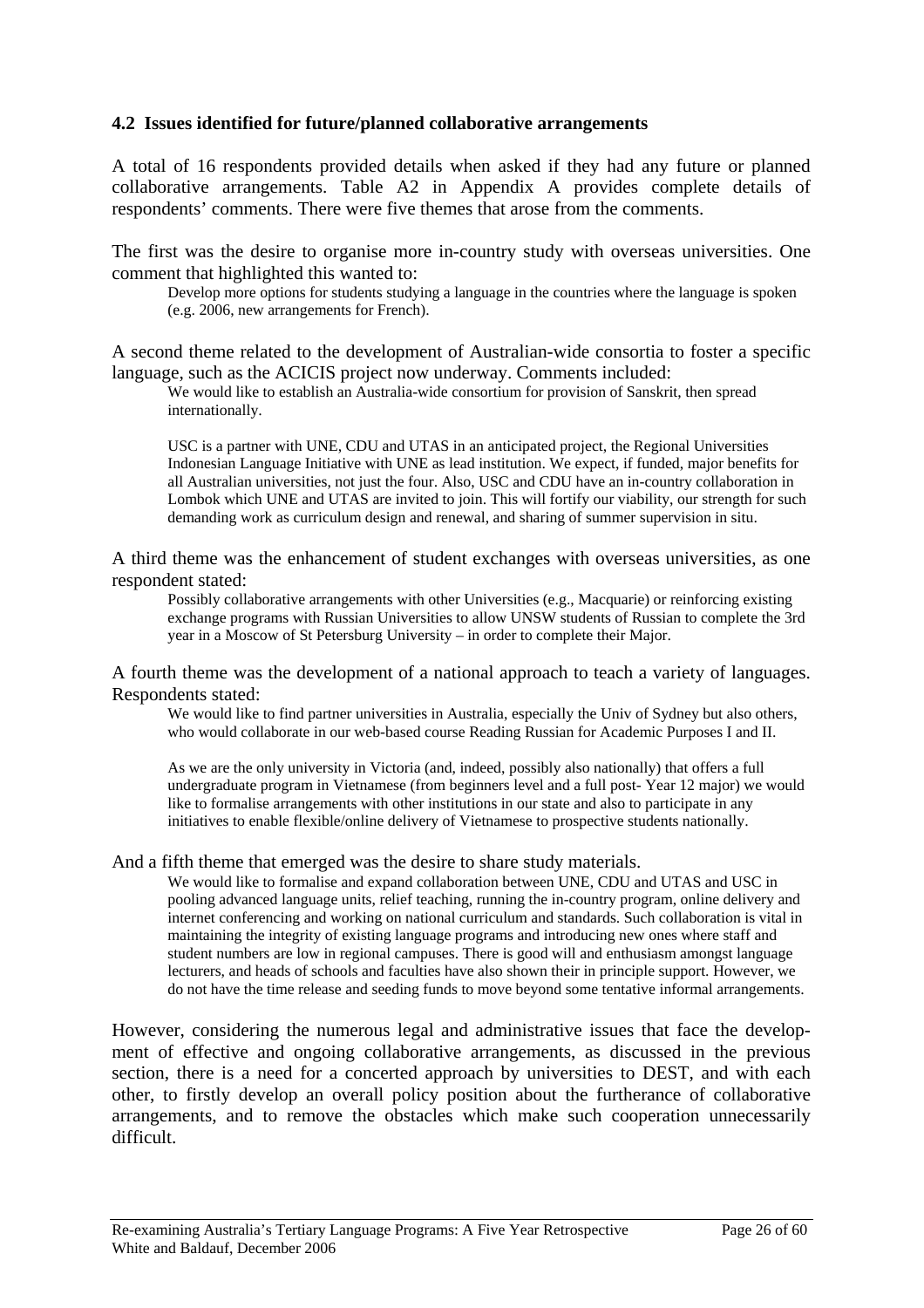## <span id="page-26-0"></span>**5.0 Issues Identified in Collaborations with Private Providers**

As the basis for the survey, the following description of 'private provider' was given:

A private or non-University provider in this instance is an organisation that could be legitimately considered to partner with a University. Such organisations could include, but are not limited to: (1) Registered training organisations;

- (2) University affiliated commercial schools;
- (3) Foreign government cultural institutes and associations;
- (4) Commercial language schools;
- (5) Australian government supported commercial language schools; and
- (6) Independent cultural agencies.

This section of the report discusses the respondents' use of private providers in relation to the description provided, and also their comments on the use of private providers. In short, as respondents' comments show, there was less than universal acclamation for the whole issue of private providers in tertiary language teaching. A reading of the report *Private and Adult Community Education Providers of Languages Other than English (LOTE): Interest in Collaboration with Australian Universities* (De Riva O'Phelan, 2006) suggests there is a greater interest from the private provider side than this report finds from the university sector. De Riva O'Phelan's report makes it clear that the commercial viability of demand for languages drives commercial providers. TAFE providers have some collaboration already in place with some universities, but the market for the learning of languages is diminishing, with little or no incentives from national or state governments for students to take up a language, making provision less commercially viable. The respondents' comments in this section show the overall opinions of private provider collaborations from a university perspective.

The questions asked of respondents included:

- Do private providers play a role in assisting with undergraduate provision of language teaching?
- What roles do to they play?

In a further section, the survey asked respondents about the provision of credit from courses offered by private providers, and the credentials that both private organisations (nonuniversity), and individual language teachers would need to have in order for the university to consider using them, or granting credit for their courses.

#### **5.1 Roles of private providers in assisting with undergraduate provision of language teaching**

Eleven universities stated that they use private providers in assisting with undergraduate language teaching, however, only seven provided any further details. Table B1 in Appendix B provides the breakdown of how these seven respondents prioritised the provision of courses by private providers. In summary, respondents considered the provision of year 1 equivalent courses as most significant, followed closely by year 2+ equivalent courses, or specialised courses. The details of what sort of private providers the respondents used were not indicated in the survey questions. However, six respondents provided details as to the relevance of *other* roles that private providers could play.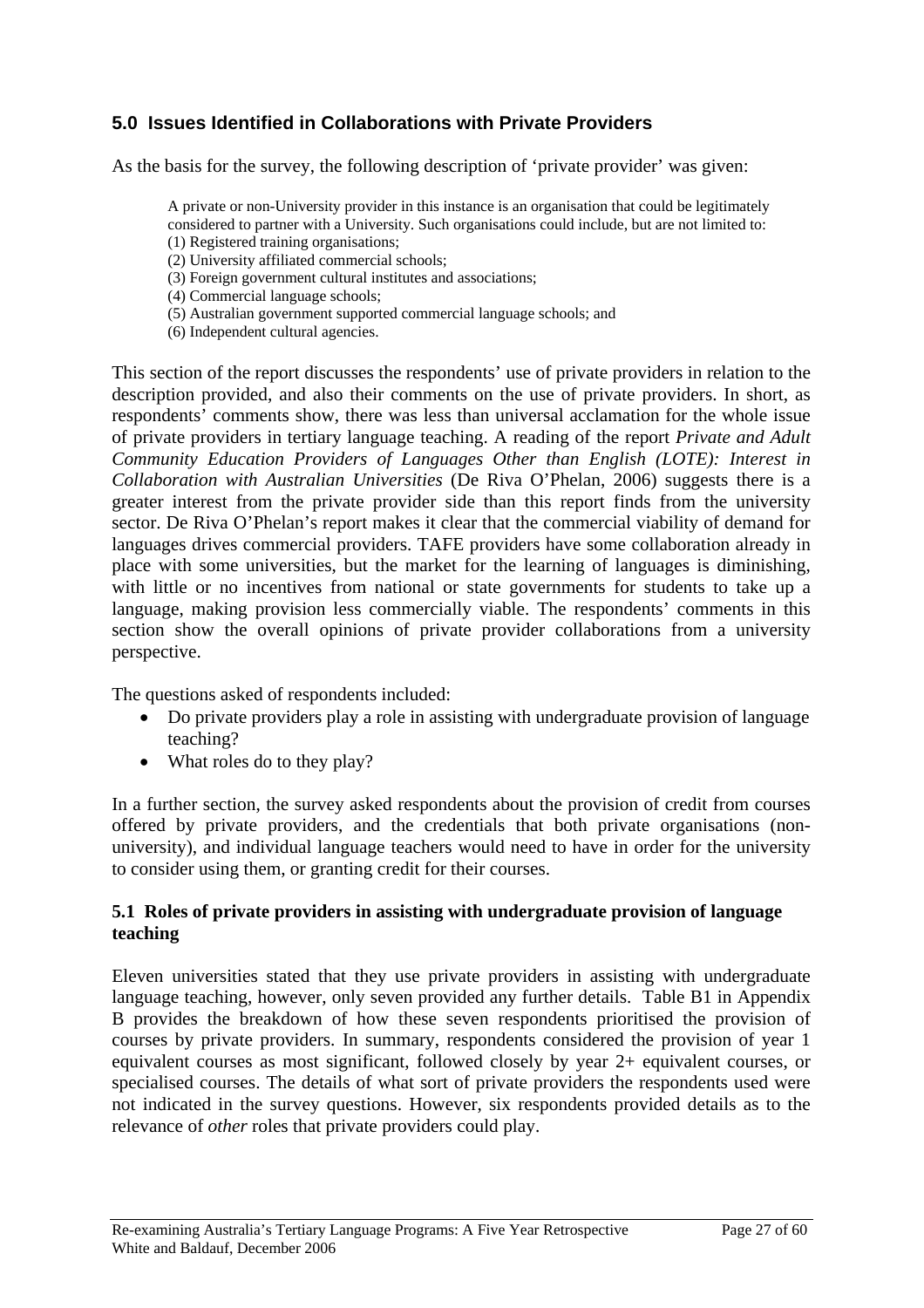The dominant theme in the comments relates to cultural activities and language related events. When asked to provide additional comments on using private providers, seven respondents provided comments which mostly related to funding by foreign governments or national institutes such as the Cassamarca Foundation of Italy, or the Goethe Institute of Germany. A second theme is the development of arrangements with overseas universities to provide in-country study for language students. A third, rather more trenchant concern is that of control of the language curriculum and quality control needs to rest with the universities.

In regard to the issue of outside funding, De Riva O'Phelan's report (2006, p. 9-10) notes that the Camões Institute attempted to establish a program of Portuguese at a number of universities, with only one university actually entering into negotiations. To date there has been an apparent reluctance by this university to take up the offer, even with financial support from the Institute. The report also notes that there is some apparent reluctance for universities to enter into any new languages program agreements, even when there is outside support for staffing, perhaps because of the long term funding commitments involved.

Additional comments on the issues surrounding the use of private providers were given by respondents in their responses to questions around the provision of university credit for nonuniversity language courses and teachers, which are discussed in the next section.

### **5.2 University credit and credentials for non-university language courses and teachers**

This part of the report provides responses to questions on issues relating to credit for courses outside the university and what standing these courses and the teachers would require, to be accepted by the university. There were 17 respondents who claimed that they give credit for courses taken with non-university providers. (See Appendix B, Table B2.)

Six respondents stated that they will give credit for TAFE courses in various languages. Another five respondents stated that credit is also given to students who have studied in recognised institutions abroad. However, there does not appear to be any uniform way of dealing with either of these approaches; rather, they work mostly on a 'case by case' basis.

When asked what credentials non-University organisations would need to have in order to give credit or advanced standing towards university language programs, 27 respondents replied. Only two options were provided in the survey question: Registered training organization (14) or accredited institution (25). Most respondents (25) noted that they would only accept accredited institutions' grades to give credit or advanced standing to students. Only two indicated that they would accept registered training organisations' grades. The vast majority, however, believe that institutions must be properly accredited in order for universities to grant credit or advanced standing.

Ten respondents replied to the question regarding what other credentials would nonuniversity organizations require in order for their courses to be considered for credit. Their responses indicated that non-university provided courses must essentially be of university quality, with an appropriate curriculum, assessment and run by competent and qualified staff. A second element that came through is that the other organisation could be a TAFE, where there was appropriate agreement and course articulation, or an in-country institution, where arrangements have been made between the organisations involved.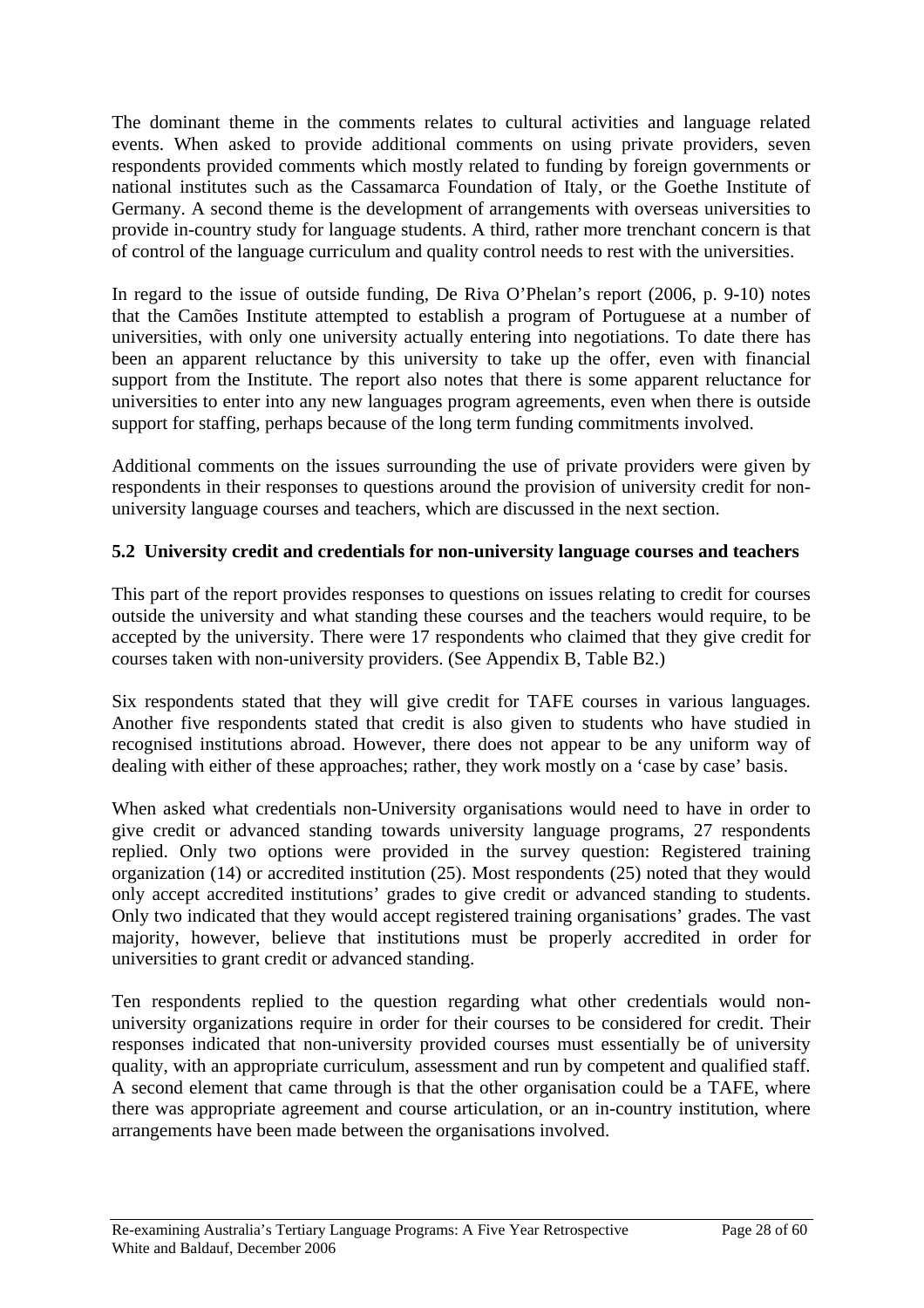Respondents stated that the main credential they would look for is that the course was based on university language study, with equivalent university accreditation. In-country organisations may be acceptable, depending, presumably, on prior negotiations.

Fifteen respondents provided additional comments on this issue. The comments indicate that universities are not very willing to grant credit to non-accredited, non-university institutions, exceptions being for TAFE or for overseas institutions with which prior arrangements as previously mentioned. The main issue that arose is the ability to judge quality. Some examples of their concerns included:

Case-by-case assessment is the most practical and reliable basis for granting credit or advanced standing.

I am unsympathetic to non-government, non-University organisations being involved in the University sector, including the offering of LOTE. The exception would be when students are given credit for studies undertaken in the country the language of which they are studying.

Accreditation should be based on quality. Quality learning and teaching is a matter of time spent on task, quality of interaction and standards achieved and demonstrated (although there is little data for comparison across universities themselves at present). TAFE Certificates and Diplomas are already recognised for credit in many degree programs. I believe TAFE language modules can be matched with university courses, especially foundation or elementary courses. Since TAFE tends to be cheaper, less pressured, units can be re-taken if competence is not reached, it could be an excellent way to get more Australians past the intimidating early hurdles of beginning a language as an adult.

Non-University providers' courses would need to be comparable to what is already offered at university level.

The next several questions asked about credentials that non-university-based language teachers should have to teach language courses for credit. Most universities (34 of 38) indicated that teachers must have as a minimum a university undergraduate degree, followed by 22 of 38 stating that a teaching qualification should also be included. Other credentials that attracted minor support were "RTO or provider" (8), "NAATI Level III" (4), and "HSC or equivalent" (3). Thus, the respondents basically expect language teachers to be able to perform as if they were part of university staff.

Respondents were also asked about what other credentials and/or experience should individuals from outside the university have. Respondents could list up to three additional credentials requirements, and 23 respondents provided details for this question. Their comments could clearly be divided into three major areas:

- relevant higher degree (15 responses)
- experience in teaching the language (11 responses)
- near-native fluency in the language (6 responses)

In some instances, most likely where there is a shortage of skilled language teachers in a particular language, universities would settle for native speakers with some teaching experience.

A total of 10 respondents provided further comments on the issue of credentials and experience for individuals. Responses related to teachers requiring academic credentials as well as credentials as a teacher, and some teaching experience in the language. Comments included: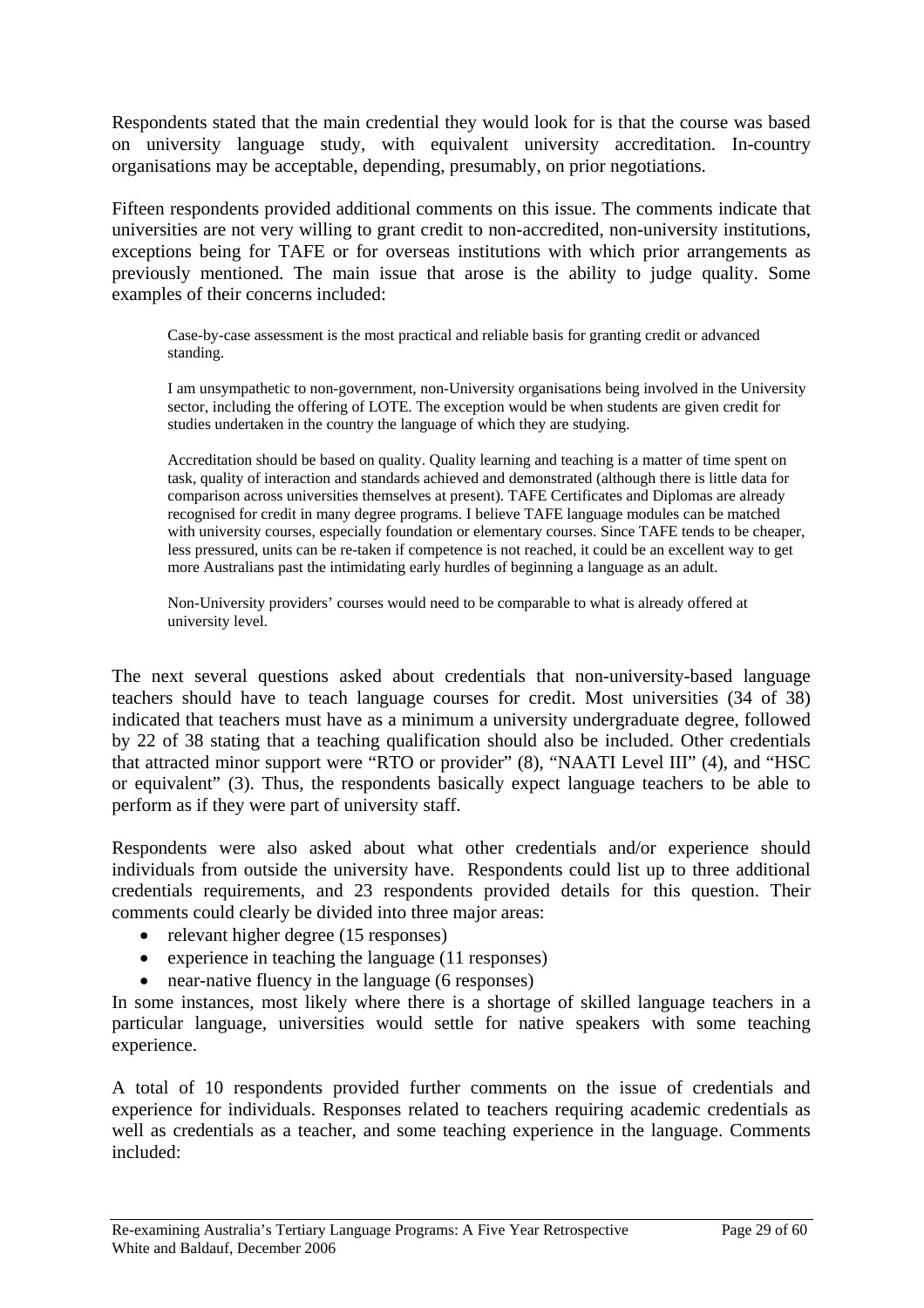Native speaker language alone is not enough. Degree in the language is not enough. Teacher certificate alone is not enough. Language teaching calls for advanced language proficiency, pedagogical training, cultural knowledge and experience, intercultural awareness and classroom experience. Just as language learning is a multi-dimensional undertaking, so a language teacher must be a multi-skilled and empathic person. For university lecturers specialist areas such as literature, pure linguistics, anthropology or politics, add depth and application.

Experience teaching LOTEs in Australia, within the Australian education system, and/or post-graduate qualification in teaching a LOTE or TESOL.

Ideally all teaching staff should have teaching qualifications but this is not a requirement. NAATI level 3 qualifications are required for staff teaching in postgraduate interpreting and translation coursework programs.

The next question in the survey, for which there were 25 respondents, asked for the kinds of language learning programs from a non-University organisation that respondents would give credit for. The respondents indicated beginners courses (19), specialised language courses (18), Intermediate courses (16), historical or cultural courses (11) and literature (8). While there is a spread across the options provided in the question, the least likely to gain credit from a non-university organisation are historical or cultural courses and literature courses. Respondents were also asked about what other kinds of language learning programs they would give credit for with six responses being received, ranging from none, to only TAFE, immersion programs, programs must be at a tertiary level, advanced (honours level), to no credit for programs, just credit for competence assessed on entry.

In addition, 18 respondents provided further details on this topic. In the main, comments indicated that first, there was a need for proper assessment of the non-university course before credit might be granted. Credit from out of country institutions may be granted, and in some cases articulation from TAFEs to university courses is accepted. In general though, the tenor of the comments was that respondents would much prefer to not deal with private providers outside of the university in terms of credit for their courses. Comments from respondents indicate their overall concerns in this area:

Credits for language courses should only be given from tertiary institutions or associated language centres.

Credit must be based on proof of attainment. Therefore some national instrument like the ISLPR (formerly ASLPR) adapted and implemented in tests for various levels for various languages …would be of great utility for movement by students up and across institutions and sectors. The Europeans have been working on a pan-Europe system of staged and accredited language learning: Common European Framework of Reference for Languages.

All levels and types (language/culture/literature) provided that the medium of instruction is in the target language. As stated previously, in most cases only very limited credit would be given (up to one subject, i.e. 25% of one semesters load).

Non-university programs unlikely to offer programs in literature, culture etc.

Externally provided historical/cultural programs are frequently too superficial, conducted by staff without access to research literature and expertise etc. May consider granting credit for specialised language courses depending on the curriculum and learning contexts.

Applications for credit are considered on an individual basis regardless of the kind of language learning program. Generally only university level courses are given credit because of the difficulties in assessing equivalence.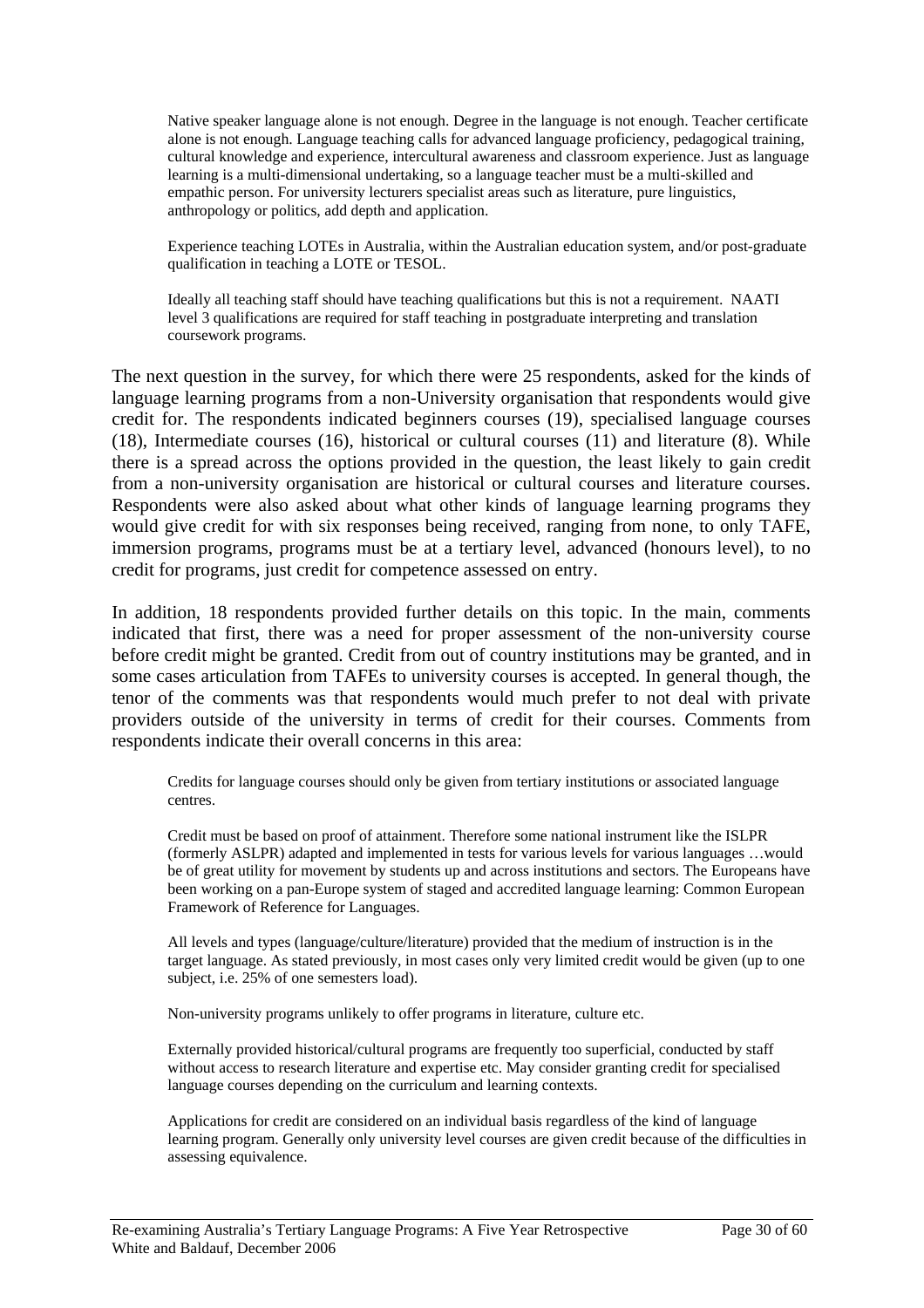Following the questions about private providers and assessment for credit, further questions were asked about how non-university providers could assist in language provision. As in other sections of the survey, there was a structured question which provided set responses, and then a free text question where respondents could list up to three additional ways that non-university providers could assist.

Twenty-four respondents provided answers to these questions. In the first, structured question, two alternatives were offered: provision of *ab initio* teaching, and immersion teaching. Respondents clearly believed that non-university providers would be best suited to provide immersion teaching (20) leaving the *ab intio* courses in the purview of the universities (4 responses).

In a following question, six respondents provided answers to other ways that private providers could provide assistance, which included several themes:

- financial assistance to support language courses (3 responses);
- tuition courses as adjuncts to university language courses (2 responses); and
- local in-country placements and help with culture clubs (1 response).

Overall, respondents suggested that language teaching for university credit should be left to the universities, but that there were a number of roles that non-university providers could play. These include language tuition, additional language courses and financial assistance. In-country placements were also seen as desirable.

Finally, in the section on the use of private providers and credit, respondents were asked to provide any further comments in these areas, and 17 respondents did so, emphasising five key points.

1) Many respondents are opposed outright to using private providers:

- I do not believe that external providers in Australia can assist in language provision.
- I am highly sceptical of private commercial providers and would be very disinclined to give credit for any non-university courses.
- Would be reluctant to use non-university providers
- I disagree totally with the notion.
- We would definitely be opposed to any arrangement for non-University providers to take over *ab initio* courses. These are the bread and butter of our language programs as this is the areas where we have larger enrolment numbers and thus the base of income generation that funds staffing positions and which can to some extent also cross-subsidise for higher level classes which may in some instances be quite small. We organise immersion and in-country experience using established arrangements for annual study tours and through the University's student exchange program (which provides comparatively generous financial support for students who apply and are accepted for exchange).
- 2) University control of standards
	- Non-University providers would need to align their curriculum to what a university requires. Standardise language learning?
	- The university must control the standards.
- 3) Financial assistance, e.g. endowment of chairs or scholarships.
	- financial assistance by foundations or foreign governments (or their representatives, eg the Swedish Institute, Alliance Française) to set up lectureships/language assistance positions for longer or shorter contract periods -- best way to strengthening the role of languages in Australian universities according to Heads/language co-ordinators we have talked to. Also funding for scholarships and prizes to deserving students.
- 4) Non-university provision of 'safe' options: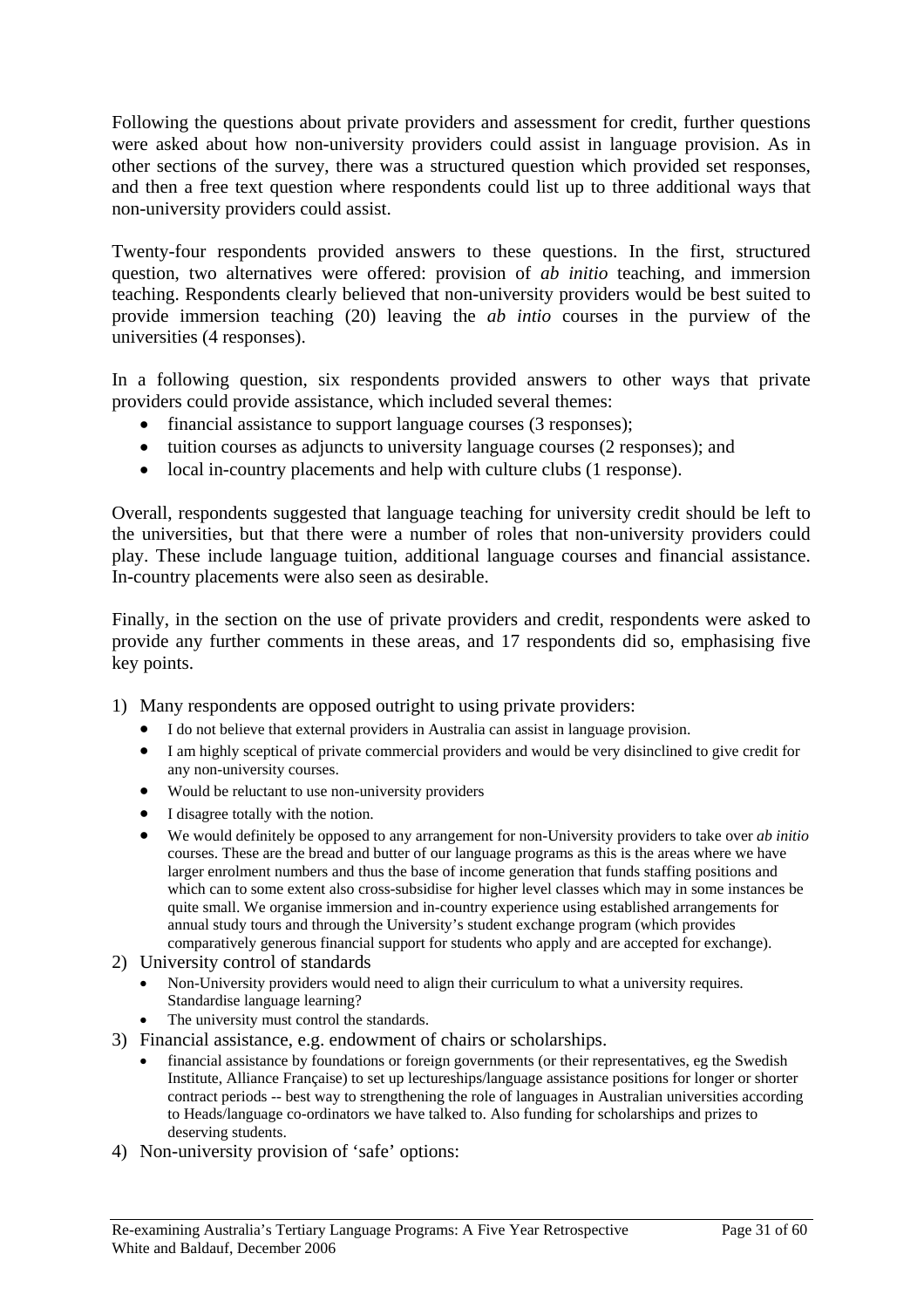- Non-University providers like TAFE, Dante Alighieri, etc and private tutors, offer a motivating and non-threatening introduction, extra hours of exposure and different kinds of activity (e.g. film evenings), places to meet the community of speakers. When these alternatives are complementary and not competition, we welcome them. BUT some university programs are struggling to attract languages candidates. Sometimes we actually export our clients to other providers and then are pointed to as a small candidature area not pulling its weight.
- 5) Threat to viability
	- We would definitely be opposed to any arrangement for non-University providers to take over *ab initio* courses. These are the bread and butter of our language programs as this is the areas where we have larger enrolment numbers and thus the base of income generation that funds staffing positions and which can to some extent also cross-subsidise for higher level classes which may in some instances be quite small. We organise immersion and in-country experience using established arrangements for annual study tours and through the University's student exchange program (which provides comparatively generous financial support for students who apply and are accepted for exchange).
		- \* The main value of non-university providers are in two areas:

 \* - providing taster/introductory courses that stimulate a student's interest and may then lead to them considering taking up tertiary level study if they want to proceed to more formal, credentially recognition and learning

 \* - providing an access mechanism for languages not offered at tertiary level in our state. We offer student exchange to many countries, including many that are origin countries for our culturally and linguistically diverse student body. In many cases students choosing to go to a university in one of these countries (eg. Turkey, Malta, Slovenia etc) may already have knowledge of the language of the country, but sometimes they do not and/or want to further build their skills before departure. In these cases we would refer them to any local provider of the language in question - this could be the local community council or ethnic school, Victorian School of Languages, or one of the TAFEs or private providers.

Respondents are consistent in the concerns they express about non-university language providers. While some see definite roles for non-university providers, they see themselves as the mainstays of proper language teaching, and should control the access and the standards relating to language teaching.

In summary, the provision of university accredited language courses belongs to the universities. Other organisations may be able to assist in a number of roles, but not at the expense of either degrading the quality of language teaching, or taking programs over from the universities. Where universities have worked with private providers (i.e., non university providers), it has been very much on university terms.

Universities are more inclined to work with each other in terms of developing collaborative language teaching arrangements. They are also willing to enter into formal agreements with overseas institutions for in-country study for their respective language students. They are basically averse to working with other organisations, private or otherwise, who they see as lower quality competition to their already beleaguered languages programs.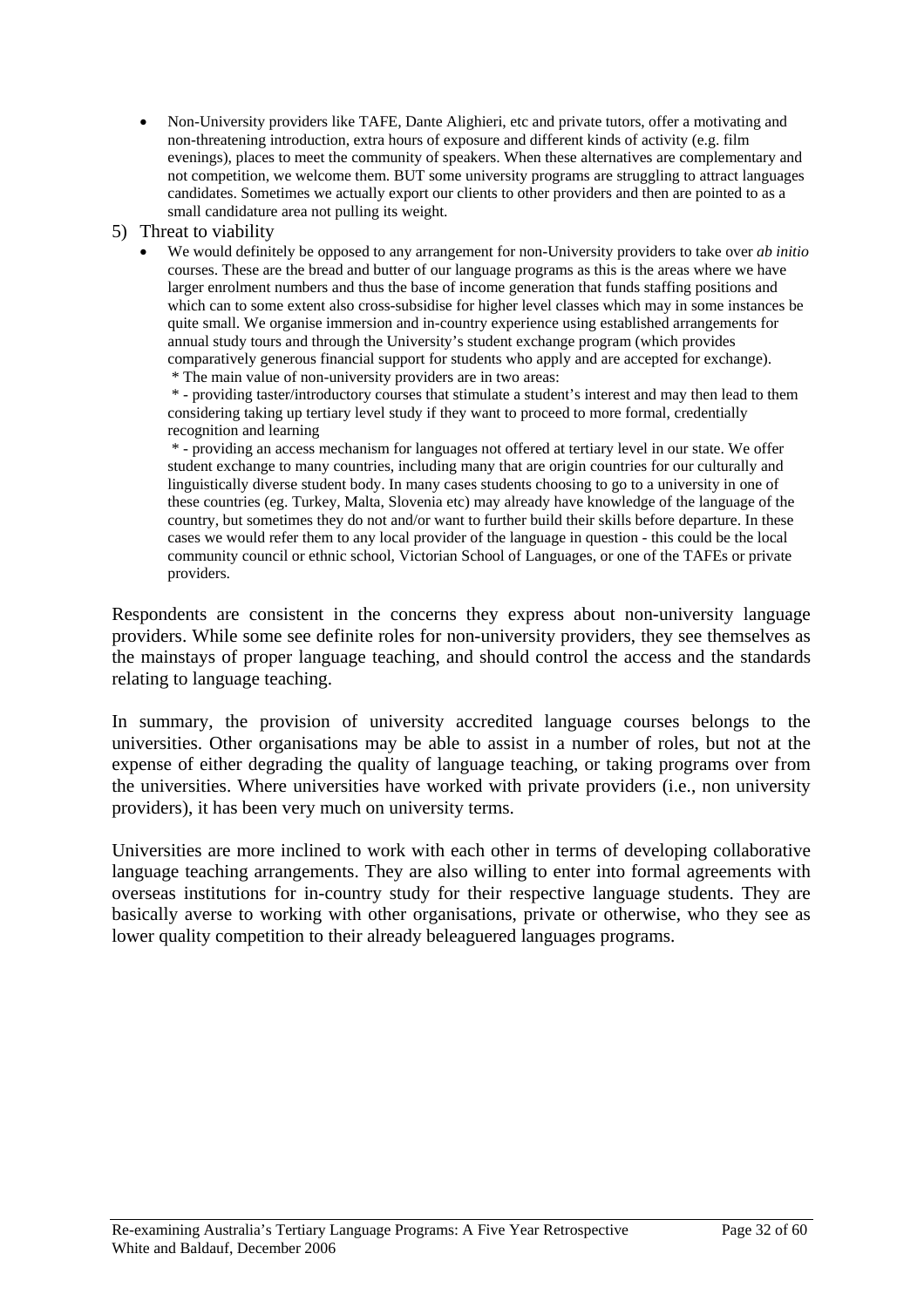### <span id="page-32-0"></span>**6.0 Other Concerns**

This section of the report provides the findings from questions relating to what other university degrees require language study, additional points or advanced placement for year 12 students who studied a language, other university faculties or schools who teach languages, and other comments. The structure of this section will include the specific questions asked in the survey, followed specific discussion of the responses to each question. More detailed tables related to the data provided can be found in Appendix C.

### **6.1 Degrees requiring the study of a foreign language, other than a BA (Language)**

The survey offered a place for respondents to list four degrees and then an "other" for additional degrees requiring the study of a foreign language. A total of 21 respondents provided details in this section of the survey. In Appendix C, Tables C1 to C4 provide details of all the degrees mentioned, while Table C5 provides the comments made on other degrees.

Year 3 seems to be the highest level for most programs in bachelor degrees other than language degrees. This is consistent across all the degrees mentioned in this section of the survey. There is a general trend that business degrees and international relations degrees predominate in requiring language study, generally up to year 3, and in some cases, even more.

There are a variety of approaches which are taken in the degrees requiring a foreign language. It is noteworthy that a number of programs offer language study to Diploma and Graduate Diploma levels. Respondents' comments related to these programs include:

The BA (International Studies) is offered in double degree mode with BAs in Marketing, International Business, Management, Social Work and Journalism. Other double degree are in the planning stages e.g. with Education, Communication Studies, Computer Science. In all these cases students are required to do at least 4 courses (level 2) or up to a three year major.

It is possible in most UG degrees offered at UTS to do some study in a language either as a sub-major (3 semesters of a language) or as an elective. The MA in International Studies also requires the study of one language. The BA in International Studies at UTS may only be done with another degree thus internationalising the student's experience in the language and culture of another country.

The Language Program offers a Graduate Diploma of Arts (Languages) and a Graduate Diploma of Arts (Japanese)

### **6.2 Additional points for students for completing the study of a LOTE at Year 12**

A total of 7 respondents provided details universities offering additional entry marks for students who have successfully completed the study of a LOTE at year 12. (See, Table C6 in Appendix C for details.) In summary, Victoria is the main state where universities offer additional points to students for tertiary entry. The Northern Territory and Western Australia also offer some incentives in this regard.

### **6.3 Advanced placement for students for completing the study of a LOTE at Year 12**

Universities also offer advanced placement for previous language study and 18 respondents provided comments on this question. (See Table C7 in Appendix C for details.) Respondents stated that in the main, students with a successful Year 12 LOTE were able to go directly to Level 2 or 3 in their university language studies, often after being assessed at the commence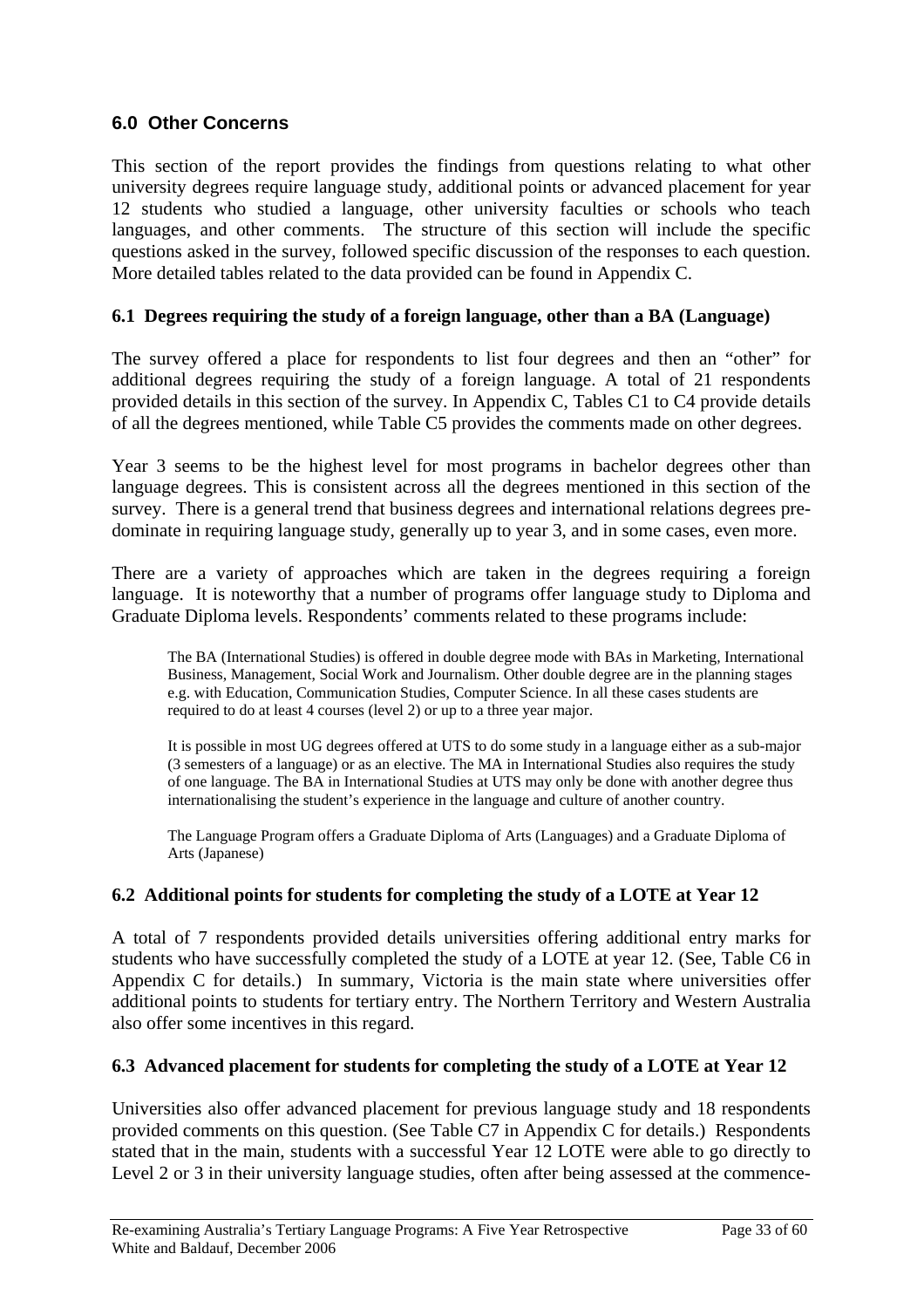ment of their studies. Universities across the nation responded; there is no particular governmental bias to what universities' policies are in regard to advanced placement. As an illustration, respondents replied:

Japanese. Students enter the sequence at the second-year level.

French students go immediately into Level 2 French, and study at Level 3 in both their second and third years.

 The most advanced Japanese students do likewise; others are permitted to skip Level 1 Foundation Japanese and enter the next stage, Basic, also at Level 1.

#### **6.4 Other comments concerning language teaching in universities**

Given the chance to comment more generally on language teaching in universities, a total of 15 respondents provided comments on this question, which can be summarised under four main themes related to 1) languages under threat, 2) improved recruiting and selling of languages, 3) the structure of language programs, and 4) the enhancement of language studies. These comments are provided in each of the following sections:

- languages are under threat
	- o LOTE is under threat right across the Australian University system. One suspects this is exacerbated by having government ministers and DEST (and university) bureaucrats who are monolingual with little appreciation of the value of multi-lingualism – i.e., either its cultural or its economic value.
	- o This Anglo-centric culture, now hyped with 1. xenophobia and 2. an obsession with vocational utility, will not naturally commit to sustained languages study. Much school and TAFE instruction produces only very basic knowledge or proficiency. For university language programs to meet national and cultural needs, we need strong advocacy and development of rich on-campus, online and in-country study opportunities
- universities need to do more to recruit language students and to 'sell' languages to the community and within universities:
	- o Encouragement of the continuation of the teaching languages in high schools is necessary to channel students into the university.
	- o Australia needs to find ways of increasing the prestige and legitimacy of languages.
	- o The university should actively encourage and provide access for students from all disciplines to pick up a language. First, this should be part of the university vision and strategic plan, relevant to 'internationalisation'.
	- o There should also be incentives for students to take on languages. For example, a reduction in the combined total number of units if a student undertakes a combined Batchelor degree and Diploma in Languages
- structuring of language programs in universities
	- o It has been difficult to schedule higher level courses as they are often very low in numbers, this leads to uncertainty as to enrolments and consequently staff requirements. This, in turn, has an impact on the type of contracts issued to language teaching staff (hence a high quantity of casual staff appointments). Impossible to plan forward and determine the number of teaching time required.
	- o There should be different approaches to the teaching of modern and ancient languages. It is now quite common to have degrees which have an international focus but do not include languages as a core unit. The decision seems primarily based on concern about how popular the program can be made rather than needs or directions they believe students may take. It is a very time intensive occupation; strict language teaching could be taught by non-academic but suitably qualified staff.
	- o Placing language programs together in a language school not a positive move. Much better to teach languages in association with other units which provide the context for language learning, as in the case of Asian languages and Asian Studies. The studies units provide cultural/ social/ political knowledge, and boost enrolments, as they typically have larger numbers than language units.
	- o The biggest problem is that language departments are unfortunately identified as language acquisition departments. Treating language programs – as does even this questionnaire, perhaps? – as the principal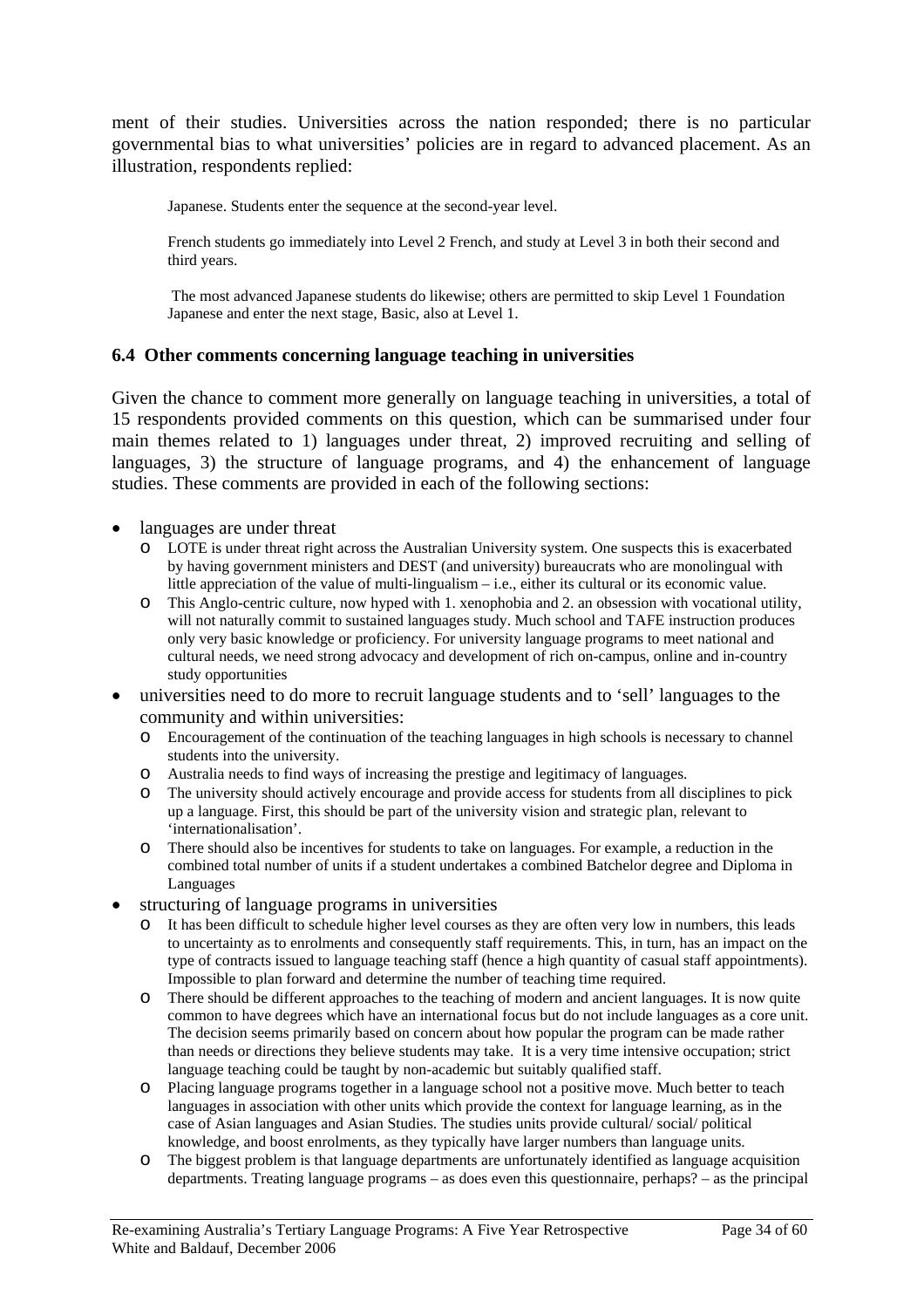if not only rationale of language departments is dangerous, and can lead to facile solutions such as that alluded to above, the setting up of Language Institutes to get the language acquisition out of the way. We need to reassert that our prime function is in sophisticated teaching of a whole language/culture/society/history complex, and that you cant really have any of those properly out of the context of all the others. But that is not helped by the fact that we have many students who have had no exposure to language in the secondary system, and who come to us with the laudable but illinformed notion that it would be good for me to do a year of French or Swahili or whatever. We take them on, and so – despite wanting to assert that were about much more than language acquisition – we have in fact developed a nasty dependence on these birds of passage, because their load that can be taught cheaply (and enable us to cross-subsidise to sustain smaller groups higher up the food chain). And then because of these big first year numbers we get type-cast as just language acquisition departments or service departments, and pilloried for our low retention rates into second year.

- Enhancing language studies at university:
	- o Since almost all university graduates from around the world can speak fluent English nowadays, being a native English speaker is no longer an advantage. Australian graduates will have to compete for jobs on the world market, in a global economy, with equally qualified foreign graduates who will have far more impressive CVs, being fluent in two or more languages, and having studied in more than one country. How can you NOT include the study of at least one language in ANY degree, and pretend that you are offering students the best preparation for their chosen career?
	- o Although Internationalisation of universities is a national and government priority, language teaching is considered peripheral and additional to the courses which are perceived as mainstream. Student exchange is strongly encouraged in universities, but there is no emphasis placed on the importance of language learning and appreciation of different cultures. Internationalisation is not understood nor promoted correctly...!! Funding for Internationalisation should include COMPULSORY study of a second language. We are far behind the initiatives which are occurring in other parts of the world such as the EU. Most of the world is at least bilingual. Australia remains sadly monolingual…
	- o Considering the growing international nature of Universities and future career opportunities, it is essential for University students to have some command of foreign languages. Some amount of compulsory language tuition would be strongly recommended.

Respondents indicated that they believe languages at university level are under-valued and under-resourced, such that it is becoming a serious national problem. A number of respondents indicated that they felt language study should be compulsory at university level.

#### **6.5 Other organisational units that administer languages within universities**

A total of 17 universities have more than one organisational unit that administers the teaching of languages. These additional units are frequently centres, such as the Centre for Arab and Islamic Studies at the ANU, and New South Wales' Institute of Languages. In other instances the teaching of languages is split between two faculties or two schools, such as the Faculty of Arts and the School of Education. Murdoch University's School of Business teaches Mandarin Chinese at the beginner's level. Table C8 in Appendix C provides details on the various arrangements respondents reported.

#### **6.6 Summary of issues relating to collaborative arrangements and use of private providers**

Slightly more than half of the universities in Australia (22 of 39) are involved in some sort of collaborative arrangements in the teaching of languages. This ranges from member universities from the "Group of 8" and Macquarie University, most of whom have extensive language programs and who do the majority of language teaching – both in terms of numbers of students taught and the variety of languages, to the smaller, regional institutions, who spread language teaching nation wide. There is a clear interest among most universities in exploring ways in which they might productively undertake a collaborative approach to languages.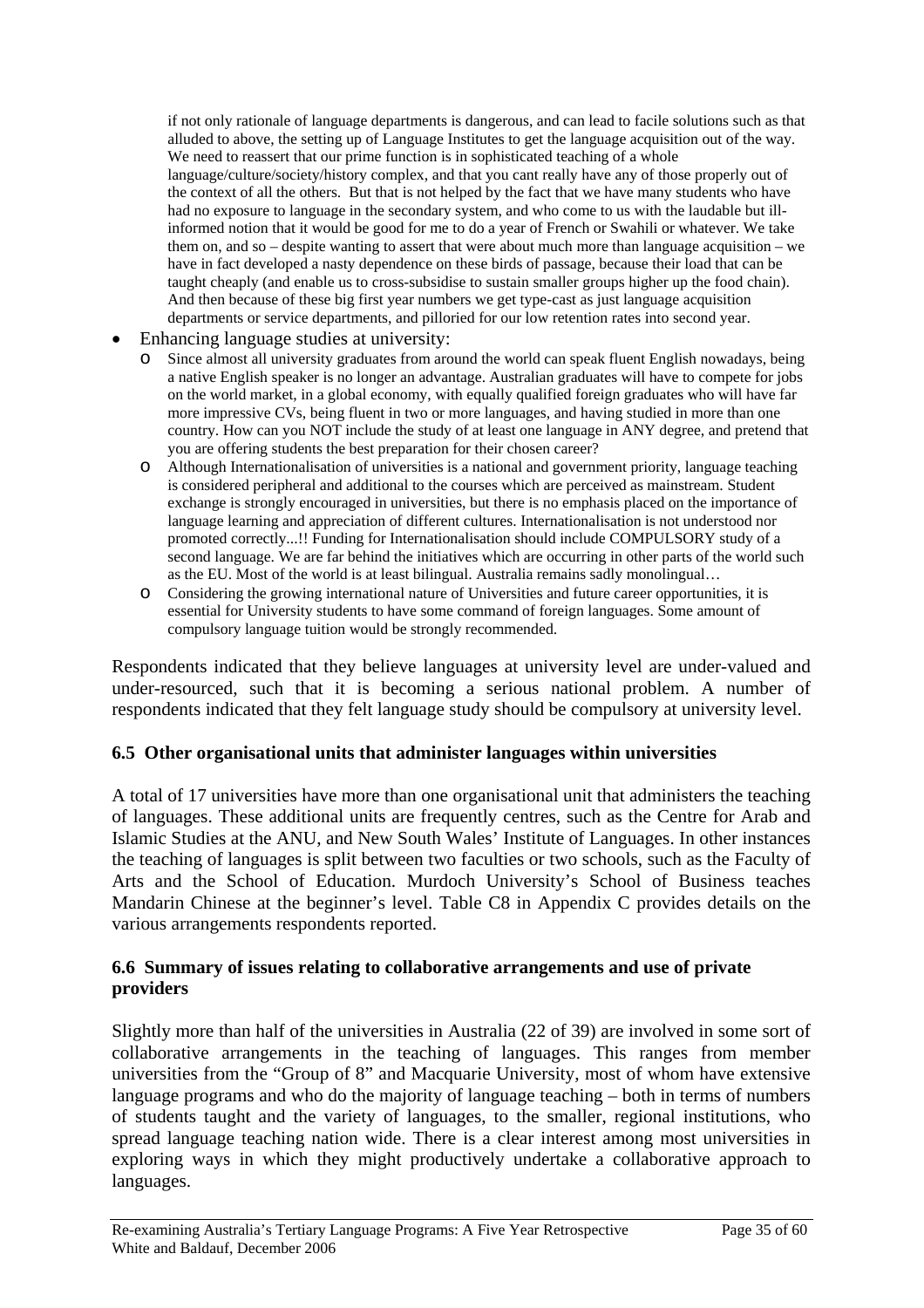In analysing the comments offered by the respondents in Part B of the survey, 5 key themes have emerged, many of which are apparent across a number of questions in the survey. Each of these themes in now briefly summarised.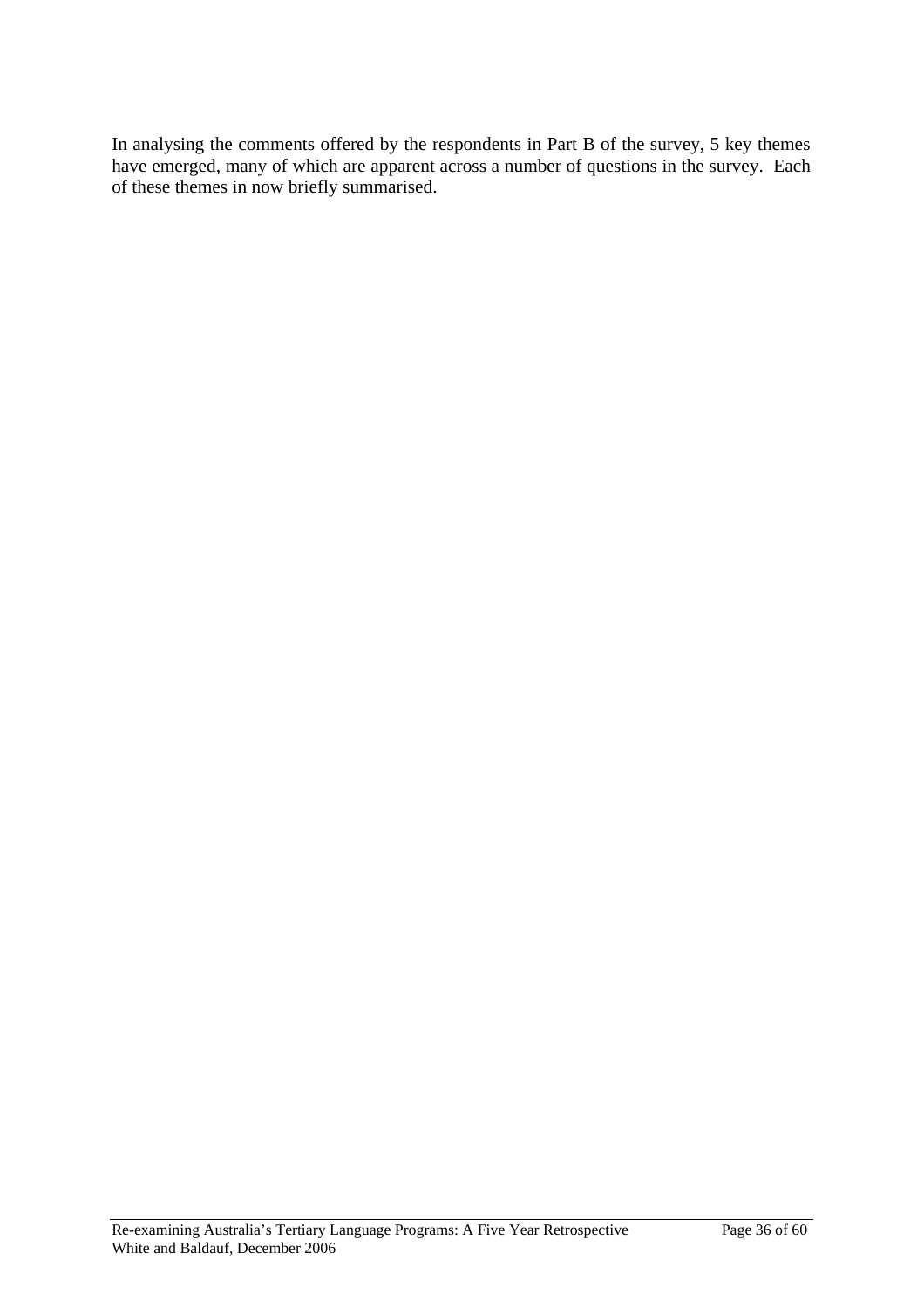## *6.6.1 Collaborations*

The seven themes which emerged from questions relating to collaborations included: 1) impact on students, 2) formalising arrangements, 3) differing administrations and institutional 'cultures', 4) cross-institutional assessment, 5) enrolment and fee structures, 6) ICT access across institutions, and 7) issues relating specifically to consortia, including language-specific consortia – e.g., Sanskrit, Russian, in-country liaison, relief teaching across-institutions, and joint curriculum design work.

Overall, a major concern in terms of establishing and then administering collaborative arrangements was the *impact on students*. The concerns raised were administrative and financial in nature, with concerns related to timetabling and logistics, getting students from one campus to another where the collaborating partners are in the same city.

Another major issue is the sheer administrative load that is required to make a collaborative arrangement work. This includes the *formalisation of arrangements*, and trying to fit differing processes and institutional cultures together as seamlessly as possible. There is also the perennial issue of fee structures and enrolment procedures, relating both to students and to administration.

An interesting concern raised periodically is the *impact of ICT* on language teaching, and hence the need for collaborative partners to liaise with their respective ICT units to ensure that there is student and staff access on each campus, where this is required. This is an area that will become more important as universities and their collaborative partners begin to use more distance learning approaches, as well as the use of these new technologies to develop new pedagogies in language learning.

There are *several consortia*, where a number of universities are working together, e.g. in the Indonesian consortium, which have their own unique issues. Two specifically were mentioned: relief teaching across institutions, and joint curriculum design, where this is of mutual advantage to all partners. Additionally, some universities expressed an interest in establishing consortia that will enable them to offer low candidature languages such as Sanskrit and Russian, as well as developing more in-country liaisons that would benefit all members of the consortia.

The difficulties in establishing and then *administering collaborative arrangements* is rather like a complex set of treaties between nation states. Universities are independent entities, accredited by the respective States and Territories, each with their own requirements and regulations. In order for collaborative arrangements to work, there must be a firm commitment on both (or many) sides to make the arrangements work, which will entail negotiation, ongoing liaison, and relaxation of hitherto rigid rules and requirements. Specifics will be different for each collaborative enterprise, but a common set of basic agreed upon principles would make such arrangements easier to set up and administer.

While there was some scepticism from respondents about the value of collaborative efforts, these were outweighed substantially by universities who have successfully generated these arrangements, even with ongoing problems related as part of this report. The story is much different, however, when it comes to the use of private providers in the delivery of languages education.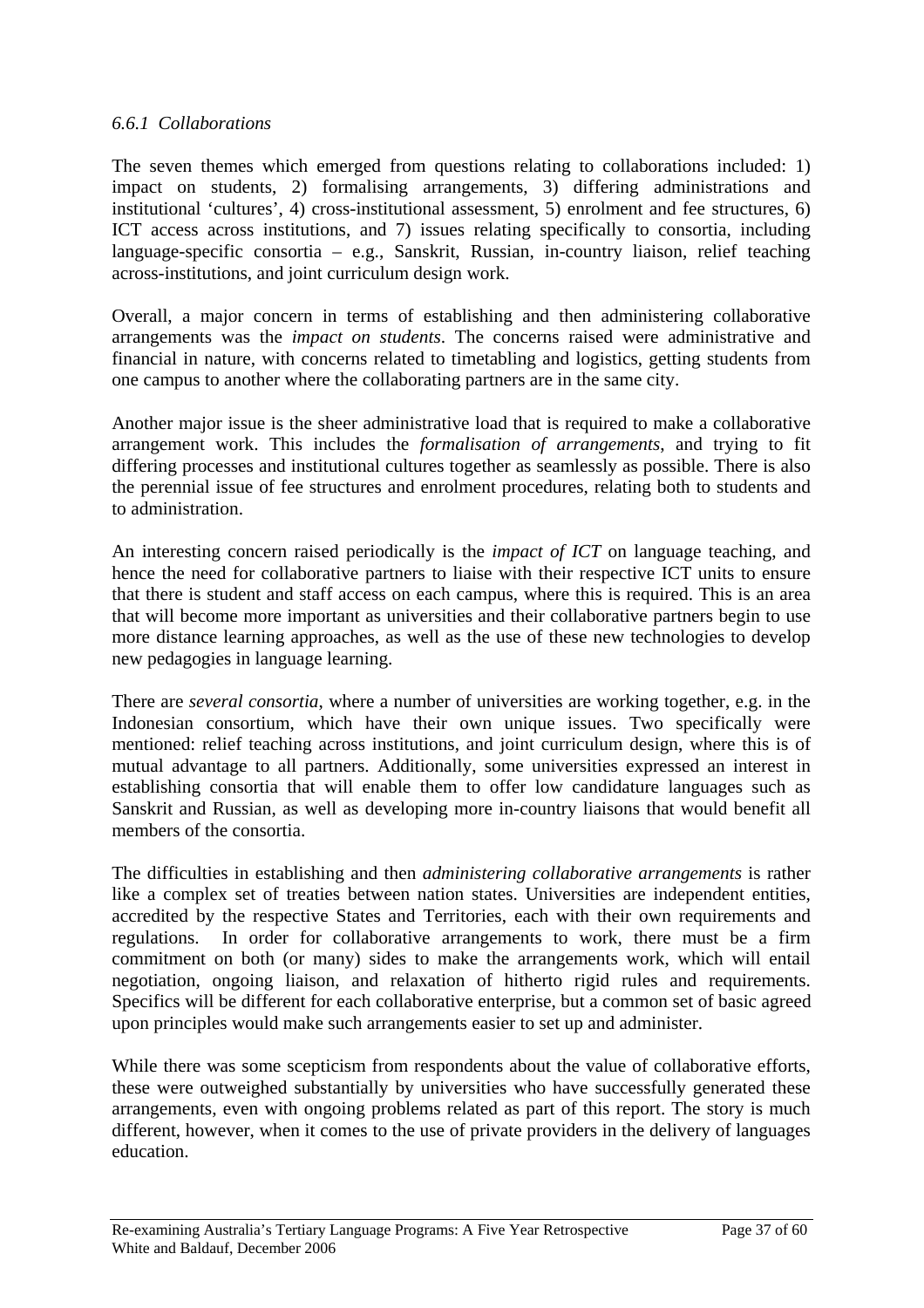## *6.6.2 Private providers*

Respondents were much more concerned about the use of private providers for language education. They saw that there was some scope to use non-university providers for undergraduate language teaching, mainly years 1-3, and the teaching of special courses. However, respondents were adamant that any such teaching must be under the control of the respective universities, with proper assessment, and with suitably qualified staff.

There was, however, seen to be good scope for private providers to assist universities in related areas, such as providing funding for lectures and tutors. National governments and language institutes such as the *Goethe Institut*, *Alliance Française*, or the *Dante Alleghieri Association,* have been instrumental in these sorts of provisions. Additionally, respondents believed that non-university providers could also provide extra language tuition, and sponsor and promote specific cultural events. In terms of in-country institutions, immersion courses and formalised agreements with their Australian partners were considered as positive steps. A major caveat expressed by respondents was that any non-university organisation would need to be properly accredited, with an appropriate curriculum and assessment capabilities. The quality of the teaching and assessment must be of university standard.

In terms of granting credit to students from a private provider, many respondents stated that it would be judged on a case-by-case situation. Some respondents have arrangements in place, where TAFE language courses are articulated with the university's offerings.

In the main, however, the largest concern of the respondents appears to be that of quality of teaching and learning, and quality control, which the universities insist on retaining. These same concerns also hold true for individual providers. Respondents stated that non-university language teachers must have, as a bare minimum, a proper undergraduate degree, and in some instances, a teaching qualification as well. A number of respondents also stated that these teachers should have native or near-native proficiency in the language. Still others would insist on a postgraduate degree. In essence, any outside language provider, whether institutional or individual – must meet university standards.

## *6.6.3 Other university degrees requiring a language component*

A total of 21 universities stated that there were a number of degrees that contained a language requirement. These included: 1) business degrees, 2) language studies, e.g. European languages, Asian languages, 3) political science and international relations, 4) education (B.Ed, Dip.Ed), 5) interpreting and translating, and 6) journalism.

A number of respondents stated that there are more then four such degrees in their institution that require a language component. Most of these courses require 3 years of study or a major in the language. The strictest requirements were the interpreting/translation courses, which require a very high level of competency.

This data suggests that language study in universities is far broader than is normally believed, particularly as more institutions appear to be requiring language studies in order to complete specific degrees. A number of respondents have stated that this trend needs to be expanded to include many more degrees, particularly in the sciences and engineering disciplines.

## *6.6.4 Credit or placement for Year 12 students with a language*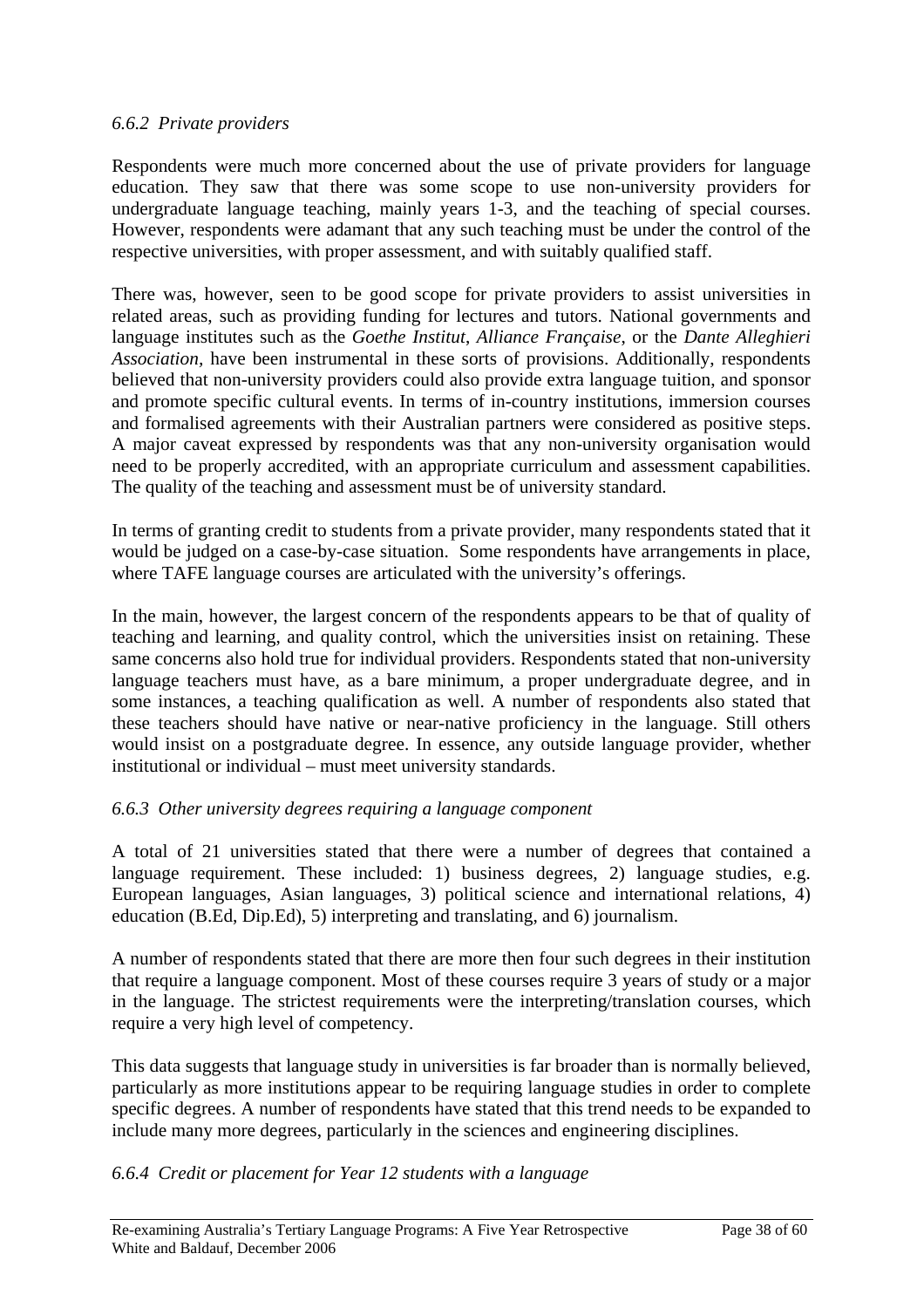Each university presents a different pattern of dealing with the placement of students with a foreign language studied up to year 12. Victoria and Western Australia give credit points for entry, whereas most universities across Australia offer advance placement in university courses, based on assessment upon entry into the university. While these practices have been occurring for some time, there does not appear to be a well developed pattern of credit or accreditation.

## *6.6.5 Final comments by respondents*

Universities are increasingly cost recovery driven. In this climate, respondents see languages as being under threat. In many instances they contain programs or subjects of low enrolments, making it difficult to justify retaining them if only the bottom line is examined. There has been reluctance to 'sell', or simply a lack of marketing of languages to prospective students and to the community at large.

There is a dichotomy that seems to be emerging, which is that universities see themselves as the gatekeepers for language learning in Australia, but at the same time find it more difficult to maintain them. There is the perceived threat of losing languages altogether, which has prompted serious concerns in relation to the roles of private language providers.

In addition, languages are essential for many other university degrees, with these other degrees requiring a high competency in the second language. It would be of interest to survey the schools who offer these other degrees, particularly to see what is required of their graduates. There is a major need across the whole tertiary spectrum to look at simply explaining to governments, prospective students and their families, and to the community at large, the need for language studies.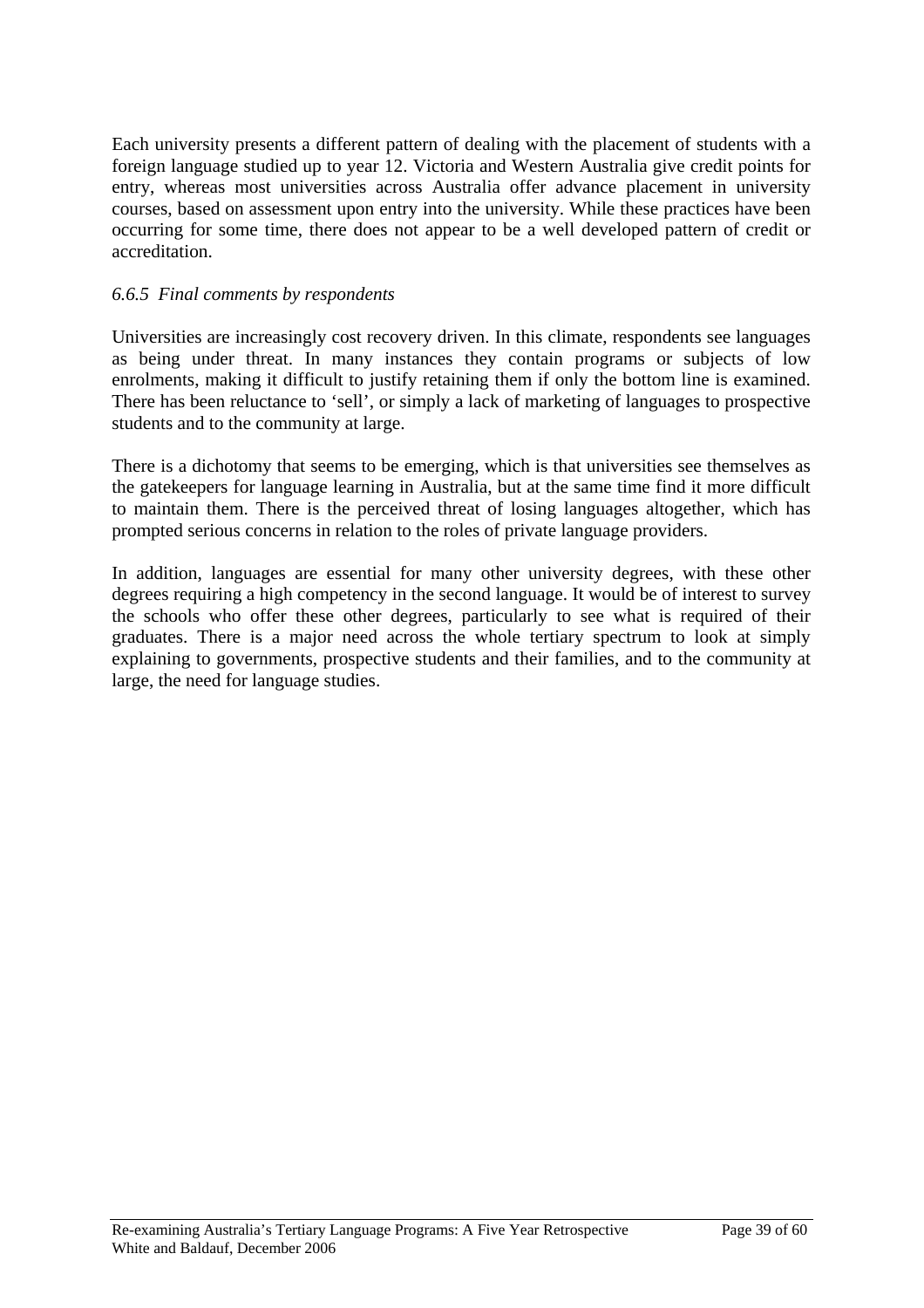# **7.0 Conclusion**

This report has offered details of a survey related to languages taught in Australia's 39 universities, based on what respondents stated in the survey, and has provided an overall analysis of these findings. From this data it is evident that there are active and successful collaborative arrangements currently in place, with other universities interested in pursuing new collaborative ventures, both within Australia and with overseas institutions. There are difficulties in establishing, and then administering these arrangements, and as long as there are 37 institutions with different sets of procedures (two universities do not teach languages), these difficulties will remain. The key question is whether overcoming these difficulties will enhance language teaching in this country, and thus preserve a rich academic and linguistic heritage that is under increasing pressure and in some places perilously close to disappearing. Some of the issues which we believe have come out of the data collected from this report include the following:

- There is a need to establish and trial some common agreed upon structures across universities that will facilitate cooperative work. The need to establish procedures anew for each bit of cooperative work, and the dependence on specific individuals have been difficult problems in the establishment and maintenance of current collaborative arrangements. DASSH itself could be a principal leader in working out cross-institutional arrangements to facilitate future collaborative endeavours.
- There is a tacit assumption throughout respondents' comments that while languages education is maintaining enrolments and in fact increasing them in a number of languages, there is little encouragement at senior levels in universities or at governmental policy levels for languages education, and this has made good quality programs more or less invisible, and hence more subject to attrition and eventual demise.
- Languages are not doing well across the nation because there is little incentive for educational institutions to take any innovative or new approaches in language offerings. Without a strong national policy with corresponding resource support, universities and schools systems overall are finding the maintenance of existing programs more difficult. Thus, in order to make best use of Australia's languages resources, leadership and policies must be pursued.
- The difficulties that the project team encountered in data collection for this survey was principally due to the fact that there has been no consistent collection of these data for nearly a decade. DASSH might wish to consider an annual collection of key data as outlined in Part A of the survey, which would:
	- o Enhance a consistent data set over time which would enable future planning and budgeting;
	- o Provide evidence for future liaison and discussions with government and other funding sources;
	- o Provide a sound basis for future campaigns in languages studies.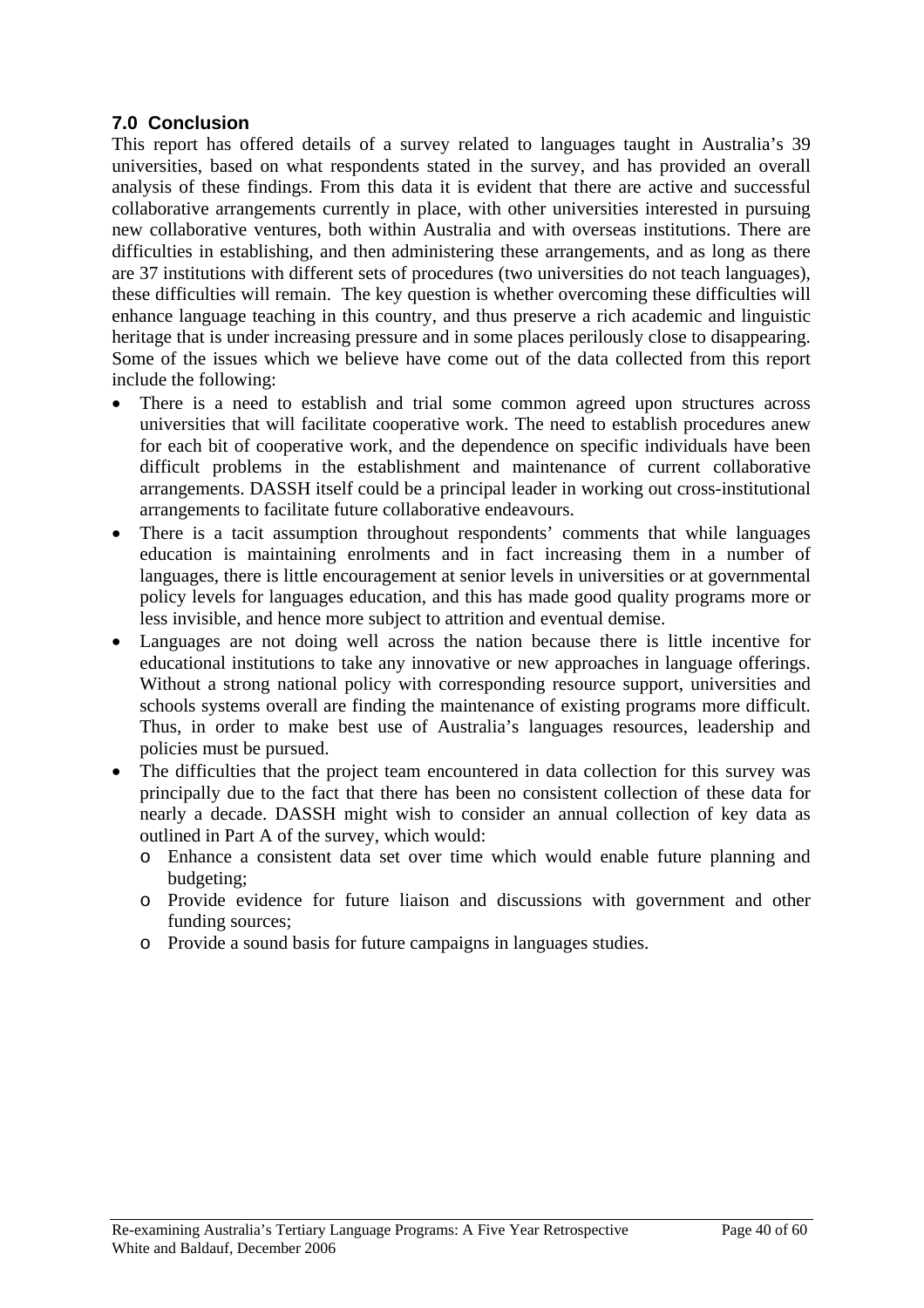# **8.0 References**

- Baldauf, R. B., Jr. (1995). *Viability of Low Candidature LOTE Courses in Universities.*  Canberra: AGPS. [Higher Education Division, Evaluations and Investigations Program, DEET. 95/9]
- Bettoni, C. & Leal, B. (1994). Multiculturalism and modern languages in Australian universities. *Language Problems and Language Planning*, 18(1), 19-37.
- de Riva O'Phelan, J. (2006). *Private and adult community education providers of languages other than English (LOTE): Interest in collaboration with Australian universities*. Report to DASSH for the CASR project. Canberra: Decies Management Consulting.
- White, P. & Baldauf, R. B., Jr. (2006). Re-Examining Australia's Tertiary Language Programs: A Five Year Retrospective on Teaching and Collaboration. Brisbane: Report to the Deans of Arts, Social Sciences and Humanities.
- White, P. & Baldauf, R. B., Jr. with Diller, A. (1997). *Languages and Universities: Under Siege*. Canberra: Report to the Australian Academy of Humanities.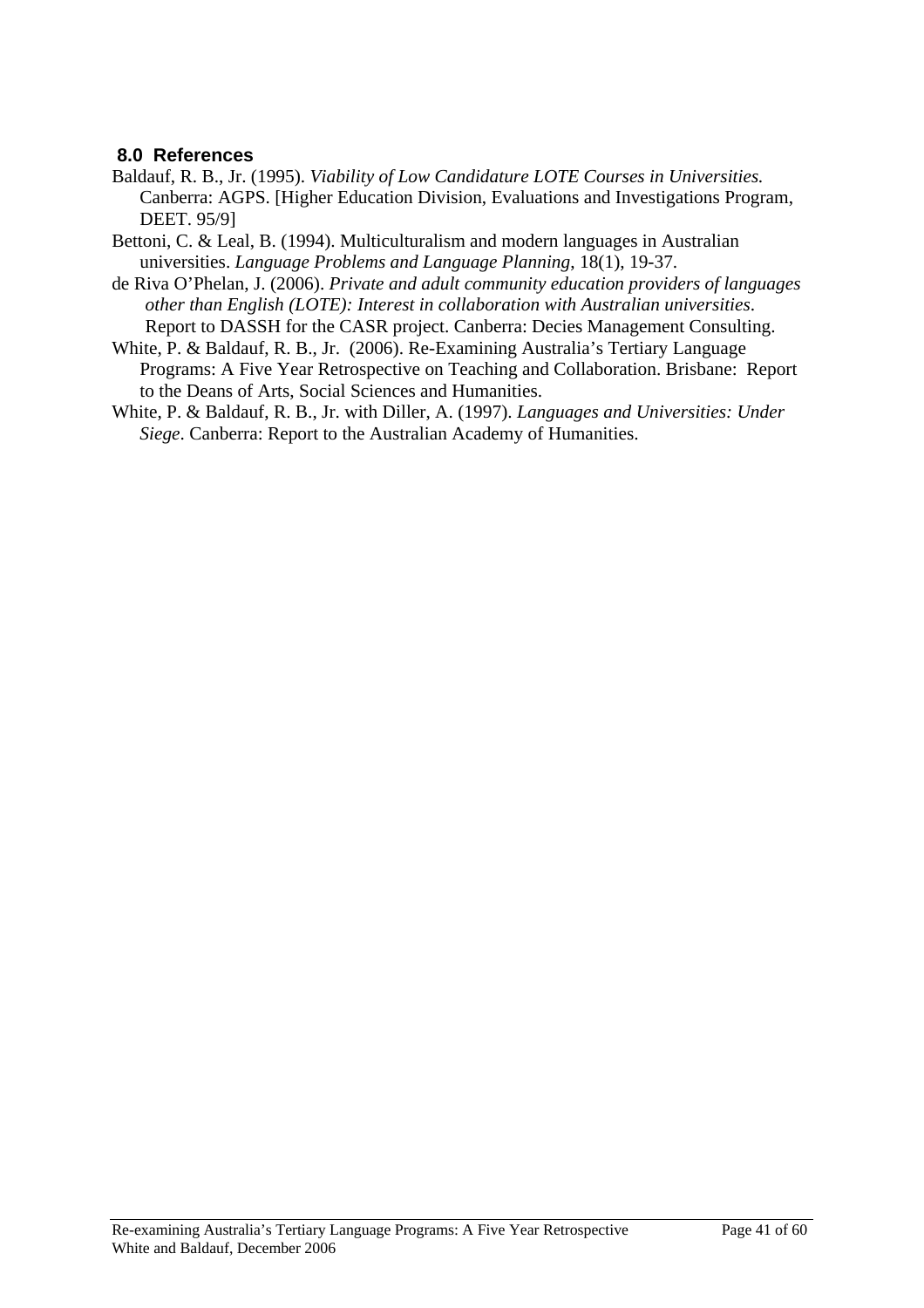# **APPENDIX A: University Collaborative Arrangements**

| University        | Language   | Years<br>reported | Partner                                                                                 | Type of collaboration                                                                                                                                                                                            |
|-------------------|------------|-------------------|-----------------------------------------------------------------------------------------|------------------------------------------------------------------------------------------------------------------------------------------------------------------------------------------------------------------|
| Adelaide          | Latin      | 2005              | <b>UNE</b>                                                                              | Remaining Latin 3 student enrolled in<br>distance unit to complete 2nd semester<br>Latin major                                                                                                                   |
| Adelaide          | Clas Greek | 2004              | <b>UNE</b>                                                                              | Two students completed their major in<br>Greek 3 in second semester through the<br>distance learning unit with New England                                                                                       |
| Adelaide          | Japanese   | 2001-2005         | Outreach program with<br>Flinders                                                       | No comments                                                                                                                                                                                                      |
| <b>ANU</b>        | Mod Greek  | 2001-2005         | Sydney; Macquarie (2004-<br>2005)                                                       | Courses taught by distant-mode, with a<br>tutor on ANU campus sponsored by the<br><b>Greek Embassy</b>                                                                                                           |
| Bond              | French     | 2001-2005         | Robert Schuman,<br>Strasbourg, France                                                   | students can study year 3 (level 5 and 6)<br>only there, not at Bond U                                                                                                                                           |
| Bond              | Spanish    | 2001-2005         | Academia Mester,<br>Salamanca and Granada                                               | students do year 3 (level 5and 6) only<br>there                                                                                                                                                                  |
| Bond              | Japanese   | 2001-2002         | Obirin, Tokyo, Japan<br>(2001) Aichi Gakuin,<br>Nagoya, Japan (2002)                    | students can study year 3 Japanese (level<br>5/6) there if they want (option)                                                                                                                                    |
| <b>Bond</b>       | Mandarin   | 2002-2005         | Suzhou, China                                                                           | students can do level 5 and 6 (year3) only<br>there                                                                                                                                                              |
| Canberra          | Spanish    | 2001-2004         | <b>ANU</b>                                                                              | ANU students enrol at UC as cross-<br>institutional students to do a major in<br>Spanish                                                                                                                         |
| Canberra          | Spanish    | 2001-2004         | <b>ANU</b>                                                                              | ANU students enrol at UC as cross-<br>institutional students to do a major in<br>Spanish                                                                                                                         |
| Charles<br>Darwin | Indonesian | 2001-2005         | Mataram and the<br>Australian Consortium for<br>In-Country Indonesian<br><b>Studies</b> | Provided intensive and semester long in<br>country study for CDU enrolled students                                                                                                                               |
| Charles<br>Darwin | Mod Greek  | 2004-2005         | Flinders                                                                                | Unit coordination and Provided weekly<br>video conference lecture                                                                                                                                                |
| Flinders          | Spanish    | 2001-2005         | Adelaide and South<br>Australia                                                         | Students at U. Adelaide. and Uni.S.A.<br>enrol cross-institutionally in first, second<br>and third year Spanish to complete<br>majors at their own institutions.                                                 |
| Flinders          | French     | 2001-2005         | Adelaide                                                                                | There is a reciprocal arrangement in<br>place for Honours students enrolled in<br>either Flinders or Adelaide universities to<br>attend seminars at either universities                                          |
| Flinders          | Indonesian | 2001-2005         | Adelaide                                                                                | Adelaide Uni students can enrol in all<br>Flinders Indo language subjects taught by<br>Flinders staff at Adelaide uni to complete<br>a major in Indonesian at Adelaide Uni<br>under Language Outreach Programme. |
| Flinders          | Mod Greek  | 2001-2005         | Adelaide South Australia<br>$(+$ Charles Darwin from<br>2004)                           | Adelaide Uni and Uni of SA students<br>choose to enrol in Modern Greek at<br>Flinders in order to complete the<br>requirements of their undergraduate<br>degree                                                  |
| Griffith          | Mandarin   | 2001-2002         | (QUT)                                                                                   | Griffith students complete in-country<br>Chinese studies at Qingdao University<br>via an agreement QUT had with Qingdao                                                                                          |
| Griffith          | Thai       | 2001-2005         | Chulalongkorn and<br>Chiang Mai Universities,<br>Thailand                               | Students spend a year in-country<br>studying Thai intensively in order to<br>receive credit towards a Thai major                                                                                                 |
| Griffith          | Vietnamese | 2001              | Hanoi Foreign Studies                                                                   | Students spend a year in-country<br>studving Vietnamese intensively in order                                                                                                                                     |

Table A1: Details of all collaborative arrangements, 2001-2005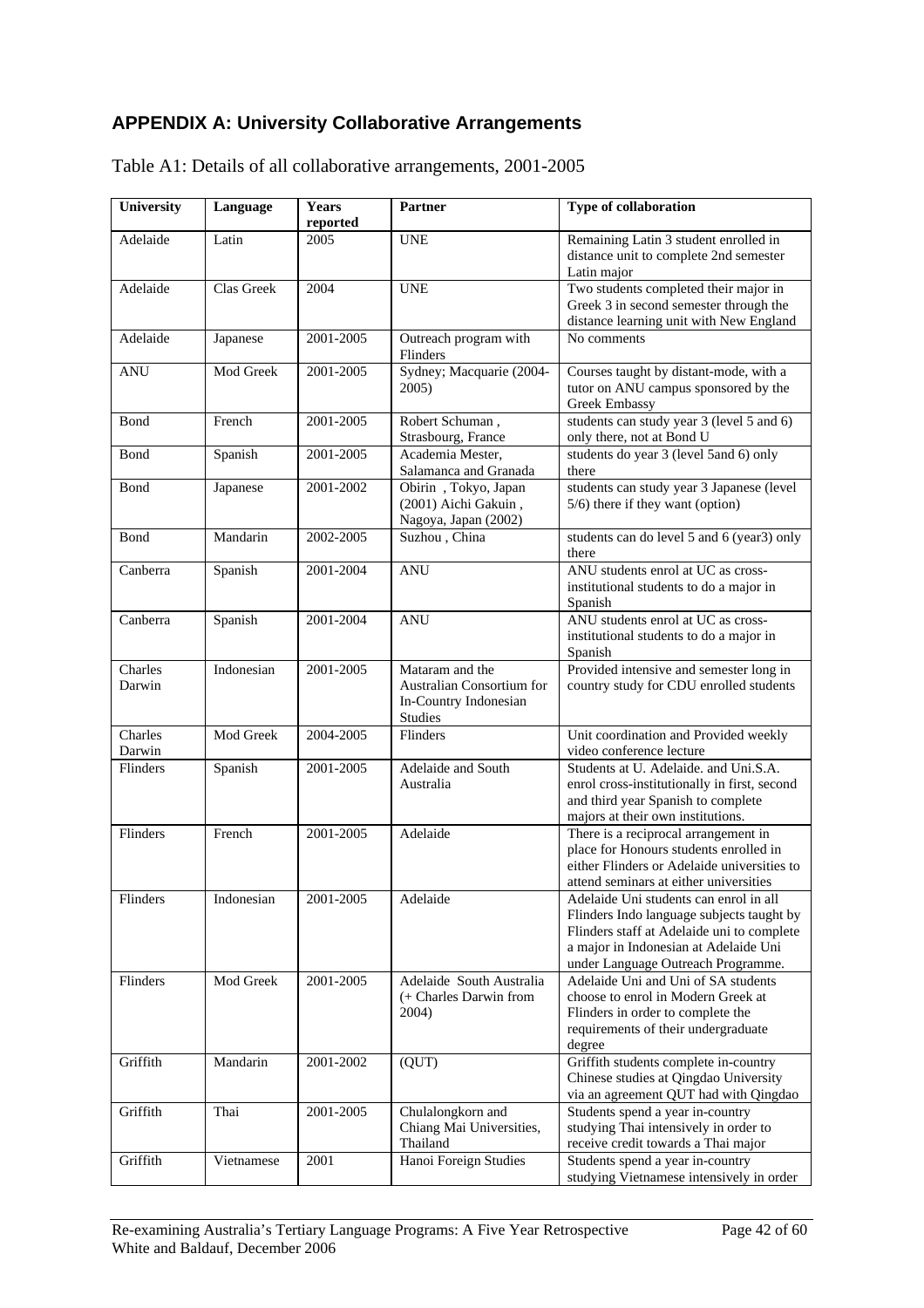| University         | Language                                                                                          | <b>Years</b><br>reported | <b>Partner</b>                                                        | Type of collaboration                                                                                                                                                                                                                                                                                                            |
|--------------------|---------------------------------------------------------------------------------------------------|--------------------------|-----------------------------------------------------------------------|----------------------------------------------------------------------------------------------------------------------------------------------------------------------------------------------------------------------------------------------------------------------------------------------------------------------------------|
|                    |                                                                                                   |                          |                                                                       | to receive credit towards a Vietnamese<br>major                                                                                                                                                                                                                                                                                  |
| La Trobe           | French,<br>German                                                                                 | 2001-2005                | Melbourne                                                             | All units taught at LTU by Melbourne<br>Uni staff                                                                                                                                                                                                                                                                                |
| Macquarie          | Mod Greek                                                                                         | 2002-2004                | <b>ANU</b>                                                            | Real time video teaching ANUs Greek<br>Beginners class                                                                                                                                                                                                                                                                           |
| Macquarie          | Russian                                                                                           | 2001-2002                | Sydney                                                                | Macquarie staff going to USYD to teach<br>1st and 2nd year students, 3rd year<br>students coming to Macquarie to<br>complete their USYD major                                                                                                                                                                                    |
| Melbourne          | Spanish                                                                                           | 1                        | La Trobe                                                              | Melbourne University students study<br>Spanish at Latrobe city campus                                                                                                                                                                                                                                                            |
| Melbourne          | French                                                                                            | 2001-2002                | La Trobe                                                              | La Trobe students enrol in Melbourne<br>1st, 2nd year and Intermediate subjects to<br>complete a major at La Trobe                                                                                                                                                                                                               |
| Monash             | Japanese                                                                                          | 2001-2003                | Obirin                                                                | Adjunct supervisor for Monash PhD<br>candidate                                                                                                                                                                                                                                                                                   |
| Monash             | Mandarin                                                                                          | 2002-2005                | Shanghai International<br>Studies                                     | Language Study Abroad Program                                                                                                                                                                                                                                                                                                    |
| Monash             | Spanish                                                                                           | 2003-2005                | <b>UNSW</b>                                                           | co-supervision of PhD degree from<br>Monash                                                                                                                                                                                                                                                                                      |
| Monash             | Korean                                                                                            | 2001-2005                | Melbourne                                                             | Melbourne university students enrol in<br>Monash first year subjects only                                                                                                                                                                                                                                                        |
| Monash             | Ukrainian                                                                                         | (A)2001<br>(B)2005       | (A) of Melbourne<br>(B) Lviv, Ukraine                                 | (A)Melbourne University students<br>enrolled under Melbourne UKR codes for<br>Melbourne U credit under a Melbourne-<br>Monash agreement. Melbourne-enrolled<br>and Monash-enrolled students taught in<br>one class.<br>(B) Monash students enrol at Lviv (any<br>appropriate language level) for credit<br>toward a Monash major |
| Murdoch            | Indonesian                                                                                        | 2001-2005                | Australian Consortium for<br>in-country Indonesian<br>Studies(ACICIS) | Murdoch students can do 2 semesters in-<br>country with ACICIS                                                                                                                                                                                                                                                                   |
| New England        | German                                                                                            | 2005                     | $\overline{\text{Newcast}}$                                           | UNE offered German units (8 language<br>units) at University of Newcastle                                                                                                                                                                                                                                                        |
| New South<br>Wales | Russian                                                                                           | 2001-2004                | <b>UNSW School of History</b>                                         | Shared teaching of History course with<br>the School of History at UNSW                                                                                                                                                                                                                                                          |
| New South<br>Wales | Italian                                                                                           | 2003-2005                | Sydney                                                                | Upper level courses (Year 2 and 3)                                                                                                                                                                                                                                                                                               |
| Newcastle          | German                                                                                            | 1                        | <b>UNE</b>                                                            | Courses in German are taught by UNE                                                                                                                                                                                                                                                                                              |
| Notre Dame         | Italian                                                                                           | 2004-2005                | <b>ITALO</b>                                                          | Delivery of LOTE units by ITALO with<br>funding from Italian Govt                                                                                                                                                                                                                                                                |
| QUT                | French                                                                                            | 2001-2004                | <b>UQ</b>                                                             | Reciprocal enrolment of students in<br>advanced subjects not offered by other<br>university (Now discontinued)                                                                                                                                                                                                                   |
| <b>QUT</b>         | Mandarin                                                                                          | 2001-2005                | Qingdao China                                                         | Students undertake intensive in-country<br>study in China to complete intermediate<br>and advanced units                                                                                                                                                                                                                         |
| Sydney             | Russian                                                                                           | 2001-2004                | Macquarie                                                             | Enrolment was at USYD and Macquarie<br>University provided to teachers                                                                                                                                                                                                                                                           |
| Sydney             | Spanish                                                                                           | 2001-2004                | <b>UNSW</b>                                                           | Students enrolled at USYD and UNSW<br>provided the language program                                                                                                                                                                                                                                                              |
| <b>UTS</b>         | French,<br>Mandarin,<br>Mod. Greek,<br>German,<br>Italian,<br>Spanish,<br>Japanese,<br>Indonesian | 2001-2005                | Sydney & Macquarie Uni<br>(Japanese & Indonesian @<br>Sydney only)    | Students enrol at UTS in subjects / taught<br>at other uni for a fee                                                                                                                                                                                                                                                             |
| <b>VUT</b>         | Indonesian                                                                                        | 2001-2003                | La Trobe                                                              | Staff members were employed by La                                                                                                                                                                                                                                                                                                |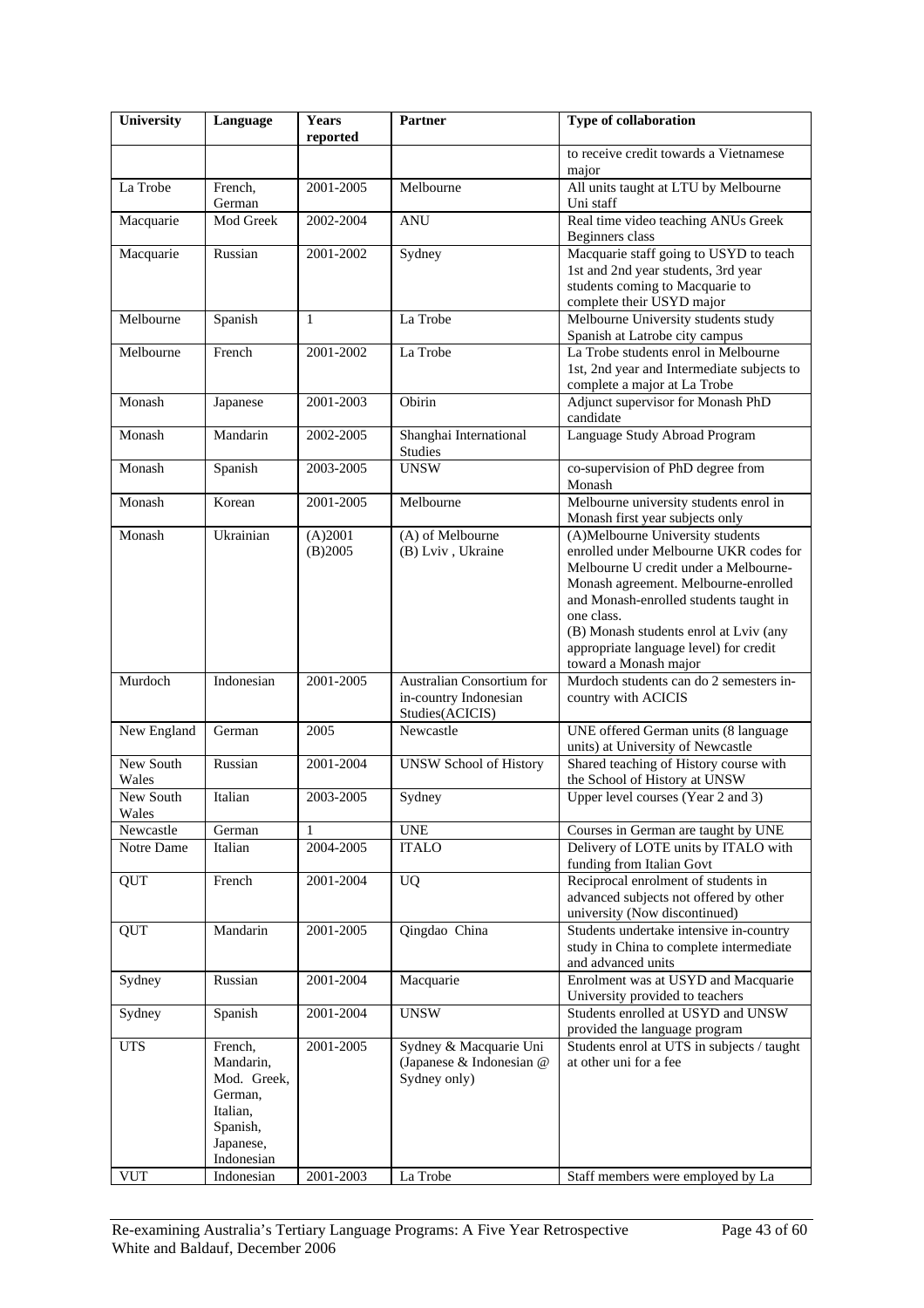| University           | Language | <b>Years</b><br>reported | Partner                 | <b>Type of collaboration</b>                                                                                                                             |
|----------------------|----------|--------------------------|-------------------------|----------------------------------------------------------------------------------------------------------------------------------------------------------|
|                      |          |                          |                         | Trobe and taught VU units under a<br>negotiated arrangement                                                                                              |
| Western<br>Australia | German   | 2001-2005                | Curtin                  | UWA German Studies offer a 1st year<br>elective to Curtin Engineering students                                                                           |
| Western<br>Australia | Mandarin | 2003                     | Murdoch                 | UWA Chinese Studies staff taught on<br>Murdoch campus in Sem I; plan for<br>Murdoch staff to teach students on UWA<br>campus in Sem II did not eventuate |
| Wollongong           | Japanese | 2004-2005                | Senshu, Kawasaki        | teach UoWs in country immersion<br>subject JAPA 271                                                                                                      |
| Wollongong           | Spanish  | 2001-2002                | <b>Embassy of Spain</b> | Spanish Lecturer who filled in where<br>casual hours required. (6-9 hrs/wk)                                                                              |

*From part A of the survey, R95\_1 – 100\_2* 

|  |  | Table A2: Comments on future collaborative arrangements by respondents $(N=15)$ |  |  |
|--|--|---------------------------------------------------------------------------------|--|--|
|  |  |                                                                                 |  |  |

| University            | <b>Details</b>                                                                                                                                                                                                                                                                                                                                                                                                                                                                                                                                                                                                                                                                                                                                                                                                                                                   |
|-----------------------|------------------------------------------------------------------------------------------------------------------------------------------------------------------------------------------------------------------------------------------------------------------------------------------------------------------------------------------------------------------------------------------------------------------------------------------------------------------------------------------------------------------------------------------------------------------------------------------------------------------------------------------------------------------------------------------------------------------------------------------------------------------------------------------------------------------------------------------------------------------|
| <b>ANU</b>            | We would like to establish an Australia-wide consortium for provision of Sanskrit, then<br>spread internationally                                                                                                                                                                                                                                                                                                                                                                                                                                                                                                                                                                                                                                                                                                                                                |
| ANU                   | We would like to find partner universities in Australia, especially U of Sydney but also<br>others, who would collaborate in our web-based course Reading Russian for Academic<br>Purposes I and II.                                                                                                                                                                                                                                                                                                                                                                                                                                                                                                                                                                                                                                                             |
| Bond                  | developing more options for students studying a language in the countries where the<br>language is spoken (e.g. 2006, new arrangements for French)                                                                                                                                                                                                                                                                                                                                                                                                                                                                                                                                                                                                                                                                                                               |
| <b>Charles Darwin</b> | We would like to formalise and expand collaboration between UNE, CDU and UTAS and<br>USC in pooling advanced language units, relief teaching, running the in-country program,<br>online delivery and internet conferencing and working on national curriculum and<br>standards. Such collaboration is vital in maintaining the integrity of existing language<br>programs and introducing new ones where staff and student numbers are low in regional<br>campuses. There is good will and enthusiasm amongst language lecturers, and heads of<br>schools and faculties have also shown their in principle support. However, we do not have<br>the time release and seeding funds to move beyond some tentative informal arrangements.                                                                                                                           |
| <b>Charles Sturt</b>  | Nothing concrete at present, but  interested in models that might emerge from this project.<br>We abandoned language teaching in our BA in the late 1990s because of low demand, but if<br>there are viable collaborative options, these would be of interest.                                                                                                                                                                                                                                                                                                                                                                                                                                                                                                                                                                                                   |
| Deakin                | Discussions with Uni of SA for cross listing off campus courses Indonesian for Italian in<br>the first instance                                                                                                                                                                                                                                                                                                                                                                                                                                                                                                                                                                                                                                                                                                                                                  |
| <b>James Cook</b>     | We are presently negotiating with a view to offering Chinese and Italian at the Cairns<br>campus in 2007.                                                                                                                                                                                                                                                                                                                                                                                                                                                                                                                                                                                                                                                                                                                                                        |
| Monash                | · Formalising student exchanges with another university in Ukraine that have been on an ad<br>hoc basis hitherto [Ukrainian Studies].<br>* We are working on different agreements that can be achieved both with UK universities<br>(Kings College London in particular) and also Asian universities that show a renewed<br>interest in the classical languages. These agreements will be primarily concerned with<br>studies at Honours level and higher. [Classical Studies]<br>* We have proposed that some universities that cannot offer a full major in Indonesian<br>integrate our off campus 3rd/4th level units with weekend workshops at the home university<br>[Indonesian Studies].<br>* Possible future offerings of electives in translation studies at Chinese host institution<br>(Shanghai International Studies University) [Chinese Studies]. |
| QUT                   | We have previously had collaborative arrangements with UQ for the teaching of advanced<br>French units. We each have offerings that the other does not. These are currently in<br>abeyance, due to UQ's decision to withdraw from the arrangement. We hope this will be<br>temporary and that the arrangement will resume in the future.                                                                                                                                                                                                                                                                                                                                                                                                                                                                                                                         |
| <b>Sunshine Coast</b> | USC is a partner with UNE, CDU and UTAS in an anticipated project, the Regional<br>Universities Indonesian Language Initiative with UNE as lead institution. We expect, if<br>funded, major benefits for all Australian universities, not just the four. Also, USC and CDU                                                                                                                                                                                                                                                                                                                                                                                                                                                                                                                                                                                       |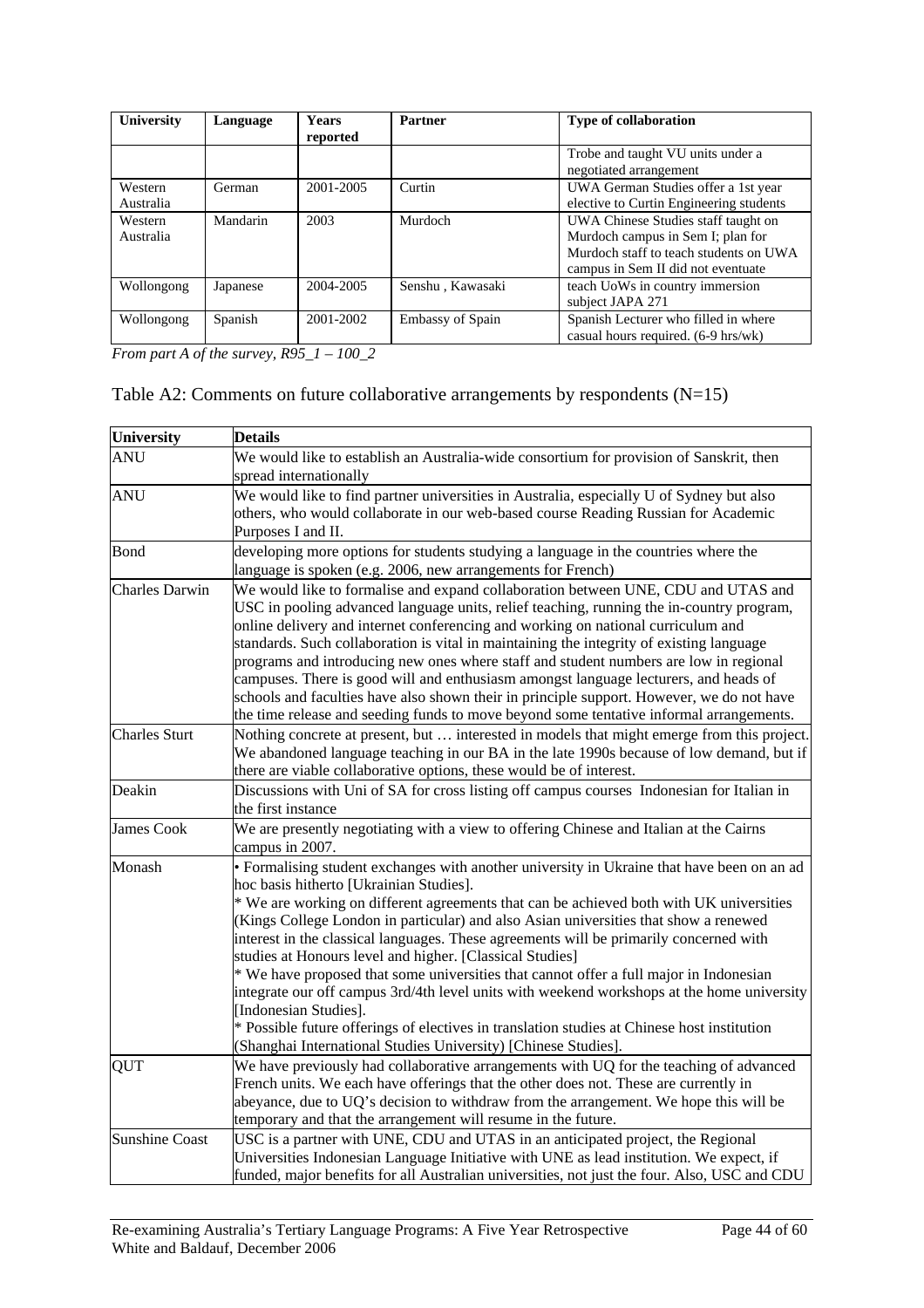| <b>University</b>      | <b>Details</b>                                                                                                                                                                                                                                                                                                                                                                                                                                          |
|------------------------|---------------------------------------------------------------------------------------------------------------------------------------------------------------------------------------------------------------------------------------------------------------------------------------------------------------------------------------------------------------------------------------------------------------------------------------------------------|
|                        | have an in-country collaboration in Lombok which UNE and UTAS are invited to join. This<br>will fortify our viability, our strength for such demanding work as curriculum design and<br>renewal, and sharing of summer supervision in situ.                                                                                                                                                                                                             |
| Melbourne              | 1st yr post-VCE French from 2007 (to be offered by University of Melbourne at La Trobe                                                                                                                                                                                                                                                                                                                                                                  |
| New England            | The teaching of German at JCU (Townsville) will expand to second year in 2007, and to<br>third-year in 2008.                                                                                                                                                                                                                                                                                                                                            |
|                        | * In addition we have almost finalised negotiations with JCU to teach Chinese and Italian at<br>the Cairns campus only, starting with beginners only in 2007, and proceeding to second and<br>third years in 2008 and 2009.                                                                                                                                                                                                                             |
|                        | * We also expect to teach French at JCU (both Townsville and Cairns) from 2007 at<br>beginners level. At this stage we are only teaching beginners level, as the other levels will<br>continue be taught by JCU staff members.                                                                                                                                                                                                                          |
|                        | * From Semester 2, 2006 only, we are teaching first and second year level Indonesian at<br>USC. This is to replace a staff member on study leave.                                                                                                                                                                                                                                                                                                       |
|                        | * We will be looking a to work similar 'blended mode' arrangement with partner<br>universities who are interested in any one or combination of our language offerings.                                                                                                                                                                                                                                                                                  |
| <b>New South Wales</b> | Possibly collaborative arrangements with other Universities (eg, Macquarie) or reinforcing<br>existing exchange programs with Russian Universities to allow UNSW students of Russian<br>to complete the 3rd year in a Moscow of St Petersburg University - in order to complete<br>their Major.                                                                                                                                                         |
| Southern               | We will consider collaboration with Arts - UNE if (a) our enrolments continue to decline $(b)$                                                                                                                                                                                                                                                                                                                                                          |
| Queensland             | current staff resign/retire and (c) if UNE gets a CASR grant                                                                                                                                                                                                                                                                                                                                                                                            |
| Western Australia      | 1. Examining collaboration possibilities for delivery of Indonesian (possible partner -<br>Murdoch). Investigating models - staff movement?; student movement? summer school<br>model.                                                                                                                                                                                                                                                                  |
|                        | 2. Interested in pursuing collaboration for higher level students and the desire to ensure<br>Honours students (in languages with small enrolment numbers) for example have a rich and<br>satisfying learning experience that includes intensive interaction with other students, staff,<br>mentors etc. While at the same time ensuring staff and colleagues have opportunities to<br>maintain their research activities and professional development. |
|                        | 3. Potential collaboration with Notre Dame University in relation to delivery of French.<br>4. Collaboration and innovation in the development of shared curriculum materials etc for<br>Japanese (UWA Japanese Studies and Murdoch)                                                                                                                                                                                                                    |
| <b>VUT</b>             | As we are the only university in Victoria (and, indeed, possibly also nationally) that offers a<br>full undergraduate program in Vietnamese (from beginners level and a full post-Year 12<br>major) we would like to formalise arrangements with other institutions in our state and also<br>to participate in any initiatives to enable flexible/online delivery of Vietnamese to<br>prospective students nationally.                                  |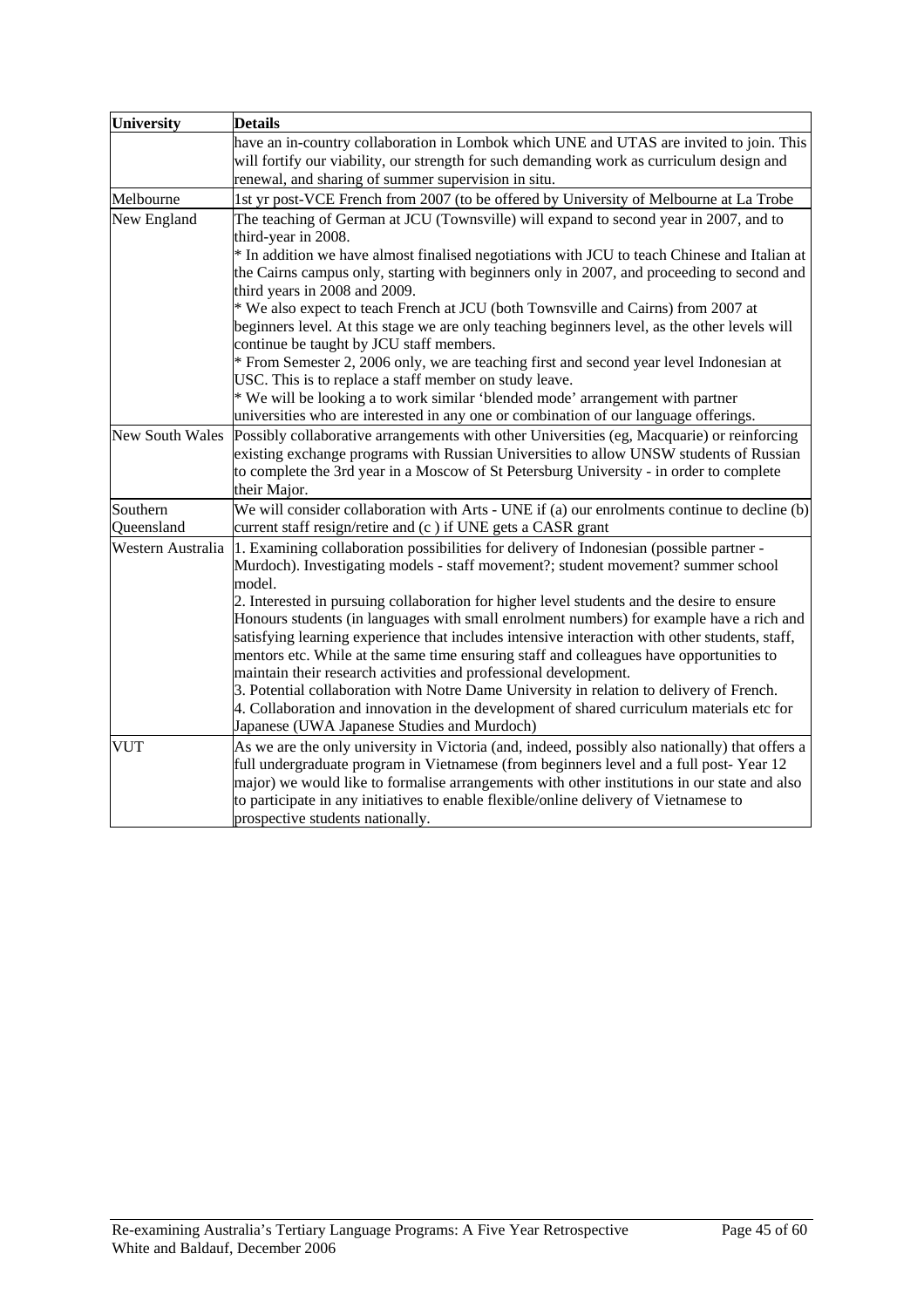# **APPENDIX B: Private Provider Collaborative Arrangements**

| Universities who use private | Intro courses | $yr 1$ equiv | $yr 2+$ equiv | <b>Specialised</b> |
|------------------------------|---------------|--------------|---------------|--------------------|
| providers                    |               | courses      | courses       | courses            |
| Bond                         |               |              |               |                    |
| Central Queensland           |               |              |               |                    |
| <b>Charles Darwin</b>        |               |              |               |                    |
| <b>Flinders</b>              |               |              |               |                    |
| Monash                       |               |              |               |                    |
| Notre Dame                   |               |              |               |                    |
| New England                  |               |              |               |                    |
| Priority 1                   |               | ⌒            |               |                    |
| Priority 2                   |               |              |               |                    |
| Priority 3                   |               |              |               |                    |
| Priority 4                   |               |              |               |                    |
| <b>Total responses</b>       |               |              |               |                    |

# **Table B1: Universities use of private providers**

## **Table B2: Comments on issues related to credit for courses**

| <b>University</b>                  | <b>Comments</b>                                                                                                                                                                                                                                                                                                                                                                                  |  |  |  |
|------------------------------------|--------------------------------------------------------------------------------------------------------------------------------------------------------------------------------------------------------------------------------------------------------------------------------------------------------------------------------------------------------------------------------------------------|--|--|--|
| Australian Catholic University     | As for the Australian Qualifications Framework                                                                                                                                                                                                                                                                                                                                                   |  |  |  |
| <b>Charles Darwin University</b>   | A Central TAFE Perth Certificate IV in Indonesian can gain 20 cpts<br>towards a BA<br>* Will look at Recognised Prior Learning for any formal studies in<br>Indonesian on case by case basis                                                                                                                                                                                                     |  |  |  |
| <b>Charles Sturt University</b>    | Considered on a case-by-case basis by relevant course coordinator                                                                                                                                                                                                                                                                                                                                |  |  |  |
| Curtin University of<br>Technology | Recognition of prior learning can be given to students with higher<br>education (i.e. TAFE, College) learning in this area. This decision is made<br>at the discretion of the Course Coordinator                                                                                                                                                                                                 |  |  |  |
| <b>Edith Cowan University</b>      | This is being answered in an 'in-principle' sense. We would look at each<br>application for credit on a case-by case basis, though it is not possible to<br>cite specific examples at present.                                                                                                                                                                                                   |  |  |  |
| Flinders University of SA          | French, Italian, Modern Greek, Italian: Only occasionally and only in the<br>case of approved language courses taken in the country of the target<br>language.                                                                                                                                                                                                                                   |  |  |  |
| Macquarie University               | Only for courses approved by the Department before the students departure<br>on a study abroad program                                                                                                                                                                                                                                                                                           |  |  |  |
| Monash University                  | • Credit of 24 points is allowed for those with VCEs [Classical Studies]<br>* • First year units studied at TAFE may be accredited for first year units at<br>university provided similar hours and assignments are undertaken<br>[Indonesian Studies]<br>* Assessed on an individual basis subject to provision by student of<br>appropriate documentation and course details [Chinese Studies] |  |  |  |
| Murdoch University                 | Only TAFE courses in Indonesian                                                                                                                                                                                                                                                                                                                                                                  |  |  |  |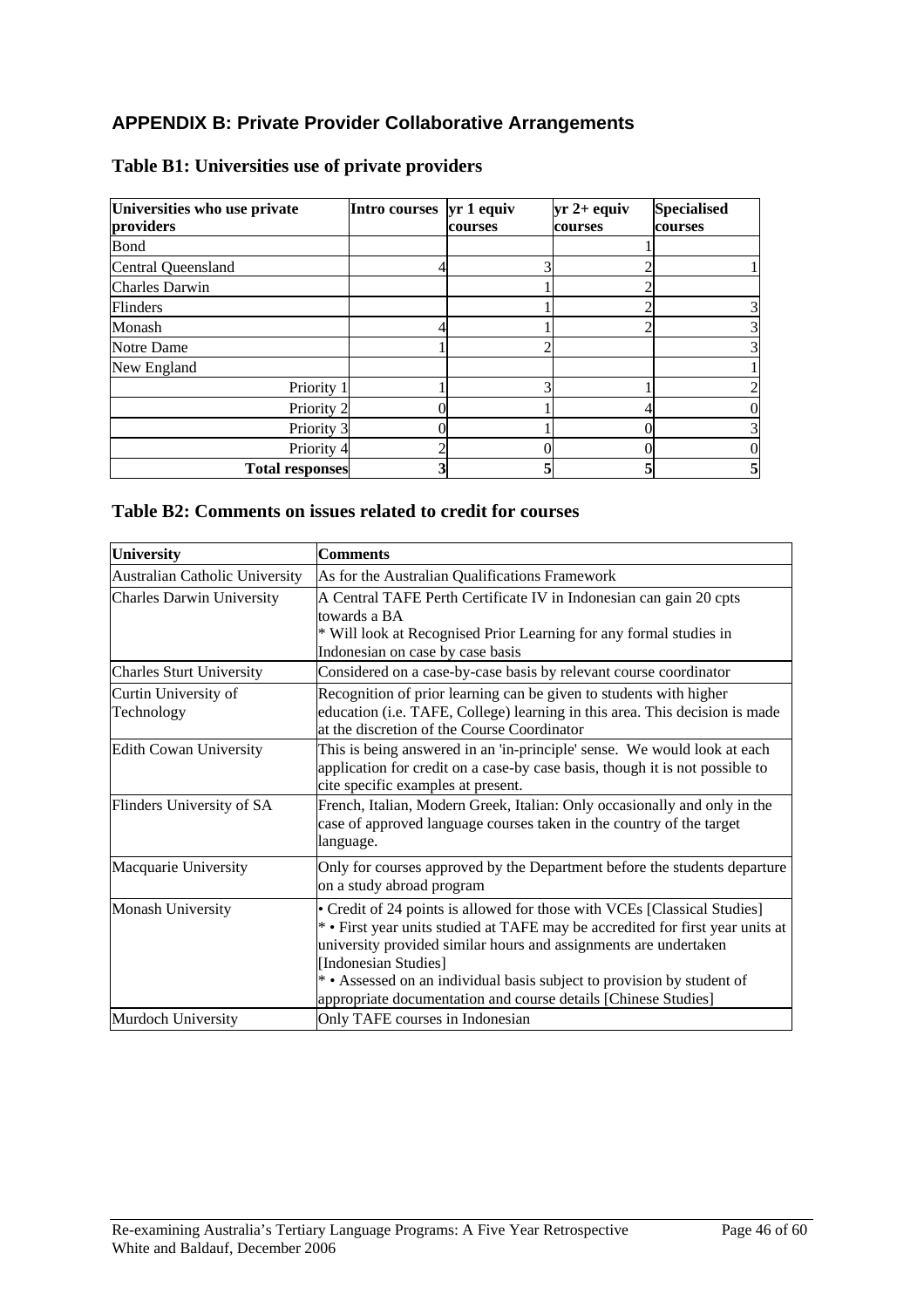| University                           | <b>Comments</b>                                                                                                                                                                                                                                                                                                                                                                                                                                                                                                                                                                                                                                                                                                                                                                                                                                                                                                                                                                                                                  |
|--------------------------------------|----------------------------------------------------------------------------------------------------------------------------------------------------------------------------------------------------------------------------------------------------------------------------------------------------------------------------------------------------------------------------------------------------------------------------------------------------------------------------------------------------------------------------------------------------------------------------------------------------------------------------------------------------------------------------------------------------------------------------------------------------------------------------------------------------------------------------------------------------------------------------------------------------------------------------------------------------------------------------------------------------------------------------------|
| <b>Sunshine Coast University</b>     | We accept courses provided at certain universities in Indonesia, Italy and<br>Japan which are all vetted by our staff or USC International Office. USCs<br>Global Opportunities (GO) Program usually gives 'general elective credit'<br>towards their home degree for eg a unit of Spanish in Mexico, a full<br>semester of Mandarin in Fujien Normal University, etc Others have done<br>Thai, Korean, etc at over 70 partner institutions. One student of Italian is<br>attending a private 4 week intensive course in Italy and will apply for one<br>semester credit on return. We also accept school language studies at Year<br>12 level as equivalent to our first year and allow students to enter second<br>year Italian, Indonesian or Japanese if they wish (it can, in fact, mean they<br>'run short' of options later if they want a Major on campus). Some choose<br>not to.<br>* We have no collaborative arrangements with TAFE and are in process of<br>setting up our own 'community languages' short courses. |
| University of Ballarat               | It depends on the course that has been done and how long ago it was done.                                                                                                                                                                                                                                                                                                                                                                                                                                                                                                                                                                                                                                                                                                                                                                                                                                                                                                                                                        |
| University of Melbourne              | To a very limited extent and only in relation to overseas study.<br>French/Italian/Spanish: students can get credit for one subject studied<br>overseas at a language school, but up to the course co-ordinator;<br>Indonesian: if we know credibility of the private institution and<br>arrangement has been made beforehand for a student to take the subject we<br>give one semester credit of one subject; in other languages no direct credit<br>given but courses studied in private institutions might result in a better<br>score on placement tests and hence let the student start at a more advanced<br>level.                                                                                                                                                                                                                                                                                                                                                                                                        |
| University of New England            | UNE provides students with the possibility of getting 6 credit points for<br>such courses in overseas institutes. However while they count towards the<br>degree they do not count towards a major sequence.                                                                                                                                                                                                                                                                                                                                                                                                                                                                                                                                                                                                                                                                                                                                                                                                                     |
| University of Sydney                 | In country language schools; occasionally Continuing Education courses                                                                                                                                                                                                                                                                                                                                                                                                                                                                                                                                                                                                                                                                                                                                                                                                                                                                                                                                                           |
| University of Tasmania               | Credit is given for units undertaken by our students at language teaching<br>schools in Indonesia, such as Realia in Yogya, during the summer break.<br>We are not currently permitted to offer intensive programs in Indonesia<br>because of travel warnings, so those students who wish to study in-country<br>have to make their own arrangements.                                                                                                                                                                                                                                                                                                                                                                                                                                                                                                                                                                                                                                                                            |
| University of Western Australia      | Asian Studies - Mandarin. Japanese, Indonesian - grant credit to students<br>who have completed recognised courses at TAFE.                                                                                                                                                                                                                                                                                                                                                                                                                                                                                                                                                                                                                                                                                                                                                                                                                                                                                                      |
| Victoria University of<br>Technology | We have a documented and approved pathway from TAFE Certificates in<br>Applied Language Studies offered by TAFE colleges in Victoria, and<br>particularly, by the Council of Adult Education into our language majors.<br>This pathway gives some credit for completed TAFE studies into the<br>relevant language major.                                                                                                                                                                                                                                                                                                                                                                                                                                                                                                                                                                                                                                                                                                         |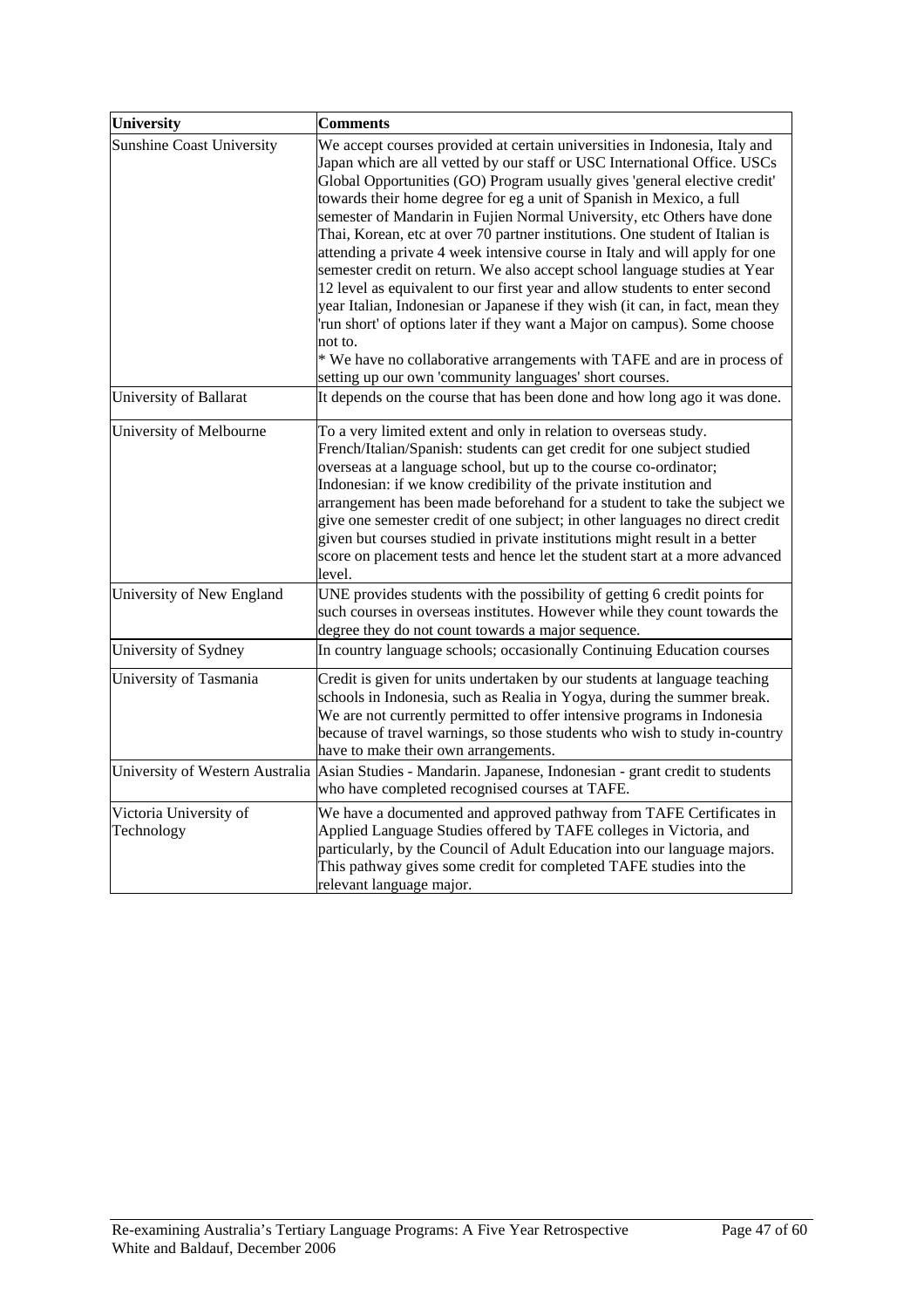# **Appendix C: Other Concerns**

# **Table C1: Degrees requiring foreign language study (Other degree #1, N=21)**

| <b>Universities</b>                                   | Name of program                                                                                         | <b>Highest level of program</b>                                                   | Levels: 1=yr1;<br>$2 = yr2$ ; $3 = yr3$ ;<br>4=hons;<br>$5 =$ pgcert<br>$6 =$ pgdip;<br>$7 = MA;$<br>$8 = M$ phil;<br>$9 = PhD;$ |
|-------------------------------------------------------|---------------------------------------------------------------------------------------------------------|-----------------------------------------------------------------------------------|----------------------------------------------------------------------------------------------------------------------------------|
| <b>Australian National</b>                            | <b>Bachelor of Asian Studies</b>                                                                        | major (8 semesters) in an                                                         | $10$ =other                                                                                                                      |
| University<br><b>Bond University</b>                  | <b>Chinese Studies</b>                                                                                  | Asian language<br>three levels (could be higher if<br>they come at a higher level | 2                                                                                                                                |
| Central Queensland<br>University                      | <b>Bachelor of Learning</b><br>Management (Japanese)                                                    | Japanese Education on-line                                                        |                                                                                                                                  |
| <b>Charles Darwin University</b>                      | Graduate Diploma in<br><b>Indonesian Studies</b>                                                        | Students enter at level<br>commensurate with their<br>current comp                | 6                                                                                                                                |
| Deakin University                                     | Graduate Certificate of<br>Language (proposed)                                                          |                                                                                   | $\mathfrak{S}$                                                                                                                   |
| Macquarie University                                  | <b>Bachelor of International</b><br><b>Studies</b>                                                      | 3 year of language study,<br>including a semester in-<br>country                  | $\overline{3}$                                                                                                                   |
| Queensland University of<br>Technology                | Business - international<br>business major (optional)                                                   | No specific level - suite of 4-6<br>units taken                                   | 3                                                                                                                                |
| Swinburne University of<br>Technology                 | Bachelor of Business/Bachelor Major in Italian/Japanese<br>of Arts (Italian/Japanese)                   |                                                                                   | 10                                                                                                                               |
| University of Adelaide<br>University of Ballarat      | <b>BA</b> (Asian Studies)<br>Bachelor of Arts (International Japanese 3<br>studies) and Bachelor of Bus | 3 year of language study                                                          | 3                                                                                                                                |
| University of Canberra                                | <b>International Studies</b>                                                                            | full major in a language                                                          | 3                                                                                                                                |
| University of Melbourne                               | <b>European Studies</b>                                                                                 | Intermediate level of a<br>European lang offered at<br>Melb Uni                   |                                                                                                                                  |
| University of New England                             | <b>BLang</b>                                                                                            | 3rd year language                                                                 | 3                                                                                                                                |
| University of New South<br>Wales                      | <b>BA</b> (International Studies)                                                                       | Language III                                                                      | 3                                                                                                                                |
| University of South Australia International Relations |                                                                                                         | anything between 1 and 3                                                          | 3                                                                                                                                |
| University of Southern<br>Queensland                  | <b>B</b> International Studies                                                                          | Any language to Year 2                                                            | $\overline{3}$                                                                                                                   |
| University of Sydney                                  | <b>Bachelor of Liberal Studies</b>                                                                      | Minimum 24 cp, i.e. 4<br>semesters                                                | $\overline{4}$                                                                                                                   |
| University of Technology<br>Sydney                    | B Business - sub-majors in a<br>language                                                                | level 3 in any language                                                           | $\overline{c}$                                                                                                                   |
| University of Western<br>Australia                    | <b>BA</b> (European Studies)                                                                            | Major (3rd Year level) for<br>pass degree; 4th/Honours level                      | 10                                                                                                                               |
| University of Wollongong                              | <b>BA</b> (European Studies)                                                                            | one year of language (2)<br>semesters)                                            |                                                                                                                                  |
| Victoria University of<br>Technology                  | <b>International Studies</b>                                                                            | Normally at least submajor                                                        |                                                                                                                                  |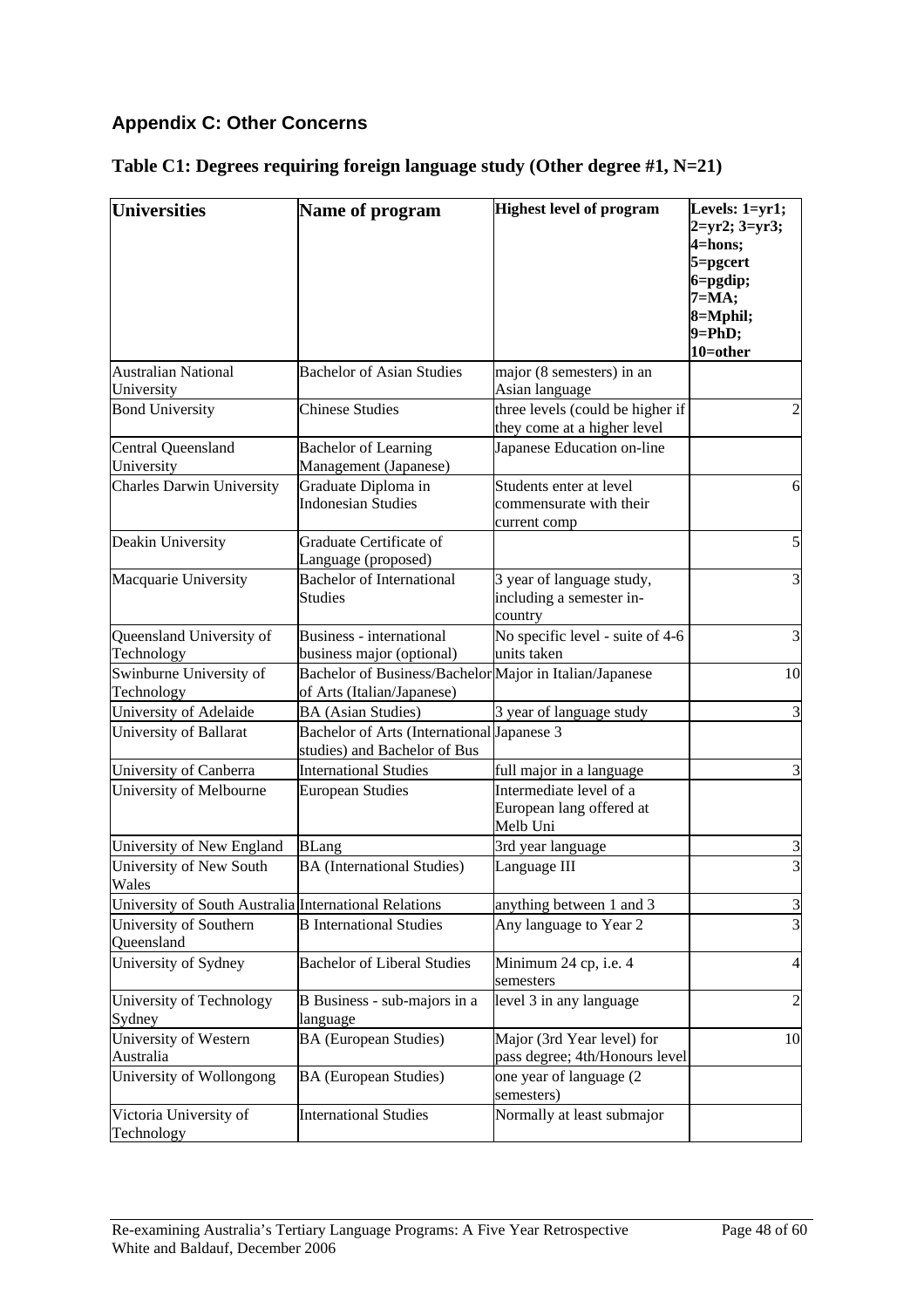| <b>Universities</b>                                      | Second degree #1                                                               | Second degree #2                                                  | Levels: $1 = yr1$ ;<br>$2 = yr2$ ; $3 = yr3$ ;<br>4=hons; 5=pgcer<br>$6 =$ pgdip;<br>$7 = MA;$<br>8=Mphil;<br>$9 = PhD;$<br>$10 =$ other |
|----------------------------------------------------------|--------------------------------------------------------------------------------|-------------------------------------------------------------------|------------------------------------------------------------------------------------------------------------------------------------------|
| Australian National University Bachelor of International | <b>Business</b>                                                                | 3 years of a language                                             |                                                                                                                                          |
| <b>Bond University</b>                                   | Japanese Studies                                                               | three levels (could be higher if<br>they come at a higher level   | $\overline{2}$                                                                                                                           |
| Deakin University                                        | Graduate Diploma of<br>Language (proposed)                                     |                                                                   | 6                                                                                                                                        |
| Macquarie University                                     | <b>Bachelor of Business</b><br>Administration/BA in<br><b>European Studies</b> | 3 years of language study,<br>including a semester in-<br>country | 3                                                                                                                                        |
| Queensland University of<br>Technology                   | Education - required for<br>language teachers                                  | Level 8                                                           | 3                                                                                                                                        |
| Swinburne University of<br>Technology                    | B.Bus(Int.<br>Bus)/B.A(Italian/Japanese)                                       | Major in Italian/Japanese                                         | 10                                                                                                                                       |
| University of Ballarat                                   | Bachelor of Arts /Bachelor of<br><b>Business</b>                               | Japanese 4                                                        |                                                                                                                                          |
| University of New England                                | <b>BLangIntBus</b>                                                             | 3rd year language                                                 | 3                                                                                                                                        |
| University of New South<br>Wales                         | MA in Interpreting and<br><b>Translation Studies (MAITS)</b><br>and Chinese    | very advanced, near-native                                        |                                                                                                                                          |
| University of South Australia                            | <b>B.</b> Marketing                                                            | anything between 1 and 3                                          | 3                                                                                                                                        |
| University of Sydney                                     | <b>Bachelor of Global Studies</b>                                              | Minimum 24 cp, i.e. 4<br>semesters                                | $\overline{4}$                                                                                                                           |
| University of Technology<br>Sydney                       | Other degrees at UTS offer<br>sub-majors in a language                         | or as electives                                                   | $\overline{\mathcal{L}}$                                                                                                                 |
| University of Western<br>Australia                       | <b>BA</b> (Asian Studies)                                                      | Major (3rd Year level) for<br>pass degree; 4th/Honours level      | 10                                                                                                                                       |
| University of Wollongong                                 | BA (Asia-Pacific Studies)                                                      | one year of Japanese (2<br>semesters)                             |                                                                                                                                          |
| Victoria University of<br>Technology                     | <b>Modern Languages</b>                                                        | Major                                                             | 6                                                                                                                                        |

# **Table C2: Degrees requiring foreign language study (Other degree #2, N=15)**

# **Table C3: Degrees requiring foreign language study (Other degree #3, N=10)**

| <b>Universities</b> | 3rd degree #1 | $3rd$ degree #2                                        | Levels: $1 = yr1$ ;  |
|---------------------|---------------|--------------------------------------------------------|----------------------|
|                     |               |                                                        | $ 2=yr2; 3=yr3;$     |
|                     |               |                                                        | $4 =$ hons; 5=pgcer  |
|                     |               |                                                        | $6 =$ pgdip; 7=MA;   |
|                     |               |                                                        | $8 = M$ phil; 9=PhD; |
|                     |               |                                                        | 10=other             |
| Australian National |               | Bachelor of Arts (International) 2 years of a language |                      |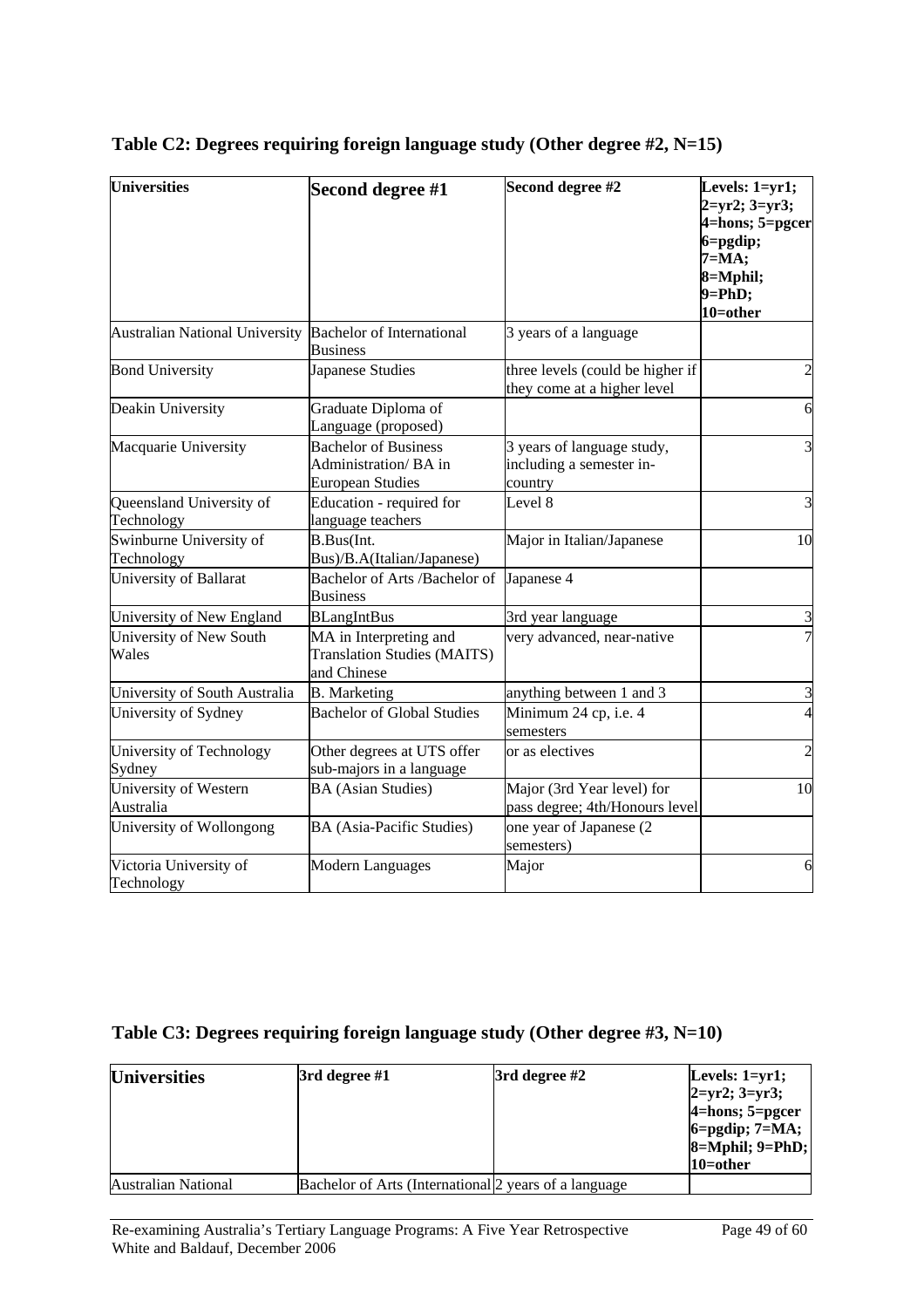| University                                             | Relations)                                                    |                                                                 |    |
|--------------------------------------------------------|---------------------------------------------------------------|-----------------------------------------------------------------|----|
| <b>Bond University</b>                                 | <b>Spanish Studies</b>                                        | three levels (could be higher if<br>they come at a higher level |    |
| Macquarie University                                   | <b>Bachelor of Business</b><br>Administration (International) | 2 years of language study                                       |    |
| Swinburne University of<br>Technology                  | B.Bus.                                                        | allows language study to<br>major level                         | 3  |
| University of New England                              | <b>BIntStudies Advanced</b>                                   | 3rd year language                                               | 3  |
| University of New South<br>Wales                       | Interpreting and Translation<br>Graduate Diploma              | very advanced, near-native                                      | 6  |
| University of South Australia B International Business |                                                               | anything between 1 and 3                                        | 3  |
| University of Technology<br>Sydney                     | <b>BA</b> in International Studies                            | level 4 and above $+$ in-country<br>experience                  | 3  |
| University of Western<br>Australia                     |                                                               |                                                                 | 10 |
| University of Wollongong                               | BA(Languages)/BComm                                           | a major in either Japanese,<br>French or Italian                |    |

# **Table C4: Degrees requiring foreign language study (Other degree #4, N=5)**

| <b>Universities</b>                         | 4th degree #1                                         | 4th degree #2                                                   | Levels: $1 = yr1$ ;<br>$ 2=yr2; 3=yr3;$<br>$4 =$ hons; 5=pgcer<br>$6 =$ pgdip; 7=MA;<br>8=Mphil; 9=PhD;<br>$10 =$ other |
|---------------------------------------------|-------------------------------------------------------|-----------------------------------------------------------------|-------------------------------------------------------------------------------------------------------------------------|
| <b>Bond University</b>                      | <b>French Studies</b>                                 | three levels (could be higher if<br>they come at a higher level |                                                                                                                         |
| University of New England                   | DipModLang                                            | 3rd year language                                               | 3                                                                                                                       |
| University of New South<br>Wales            | Interpreting and Translation<br>Graduate Certificate  | very advanced                                                   | 5                                                                                                                       |
| University of South Australia B. Journalism |                                                       | anything between 1 and 3                                        |                                                                                                                         |
| University of Wollongong                    | <b>B</b> Comm (International<br>Business & Languages) | 36 credit points in a language<br>$(2 - 2.5$ yrs of study)      |                                                                                                                         |

# **Table C5: Comments on other degrees**

| <b>Universities</b>      | Details/comments                                                                                          |
|--------------------------|-----------------------------------------------------------------------------------------------------------|
| Deakin University        | Undergraduate Certificate and Diploma of Language (proposed)                                              |
|                          | University of South Australia The BA (International Studies) is offered in double degree mode with BAs in |
|                          | Marketing, International Business, Management, Social Work and Journalism.                                |
|                          | Other double degree are in the planning stages e.g. with Education,                                       |
|                          | Communication Studies, Computer Science. In all these cases students are                                  |
|                          | required to do at least 4 courses (level 2) or up to a three year major.                                  |
| University of Technology | It is possible in most UG degrees offered at UTS to do some study in a language                           |
| Sydney                   | either as a sub-major (3 semesters of a language) or as an elective. The MA in                            |
|                          | International Studies also requires the study of one language. The BA in                                  |
|                          | International Studies at UTS may only be done with another degree thus                                    |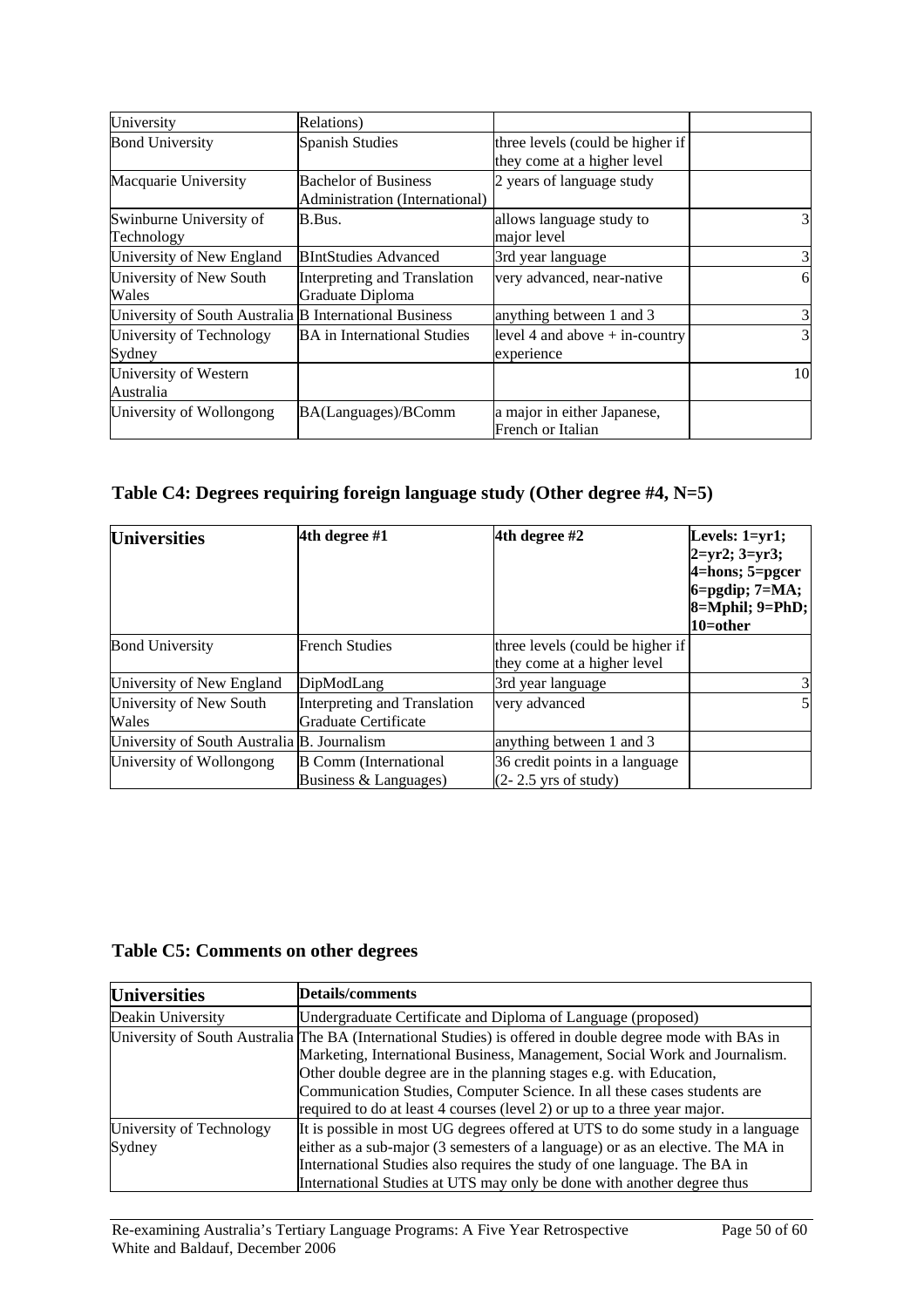|                          | internationalising the student's experience in the language and culture of another |
|--------------------------|------------------------------------------------------------------------------------|
|                          | country.                                                                           |
| University of Western    | $BA(European Studies)$ & BA (Asian Studies) can be undergraduate pass degrees      |
| Australia                | or taken at Hons.                                                                  |
|                          | * Note: BSc(Europe) requires a major in a modern European Language offered         |
|                          | through * 1. BA(European Studies) & BA (Asian Studies) require a major in          |
|                          | either a modern European or Asian language and are offered as a 3 year pass        |
|                          | degree or 4year Hons.                                                              |
|                          | * 2. BSc(Europe) requires a major in a Modern European language - French,          |
|                          | German, Italian.                                                                   |
| University of Wollongong | The Language Program offers a Graduate Diploma of Arts (Languages) and a           |
|                          | Graduate Diploma of Arts (Japanese)                                                |

## **Table C6: Additional points for secondary LOTE study**

| <b>Universities</b>                   | <b>Details</b>                                                                                                                                                                                                                                                      |
|---------------------------------------|---------------------------------------------------------------------------------------------------------------------------------------------------------------------------------------------------------------------------------------------------------------------|
| Australian Catholic<br>University     | Completing LOTE (any)= an aggregate 1 point higher in Victoria only                                                                                                                                                                                                 |
| <b>Charles Darwin University</b>      | Students can apply for RPL for year 12 Indonesian of 20 cpts equivalents to first<br>and second semester first year.                                                                                                                                                |
| <b>Edith Cowan University</b>         | Tertiary Entrance Score increased by 10% of final scaled mark in a language<br>subject other than English and this enhanced TES used to calculate TER. If more<br>than one LOTE subject completed the one with the highest scaled score used to<br>calculate bonus. |
| Swinburne University of<br>Technology | The double degrees B.Bus/BA (Italian/Japanese) and the double degrees<br>B.Bus(International Business)/BA (Italian/Japanese) award students 3-5 extra<br>bonus points to their ENTER score                                                                          |
| University of Adelaide                | Haven't been able to contact anyone who can give me exact details but can send<br>them on when I find out.                                                                                                                                                          |
| University of Ballarat                | Middle Band: Completion of any LOTE (excluding Japanese) = an ENTER 1<br>point higher; Completion of LOTE (Japanese) = an ENTER 3 points higher; to<br>a maximum of 3 points.                                                                                       |
| Victoria University of<br>Technology  | For Victorian selection processes we offer bonus points to those in the middle<br>band for certain VCE studies and LOTE are included in those subjects attracting<br>the bonus points.                                                                              |

## **Table C7: Advanced placement**

Respondents indicated that in general students with a Year 12 language credit can progress directly to level 2 (second year), with qualifications unique to each institution. Many respondents indicated they use a placement test.

| <b>Universities</b>               | <b>Details</b>                                                                           |
|-----------------------------------|------------------------------------------------------------------------------------------|
| Australian Catholic<br>University | Japanese. Students enter the sequence at the second-year level                           |
| Australian National<br>University | Placement tests determine the proper level of study for all European languages.          |
| <b>Bond University</b>            | Students are assessed at the entry to each language course and are placed<br>accordingly |
| Central Queensland<br>University  | Students can enrol in the 2nd year course.                                               |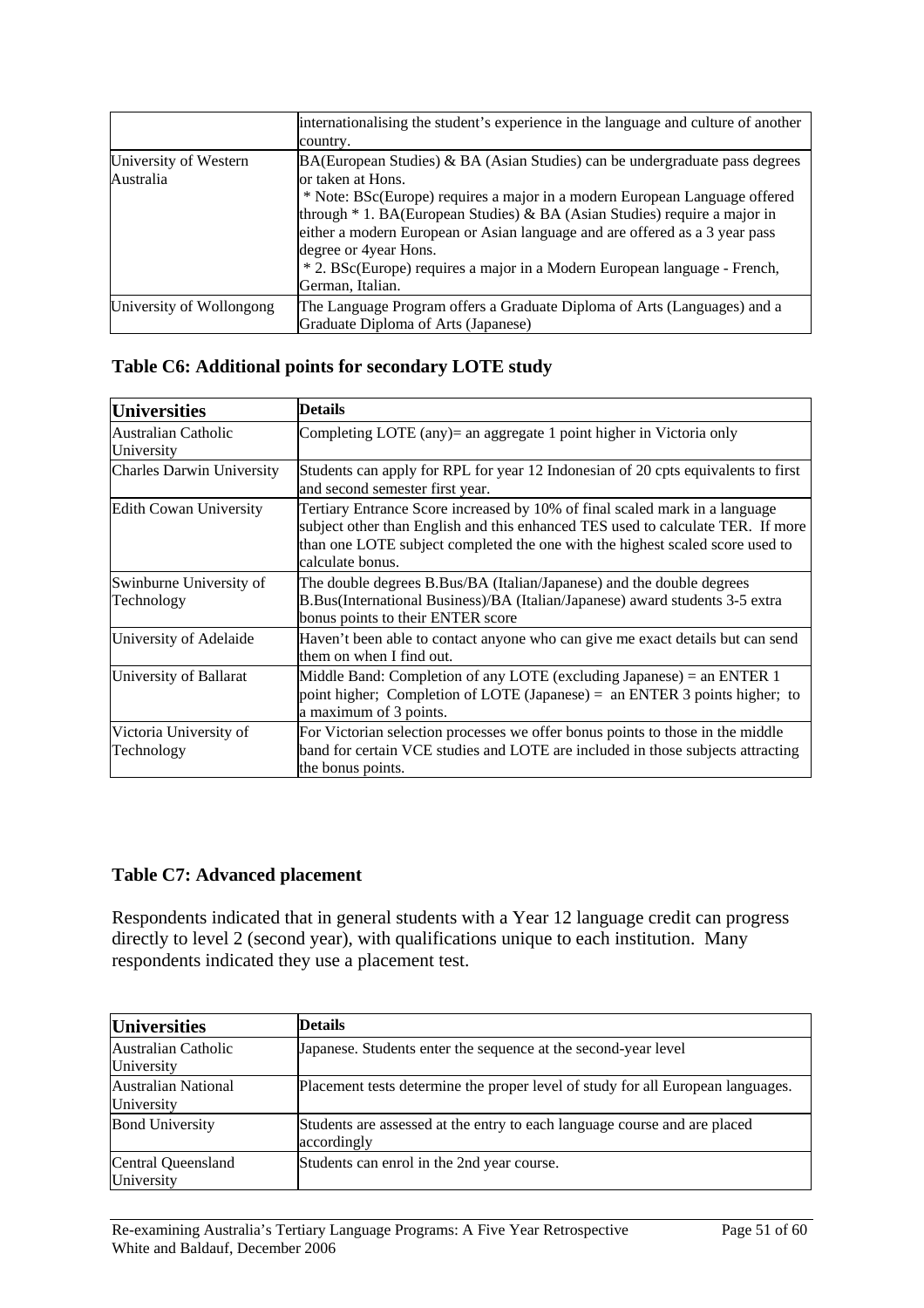| <b>Charles Darwin University</b>       | Students enrolled in either semester 3 or semester 4 (second year) Indonesian                                                                                                                                                                                                                                                                                                             |
|----------------------------------------|-------------------------------------------------------------------------------------------------------------------------------------------------------------------------------------------------------------------------------------------------------------------------------------------------------------------------------------------------------------------------------------------|
| Flinders University of SA              | Such students are placed in the Advanced Stream                                                                                                                                                                                                                                                                                                                                           |
| James Cook University                  | French students go immediately into Level 2 French, and study at Level 3 in both<br>their second and third years.<br>* The most advanced Japanese students do likewise; others are permitted to skip<br>Level 1 Foundation Japanese and enter the next stage, Basic, also at Level 1.                                                                                                     |
| Monash University                      | Entry to post-VCE first year language study                                                                                                                                                                                                                                                                                                                                               |
| Murdoch University                     | Students entering with a good (relevant) Year 12 LOTE pass may enter<br>Indonesian 2nd year and get advanced placement in Japanese also.                                                                                                                                                                                                                                                  |
| Queensland University of<br>Technology | Students who have successfully completed the study of a LOTE at Year 12 begin<br>with Level 3 in the language at QUT.                                                                                                                                                                                                                                                                     |
| The University of Notre<br>Dame        | Advanced standing (without credit towards degree) may be granted to those<br>students with a high grade in LOTE at Year 12, subject to assessment by the<br>lecturer of the language competence of the student                                                                                                                                                                            |
| University of Ballarat                 | Based on the successful completion of a placement test.                                                                                                                                                                                                                                                                                                                                   |
| University of New England              | Students are permitted/required to enter language studies at the second year level.<br>They can go onto a full major because we provide generally for two levels of<br>study at third year level. (Students staring at beginners level only require the first<br>of the third year level for a major, however, they may go on if they wish, giving<br>them in fact a four year sequence.) |
| University of Queensland               | All language programs provide entry points that match the proficiency levels of<br>students with Year 12 LOTE. In most cases this is a dedicated course                                                                                                                                                                                                                                   |
| University of Sydney                   | Students with LOTE to year 12 start at a higher level (intermediate or advanced<br>rather than beginners), depending on how much language they have done at<br>secondary level.                                                                                                                                                                                                           |
| University of Technology<br>Sydney     | Students with a year 12 background generally start at level 3 or above. No point<br>making them repeat what they already know.                                                                                                                                                                                                                                                            |
| University of Wollongong               | Students who have successfully completed the 2u or 3u language courses in<br>French, Italian, Japanese, or Spanish are allowed entry into 200 level                                                                                                                                                                                                                                       |
| Victoria University of<br>Technology   | We have post-Year 12 LOTE entry levels for all languages. Students are then<br>required to complete a full 3 year major in the language (NB: a post Year 12<br>LOTE major or equivalent is a requirement for any students wanting to qualify<br>for LOTE teacher training and teacher registration in Victoria)                                                                           |

# **Table C8: Other languages administrative units**

| <b>Universities</b>              | <b>Details</b>                                                             |
|----------------------------------|----------------------------------------------------------------------------|
| Australian National              | Centre for Arab and Islamic Studies                                        |
| University                       | * Faculty of Asian Studies                                                 |
| Central Queensland               | Language Centre                                                            |
| University                       |                                                                            |
| <b>Charles Darwin University</b> | School of Australian and Indigenous Knowledge Systems teaches Yolngu       |
|                                  | language and culture.                                                      |
| Curtin University of             | Curtin International College                                               |
| Technology                       |                                                                            |
| Flinders University of SA        | Faculty of Social Sciences - Flinders Asia Centre (Indonesian)             |
| Flinders University of SA        | Department of Languages in the School of Humanities, Faculty of Education, |
|                                  | Humanities, Law and Theology                                               |
| Macquarie University             | Department of Asian Languages                                              |
| Murdoch University               | School of Business teaches Chinese language at beginners level.            |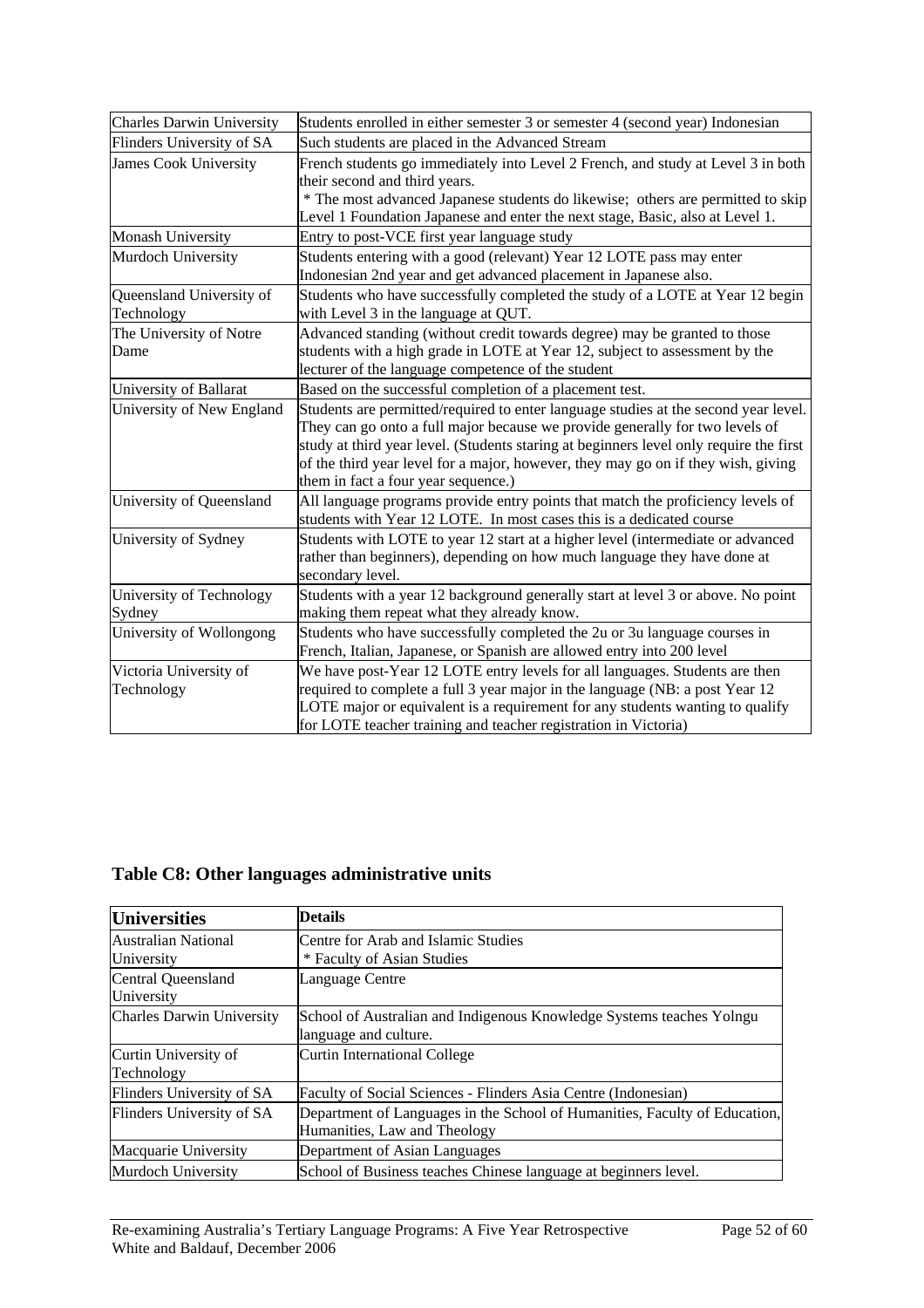| Swinburne University of<br>Technology | <b>Faculty of Life Sciences</b>                                                                                                                                                                                                                                                                                                         |
|---------------------------------------|-----------------------------------------------------------------------------------------------------------------------------------------------------------------------------------------------------------------------------------------------------------------------------------------------------------------------------------------|
| The University of Newcastle           | The Language Centre runs courses in English for international students.                                                                                                                                                                                                                                                                 |
| The University of Notre               | School of Education                                                                                                                                                                                                                                                                                                                     |
| Dame                                  |                                                                                                                                                                                                                                                                                                                                         |
| University of Adelaide                | School of Humanities, HUMSS                                                                                                                                                                                                                                                                                                             |
| University of New England             | The School of Classics, History and Religion offer Latin and Ancient Greek.<br>The School has participated in the survey, sending off responses under Part<br>A for Latin and Ancient Greek and the Head of LCL has consulted with the<br>sought input from the Head of Classics, History and Religion in filling in<br>Part B.         |
| University of New South<br>Wales      | Institute of Languages                                                                                                                                                                                                                                                                                                                  |
| University of Tasmania                | School of English, European Languages and Journalism                                                                                                                                                                                                                                                                                    |
| University of Wollongong              | <b>Graduate School of Business</b>                                                                                                                                                                                                                                                                                                      |
| Victoria University of<br>Technology  | We are a dual sector university and our TAFE sector offers<br>introductory/hobby short language courses in a number of languages through<br>the University's short course centre. However, relatively few of these short<br>courses actually run as there are minimum numbers required and often the<br>required quota is not achieved. |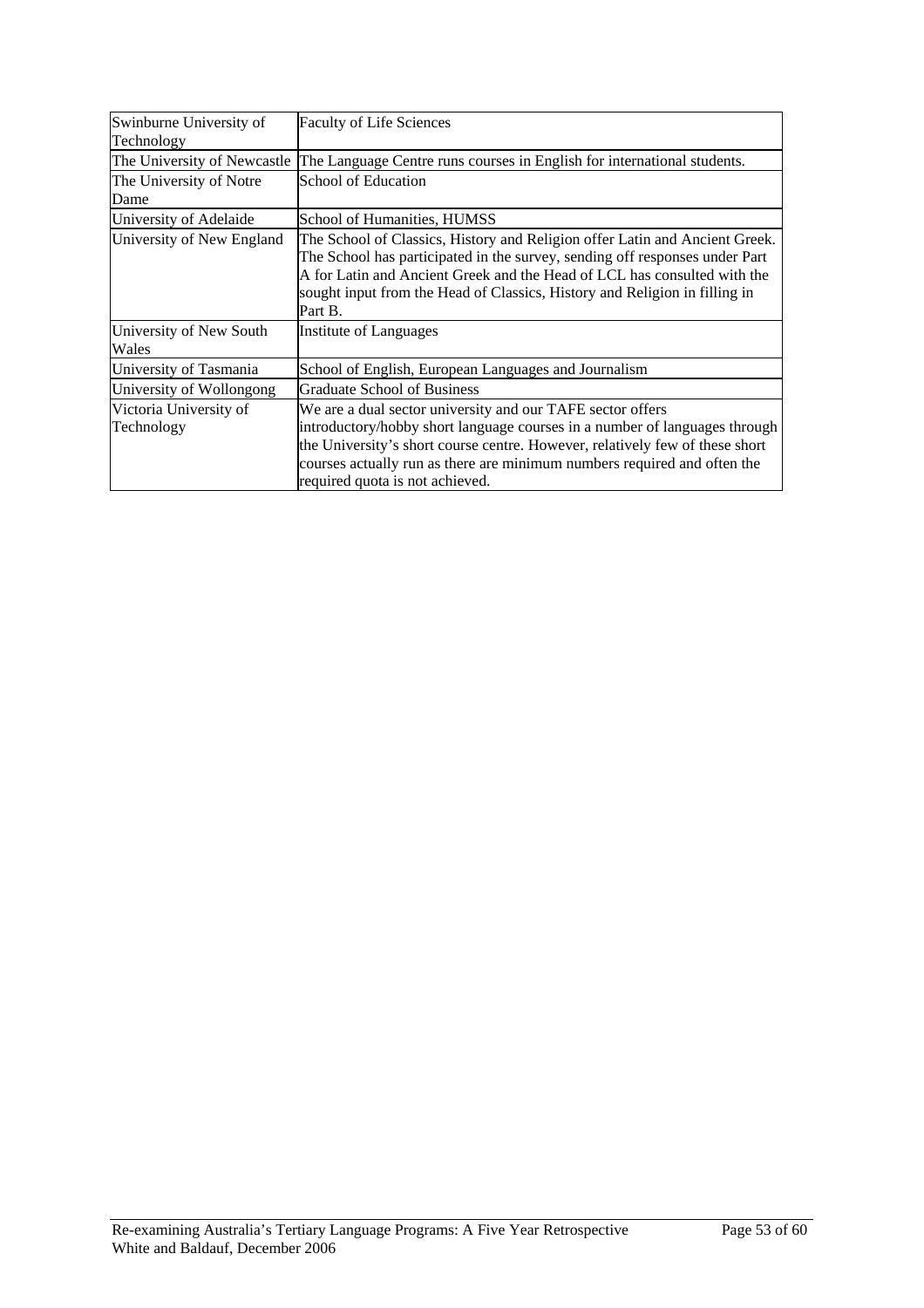# **Appendix D: Languages Taught by University**

*Key for all years except 1997*:  $1 = 1$  st year only;  $2 = up$  to 2nd year;  $3 = up$  to 3rd year;  $4 =$ up to honours;  $5 = Up$  to Masters;  $6 = Up$  to PhD;  $8 = Up$  to Grad. Diploma;  $9 = Other$ ;  $0 =$ Not Taught;  $? =$  Unknown.

*Key for 1997*:  $\mathbf{x} =$  language taught. **?** = Unknown. **0** = not taught.

| <b>University / Language</b>          | 1990             | 1994                        | 1997             | 2001           | 2002           | 2003           | 2004                      | 2005           |
|---------------------------------------|------------------|-----------------------------|------------------|----------------|----------------|----------------|---------------------------|----------------|
| <b>Australian Catholic University</b> |                  |                             |                  |                |                |                |                           |                |
| Italian                               | 3                | 4                           | $\mathbf X$      | 3              | 3              | 3              | 3                         | 3              |
| Japanese                              | 3                | 3                           | $\mathbf X$      | 3              | 3              | 3              | 3                         | 3              |
| Greek (Clas)                          | $\overline{0}$   | $\boldsymbol{0}$            | $\overline{0}$   | $\mathbf 0$    | $\mathbf 0$    | 0              | $\mathbf 0$               | $\pmb{0}$      |
| Vietnamese                            | $\mathbf{1}$     | $\overline{0}$              | $\boldsymbol{0}$ | 0              | 0              | 0              | $\overline{0}$            | 0              |
| <b>University of Adelaide</b>         |                  |                             |                  |                |                |                |                           |                |
| Arabic                                | $\mathbf{1}$     | $\mathbf{1}$                | $\boldsymbol{0}$ | 0              | 0              | 0              | 0                         | 0              |
| French                                | 6                | 6                           | $\boldsymbol{0}$ | 6              | 6              | 6              | 6                         | 6              |
| German                                | 6                | 6                           | $\mathbf X$      | 6              | 6              | 6              | $\,6$                     | 6              |
| Greek (Clas)                          | 6                | 6                           | $\mathbf X$      | 4              | $\overline{4}$ | 4              | $\overline{4}$            | 4              |
| Greek (Modern)                        | $\overline{0}$   | 3                           | $\boldsymbol{0}$ | 0              | 0              | 0              | 0                         | 0              |
| Indonesian                            | $\mathbf{0}$     | $\boldsymbol{0}$            | $\mathbf X$      | $\mathbf 0$    | $\pmb{0}$      | $\mathsf 0$    | $\mathbf 0$               | 0              |
| Italian                               | $\overline{0}$   | 3                           | $\mathbf{0}$     | $\mathbf 0$    | $\mathbf 0$    | $\mathbf 0$    | $\pmb{0}$                 | 0              |
| Japanese                              | 6                | 6                           | $\mathbf X$      | 4              | $\overline{4}$ | 4              | $\overline{4}$            | 4              |
| Kaurna                                | $\overline{0}$   | $\boldsymbol{0}$            | $\mathbf X$      | $\mathbf 0$    | $\mathbf 0$    | $\mathbf 0$    | 0                         | 0              |
| Latin                                 | 6                | 6                           | $\mathbf X$      | 4              | $\overline{4}$ | 4              | $\overline{4}$            | 4              |
| Mandarin                              | 6                | 6                           | $\boldsymbol{0}$ | 9              | 9              | 9              | 3                         | 9              |
| Spanish                               | $\mathbf{1}$     | $\overline{?}$              | $\boldsymbol{0}$ | 0              | $\overline{0}$ | $\mathbf 0$    | $\mathbf 0$               | 0              |
| Ukrainian                             | 3                | $\boldsymbol{0}$            | $\boldsymbol{0}$ | $\mathbf 0$    | $\mathbf 0$    | $\mathbf 0$    | $\pmb{0}$                 | 0              |
| Russian                               | $\overline{c}$   | 3                           | $\boldsymbol{0}$ | 0              | $\pmb{0}$      | 0              | $\mathbf 0$               | $\pmb{0}$      |
| Vietnamese                            | $\overline{4}$   | 3                           | $\mathbf X$      | 0              | $\overline{0}$ | 0              | 0                         | 0              |
| <b>Australian National University</b> |                  |                             |                  |                |                |                |                           |                |
| Arabic                                | 6                | 6                           | $\mathbf X$      | 0              | 5              | 5              | 5                         | 5              |
| Cantonese                             | $\mathbf{0}$     | 6                           | $\mathbf X$      | 0              | $\overline{0}$ | 0              | $\mathbf 0$               | 0              |
| Chinese (Clas)                        | $\mathbf{0}$     | $\boldsymbol{0}$            | $\mathbf X$      | 0              | $\pmb{0}$      | $\mathbf 0$    | $\pmb{0}$                 | 0              |
| French                                | 6                | 6                           | $\mathbf X$      | 6              | 6              | 6              | 6                         | 6              |
| German                                | 6                | 6                           | $\mathbf X$      | 6              | 6              | 6              | 6                         | 6              |
| Greek (Mod)                           | $\boldsymbol{0}$ | $\boldsymbol{0}$            | $\boldsymbol{0}$ | 1              | $\mathbf{1}$   | 1              | $\mathbf{1}$              | 1              |
| Greek (Clas)                          | 6                | 6                           | $\mathbf X$      | 6              | $6\phantom{1}$ | 6              | 6                         | 6              |
| Hindi                                 | 6                | 6                           | $\mathbf X$      | $\mathbf 0$    | $\mathbf 0$    | $\mathbf 0$    | $\mathbf 0$               | 0              |
| <b>Indonesian</b>                     | 6                | 6                           | $\mathbf X$      | 6              | $6\,$          | 6              | $\overline{6}$            | 6              |
| Italian                               | 6                | 6                           | $\mathbf X$      | 6              | 6              | 6              | $\,$ 6                    | 6              |
| Japanese                              | 6                | 6                           | $\mathbf X$      | 6              | 6              | 6              | 6                         | 6              |
| Javanese                              | $\mathbf{0}$     | $\overline{c}$              | $\overline{0}$   | 0              | $\mathbf 0$    | $\pmb{0}$      | $\mathbf 0$               | 0              |
| Korean                                | 6                | 6                           | $\mathbf X$      | 6              | $\,6$          | 6              | $\overline{6}$            | 6              |
| Lao                                   | 6                | 6                           | $\mathbf X$      | 0              | $\mathbf 0$    | 0              | $\mathbf 0$               | 0              |
| Latin                                 | 6                | 6                           | $\mathbf X$      | 6              | 6              | 6              | 6                         | 6              |
| Malay                                 | $\overline{0}$   | $\boldsymbol{0}$            | $\mathbf X$      | 0              | $\mathsf 0$    | $\mathbf 0$    | $\mathbf 0$               | 0              |
| Mandarin                              | 6                | 6                           | $\boldsymbol{0}$ | 6              | 6              | 6              | $\,$ 6                    | 6              |
| Persian                               | $\overline{0}$   | $\boldsymbol{0}$            | $\boldsymbol{0}$ | 5              | 5              | 0              | 0                         | 5              |
| Russian                               | 6                | 6                           | $\mathbf X$      | 0              | $\mathbf{1}$   | 5              | 5                         | 6              |
| Sanskrit                              | $\mathbf{0}$     | 6                           | $\mathbf X$      | $\mathbf 0$    | $\pmb{0}$      | $\pmb{0}$      | $\mathbf 0$               | 0              |
| Spanish                               | $\mathbf{0}$     | $\boldsymbol{0}$            | $\boldsymbol{0}$ | 0              | 0              | 6              | 6                         | 6              |
| Thai                                  | 6                | 6                           | $\mathbf X$      | 0              | $\overline{0}$ | 0              | $\overline{0}$            | 0              |
| Tibetan                               | 6                | $\boldsymbol{0}$            | $\boldsymbol{0}$ | 0              | 0              | 0              | $\pmb{0}$                 | 0              |
| Turkish                               | $\overline{0}$   | $\overline{0}$              | $\overline{0}$   | 0              | $\mathbf 0$    | 0              | $\mathbf{1}$              | 5              |
| Urdu                                  | 6                | 6                           | $\mathbf X$      | 0              | $\pmb{0}$      | 0              | $\pmb{0}$                 | 0              |
| Vietnamese                            | 6                | $\overline{6}$              | $\mathbf X$      | $\overline{0}$ | $\overline{0}$ | $\overline{0}$ | $\mathbf 0$               | $\overline{0}$ |
| <b>University of Ballarat</b>         |                  |                             |                  |                |                |                |                           |                |
| Chinese                               | $\boldsymbol{0}$ | 2                           | $\mathbf X$      | 0              | 0              | 0              | 0                         | 0              |
| Indonesian                            | $\mathfrak{Z}$   | $\mathbf{0}$                | $\mathbf{0}$     | 0              | $\mathbf 0$    | 0              | $\mathbf 0$               | 0              |
| Japanese                              | $\overline{0}$   | $\overline{c}$              | $\mathbf X$      | 4              | 4              | 4              | $\overline{4}$            | 4              |
| <b>Bond University</b>                |                  |                             |                  |                |                |                |                           |                |
| French                                | $\boldsymbol{0}$ | $\ensuremath{\mathfrak{Z}}$ | $\mathbf X$      | 3              | 3              | 3              | $\ensuremath{\mathsf{3}}$ | 3              |
| Japanese                              | 3                | $\ensuremath{\mathfrak{Z}}$ | $\mathbf X$      | 3              | 3              | 3              | 3                         | 3              |
| Korean                                | $\overline{0}$   | $\overline{\mathbf{3}}$     | $\mathbf{0}$     | $\pmb{0}$      | $\pmb{0}$      | $\mathsf 0$    | $\mathbf 0$               | $\pmb{0}$      |
| Mandarin                              | $\boldsymbol{0}$ | $\overline{\mathbf{3}}$     | $\mathbf X$      | 3              | 3              | 3              | $\overline{3}$            | $\overline{3}$ |
| Spanish                               | $\boldsymbol{0}$ | 3                           | $\mathbf X$      | 3              | 3              | 3              | 3                         | 3              |
| <b>University of Canberra</b>         |                  |                             |                  |                |                |                |                           |                |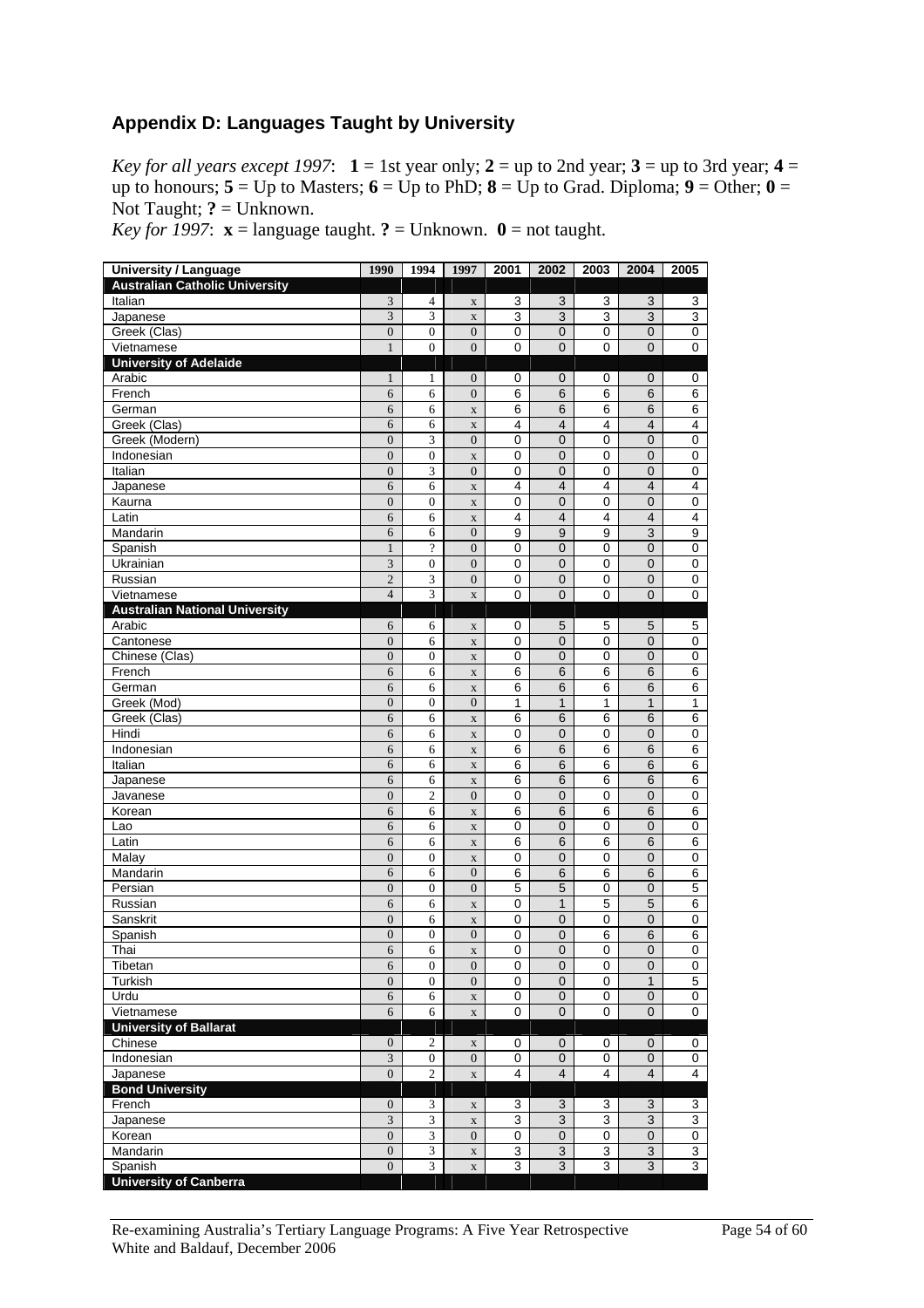| Japanese                                           | 3                                    | 3                                | $\mathbf X$                            | 9                   | 9                              | 9                   | 9                            | 9                                |
|----------------------------------------------------|--------------------------------------|----------------------------------|----------------------------------------|---------------------|--------------------------------|---------------------|------------------------------|----------------------------------|
| Mandarin                                           | 3                                    | 3                                | $\mathbf X$                            | 9                   | 9                              | 9                   | 9                            | 9                                |
| Russian                                            | $\mathbf{1}$                         | $\boldsymbol{0}$                 | $\overline{0}$                         | 0                   | $\mathbf 0$                    | 0                   | $\overline{0}$               | 0                                |
| Spanish                                            | 3                                    | 3                                | $\mathbf X$                            | 9                   | 9                              | 9                   | 9                            | 9                                |
| Thai                                               | $\overline{0}$                       | $\theta$                         | $\bar{\mathbf{X}}$                     | 0                   | $\Omega$                       | 0                   | $\overline{0}$               | 0                                |
| <b>Charles Darwin University</b>                   |                                      |                                  |                                        |                     |                                |                     |                              |                                  |
| Greek (Mod)                                        | $\mathbf{0}$                         | $\boldsymbol{0}$                 | $\boldsymbol{0}$                       | 0                   | $\mathbf 0$                    | 0                   | $\mathbf{1}$                 | 2                                |
| Indonesian<br>Tagalog                              | 3<br>$\overline{0}$                  | 3<br>$\overline{0}$              | $\mathbf X$<br>$\overline{0}$          | 6<br>1              | 6<br>$\mathbf 0$               | 6<br>0              | 6<br>0                       | 6<br>0                           |
| <b>Charles Sturt University</b>                    |                                      |                                  |                                        |                     |                                |                     |                              |                                  |
| German                                             | 1                                    | 1                                | $\boldsymbol{0}$                       | 0                   | 0                              | 0                   | 0                            | 0                                |
| Greek (Clas)                                       | $\mathbf{0}$                         | $\boldsymbol{0}$                 | $\mathbf X$                            | 0                   | $\mathbf 0$                    | 0                   | 0                            | 0                                |
| Greek (Modern)                                     | $\overline{2}$                       | $\overline{2}$                   | $\overline{0}$                         | 0                   | $\mathbf 0$                    | 0                   | 0                            | 0                                |
| Hebrew (Clas)                                      | $\overline{0}$                       | 0                                | X                                      | $\overline{0}$      | $\overline{0}$                 | 0                   | $\overline{0}$               | 0                                |
| Indonesian                                         | $\overline{2}$                       | $\mathbf{1}$                     | $\mathbf X$                            | 0                   | $\mathbf 0$                    | 0                   | 0                            | 0                                |
| Japanese                                           | $\mathbf{1}$                         | 1                                | $\bar{\mathbf{X}}$                     | 0                   | $\Omega$                       | 0                   | $\overline{0}$               | 0                                |
| <b>Central Queensland University</b>               |                                      |                                  |                                        |                     |                                |                     |                              |                                  |
| Japanese<br><b>Curtin University of Technology</b> | $\overline{4}$                       | $\overline{4}$                   | $\mathbf X$                            | 3                   | 3                              | 3                   | 3                            | 3                                |
| Chinese                                            | $\overline{0}$                       | $\boldsymbol{0}$                 | $\mathbf X$                            | 6                   | 6                              | 6                   | 6                            | 6                                |
| Indonesian                                         | 6                                    | 6                                | $\mathbf X$                            | 6                   | 6                              | 6                   | 6                            | 6                                |
| Japanese                                           | 6                                    | 6                                | $\mathbf X$                            | 6                   | 6                              | 6                   | 6                            | 6                                |
| Korean                                             | $\boldsymbol{0}$                     | $\overline{c}$                   | $\mathbf X$                            | 6                   | 6                              | 6                   | 6                            | 6                                |
| Thai                                               | $\overline{0}$                       | $\mathbf{1}$                     | $\mathbf X$                            | 0                   | $\Omega$                       | 0                   | 0                            | 0                                |
| <b>Deakin University</b>                           |                                      |                                  |                                        |                     |                                |                     |                              |                                  |
| Arabic                                             | $\overline{4}$                       | $\overline{4}$                   | $\mathbf X$                            | 4                   | $\overline{4}$                 | 4                   | 4                            | 4                                |
| Croatian                                           | 8                                    | 8                                | $\overline{0}$                         | 0<br>$\overline{0}$ | $\overline{0}$<br>$\mathbf 0$  | 0<br>0              | 0                            | 0                                |
| Greek (Modern)<br>Hebrew (Modern)                  | 8<br>3                               | 8<br>$\overline{4}$              | $\overline{0}$<br>$\overline{0}$       | $\mathbf 0$         | $\mathbf 0$                    | $\mathbf 0$         | 0<br>$\mathbf 0$             | 0<br>$\mathbf 0$                 |
| Indonesian                                         | $\overline{4}$                       | $\overline{4}$                   | $\mathbf X$                            | 4                   | $\overline{4}$                 | 4                   | 4                            | 4                                |
| Italian                                            | $\overline{4}$                       | 4                                | $\overline{0}$                         | 0                   | $\mathbf 0$                    | 0                   | 0                            | 0                                |
| Japanese                                           | 8                                    | 8                                | $\bar{\mathbf{X}}$                     | 0                   | $\mathbf 0$                    | 0                   | $\overline{0}$               | 0                                |
| Korean                                             | 8                                    | 8                                | $\overline{0}$                         | 0                   | $\overline{0}$                 | 0                   | 0                            | 0                                |
| Mandarin                                           | 8                                    | 8                                | $\mathbf X$                            | 4                   | $\overline{4}$                 | 4                   | $\overline{4}$               | 4                                |
| Serbian                                            | 8                                    | 8                                | $\overline{0}$                         | 0                   | $\mathbf 0$                    | 0                   | $\overline{0}$               | 0                                |
| Spanish                                            | 8                                    | 8                                | $\mathbf X$                            | 0                   | $\overline{0}$                 | 0                   | 0                            | 0                                |
| Turkish                                            | 3                                    | 3                                | $\boldsymbol{0}$                       | 0                   | $\mathbf 0$                    | 0                   | 0                            | 0                                |
| Vietnamese                                         | 8                                    | 8                                | $\overline{0}$                         | 0                   | $\overline{0}$                 | 0                   | $\overline{0}$               | 0                                |
| <b>Edith Cowan University</b><br>French            | 8                                    | 4                                |                                        | 4                   | 4                              | 4                   | 4                            | 5                                |
| German                                             | $\overline{2}$                       | $\overline{c}$                   | $\mathbf X$<br>$\boldsymbol{0}$        | 0                   | $\mathbf 0$                    | 0                   | $\mathbf 0$                  | 0                                |
| Greek (Modern)                                     | 3                                    | $\boldsymbol{0}$                 | $\boldsymbol{0}$                       | 0                   | 0                              | 0                   | 0                            | 0                                |
| Indonesian                                         | $\overline{0}$                       | $\overline{0}$                   | $\mathbf X$                            | 1                   | $\mathbf{1}$                   | $\mathbf{1}$        | 0                            | 0                                |
| Italian                                            | $\overline{4}$                       | $\overline{4}$                   | $\overline{0}$                         | 2                   | $\overline{2}$                 | 2                   | $\overline{1}$               | 1                                |
| Japanese                                           | 3                                    | $\overline{\mathcal{L}}$         | $\mathbf X$                            | 5                   | 5                              | 5                   | 5                            | 5                                |
| Mandarin                                           | $\,8$                                | 4                                | $\mathbf X$                            | 1                   | 1                              | 1                   | 1                            | 1                                |
| Portuguese                                         | $\overline{c}$                       | $\boldsymbol{0}$                 | $\boldsymbol{0}$                       | $\mathbf 0$         | 0                              | 0                   | 0                            | 0                                |
| Spanish<br>Vietnamese                              | $\overline{4}$<br>3                  | 4<br>$\overline{0}$              | $\mathbf X$<br>$\boldsymbol{0}$        | 3<br>0              | $\overline{3}$<br>$\mathbf{0}$ | 3<br>0              | $\mathbf{1}$<br>$\mathbf 0$  | 1<br>$\mathbf 0$                 |
| <b>Flinders University of SA</b>                   |                                      |                                  |                                        |                     |                                |                     |                              |                                  |
| French                                             | 6                                    | $\cdot$                          | $\mathbf X$                            | 6                   | 6                              | 6                   | $\,$ 6                       | 6                                |
| Greek (Mod)                                        | 6                                    | 6                                | $\mathbf X$                            | 6                   | 6                              | 6                   | 6                            | 6                                |
| Indonesian                                         | 6                                    | $\overline{\mathcal{L}}$         | $\boldsymbol{0}$                       | 4                   | $\overline{\mathbf{4}}$        | 4                   | $\overline{4}$               | $\overline{\mathbf{4}}$          |
| Italian                                            | 6                                    | 6                                | $\mathbf X$                            | 6                   | 6                              | 0                   | $\mathbf 0$                  | $\pmb{0}$                        |
| Japanese                                           | $\overline{0}$                       | $\overline{c}$                   | $\overline{0}$                         | 0                   | $\mathbf 0$                    | $\mathbf 0$         | $\mathbf 0$                  | $\pmb{0}$                        |
| Latvian                                            | 6                                    | $\overline{\cdot}$               | $\mathbf X$                            | 0                   | $\pmb{0}$                      | 0                   | 0                            | 0                                |
| Mandarin                                           | $\boldsymbol{0}$                     | $\mathbf{1}$                     | $\mathbf X$                            | 0                   | $\pmb{0}$                      | 0                   | $\mathbf 0$                  | 0                                |
| Occitan<br>Rumanian                                | 6<br>6                               | $\overline{\mathcal{L}}$<br>3    | $\overline{\cdot}$<br>$\boldsymbol{0}$ | $\mathbf 0$<br>0    | $\mathbf 0$<br>$\pmb{0}$       | 0<br>0              | $\mathbf 0$<br>$\mathbf 0$   | $\pmb{0}$<br>$\pmb{0}$           |
| Russian                                            | $\mathbf{1}$                         | 3                                | $\overline{\mathcal{L}}$               | 0                   | $\pmb{0}$                      | 0                   | 0                            | 0                                |
| Spanish                                            | 6                                    | $\overline{?}$                   | $\mathbf X$                            | 6                   | 6                              | 6                   | 6                            | 6                                |
| <b>Griffith University</b>                         |                                      |                                  |                                        |                     |                                |                     |                              |                                  |
| French                                             | $\mathbf{2}$                         | $\boldsymbol{0}$                 | $\mathbf{0}$                           | 0                   | 0                              | 0                   | $\pmb{0}$                    | 0                                |
| Indonesian                                         | 6                                    | $\boldsymbol{\mathcal{P}}$       | $\mathbf X$                            | 5                   | 5                              | 5                   | $\overline{5}$               | 5                                |
| Italian                                            | 6                                    | 6                                | $\mathbf X$                            | 5                   | $\mathbf 5$                    | $\overline{5}$      | $\mathbf 5$                  | $\overline{5}$                   |
| Japanese                                           | 6                                    | $\overline{4}$                   | $\mathbf x$                            | $\overline{5}$      | $\overline{5}$                 | $\overline{5}$      | $\overline{5}$               | $\overline{5}$                   |
| Korean                                             | $\mathbf{1}$                         | $\mathbf{1}$                     | $\mathbf X$                            | 5                   | $\mathbf 5$                    | 5<br>5              | $\mathbf 5$<br>5             | $\overline{5}$                   |
| Mandarin                                           | 6                                    | 5                                | $\mathbf X$                            | 5                   | 5                              |                     |                              | $\overline{5}$                   |
|                                                    |                                      |                                  |                                        |                     |                                |                     |                              |                                  |
| Spanish<br>Thai                                    | $\boldsymbol{0}$<br>$\boldsymbol{0}$ | $\mathbf{1}$<br>$\boldsymbol{0}$ | $\mathbf X$<br>$\mathbf X$             | $\overline{5}$<br>3 | 5<br>$\overline{3}$            | $\overline{5}$<br>3 | $\sqrt{5}$<br>$\overline{3}$ | $\overline{5}$<br>$\overline{5}$ |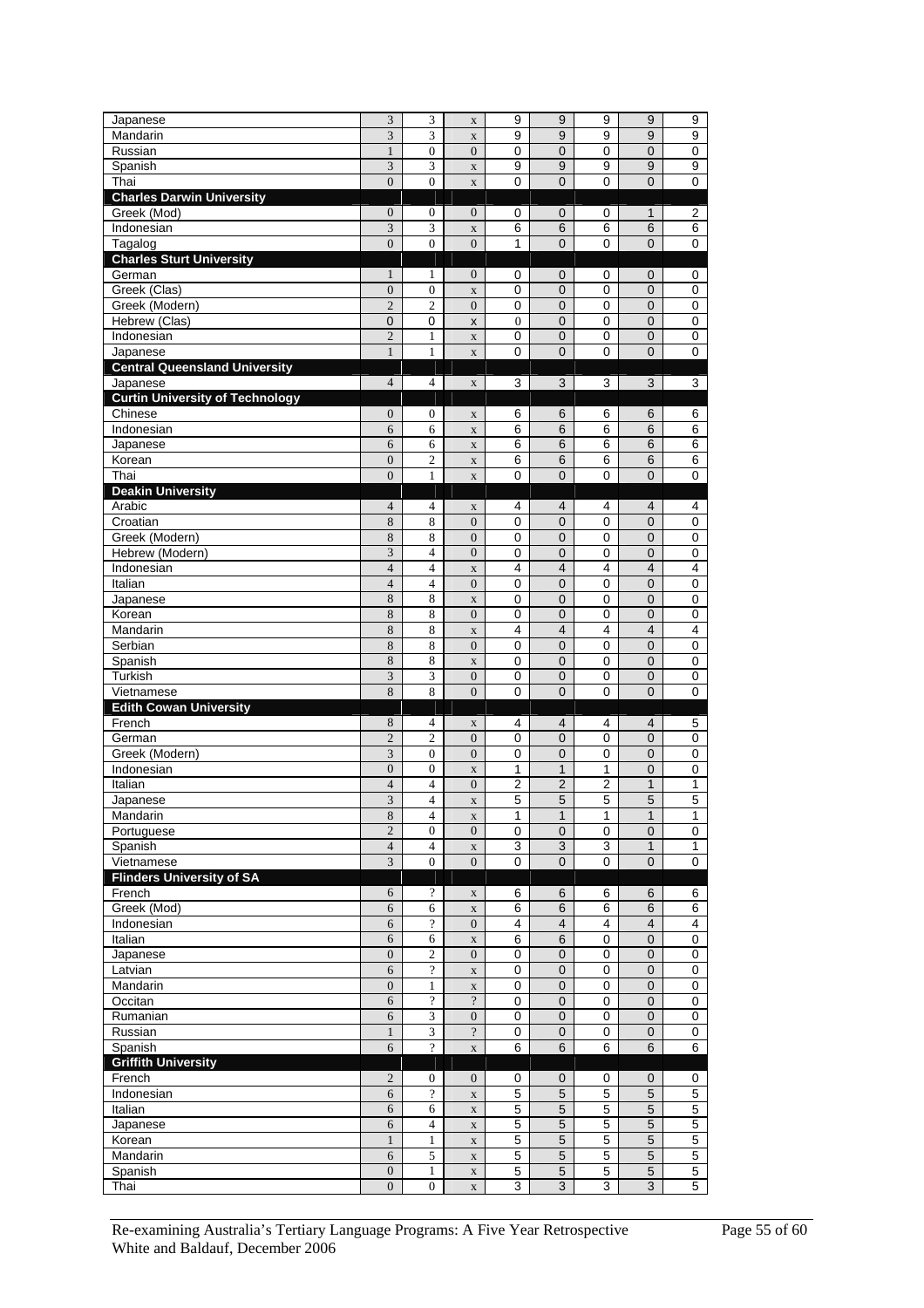| Vietnamese                          | $\overline{0}$                              | $\boldsymbol{0}$             | $\mathbf X$                     | 3                        | $\overline{0}$                  | $\mathbf 0$              | $\mathbf 0$              | 5                    |
|-------------------------------------|---------------------------------------------|------------------------------|---------------------------------|--------------------------|---------------------------------|--------------------------|--------------------------|----------------------|
| <b>James Cook University</b>        |                                             |                              |                                 |                          |                                 |                          |                          |                      |
| French                              | 6                                           | 6                            | $\mathbf X$                     | 6                        | 6                               | 6                        | 6                        | 6                    |
| German<br>Indonesian                | 3<br>3                                      | 3<br>8                       | $\mathbf{0}$<br>$\overline{0}$  | $\mathbf 0$<br>0         | $\mathbf 0$<br>$\overline{0}$   | 0<br>0                   | 0<br>$\overline{0}$      | $\pmb{0}$<br>0       |
| Italian                             | 6                                           | 6                            | $\boldsymbol{0}$                | 0                        | $\pmb{0}$                       | 0                        | 0                        | 0                    |
| Japanese                            | $\overline{2}$                              | $\mathfrak z$                | $\mathbf X$                     | 3                        | $\ensuremath{\mathsf{3}}$       | 3                        | 3                        | 3                    |
| Mandarin                            | $\overline{0}$                              | 3                            | $\mathbf X$                     | 0                        | $\overline{0}$                  | 0                        | 0                        | 0                    |
| La Trobe University                 |                                             |                              |                                 |                          |                                 |                          |                          |                      |
| <b>Burmese</b>                      | $\boldsymbol{0}$                            | 3                            | $\mathbf X$                     | 0                        | $\mathbf 0$                     | 0                        | $\boldsymbol{0}$         | 0                    |
| Catalan                             | $\boldsymbol{0}$                            | $\overline{c}$               | $\mathbf X$                     | 0                        | $\mathbf 0$                     | 0                        | 0                        | 0                    |
| French<br>Galician                  | 6<br>$\boldsymbol{0}$                       | 6<br>$\mathbf{2}$            | $\mathbf X$<br>$\boldsymbol{0}$ | $\overline{c}$<br>0      | $\overline{2}$<br>$\mathbf 0$   | $\overline{2}$<br>0      | $\overline{2}$<br>0      | $\overline{c}$<br>0  |
| German                              | $\mathbf{1}$                                | $\overline{\mathcal{L}}$     | $\mathbf X$                     | $\overline{2}$           | $\mathbf{1}$                    | 1                        | $\mathbf{1}$             | 1                    |
| Greek (Classical)                   | $\boldsymbol{0}$                            | $\overline{4}$               | $\mathbf X$                     | 1                        | $\overline{\phantom{0}}$        | ?                        | $\overline{\phantom{a}}$ | ?                    |
| Greek (Modern)                      | 6                                           | 6                            | $\mathbf X$                     | 6                        | $6\phantom{1}6$                 | 6                        | 6                        | 6                    |
| Hindi                               | $\boldsymbol{0}$                            | 6                            | $\mathbf X$                     | 0                        | $\mathbf 0$                     | 0                        | $\mathbf{1}$             | 1                    |
| Indonesian                          | 3                                           | 6                            | $\mathbf X$                     | 6                        | 6                               | 6                        | 6                        | 6                    |
| Italian                             | 6                                           | 6                            | $\mathbf X$                     | 6                        | 6                               | 6                        | 6                        | 6                    |
| Japanese<br>Latin                   | $\overline{\mathbf{3}}$<br>$\boldsymbol{0}$ | 6<br>3                       | $\mathbf X$                     | 6                        | $6\phantom{1}6$<br>$\mathbf{1}$ | 6                        | 6<br>1                   | 6                    |
| Mandarin                            | 3                                           | 6                            | $\mathbf X$<br>$\mathbf X$      | 1<br>5                   | 5                               | 1<br>5                   | 5                        | 0<br>5               |
| Portuguese                          | 6                                           | 6                            | $\overline{0}$                  | $\mathbf 0$              | $\mathbf 0$                     | 0                        | 0                        | $\mathbf 0$          |
| Sanskrit                            | $\boldsymbol{0}$                            | 6                            | $\mathbf X$                     | 3                        | 3                               | 3                        | 3                        | 3                    |
| Spanish                             | 6                                           | 6                            | $\mathbf X$                     | 6                        | 6                               | 6                        | 6                        | 6                    |
| <b>Macquarie University</b>         |                                             |                              |                                 |                          |                                 |                          |                          |                      |
| Croatian                            | 6                                           | 6                            | $\mathbf X$                     | 6                        | 6                               | 6                        | 6                        | 6                    |
| French<br>German                    | 6<br>6                                      | 6<br>6                       | $\mathbf X$                     | 6<br>6                   | $\,6$<br>6                      | 6<br>6                   | 6<br>6                   | 6<br>6               |
| Greek (Mod)                         | $\overline{2}$                              | 8                            | $\mathbf x$<br>$\mathbf X$      | 6                        | 6                               | 6                        | 6                        | 6                    |
| Italian                             | 3                                           | 8                            | $\mathbf X$                     | 6                        | $\overline{6}$                  | $\,6$                    | $\overline{6}$           | 6                    |
| Japanese                            | $\overline{4}$                              | 6                            | $\mathbf X$                     | 8                        | 8                               | 8                        | 8                        | 8                    |
| Macedonian                          | 6                                           | 6                            | $\mathbf X$                     | 8                        | 8                               | 8                        | 8                        | 8                    |
| Mandarin                            | 6                                           | 6                            | $\mathbf X$                     | 6                        | 6                               | 6                        | 6                        | $\,6$                |
| Polish                              | 6                                           | 6                            | $\mathbf X$                     | 8                        | 8                               | $\overline{3}$           | 8                        | 8                    |
| Russian<br>Serbian                  | 6<br>6                                      | 6<br>6                       | $\mathbf X$                     | 6<br>8                   | 6<br>8                          | 6<br>$\overline{8}$      | 6<br>8                   | 6<br>8               |
| Slovenian                           | 6                                           | 6                            | $\mathbf X$<br>$\mathbf X$      | $\mathbf 0$              | $\mathbf 0$                     | $\mathsf 0$              | 0                        | 0                    |
| Thai                                | $\boldsymbol{0}$                            | 8                            | $\mathbf X$                     | $\pmb{0}$                | $\pmb{0}$                       | 0                        | $\mathbf 0$              | $\pmb{0}$            |
| Ukrainian                           | 6                                           | 6                            | $\mathbf X$                     | 6                        | 6                               | 4                        | 6                        | 6                    |
| <b>Monash University</b>            |                                             |                              |                                 |                          |                                 |                          |                          |                      |
| French                              | 6                                           | 6                            | $\mathbf X$                     | 0                        | 0                               | 0                        | 0                        | 0                    |
| German                              | 6                                           | 6                            | $\mathbf X$                     | 6                        | 6                               | 6                        | 6                        | 6                    |
| Greek (Clas)<br>Greek (Mod)         | 6<br>6                                      | 6<br>6                       | $\mathbf X$<br>$\overline{?}$   | 1<br>0                   | $\overline{2}$<br>$\mathbf 0$   | 1<br>0                   | 1<br>$\overline{0}$      | 1<br>0               |
| Hindi                               | $\boldsymbol{0}$                            | $\ensuremath{\mathfrak{Z}}$  | $\overline{\mathcal{L}}$        | ?                        | 0                               | 0                        | 0                        | 0                    |
| Indonesian                          | 6                                           | 6                            | $\mathbf X$                     | 8                        | $\bf8$                          | 8                        | 8                        | 8                    |
| Italian                             | 6                                           | 6                            | $\mathbf x$                     | 6                        | $\,6$                           | 6                        | $6\phantom{1}$           | 6                    |
| Japanese                            | 6                                           | 6                            | $\mathbf X$                     | $\overline{5}$           | $\overline{5}$                  | $\overline{5}$           | 5                        | $\overline{5}$       |
| Khmer                               | $\boldsymbol{0}$                            | $\overline{\mathbf{3}}$      | $\overline{\cdot}$              | 0                        | $\pmb{0}$                       | 0                        | $\mathbf 0$              | $\pmb{0}$            |
| Korean<br>Latin                     | 9<br>6                                      | 3<br>6                       | $\mathbf X$                     | 8<br>3                   | 8<br>$\mathbf{1}$               | 8<br>$\overline{2}$      | 8<br>3                   | 8<br>$\overline{3}$  |
| Mandarin                            | 6                                           | 6                            | $\mathbf X$<br>$\mathbf X$      | 6                        | $\overline{6}$                  | 5                        | $\,6$                    | 6                    |
| Polish                              | $\overline{2}$                              | $\boldsymbol{0}$             | $\overline{\mathcal{L}}$        | 0                        | $\pmb{0}$                       | 0                        | $\pmb{0}$                | 0                    |
| Russian                             | 6                                           | 6                            | $\overline{\mathcal{L}}$        | $\overline{\phantom{0}}$ | $\overline{?}$                  | $\overline{\phantom{0}}$ | $\ddot{\phantom{0}}$     | $\ddot{\phantom{0}}$ |
| Sanskrit                            | $\boldsymbol{0}$                            | $\overline{c}$               | $\overline{\cdot}$              | $\mathbf 0$              | 0                               | 0                        | 0                        | $\pmb{0}$            |
| Serbo-Croatian                      | 6                                           | $\boldsymbol{0}$             | $\boldsymbol{0}$                | 0                        | $\mathbf 0$                     | 0                        | $\mathbf 0$              | $\pmb{0}$            |
| Spanish                             | 6                                           | 6                            | $\mathbf X$                     | 6                        | $\,6$                           | 8                        | $\,6$                    | 6                    |
| Ukrainian<br>Vietnamese             | 6<br>$\overline{0}$                         | 6<br>$\overline{\mathbf{3}}$ | $\mathbf X$<br>$\overline{?}$   | 6<br>$\mathbf 0$         | 6<br>0                          | 6<br>0                   | 6<br>$\mathbf 0$         | 6<br>0               |
| <b>Murdoch University</b>           |                                             |                              |                                 |                          |                                 |                          |                          |                      |
| Indonesian                          | 6                                           | 6                            | $\mathbf X$                     | 6                        | 6                               | 6                        | 6                        | 6                    |
| Japanese                            | 6                                           | 6                            | $\mathbf X$                     | 3                        | 3                               | 3                        | 3                        | 3                    |
| Mandarin                            | 6                                           | 6                            | $\mathbf X$                     | 8                        | $\bf 8$                         | 8                        | $\bf8$                   | $\overline{8}$       |
| Russian                             | $\overline{0}$                              | $\overline{c}$               | $\overline{?}$                  | 0                        | $\mathbf 0$                     | 0                        | 0                        | 0                    |
| Queensland University of Technology |                                             |                              |                                 |                          |                                 |                          |                          |                      |
| French<br>German                    | $\mathbf{1}$<br>$\mathbf{1}$                | 3<br>3                       | $\mathbf X$                     | 6<br>6                   | $\,6$<br>$6\phantom{1}$         | 6<br>6                   | 6<br>6                   | 6<br>6               |
| Indonesian                          | $\boldsymbol{0}$                            | $\mathfrak z$                | $\mathbf X$<br>$\mathbf X$      | 6                        | $\,6$                           | 6                        | 6                        | 6                    |
| Japanese                            | $\overline{0}$                              | 3                            | $\mathbf X$                     | 6                        | 6                               | 6                        | 6                        | 6                    |
|                                     |                                             |                              |                                 |                          |                                 |                          |                          |                      |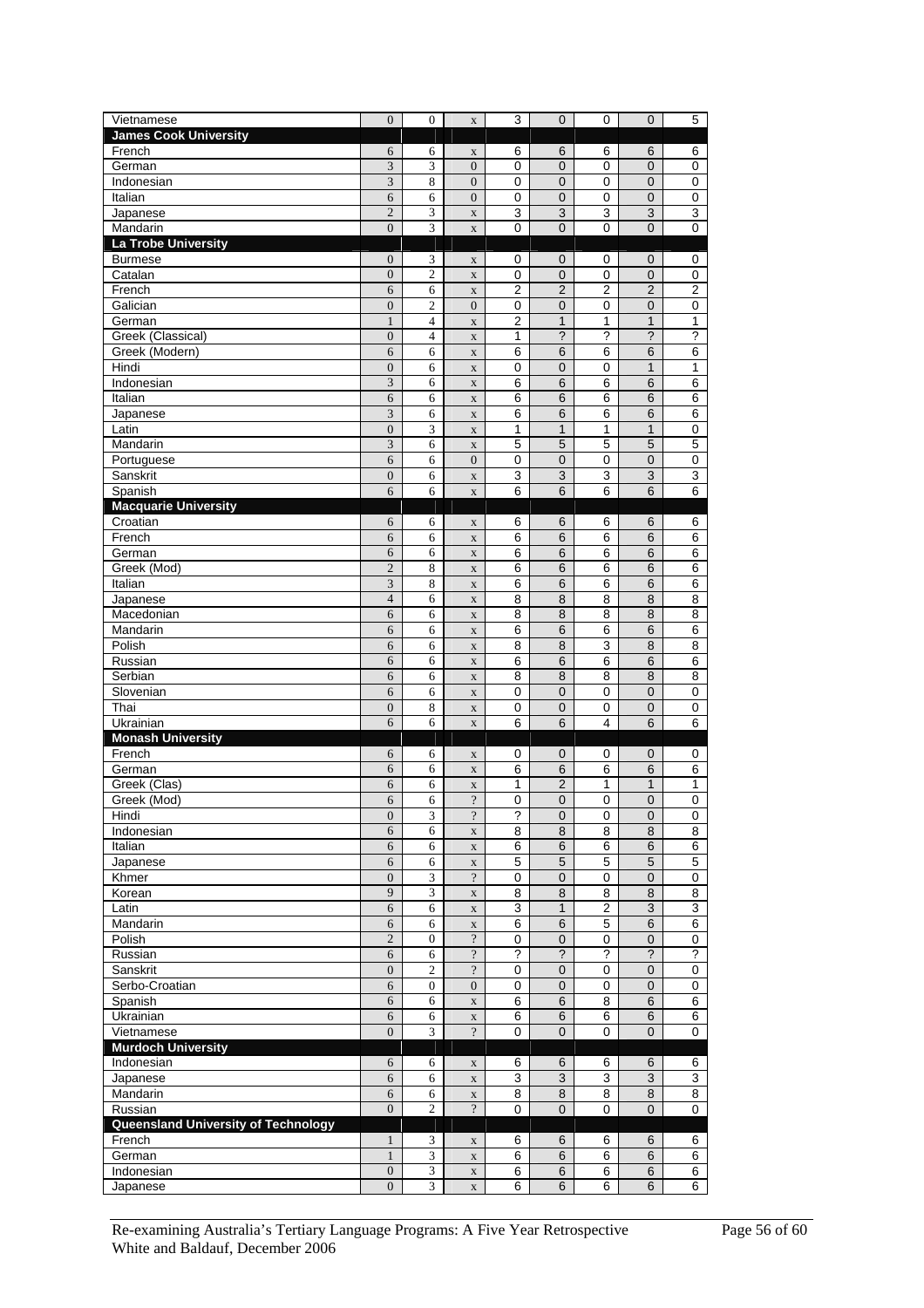| Mandarin                                       | $\theta$                     | $\mathbf{0}$        | $\overline{?}$                    | 3              | 3                                   | 3                         | 3                         | 3                         |
|------------------------------------------------|------------------------------|---------------------|-----------------------------------|----------------|-------------------------------------|---------------------------|---------------------------|---------------------------|
| <b>Royal Melbourne Institute of Technology</b> |                              |                     |                                   |                |                                     |                           |                           |                           |
| Arabic                                         | 3                            | $\boldsymbol{0}$    |                                   |                |                                     |                           |                           |                           |
| French*                                        | $\overline{0}$               | $\boldsymbol{0}$    |                                   |                |                                     |                           |                           |                           |
| German*                                        | $\overline{0}$               | $\mathbf{0}$        |                                   |                |                                     |                           |                           |                           |
| Spanish*                                       | $\overline{0}$               | $\boldsymbol{0}$    |                                   |                |                                     |                           |                           |                           |
| Indonesian*                                    | $\mathbf{0}$                 | $\boldsymbol{0}$    |                                   |                |                                     |                           |                           |                           |
| Italian*                                       | 3                            | 3                   |                                   |                |                                     |                           |                           |                           |
| Japanese*                                      | $\overline{0}$               | 3                   |                                   |                |                                     |                           |                           |                           |
| Mandarin*                                      | $\overline{0}$               | $\mathbf{1}$        |                                   |                |                                     |                           |                           |                           |
| Greek (Mod)*                                   | 3                            | 3                   |                                   |                |                                     |                           |                           |                           |
| Vietnamese                                     | 3                            | $\overline{\cdot}$  |                                   |                |                                     |                           |                           |                           |
| <b>Southern Cross University</b>               |                              |                     |                                   |                |                                     |                           |                           |                           |
| Japanese<br>Mandarin                           | 3<br>$\overline{0}$          | 5<br>3              | $\cdot$<br>$\overline{?}$         | 0<br>0         | 0<br>$\overline{0}$                 | 0<br>0                    | 0<br>$\overline{0}$       | 0<br>0                    |
| <b>Sunshine Coast University</b>               |                              |                     |                                   |                |                                     |                           |                           |                           |
| Indonesian                                     | $\boldsymbol{0}$             | $\boldsymbol{0}$    | $\boldsymbol{0}$                  | 3              | 3                                   | 3                         | 3                         | 3                         |
| Italian                                        | $\overline{0}$               | $\boldsymbol{0}$    | $\overline{0}$                    | $\overline{c}$ | 3                                   | 3                         | 3                         | $\overline{3}$            |
| Japanese                                       | $\overline{0}$               | 0                   | $\boldsymbol{0}$                  | 3              | 3                                   | 3                         | 3                         | 3                         |
| <b>Swinburne University of Technology</b>      |                              |                     |                                   |                |                                     |                           |                           |                           |
| Italian                                        | 3                            | 6                   | $\cdot$                           | 5              | 5                                   | 5                         | 5                         | 5                         |
| Japanese                                       | 3                            | $\overline{?}$      | $\overline{?}$                    | 4              | $\overline{\mathbf{4}}$             | $\overline{4}$            | $\overline{4}$            | $\overline{4}$            |
| Korean                                         | $\overline{2}$               | $\overline{?}$      | $\gamma$                          | ?              | ?                                   | ?                         | $\overline{?}$            | $\overline{?}$            |
| <b>University of Newcastle</b>                 |                              |                     |                                   |                |                                     |                           |                           |                           |
| French                                         | 6                            | 6                   | $\mathbf X$                       | 6              | 6                                   | 6                         | 6                         | 6                         |
| German                                         | 6                            | 6                   | $\mathbf X$                       | 6              | 6                                   | 6                         | 6                         | 6                         |
| Greek (Clas)                                   | 6                            | 6                   | $\mathbf X$                       | 0              | $\mathbf 0$                         | 0                         | $\overline{0}$            | 0                         |
| Japanese                                       | 6                            | 6                   | $\mathbf X$                       | $\overline{6}$ | 6                                   | $\overline{6}$            | 6                         | $\overline{6}$            |
| Latin                                          | 6                            | 6                   | $\overline{?}$                    | ?              | $\overline{\mathbf{c}}$             | $\overline{\cdot}$        | $\overline{\mathbf{C}}$   | $\overline{?}$            |
| Mandarin                                       | 3                            | 3                   | $\mathbf X$                       | 3              | 3                                   | 3                         | 3                         | 3                         |
| Sanskrit                                       | $\mathbf{1}$                 | $\overline{c}$      | $\overline{0}$                    | 0              | $\overline{0}$                      | 0                         | $\overline{0}$            | 0                         |
| <b>Notre Dame University</b>                   |                              |                     |                                   |                |                                     |                           |                           |                           |
| Greek (Mod)                                    | $\overline{\cdot}$           | $\cdot$             |                                   | 8              | 8                                   | 3                         | 3                         | 3                         |
| Italian                                        | $\ast$                       | **                  |                                   | $\overline{2}$ | $\mathbf{1}$                        | $\overline{2}$            | 3                         | 3                         |
| <b>University of Melbourne</b>                 |                              |                     |                                   |                |                                     |                           |                           |                           |
| Akkadian                                       | 5                            | 5                   | $\mathbf X$                       | 0              | $\mathbf 0$                         | 0                         | $\mathbf 0$               | 0                         |
| Arabic                                         | 6<br>$\overline{2}$          | 6<br>$\overline{c}$ | $\mathbf X$<br>$\overline{\cdot}$ | 8<br>?         | $\,$ 8 $\,$<br>$\ddot{\phantom{0}}$ | 8<br>$\ddot{\phantom{0}}$ | 8<br>$\ddot{\phantom{0}}$ | 8<br>$\ddot{\phantom{0}}$ |
| Aramaic<br>Dutch                               | 6                            | $\boldsymbol{0}$    | $\cdot$                           | 0              | 0                                   | 0                         | $\mathbf 0$               | 0                         |
| French                                         | 6                            | 6                   | $\mathbf X$                       | 6              | $\overline{6}$                      | 6                         | 6                         | $\,6$                     |
| German                                         | 6                            | 6                   | $\mathbf X$                       | 6              | 6                                   | 6                         | 6                         | 6                         |
| Greek (Clas)                                   | 6                            | 6                   | $\mathbf X$                       | ?              | ?                                   | ?                         | $\ddot{\phantom{0}}$      | ?                         |
| Greek (Mod)                                    | 6                            | 6                   | $\mathbf X$                       | 6              | 6                                   | $\overline{6}$            | 6                         | $\overline{6}$            |
| Hebrew (Clas)                                  | $\overline{2}$               | $\overline{c}$      | $\overline{?}$                    | ?              | ?                                   | ?                         | $\overline{\phantom{0}}$  | ?                         |
| Hebrew (Mod)                                   | 6                            | 6                   | $\gamma$                          | 6              | 6                                   | 6                         | 6                         | 6                         |
| Indonesian                                     | 6                            | 6                   | $\mathbf X$                       | 8              | 8                                   | 8                         | 8                         | 8                         |
| Italian                                        | 6                            | 6                   | $\mathbf X$                       | 6              | 6                                   | 6                         | 6                         | $\overline{6}$            |
| Japanese                                       | $\sqrt{6}$                   | 6                   | $\mathbf X$                       | 8              | $\bf8$                              | 8                         | $\bf8$                    | 8                         |
| Korean                                         | $\boldsymbol{0}$             | $\boldsymbol{0}$    | $\mathbf X$                       | 1              | $\mathbf{1}$                        | 1                         | $\mathbf{1}$              | $\mathbf 0$               |
| Latin                                          | 6                            | 6                   | $\mathbf X$                       | 6              | 6                                   | 6                         | 6                         | 6                         |
| Mandarin                                       | 6                            | 6                   | $\mathbf X$                       | 8              | $\,$ 8 $\,$                         | 8                         | 8                         | 8                         |
| Russian                                        | 6                            | 6                   | $\mathbf X$                       | 6              | 6                                   | 6                         | $6\phantom{1}$            | $\overline{6}$            |
| Spanish                                        | $\boldsymbol{0}$             | $\boldsymbol{0}$    | $\mathbf X$                       | 0              | $\pmb{0}$                           | 0                         | 6                         | 6                         |
| Swedish                                        | 6                            | 6                   | $\mathbf X$                       | 6              | 6                                   | 6                         | $6\phantom{1}$            | 6                         |
| <b>University of New England</b>               |                              |                     |                                   |                |                                     |                           |                           |                           |
| French                                         | 6                            | 6                   | $\mathbf X$                       | 5              | 6                                   | 6                         | 6                         | 6                         |
| German                                         | 6                            | 6                   | $\mathbf X$                       | 6              | $6\phantom{1}$                      | 6                         | $6\phantom{1}$            | 6<br>$\overline{\cdot}$   |
| Greek (Clas)                                   | 6<br>9                       | 6                   | $\overline{\cdot}$                | ?              | $\overline{\phantom{0}}$            | ?                         | $\overline{\phantom{a}}$  |                           |
| Indonesian                                     | 6                            | $\,8\,$<br>6        | $\mathbf X$                       | 6              | $\,6$                               | 6                         | $\,6$                     | 6                         |
| Italian<br>Japanese                            | 6                            | 6                   | $\mathbf X$                       | 5<br>6         | $\,6$<br>$6\phantom{1}$             | 6<br>6                    | $\,6$<br>$6\phantom{1}$   | 6<br>6                    |
| Latin                                          | 6                            | 6                   | $\mathbf X$<br>$\overline{\cdot}$ | ?              | $\ddot{\phantom{0}}$                | $\overline{\cdot}$        | $\ddot{\phantom{0}}$      | $\overline{?}$            |
| Mandarin                                       | $\,8$                        | 8                   | $\mathbf X$                       | 6              | $\,6$                               | 6                         | $\,6$                     | $\overline{6}$            |
| Mod Greek                                      | 6                            | 6                   | $\mathbf X$                       | 5              | $\mathbf{0}$                        | 0                         | $\mathbf 0$               | 0                         |
| <b>University of New South Wales</b>           |                              |                     |                                   |                |                                     |                           |                           |                           |
| French                                         | 6                            | 6                   | $\mathbf X$                       | 6              | 6                                   | 6                         | 6                         | 6                         |
| German                                         |                              |                     |                                   | 6              |                                     | 6                         |                           | 6                         |
|                                                |                              |                     |                                   |                |                                     |                           |                           |                           |
| Indonesian                                     | $\sqrt{6}$<br>$\overline{0}$ | 6<br>3              | $\mathbf X$<br>$\mathbf X$        | 6              | $\,6$<br>6                          | 6                         | 6<br>6                    | 6                         |
| Italian                                        | $\boldsymbol{0}$             | $\boldsymbol{0}$    | $\mathbf X$                       | $\pmb{0}$      | 0                                   | 1                         | $\mathbf{1}$              | $\mathbf{1}$              |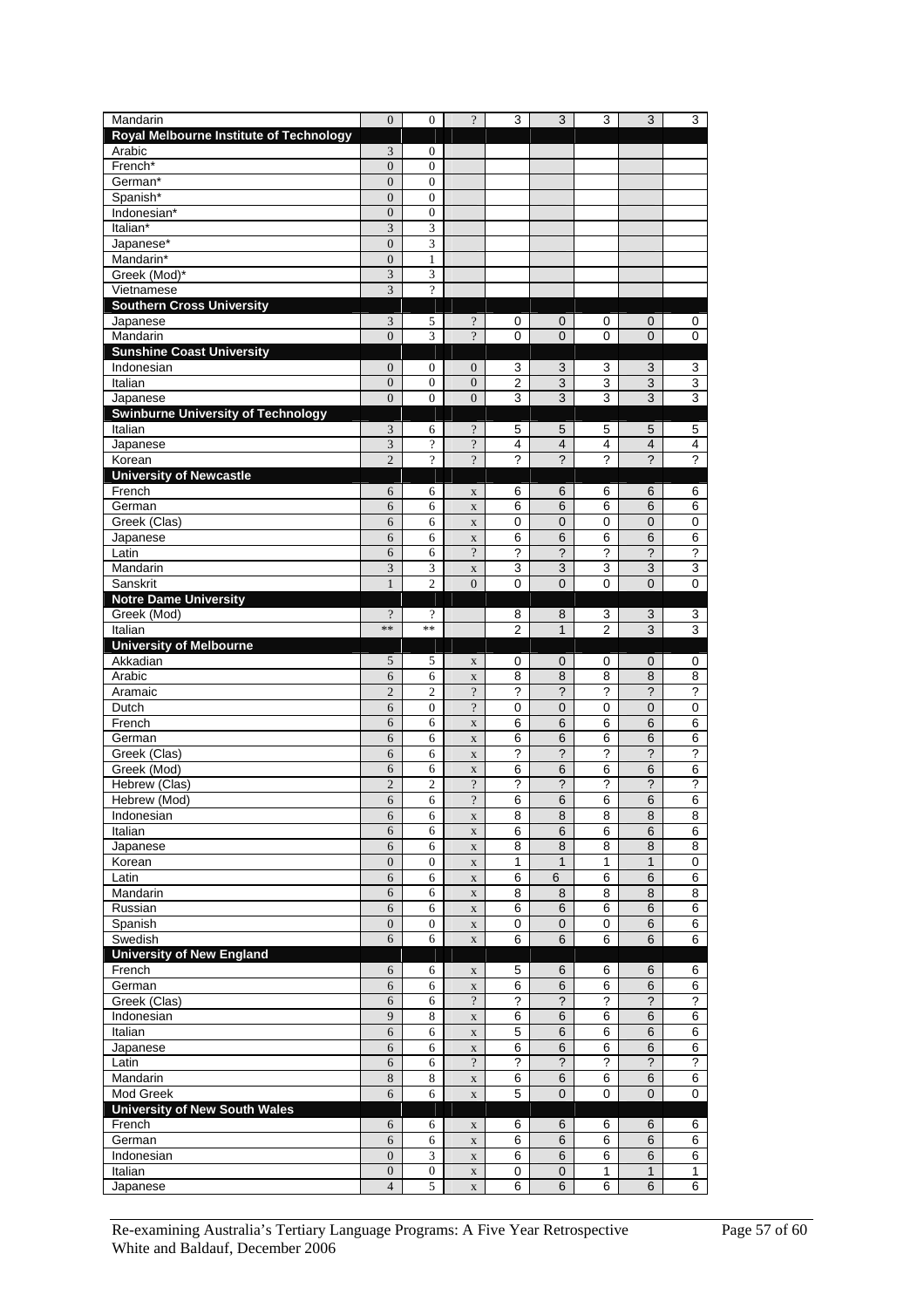| Korean                                   | $\overline{0}$                   | 3                           | $\mathbf X$                    | 6                       | 6                        | 6                       | 6                        | 6                        |
|------------------------------------------|----------------------------------|-----------------------------|--------------------------------|-------------------------|--------------------------|-------------------------|--------------------------|--------------------------|
| Latin                                    | $\boldsymbol{0}$                 | $\boldsymbol{0}$            | $\overline{\cdot}$             | 2                       | $\overline{2}$           | $\overline{2}$          | $\overline{2}$           | $\overline{2}$           |
| Mandarin                                 | 3                                | 3                           | $\mathbf X$                    | 6                       | 6                        | 6                       | 6                        | 6                        |
| Mod Greek                                | 3                                | 3                           | $\mathbf X$                    | 6                       | 6                        | 6                       | 6                        | 6                        |
| Russian                                  | 6                                | 6                           | $\mathbf X$                    | 6                       | 6                        | 6                       | 6                        | 6                        |
| Spanish                                  | 6                                | 6                           | $\mathbf X$                    | 6                       | 6                        | 6                       | 6                        | 6                        |
| <b>University of Queensland</b>          |                                  |                             |                                |                         |                          |                         |                          |                          |
| French                                   | 6                                | 6                           | $\mathbf X$                    | 6                       | 6                        | 6                       | 6                        | 6                        |
| German                                   | 6                                | 6                           | $\mathbf X$                    | 6                       | 6                        | 6                       | 6                        | 6                        |
| Greek (Clas)                             | 6<br>$\overline{0}$              | 6                           | $\overline{\cdot}$             | ?<br>6                  | $\tilde{?}$              | ?<br>6                  | ?<br>6                   | ?<br>6                   |
| Indonesian<br>Japanese                   | 6                                | $\boldsymbol{0}$<br>6       | $\mathbf X$                    | 6                       | 6<br>6                   |                         | 6                        | 6                        |
| Korean                                   | 1                                | 3                           | $\mathbf X$<br>$\mathbf X$     | 3                       | 3                        | 6<br>3                  | 3                        | 3                        |
| Latin                                    | 6                                | 6                           | $\mathbf X$                    | 4                       | $\overline{4}$           | 4                       | $\overline{4}$           | $\overline{4}$           |
| Mandarin                                 | 6                                | 6                           | $\mathbf X$                    | 6                       | 6                        | 6                       | 6                        | 6                        |
| Russian                                  | 6                                | 6                           | $\mathbf X$                    | 6                       | 6                        | 6                       | 6                        | 6                        |
| Spanish                                  | $\overline{0}$                   | 3                           | $\mathbf X$                    | 6                       | 6                        | 6                       | 6                        | 6                        |
| <b>University of South Australia</b>     |                                  |                             |                                |                         |                          |                         |                          |                          |
| French                                   | 9                                | 9                           | $\mathbf X$                    | 8                       | 8                        | 8                       | 8                        | 8                        |
| Greek (Mod)                              | 8                                | $\boldsymbol{0}$            | $\mathbf X$                    | ?                       | ?                        | ?                       | $\overline{\phantom{0}}$ | $\overline{\phantom{0}}$ |
| Indonesian                               | 3                                | $\mathbf{2}$                | $\mathbf X$                    | ?                       | $\ddot{\phantom{0}}$     | ?                       | ?                        | ?                        |
| Italian                                  | 8                                | 6                           | $\mathbf X$                    | 8                       | 8                        | 8                       | 8                        | 8                        |
| Japanese                                 | 9                                | $\boldsymbol{0}$            | $\mathbf X$                    | 8                       | 8                        | 8                       | 8                        | 8                        |
| Pitjantjatjara                           | $\overline{0}$                   | $\overline{c}$              | $\overline{0}$                 | $\mathbf 0$             | $\overline{0}$           | 0                       | $\mathbf 0$              | $\pmb{0}$                |
| <b>University of Southern Queensland</b> |                                  |                             |                                |                         |                          |                         |                          |                          |
| German                                   | $\boldsymbol{0}$                 | $\boldsymbol{0}$            | $\mathbf X$                    | 3                       | 3                        | 3                       | 3                        | 3                        |
| Indonesian<br>Mandarin                   | 3<br>3                           | 3<br>3                      | $\mathbf X$                    | 3<br>3                  | $\overline{3}$<br>3      | 3<br>3                  | 3<br>3                   | $\overline{3}$<br>3      |
| <b>University of Sydney</b>              |                                  |                             | $\mathbf X$                    |                         |                          |                         |                          |                          |
| Arabic                                   | 6                                | 6                           | $\mathbf X$                    | 6                       | 6                        | 6                       | 6                        | 6                        |
| Bengali                                  | $\overline{2}$                   | $\boldsymbol{0}$            | $\overline{0}$                 | 0                       | $\mathbf 0$              | 0                       | $\mathbf 0$              | 0                        |
| <b>Breton</b>                            | $\boldsymbol{0}$                 | 3                           | $\overline{\cdot}$             | 0                       | $\mathbf 0$              | 0                       | $\mathbf 0$              | 0                        |
| French                                   | 6                                | 6                           | $\mathbf X$                    | 6                       | 6                        | 6                       | 6                        | 6                        |
| German                                   | 6                                | 6                           | $\mathbf X$                    | 6                       | 6                        | 6                       | 6                        | 6                        |
| Greek (Clas)                             | $\overline{4}$                   | $\overline{4}$              | $\overline{?}$                 | ?                       | $\overline{\phantom{0}}$ | ?                       | $\overline{\phantom{0}}$ | ?                        |
| Greek (Mod)                              | 6                                | $\overline{4}$              | $\mathbf X$                    | 6                       | 6                        | 6                       | 6                        | 6                        |
| Hebrew (CL)                              | $\boldsymbol{0}$                 | $\boldsymbol{0}$            | $\mathbf X$                    | 4                       | $\overline{\mathbf{4}}$  | 4                       | $\overline{4}$           | 3                        |
| Hebrew (Mod)                             | 6                                | $\overline{4}$              | $\mathbf X$                    | 4                       | 4                        | 4                       | $\overline{4}$           | 4                        |
| Hindi                                    | $\overline{2}$                   | 3                           | $\mathbf X$                    | 3                       | 3                        | 3                       | 3                        | 3                        |
| Indonesian                               | 6                                | 6                           | $\mathbf X$                    | 4                       | $\overline{\mathbf{4}}$  | 3                       | $\overline{4}$           | 4                        |
| Irish                                    | $\overline{2}$                   | 3                           | $\overline{?}$                 | $\mathbf 0$             | $\mathbf 0$              | 0                       | $\mathbf 0$              | $\mathbf 0$              |
| Italian<br>Japanese                      | 6<br>6                           | 6<br>6                      | $\mathbf X$<br>$\mathbf X$     | 6<br>4                  | 6<br>6                   | 6<br>6                  | 6<br>6                   | 6<br>6                   |
| Korean                                   | 9                                | 6                           | $\mathbf X$                    | 4                       | 4                        | 4                       | $\overline{4}$           | 4                        |
| Latin                                    | $\overline{4}$                   | 5                           | $\overline{?}$                 | 2                       | ?                        | ?                       | ?                        | 2                        |
| Mandarin & Cl                            | 6                                | 6                           | $\mathbf X$                    | 6                       | $\,6$                    | 6                       | 6                        | 6                        |
| Pali                                     | $\boldsymbol{0}$                 | $\mathbf{0}$                | $\mathbf{0}$                   | 0                       | $\pmb{0}$                | 1                       | $\mathbf{1}$             | $\pmb{0}$                |
| Russian                                  | $\mathbf{0}$                     | $\boldsymbol{0}$            | $\mathbf X$                    | $\overline{\mathbf{c}}$ | 2                        | 2                       | 2                        | 0                        |
| Sanskrit                                 | $\overline{0}$                   | $\overline{0}$              | $\mathbf X$                    | 4                       | $\overline{\mathbf{4}}$  | $\overline{\mathbf{4}}$ | $\overline{4}$           | $\overline{4}$           |
| Scottish                                 | $\boldsymbol{0}$                 | $\ensuremath{\mathfrak{Z}}$ | $\cdot$                        | $\pmb{0}$               | $\overline{0}$           | 0                       | $\pmb{0}$                | $\pmb{0}$                |
| Spanish                                  | $\mathbf{0}$                     | 2                           | $\mathbf X$                    | 2                       | 2                        | 2                       | 3                        | 3                        |
| Thai                                     | $\boldsymbol{0}$                 | $\overline{\mathbf{3}}$     | $\overline{\cdot}$             | 0                       | $\mathbf 0$              | $\mathbf 0$             | $\mathbf 0$              | $\overline{0}$           |
| Welsh                                    | $\overline{2}$                   | $\overline{\mathbf{3}}$     | $\overline{\cdot}$             | $\mathbf 0$             | $\mathsf 0$              | 0                       | $\mathbf 0$              | $\pmb{0}$                |
| Yiddish                                  | $\boldsymbol{0}$                 | $\boldsymbol{0}$            | $\mathbf X$                    | 8                       | 8                        | 8                       | 8                        | 8                        |
| <b>University of Tasmania</b><br>French  | 6                                | 6                           |                                | 6                       | 6                        | 6                       | 6                        | 6                        |
| German                                   | $\sqrt{6}$                       | 6                           | $\mathbf X$<br>$\mathbf X$     | 6                       | $\,6$                    | 6                       | $6\phantom{1}$           | 6                        |
| Indonesian                               | $\overline{2}$                   | 3                           | $\mathbf X$                    | 6                       | 6                        | 6                       | 6                        | 6                        |
| Italian                                  | $\sqrt{6}$                       | 6                           | $\overline{\cdot}$             | $\mathbf 0$             | $\pmb{0}$                | 0                       | $\pmb{0}$                | 0                        |
| Japanese                                 | $\sqrt{6}$                       | 6                           | $\mathbf X$                    | 8                       | 8                        | 8                       | 8                        | 6                        |
| Mandarin                                 | $\boldsymbol{0}$                 | $\overline{0}$              | $\mathbf X$                    | 6                       | 6                        | 6                       | 6                        | 6                        |
| University of Technology, Sydney         |                                  |                             |                                |                         |                          |                         |                          |                          |
| Cantonese                                | $\boldsymbol{0}$                 | $\boldsymbol{0}$            | $\mathbf{0}$                   | 2                       | $\pmb{0}$                | 0                       | $\boldsymbol{0}$         | 0                        |
| French                                   | $\overline{0}$                   | $\boldsymbol{0}$            | $\boldsymbol{0}$               | 5                       | $\overline{5}$           | $\overline{5}$          | $\overline{5}$           | $\overline{5}$           |
| German                                   | $\boldsymbol{0}$                 | $\boldsymbol{0}$            | $\mathbf{0}$                   | 5                       | $\mathbf 5$              | $\overline{5}$          | $\mathbf 5$              | $\overline{5}$           |
| Italian                                  | $\boldsymbol{0}$                 | $\boldsymbol{0}$            | $\boldsymbol{0}$               | 5                       | 5                        | 5                       | 5                        | $\mathbf 5$              |
| Japanese                                 | $\boldsymbol{0}$                 | $\boldsymbol{0}$            | $\mathbf{0}$                   | $\overline{5}$          | $\overline{5}$           | 5                       | $\overline{5}$           | $\overline{5}$           |
|                                          |                                  |                             |                                |                         |                          |                         |                          |                          |
| Mandarin                                 | $\boldsymbol{0}$                 | $\boldsymbol{0}$            | $\boldsymbol{0}$               | 5                       | $\overline{5}$           | 5                       | $\overline{5}$           | $\overline{5}$           |
| Indonesian<br>Mod Greek                  | $\boldsymbol{0}$<br>$\mathbf{0}$ | $\boldsymbol{0}$<br>0       | $\mathbf{0}$<br>$\overline{0}$ | 5<br>5                  | 5<br>5                   | 5<br>5                  | $\sqrt{5}$<br>5          | $\mathbf 5$<br>5         |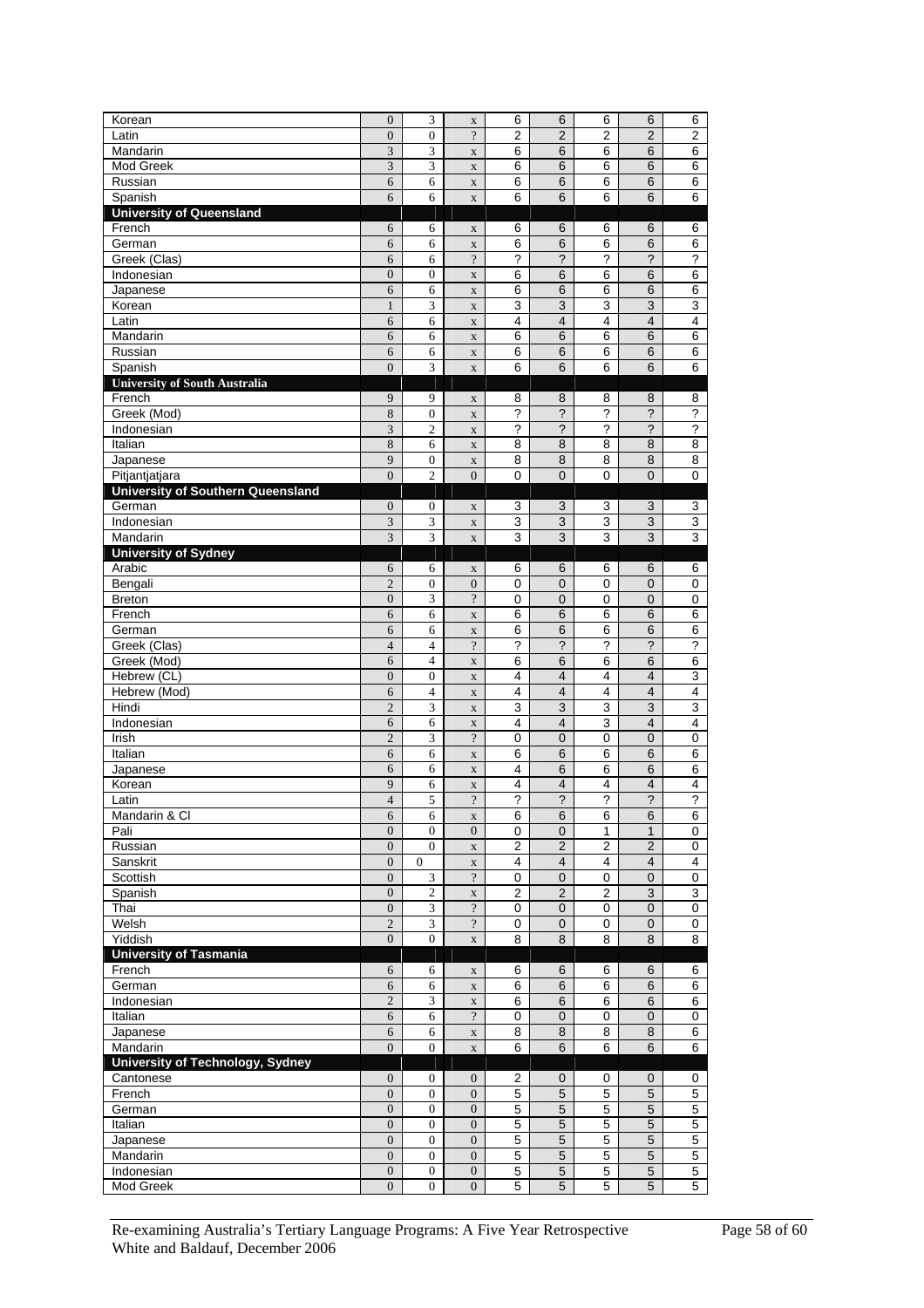| Russian                                  | $\overline{0}$          | $\mathbf{0}$            | $\overline{0}$           | 5              | 5                       | 5              | 5              | 5              |
|------------------------------------------|-------------------------|-------------------------|--------------------------|----------------|-------------------------|----------------|----------------|----------------|
| Spanish                                  | $\Omega$                | $\Omega$                | $\Omega$                 | 5              | 5                       | 5              | 5              | $\overline{5}$ |
| Thai                                     | $\theta$                | $\theta$                | $\theta$                 | 5              | 5                       | 5              | 5              | 5              |
| <b>University of Western Australia</b>   |                         |                         |                          |                |                         |                |                |                |
| French                                   | 6                       | 6                       | $\mathbf X$              | 6              | 6                       | 6              | 6              | 6              |
| German                                   | 6                       | 6                       | $\mathbf X$              | 6              | 6                       | 6              | 6              | 6              |
| Greek (Clas)                             | 6                       | 6                       | $\overline{\mathbf{X}}$  | 6              | 6                       | 6              | 6              | 6              |
| Indonesian                               | $\overline{0}$          | $\overline{0}$          | $\overline{\mathbf{X}}$  | 6              | 6                       | 6              | 6              | 6              |
| Italian                                  | 6                       | 6                       | $\mathbf X$              | 6              | 6                       | 6              | 6              | 6              |
| Japanese                                 | 6                       | $\overline{4}$          | $\mathbf{x}$             | 6              | 8                       | 6              | 6              | 6              |
| Latin                                    | 6                       | 6                       | $\mathbf X$              | 6              | 6                       | 6              | 6              | 6              |
| Mandarin                                 | $\overline{0}$          | $\mathbf{0}$            | $\mathbf{x}$             | 6              | 6                       | 6              | 6              | 6              |
| <b>University of Western Sydney</b>      |                         |                         |                          |                |                         |                |                |                |
| Arabic                                   | 3                       | 3                       | $\mathbf X$              | 8              | 8                       | 8              | 4              | 4              |
| French                                   | $\overline{3}$          | 3                       | $\overline{\mathbf{X}}$  | 6              | 8                       | 8              | $\overline{2}$ | $\overline{2}$ |
| German                                   | 3                       | 3                       | $\mathbf{x}$             | 6              | 8                       | 8              | $\overline{4}$ | $\overline{2}$ |
| Indonesian                               | $\overline{0}$          | 3                       | $\mathbf X$              | 8              | 8                       | $\overline{8}$ | $\overline{2}$ | 0              |
| Italian                                  | $\overline{3}$          | 3                       | $\mathbf X$              | 8              | $\overline{8}$          | 8              | $\overline{4}$ | 8              |
| Japanese                                 | $\overline{0}$          | $\overline{3}$          | $\overline{?}$           | $\overline{0}$ | $\overline{0}$          | $\mathbf 0$    | $\overline{0}$ | $\overline{0}$ |
| Mandarin                                 | $\theta$                | $\overline{0}$          | $\overline{\mathbf{X}}$  | 8              | 8                       | 8              | 8              | 8              |
| Spanish                                  | 3                       | 3                       | $\overline{\mathbf{X}}$  | 8              | 8                       | 8              | 8              | 8              |
| Vietnamese                               | $\overline{\mathbf{3}}$ | 3                       | $\mathbf X$              | 8              | $\overline{\mathbf{4}}$ | 8              | 3              | $\overline{3}$ |
| <b>University of Wollongong</b>          |                         |                         |                          |                |                         |                |                |                |
| French                                   | 6                       | 6                       | $\mathbf X$              | 6              | 6                       | 6              | 6              | 6              |
| German                                   | 9                       | 9                       | $\overline{0}$           | 0              | 0                       | $\mathbf 0$    | $\overline{0}$ | $\mathbf 0$    |
| Greek (Mod)                              | $\overline{0}$          | $\mathbf{1}$            | $\overline{?}$           | $\mathbf 0$    | $\overline{0}$          | $\mathbf 0$    | $\overline{0}$ | $\mathbf 0$    |
| Indonesian                               | 9                       | 9                       | $\overline{0}$           | 0              | $\overline{0}$          | $\mathbf 0$    | $\overline{0}$ | 0              |
| Italian                                  | 6                       | 6                       | $\mathbf{x}$             | 6              | 6                       | 6              | 6              | $\overline{6}$ |
| Japanese                                 | $\overline{0}$          | $\overline{\mathbf{4}}$ | $\overline{\mathbf{X}}$  | 6              | 6                       | 6              | 6              | 6              |
| Mandarin                                 | $\overline{0}$          | 3                       | $\overline{\cdot}$       | $\overline{0}$ | $\overline{0}$          | 0              | 0              | 0              |
| Spanish                                  | $\mathbf{1}$            | $\overline{c}$          | $\overline{X}$           | 6              | 6                       | 6              | 6              | 6              |
| <b>Victoria University of Technology</b> |                         |                         |                          |                |                         |                |                |                |
| Greek                                    | 3                       | 3                       | $\gamma$                 | 0              | $\Omega$                | 0              | $\Omega$       | 0              |
| Indonesian                               | $\overline{0}$          | $\boldsymbol{0}$        | $\overline{\mathbf{X}}$  | 3              | 8                       | 3              | 0              | $\mathbf 0$    |
| Italian                                  | 3                       | 3                       | $\overline{\mathcal{L}}$ | $\overline{0}$ | $\mathsf 0$             | 0              | $\overline{0}$ | $\mathbf 0$    |
| Japanese                                 | $\overline{?}$          | 3                       | $\overline{\mathbf{X}}$  | 8              | 8                       | 8              | 8              | 8              |
| Macedonian                               | $\overline{3}$          | $\mathbf{0}$            | $\overline{0}$           | $\mathbf 0$    | $\overline{0}$          | 0              | $\overline{0}$ | 0              |
| Mandarin                                 | $\overline{?}$          | 3                       | $\mathbf X$              | 8              | 8                       | 3              | 8              | 8              |
| Spanish                                  | $\gamma$                | 3                       | $\mathbf X$              | 8              | 8                       | $\overline{4}$ | 8              | 8              |
| Thai                                     | 3                       | $\boldsymbol{0}$        | $\overline{0}$           | 0              | $\overline{0}$          | 0              | $\overline{0}$ | 0              |
| Vietnamese                               | $\mathbf{1}$            | 3                       | $\mathbf{x}$             | 8              | 8                       | 8              | 8              | 8              |

\* RMIT did not provide any indication other than that they taught the languages mentioned.

(Sources: For 1990 and 1994: Baldauf, 1995; For 1997: White & Baldauf with Diller, 1997; For 2001-2005: White & Baldauf, 2006)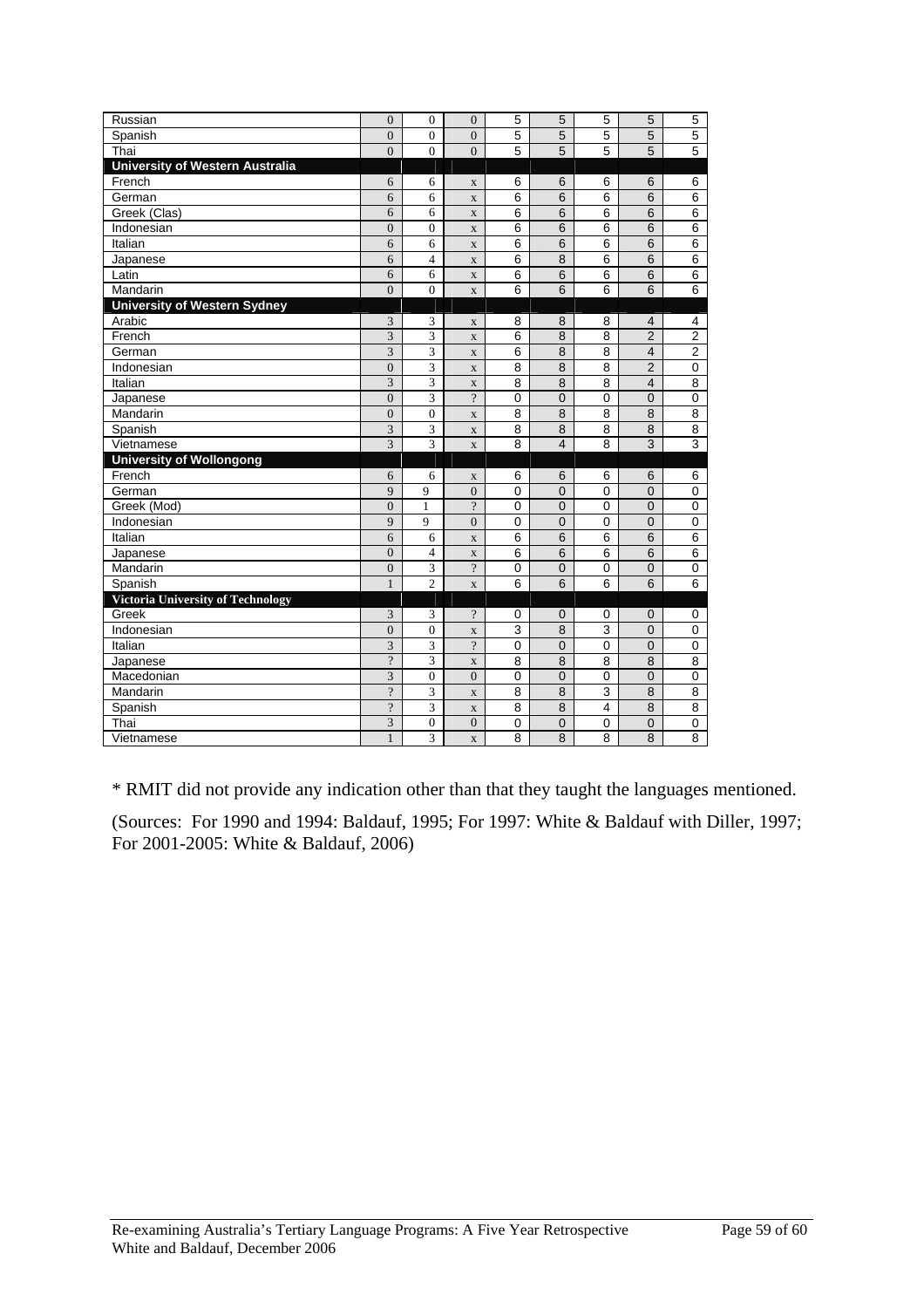# **APPENDIX E: On-line Survey Questionnaire**

Part A and Part B of the Online Survey follow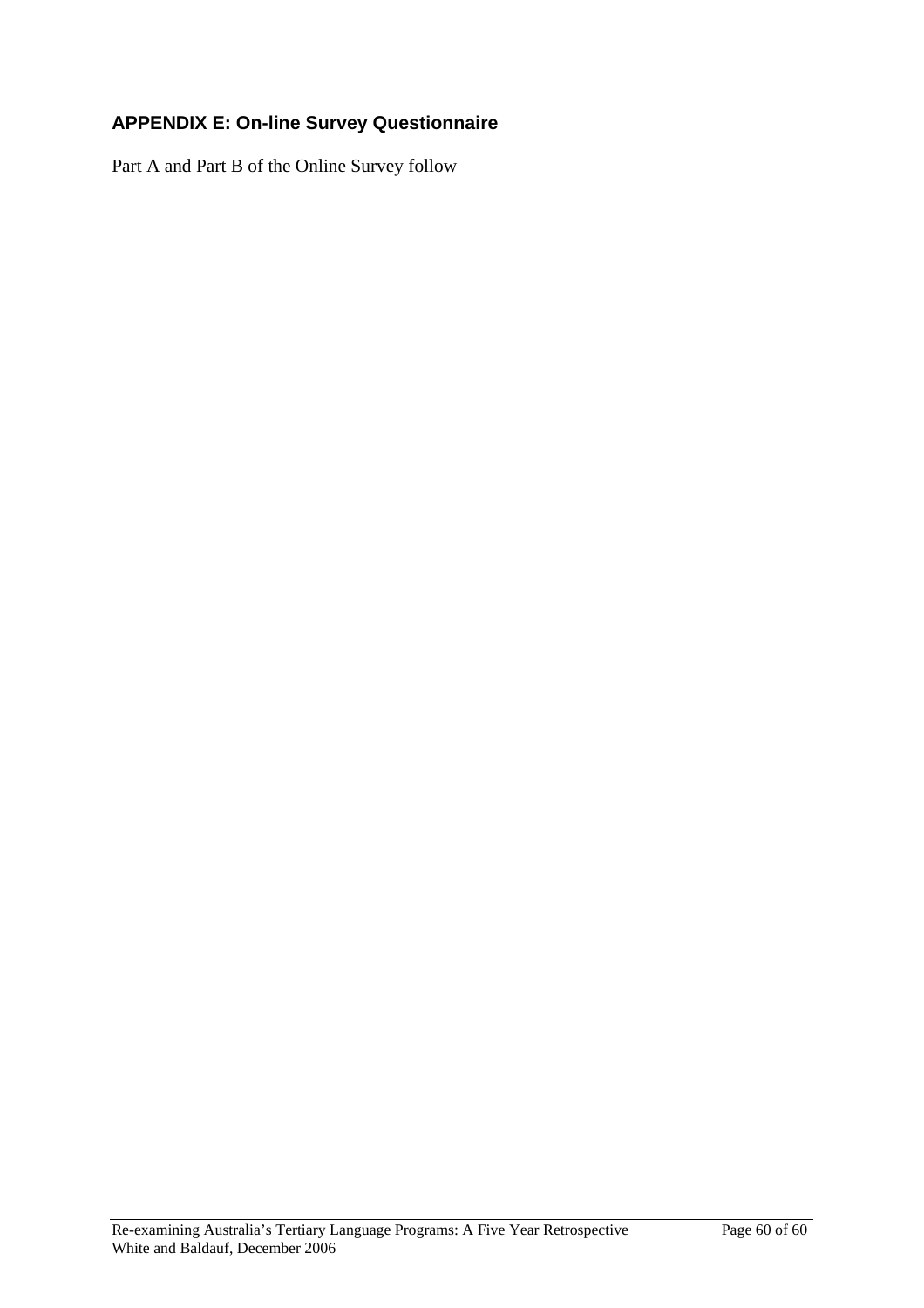## **Welcome to the CASR Project's Online Survey - Part A! This page provides an overview of the CASR Project and the Online Survey.**

#### **Overview of CASR Project**

The Deans of Arts and Social Sciences (DASSH) have been awarded funds from the Collaborative and Structural Reform Fund (CASR) to undertake a national project on languages other than English (LOTE) in the Australian higher education sector. The aim is to advance our understanding of collaborative models of teaching suitable for LOTE and in particular for small enrolment disciplines. The project will examine delivery models and strategies for LOTE in higher education. This survey has been designed to provide critical baseline data about the state of languages in universities and the degree of collaboration currently in existence, as one of the bases for selecting and trialling collaborative models.

#### **Overview of Online Survey**

The survey consists of two questionnaires, Part A and Part B. This questionnaire (Part A) captures information about trends in individual language offerings in Australian universities. The questionnaire should be completed for each language that was offered at your university between 2001 and 2005. The other questionnaire (Part B) captures information about collaborative arrangements your university is currently undertaking, or planning to undertake, the roles of private providers of languages and other concerns that relate to the teaching of languages in universities. The Part B questionnaire only needs to be completed once for each organisational unit within your university.

### **Overview of Part A Questionnaire**

This questionnaire seeks information on one language that was offered at your institution between 2001 and 2005. It attempts to capture changes regarding the offering of courses, the mode of offering, staff numbers, the number of teaching hours and collaborative agreements surrounding this language.

#### **Instructions**

The survey requires detailed information that you may need to obtain elsewhere.

If some languages are taught outside your Faculty we would appreciate it if you would include details of such arrangements and programs in this survey.

You will need to respond to questions in different ways. For some questions, you will be required to type your response in the space provided. For others you can simply click inside the appropriate radio buttons or check boxes, or select your response from a drop down list.

To begin, click on the ''CONTINUE' button at the bottom of this page. To progress through the survey, click on the ''CONTINUE'' button at the bottom of each page. You may be skipped to certain questions as not all questions will apply to everyone. In these cases you will progress without needing to click the "CONTINUE" button. At the end of the questionnaire you will be asked to submit the survey by clicking on the ''SUBMIT'' button.

If you need to revisit a page or section of the survey, click the **Back** button on the toolbar.

If you run out of time you can exit the questionnaire and log back in and continue later. If you continue later you will enter the questionnaire from the beginning. You will see your previous responses in the response fields. Your responses will be saved automatically when you click "CONTINUE". You can click through to the page where you left off (usually where you cannot see any responses in the response fields) and continue your participation there.

> If you have any difficulties or queries in completing this survey please contact: Ms Helen Burns Tel: (07) 3346 9389 Email: h.burns@uq.edu.au

### **Thank you very much for your assistance.**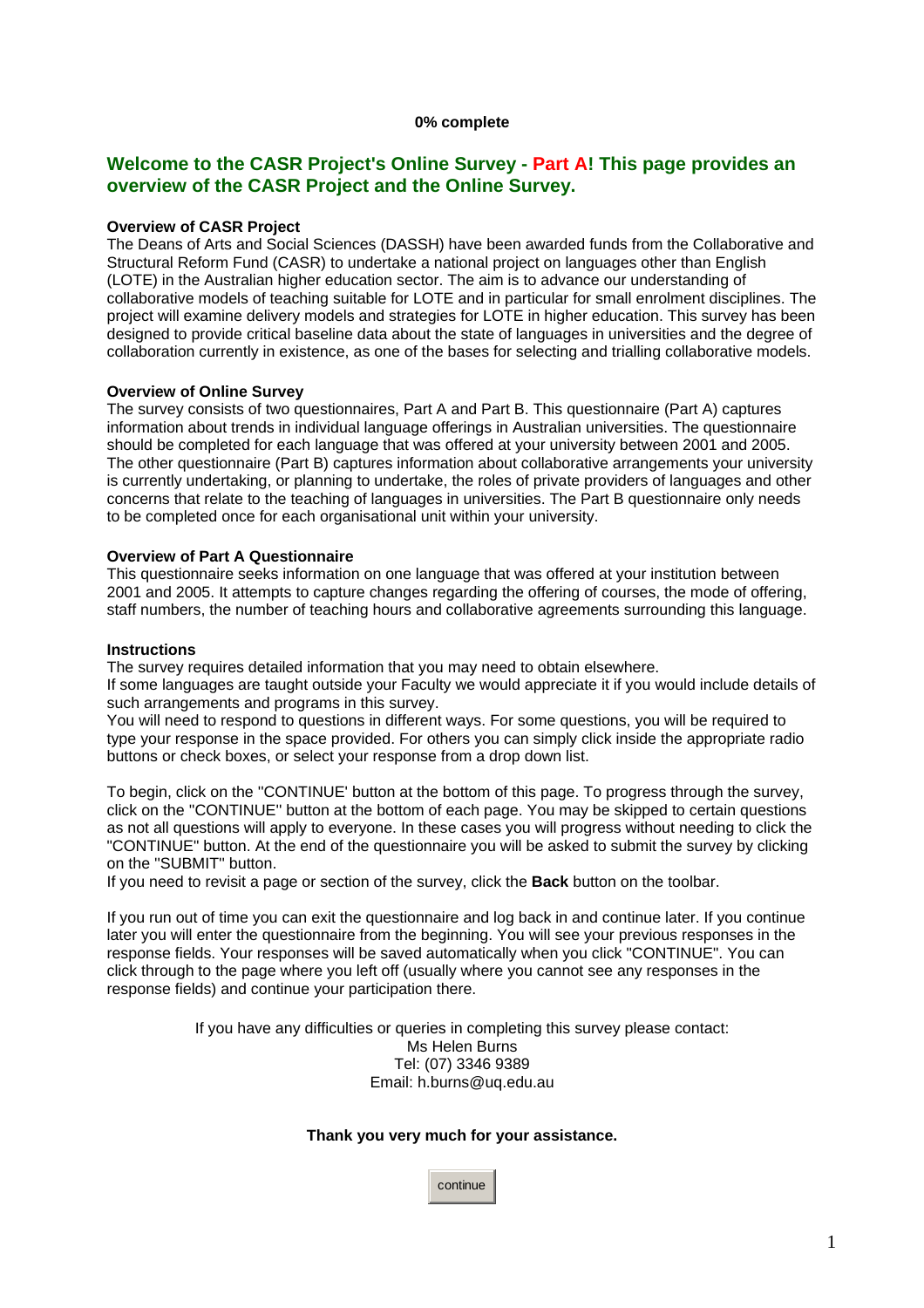# **Question 1** - **Please select your university.**

#### **Question 2** - **Please select a language that was offered at your university in any of the years between 2001 and 2005.**

|                                             | Choose |  |
|---------------------------------------------|--------|--|
| Please specify if selected "other language" |        |  |
|                                             |        |  |
| continue                                    |        |  |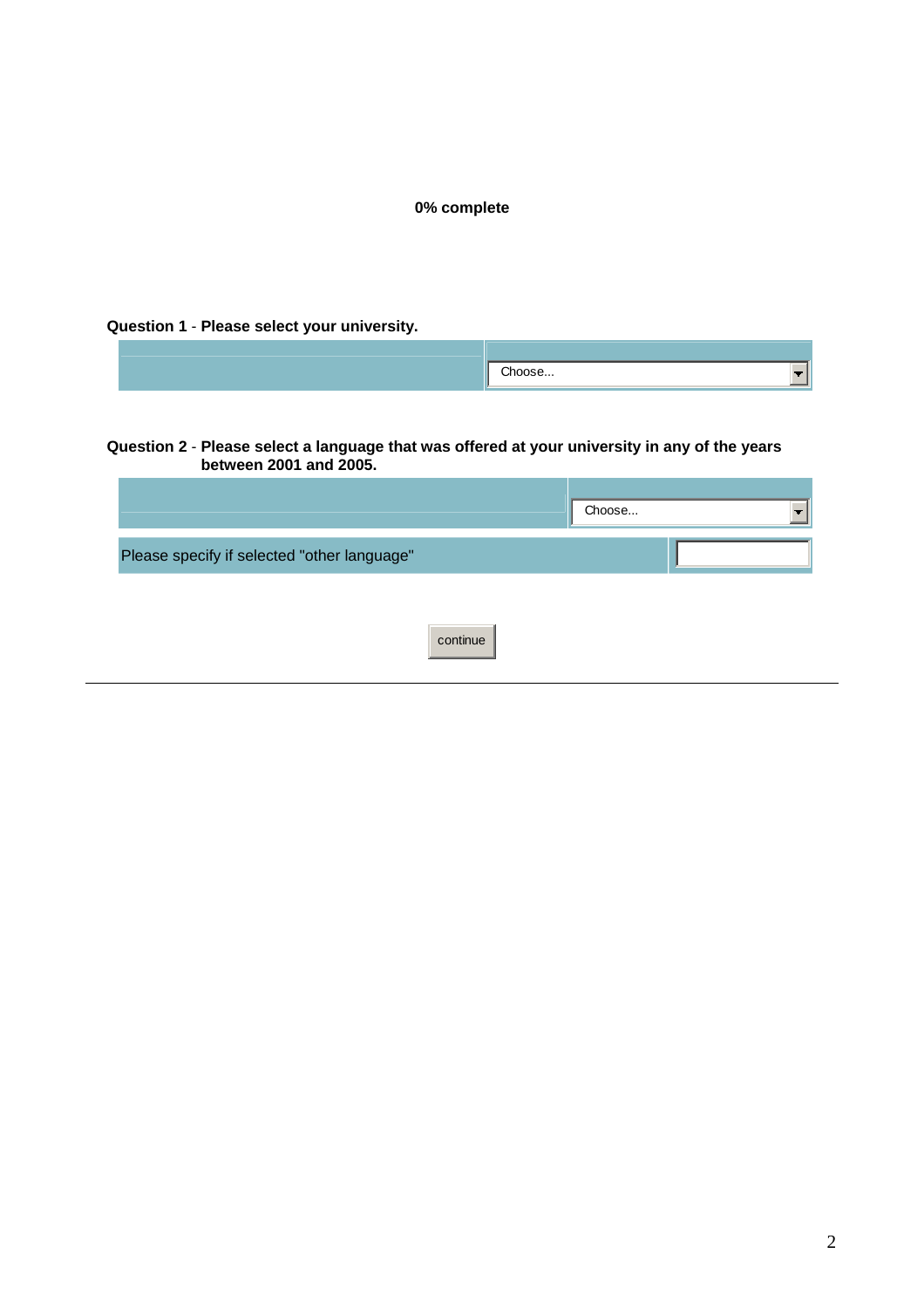## **Question 3** - **Please specify in which mode Burmese was offered at your university in 2001.**

| not offered<br>ltaught' |   | available but not taught taught by other provider |  |  |
|-------------------------|---|---------------------------------------------------|--|--|
|                         | r | ⊷                                                 |  |  |

## **Question 4** - **At which levels was Burmese offered at in 2001?**

Please click all that apply.

|                                             | Year 1           |  | Year <sub>2</sub>     | г | Year <sub>3</sub> |  |  |  |
|---------------------------------------------|------------------|--|-----------------------|---|-------------------|--|--|--|
| Г                                           | <b>Honours</b>   |  | <b>PG Certificate</b> | П | PG Diploma        |  |  |  |
| □                                           | MA by coursework |  | M.Phil                | Г | PhD               |  |  |  |
| г                                           | other            |  |                       |   |                   |  |  |  |
| Please<br>specify up<br>to three<br>"other" |                  |  |                       |   |                   |  |  |  |

## **Question 5** - **What was the equivalent full-time student load in 2001?**

| continue |  |
|----------|--|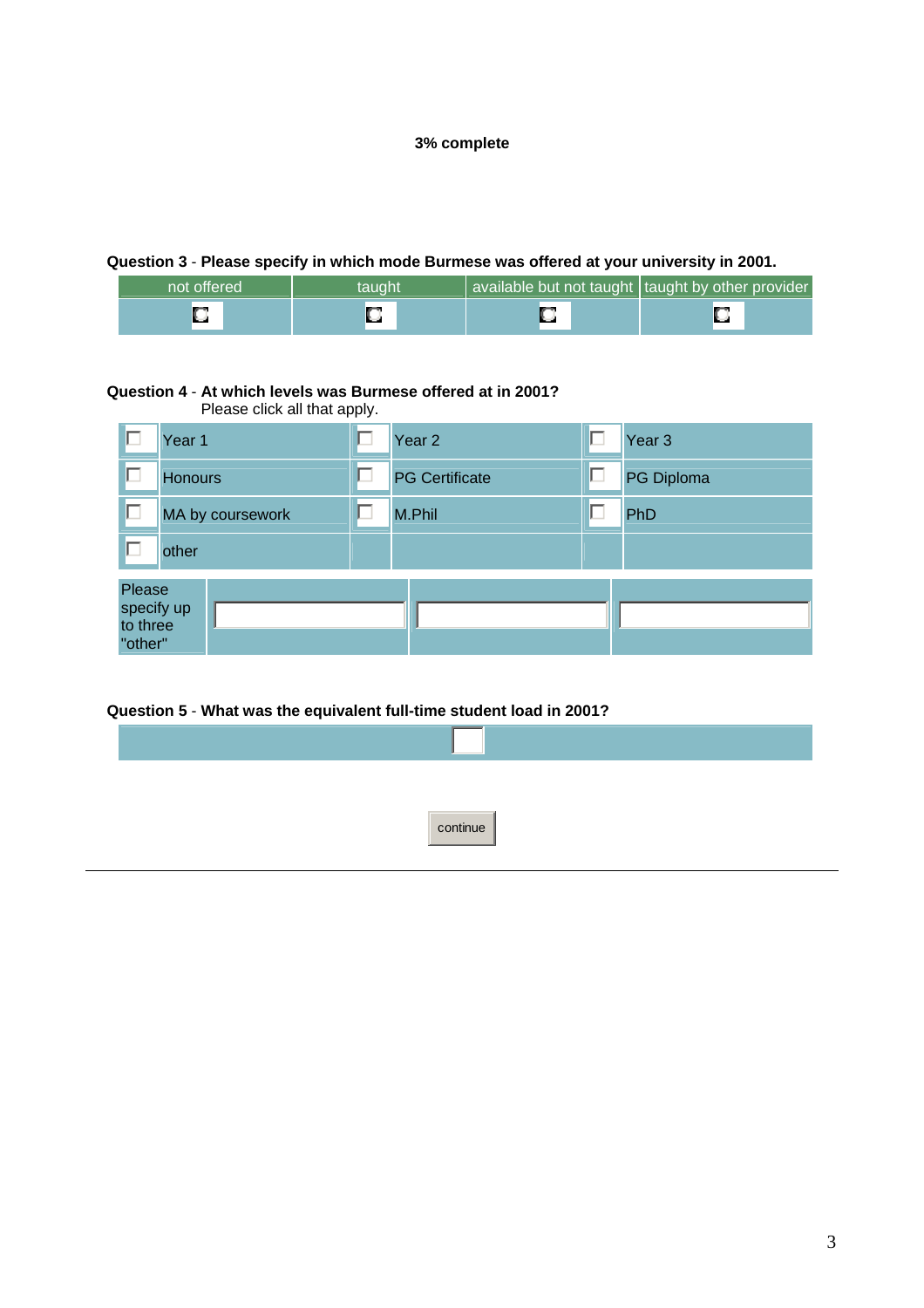# **Question 6** - **Please specify in which mode Burmese was offered at your university in 2002.**

| ⊧not offered \<br>taught |  | available but not taught   taught by other provider |  |  |
|--------------------------|--|-----------------------------------------------------|--|--|
|                          |  |                                                     |  |  |

### **Question 7** - **At which levels was Burmese offered at in 2002?**

|                                             | Please click all that apply. |   |                       |  |                   |  |  |
|---------------------------------------------|------------------------------|---|-----------------------|--|-------------------|--|--|
| г                                           | Year 1                       |   | Year <sub>2</sub>     |  | Year <sub>3</sub> |  |  |
| □                                           | <b>Honours</b>               | Г | <b>PG Certificate</b> |  | PG Diploma        |  |  |
| □                                           | MA by coursework             |   | M.Phil                |  | PhD               |  |  |
| D                                           | other                        |   |                       |  |                   |  |  |
| Please<br>specify up<br>to three<br>"other" |                              |   |                       |  |                   |  |  |

**Question 8** - **What was the equivalent full-time student load in 2002?**

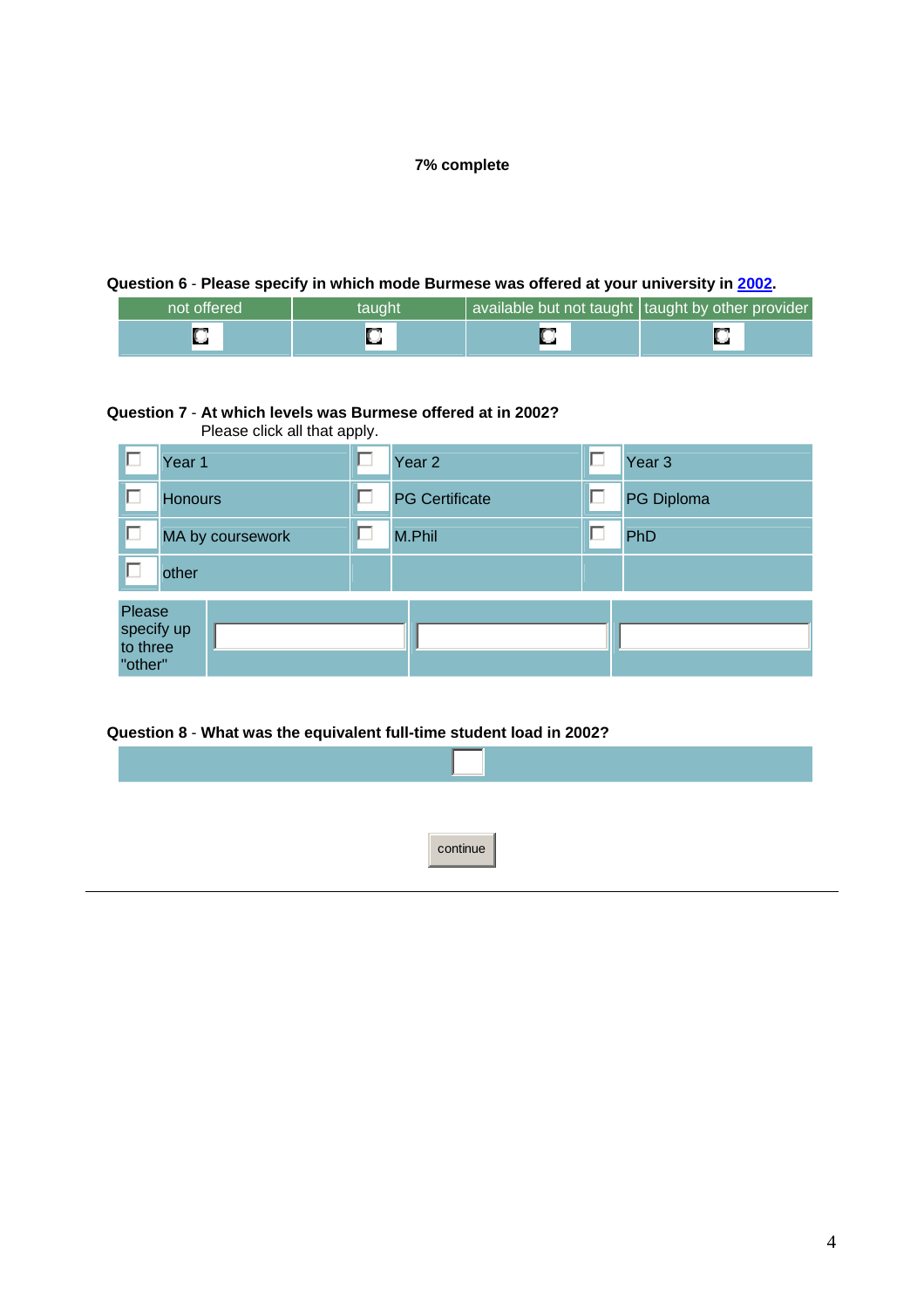## **Question 9** - **Please specify in which mode Burmese was offered at your university in 2003.**

| not offered | taught | available but not taught taught by other provider |   |
|-------------|--------|---------------------------------------------------|---|
|             |        |                                                   | r |

## **Question 10** - **At which levels was Burmese offered at in 2003?**

Please click all that apply.

|                                             | Year 1           |  | Year <sub>2</sub>     | г | Year <sub>3</sub> |  |  |  |
|---------------------------------------------|------------------|--|-----------------------|---|-------------------|--|--|--|
| П                                           | <b>Honours</b>   |  | <b>PG Certificate</b> | П | PG Diploma        |  |  |  |
| $\Box$                                      | MA by coursework |  | M.Phil                | Γ | PhD               |  |  |  |
| г                                           | other            |  |                       |   |                   |  |  |  |
| Please<br>specify up<br>to three<br>"other" |                  |  |                       |   |                   |  |  |  |

## **Question 11** - **What was the equivalent full-time student load in 2003?**

| continue |  |
|----------|--|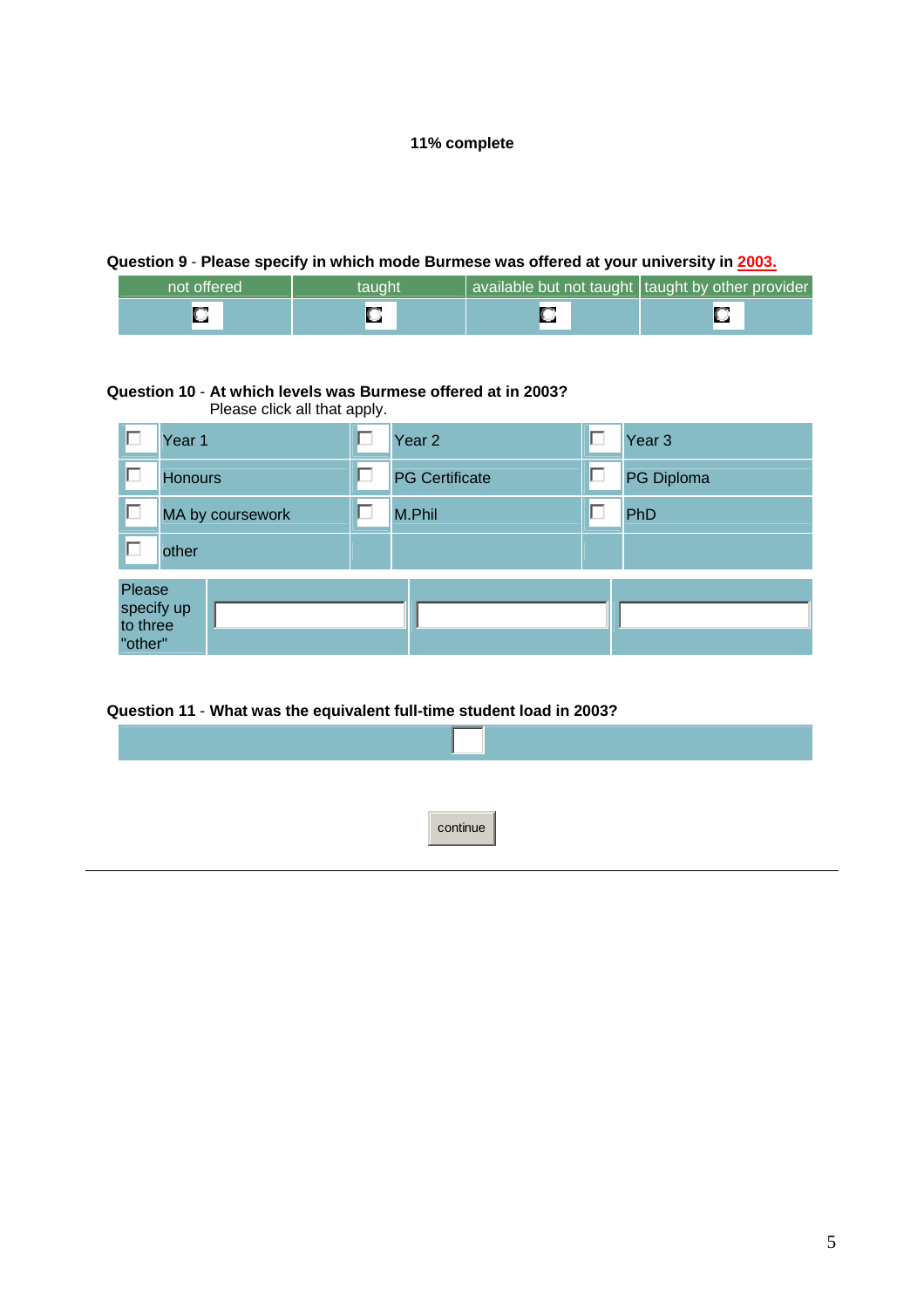# **Question 12** - **Please specify in which mode Burmese was offered at your university in 2004**.

| not offered | taught' | available but not taught   taught by other provider |  |
|-------------|---------|-----------------------------------------------------|--|
|             |         |                                                     |  |

### **Question 13** - **At which levels was Burmese offered at in 2004?**

Please click all that apply.

| г | Year 1                                      | L | Year <sub>2</sub>     | Г | Year <sub>3</sub> |
|---|---------------------------------------------|---|-----------------------|---|-------------------|
| □ | <b>Honours</b>                              | г | <b>PG Certificate</b> | П | PG Diploma        |
| г | MA by coursework                            |   | M.Phil                | Г | PhD               |
| г | other                                       |   |                       |   |                   |
|   | Please<br>specify up<br>to three<br>"other" |   |                       |   |                   |

**Question 14** - **What was the equivalent full-time student load in 2004?**

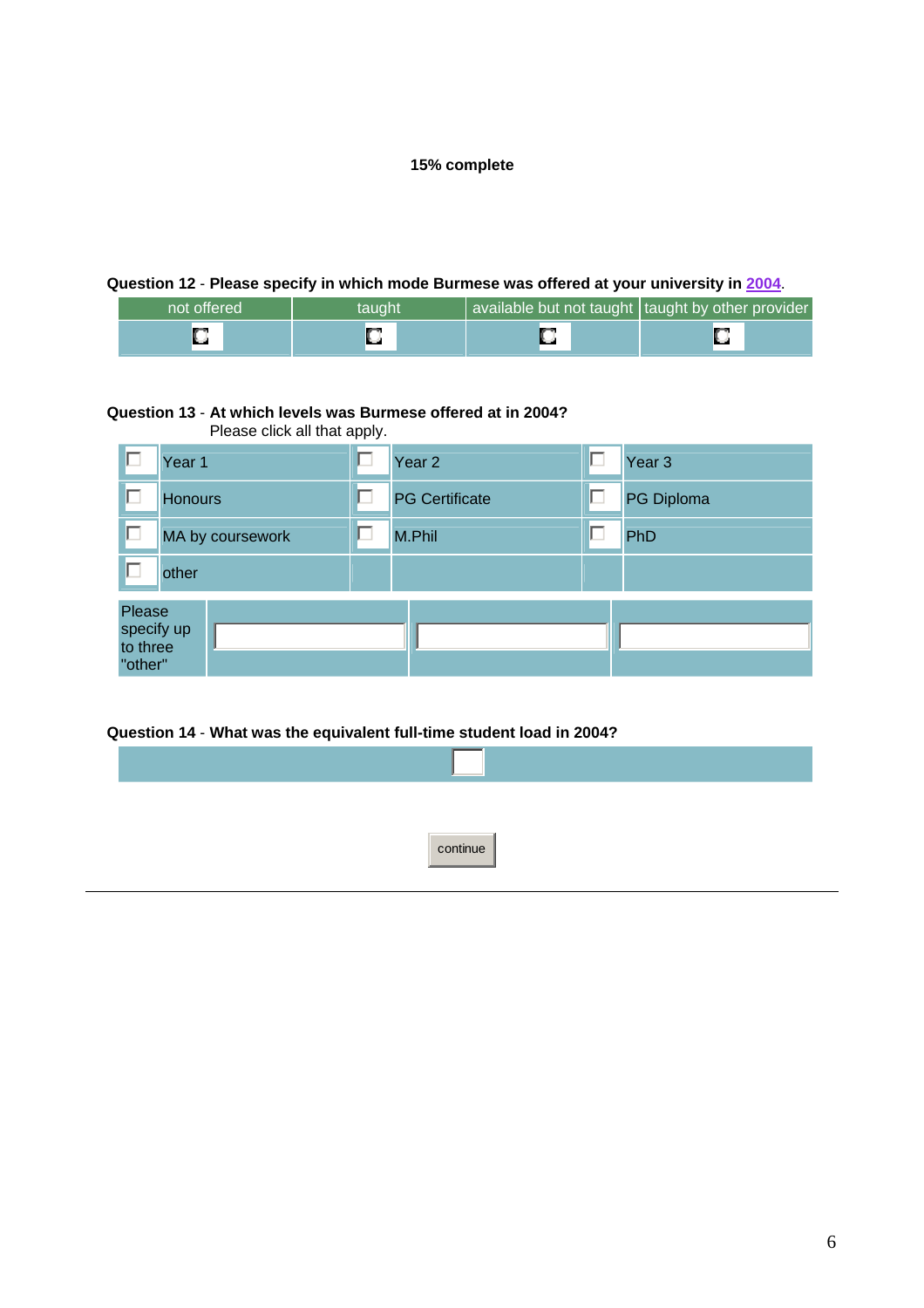# **Question 15** - **Please specify in which mode Burmese was offered at your university in 2005.**

| not offered | taught' | available but not taught   taught by other provider |  |
|-------------|---------|-----------------------------------------------------|--|
|             |         |                                                     |  |

#### **Question 16** - **At which levels was Burmese offered at in 2005?**

Please click all that apply.

| г  | Year 1                                      |  | Year <sub>2</sub>     | □ | Year <sub>3</sub> |
|----|---------------------------------------------|--|-----------------------|---|-------------------|
| г  | <b>Honours</b>                              |  | <b>PG Certificate</b> | П | PG Diploma        |
| □  | MA by coursework                            |  | M.Phil                | Г | PhD               |
| IП | other                                       |  |                       |   |                   |
|    | Please<br>specify up<br>to three<br>"other" |  |                       |   |                   |

**Question 17** - **What was the equivalent full-time student load in 2005?**

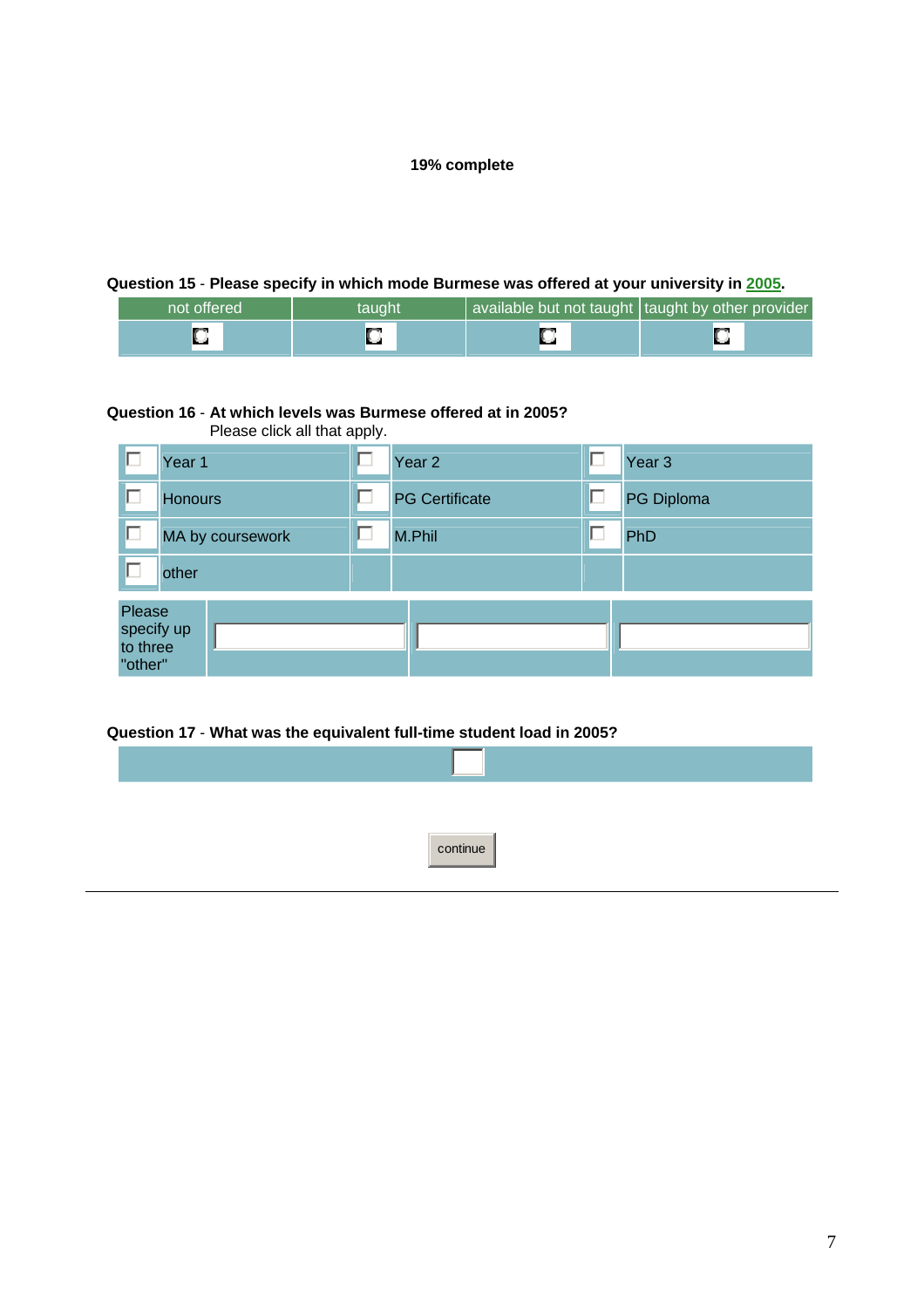## **Question 18** - **Were there any courses (units) dropped or reduced within Burmese between 2001 and 2005?**

| r es | NC      |
|------|---------|
| $-$  | __<br>- |

### **Question 19** - **Please give details of the courses that were dropped or reduced during this time and comment on the reasons for this.**

|                                             | Course title (e.g. Japanese Literature 3<br>A) | Comments (e.g. staff member on leave) |
|---------------------------------------------|------------------------------------------------|---------------------------------------|
| <b>First course</b><br>dropped              |                                                |                                       |
| Choose                                      | year dropped                                   |                                       |
| Second course<br>dropped (if<br>applicable) |                                                |                                       |
| Choose                                      | year dropped                                   |                                       |
| Third course<br>dropped (if<br>applicable)  |                                                |                                       |
| Choose                                      | year dropped                                   |                                       |

### **Question 20** - **Was there any other course in Burmese that was dropped or reduced between 2001 and 2005?**

| res      | No |
|----------|----|
| _<br>. . | ш  |

### **Please type in the details (course title, comments and year) for all other dropped or reduced courses.**



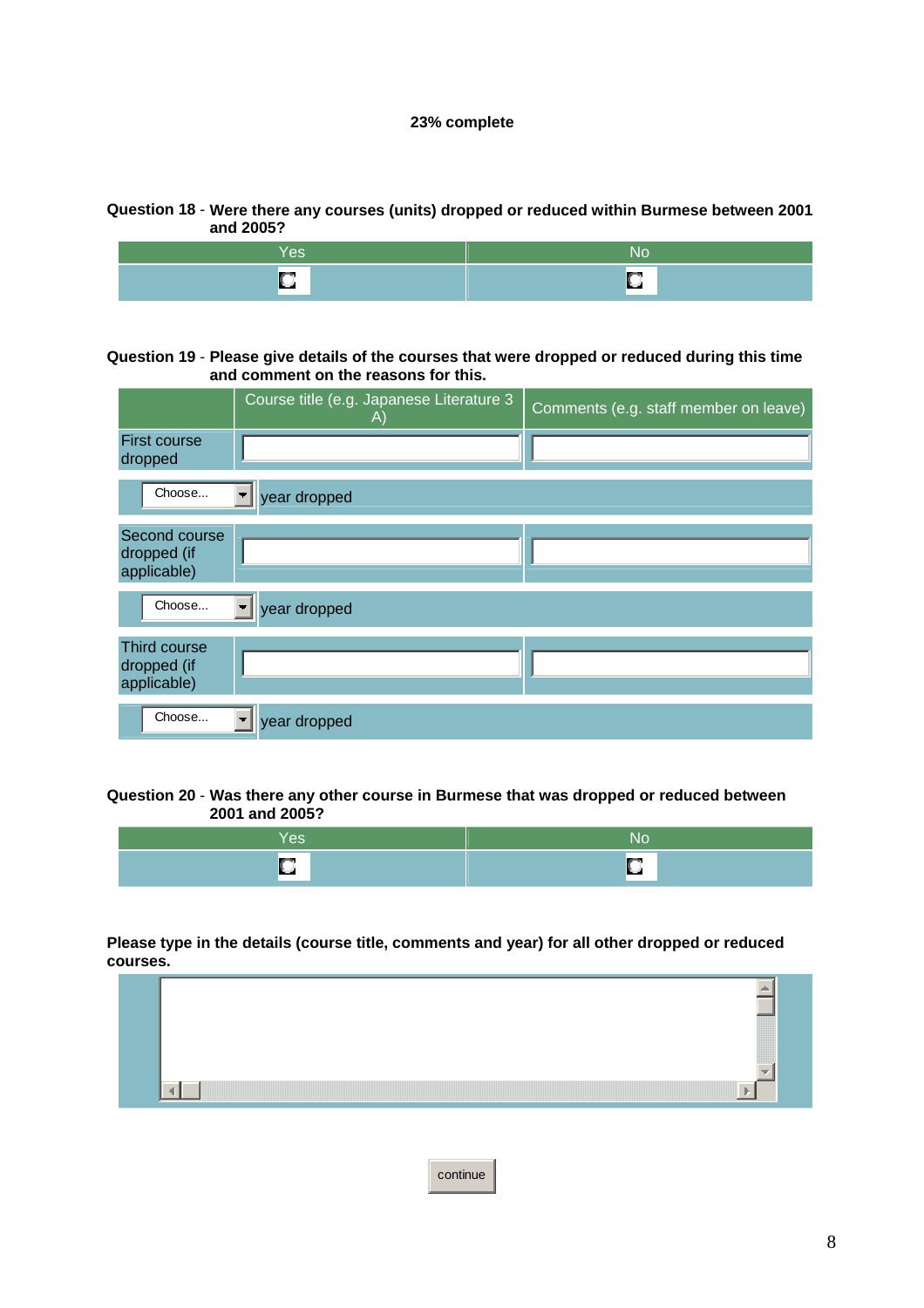### **Question 21** - **Were there any courses added to Burmese between 2001 and 2005?**

| <b>Yes</b> | NC |
|------------|----|
|            |    |

## **Question 22** - **Please give details of the first course that was added during this time.**

|                                     | Course title (e.g. Introductory Swahili) |
|-------------------------------------|------------------------------------------|
| First course added                  |                                          |
| Choose<br>Year added                |                                          |
| Second course added (if applicable) |                                          |
| Choose<br>Year added                |                                          |
| Third course added (if applicable)  |                                          |
| Choose<br>Year added                |                                          |

#### **Question 23** - **Was there any other course in Burmese added between 2001 and 2005?**

## **Please type in the details (course title and year) for all other added courses.**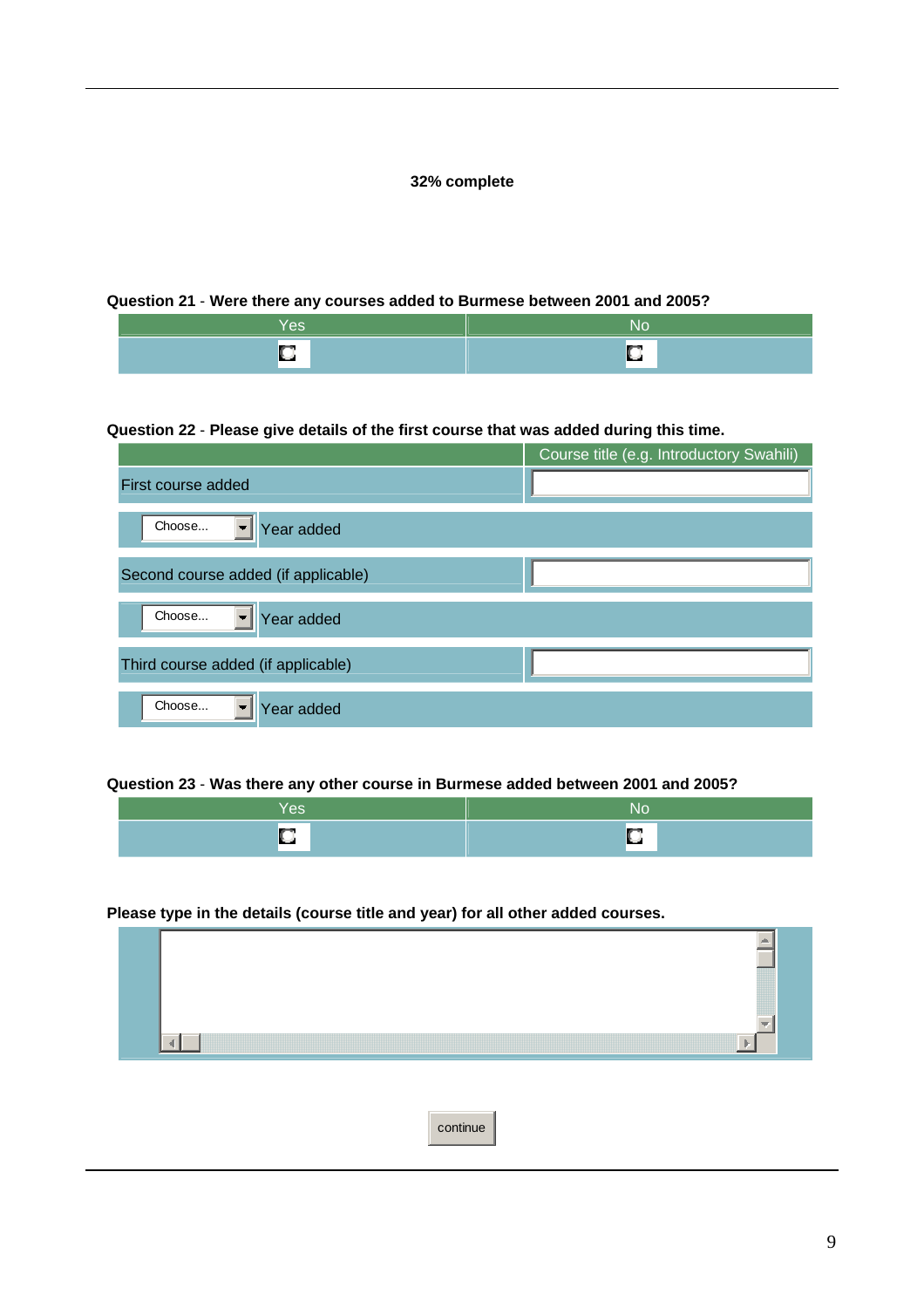#### **Question 24** - **Were there reductions in staff numbers between 2001 and 2005 affecting Burmese ?**



#### **Question 25** - **Please list the reductions of staff in the table below and indicate the reason(s).** Only fill in details for the years that are applicable.

|                      | <b>EFT</b> reductions<br>e.g. 1.0 | Reasons<br>e.g. Voluntary<br>redundancy |
|----------------------|-----------------------------------|-----------------------------------------|
| 2001 (if applicable) |                                   |                                         |
| 2002 (if applicable) |                                   |                                         |
| 2003 (if applicable) |                                   |                                         |
| 2004 (if applicable) |                                   |                                         |
| 2005 (if applicable) |                                   |                                         |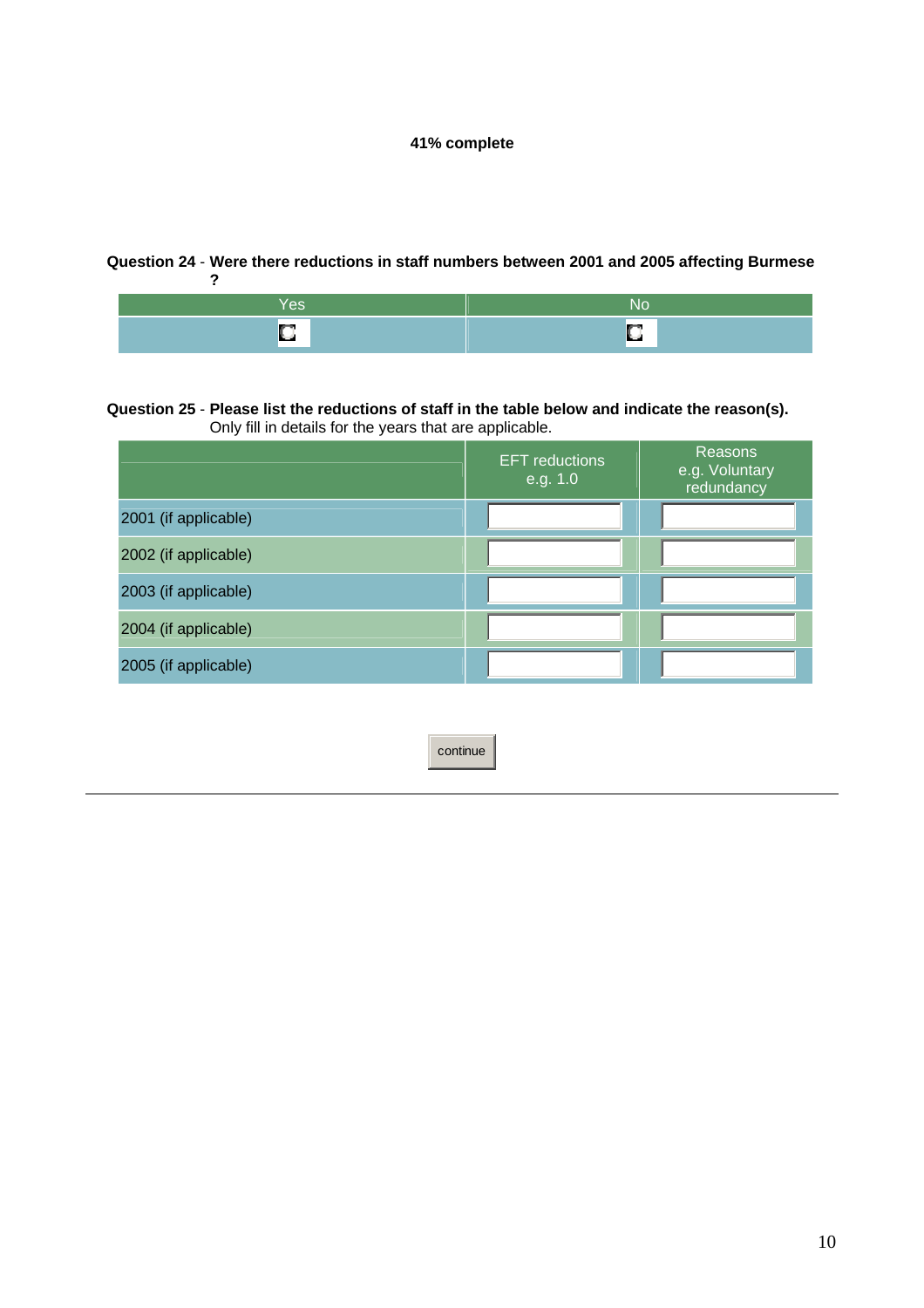# **Question 26** - **Were there any staff additions affecting Burmese between 2001 and 2005?**

| __<br>U. |  |
|----------|--|

## **Question 27** - **Please list the additions of staff in the table below.**

Only fill in details for the years that are applicable.

|                         | <b>EFT</b> additions<br>e.g. 1.0 | Internal funding<br>in $%$<br>e.g. 50% | External<br>funding from<br>where<br>e.g. PRC<br>Government | Part external<br>funding in %<br>e.g. 50% |
|-------------------------|----------------------------------|----------------------------------------|-------------------------------------------------------------|-------------------------------------------|
| in 2001 (if applicable) |                                  |                                        |                                                             |                                           |
| in 2002 (if applicable) |                                  |                                        |                                                             |                                           |
| in 2003 (if applicable) |                                  |                                        |                                                             |                                           |
| in 2004 (if applicable) |                                  |                                        |                                                             |                                           |
| in 2005 (if applicable) |                                  |                                        |                                                             |                                           |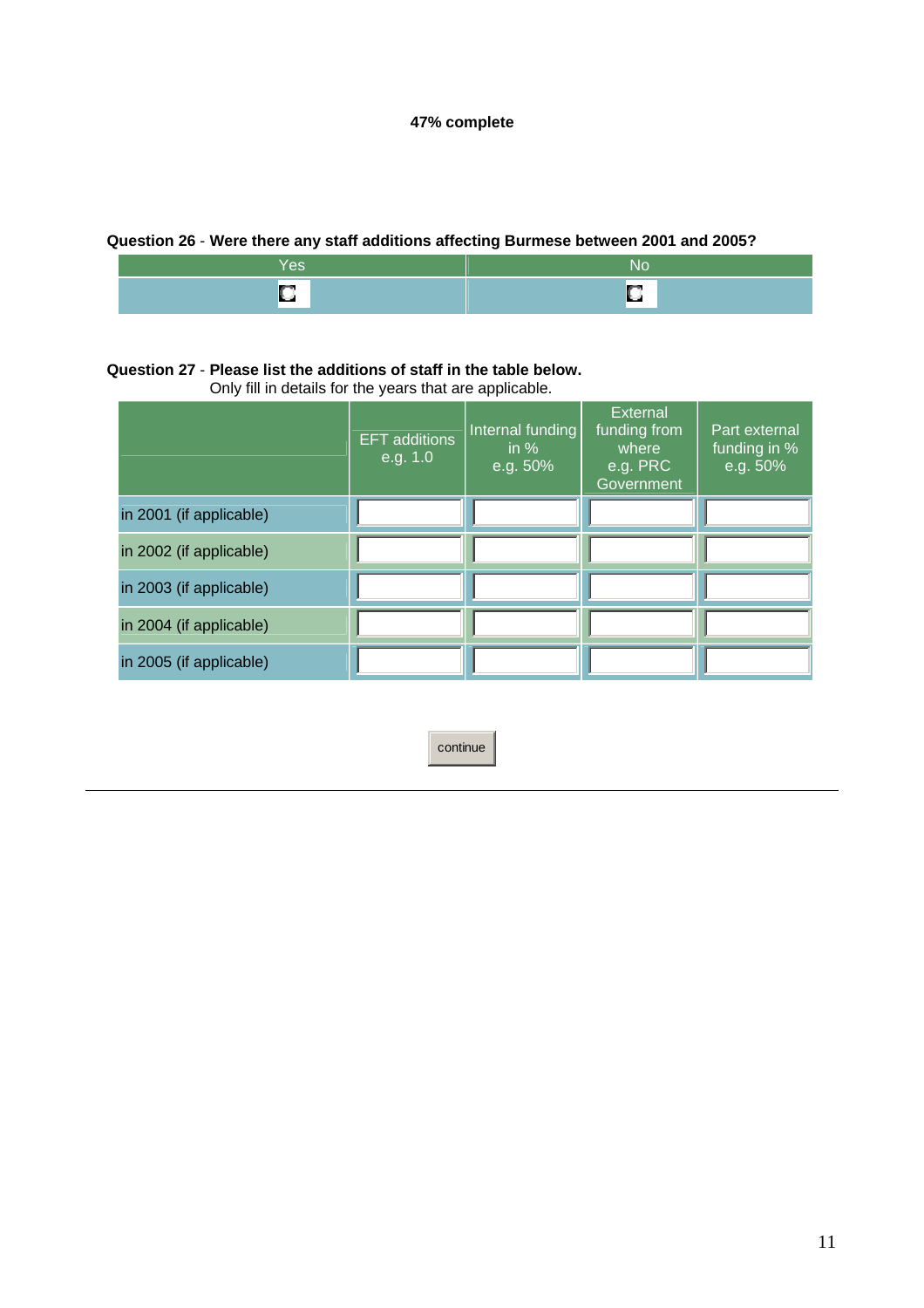# **Question 28** - **What was the total number of teaching hours for Burmese and how many of those were casual staff hours?**

Only fill in details for the years that are applicable.

|                         | Number of total<br>teaching hours (e.g.<br>806) | Number of casual staff<br>teaching hours (e.g.<br>556) |
|-------------------------|-------------------------------------------------|--------------------------------------------------------|
| in 2001 (if applicable) |                                                 |                                                        |
| in 2002 (if applicable) |                                                 |                                                        |
| in 2003 (if applicable) |                                                 |                                                        |
| in 2004 (if applicable) |                                                 |                                                        |
| in 2005 (if applicable) |                                                 |                                                        |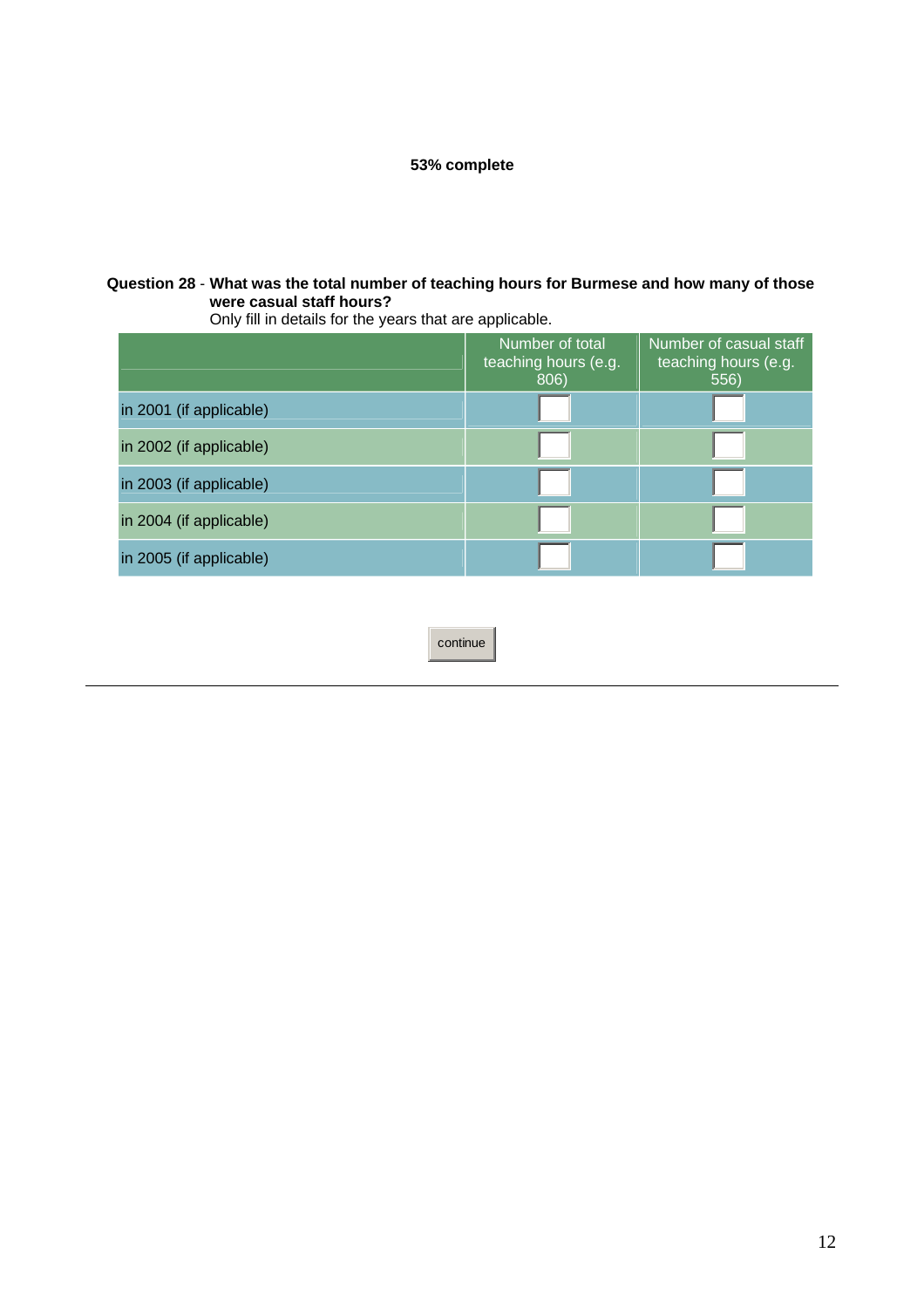## **Question 29** - **Between 2001 and 2005, were any courses within Burmese been shifted from a normal credit stream to other methods of offering?**

| Ш |  |
|---|--|

## **Question 30** - **Please provide details below.**

for 2001 (if applicable)

| <sup>1</sup> O Registered Training Organisations (e.g. TAFE)                                                               |  |
|----------------------------------------------------------------------------------------------------------------------------|--|
| 1 Foreign Government and Independent Cultural Institutes and Associations<br>(e.g. Japan Foundation)                       |  |
| <b>W</b> University Affiliated Commercial Schools (e.g. Institute of Modern<br>Languages - UQ)                             |  |
| 10 Independent Commercial Languages Schools (e.g. French Centre for<br>Language and Cultural Studies - Sydney)             |  |
| <sup>1</sup> O Australian Government Supported Commercial Language Schools (e.g.<br>National Centre for Language Training) |  |
| Other                                                                                                                      |  |
| please specify if selected "other"                                                                                         |  |

for 2002 (if applicable)

| Registered Training Organisations (e.g. TAFE)                                                               |  |
|-------------------------------------------------------------------------------------------------------------|--|
| Foreign Government and Independent Cultural Institutes and Associations (e.g.<br>Japan Foundation)          |  |
| University Affiliated Commercial Schools (e.g. Institute of Modern Languages -<br>UQ                        |  |
| Independent Commercial Languages Schools (e.g. French Centre for Language<br>and Cultural Studies - Sydney) |  |
| Australian Government Supported Commercial Language Schools (e.g.<br>National Centre for Language Training) |  |
| Other                                                                                                       |  |
| please specify if selected "other"                                                                          |  |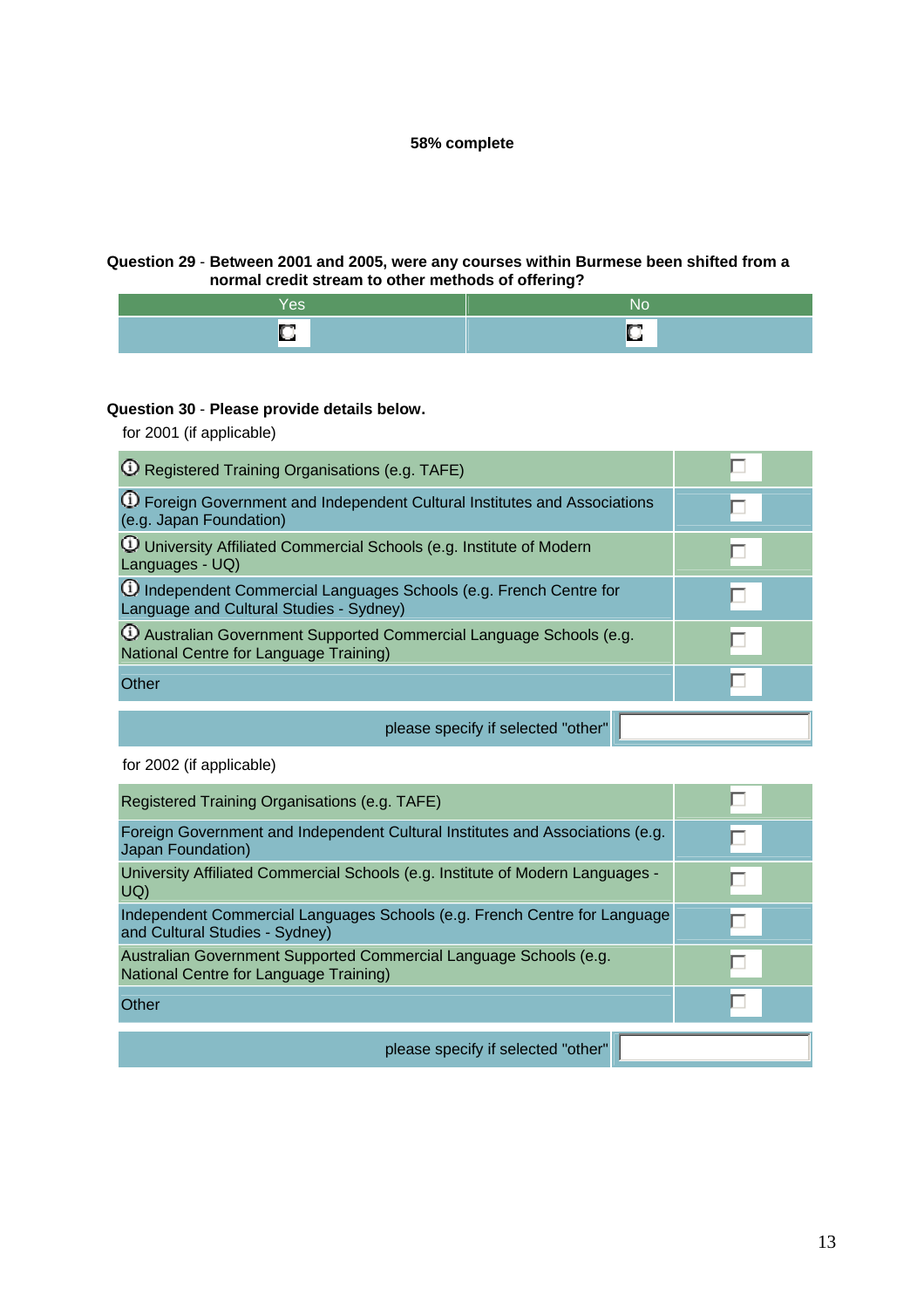for 2003 (if applicable)

| Registered Training Organisations (e.g. TAFE)                                                               |   |
|-------------------------------------------------------------------------------------------------------------|---|
| Foreign Government and Independent Cultural Institutes and Associations (e.g.<br>Japan Foundation)          | г |
| University Affiliated Commercial Schools (e.g. Institute of Modern Languages -<br>UQ                        |   |
| Independent Commercial Languages Schools (e.g. French Centre for Language<br>and Cultural Studies - Sydney) | г |
| Australian Government Supported Commercial Language Schools (e.g.<br>National Centre for Language Training) |   |
| Other                                                                                                       |   |
| please specify if selected "other"                                                                          |   |

for 2004 (if applicable)

| Registered Training Organisations (e.g. TAFE)                                                               |   |
|-------------------------------------------------------------------------------------------------------------|---|
| Foreign Government and Independent Cultural Institutes and Associations (e.g.<br>Japan Foundation)          | Г |
| University Affiliated Commercial Schools (e.g. Institute of Modern Languages -<br>UQ                        |   |
| Independent Commercial Languages Schools (e.g. French Centre for Language<br>and Cultural Studies - Sydney) | Г |
| Australian Government Supported Commercial Language Schools (e.g.<br>National Centre for Language Training) |   |
| Other                                                                                                       |   |
|                                                                                                             |   |

please specify if selected "other"

for 2005 (if applicable)

| Registered Training Organisations (e.g. TAFE)                                                               |  |
|-------------------------------------------------------------------------------------------------------------|--|
| Foreign Government and Independent Cultural Institutes and Associations (e.g.<br>Japan Foundation)          |  |
| University Affiliated Commercial Schools (e.g. Institute of Modern Languages -<br>UQ                        |  |
| Independent Commercial Languages Schools (e.g. French Centre for Language<br>and Cultural Studies - Sydney) |  |
| Australian Government Supported Commercial Language Schools (e.g.<br>National Centre for Language Training) |  |
| Other                                                                                                       |  |
| please specify if selected "other"                                                                          |  |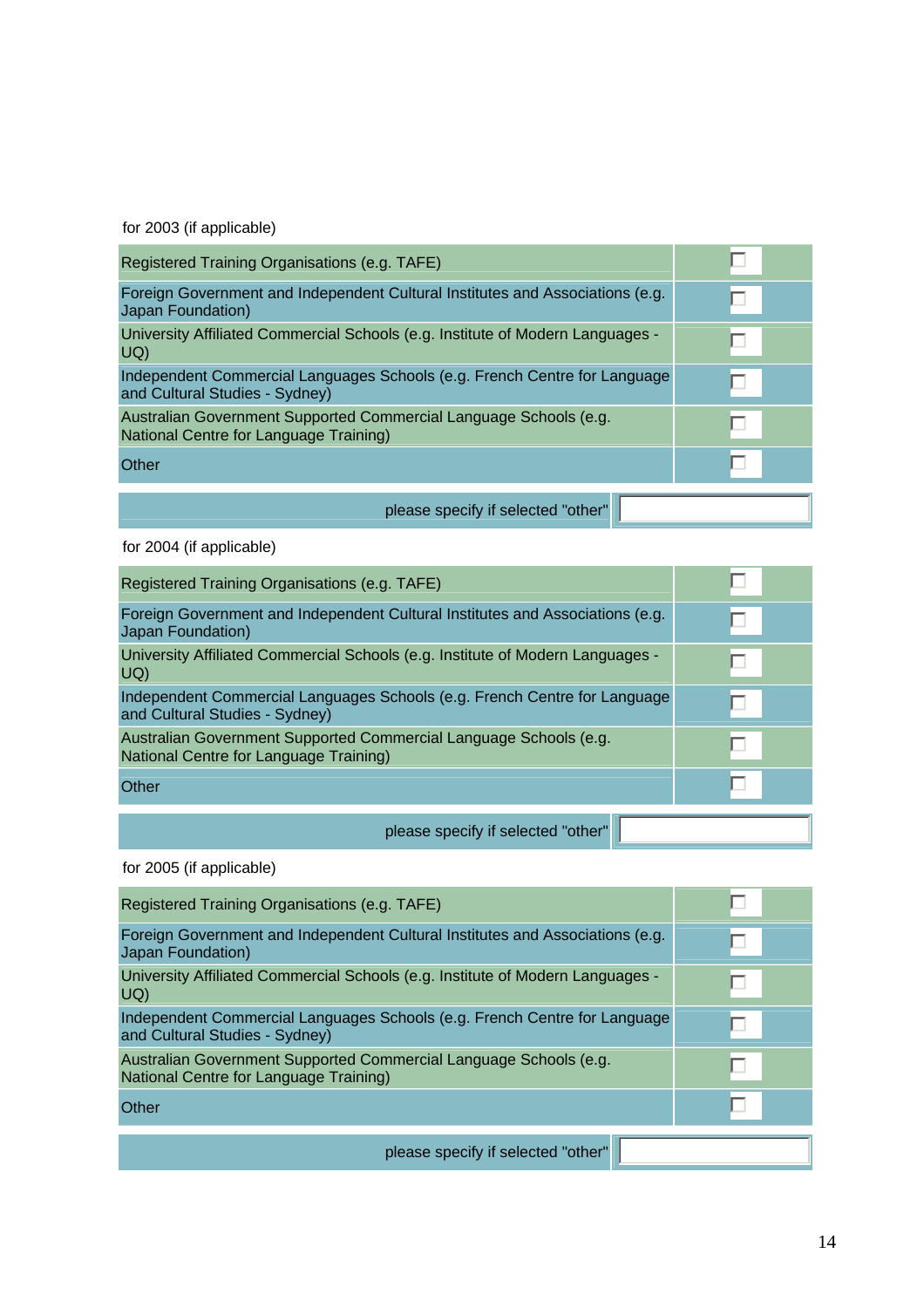continue **94% complete**

**Question 31** - **Did you have any collaborative arrangements in place for the teaching of/ or higher degree supervision in Burmese ?**

| wa |
|----|
|    |

# **Question 32** - **Please give details on these collaborative arrangements.**

Only fill in details for the years that are applicable.

|                         | Which organisation did you collaborate with?<br>e.g.UNSW | Desciption of arrangement<br>e.g.Sydney university students enrol in UNSW<br>3rd year subjects to complete a major at<br>USYD. |
|-------------------------|----------------------------------------------------------|--------------------------------------------------------------------------------------------------------------------------------|
| for 2001<br>(if         |                                                          |                                                                                                                                |
| applicabl<br>$\epsilon$ |                                                          |                                                                                                                                |
| for 2002<br>(if         |                                                          |                                                                                                                                |
| applicabl               |                                                          |                                                                                                                                |
| e)<br>for 2003          |                                                          |                                                                                                                                |
| (if<br>applicabl        |                                                          |                                                                                                                                |
| $\epsilon$              |                                                          |                                                                                                                                |
| for 2004<br>(if         |                                                          |                                                                                                                                |
| applicabl<br>$\epsilon$ |                                                          |                                                                                                                                |
| for 2005                |                                                          |                                                                                                                                |
| (if<br>applicabl        |                                                          |                                                                                                                                |
| $\epsilon$              |                                                          |                                                                                                                                |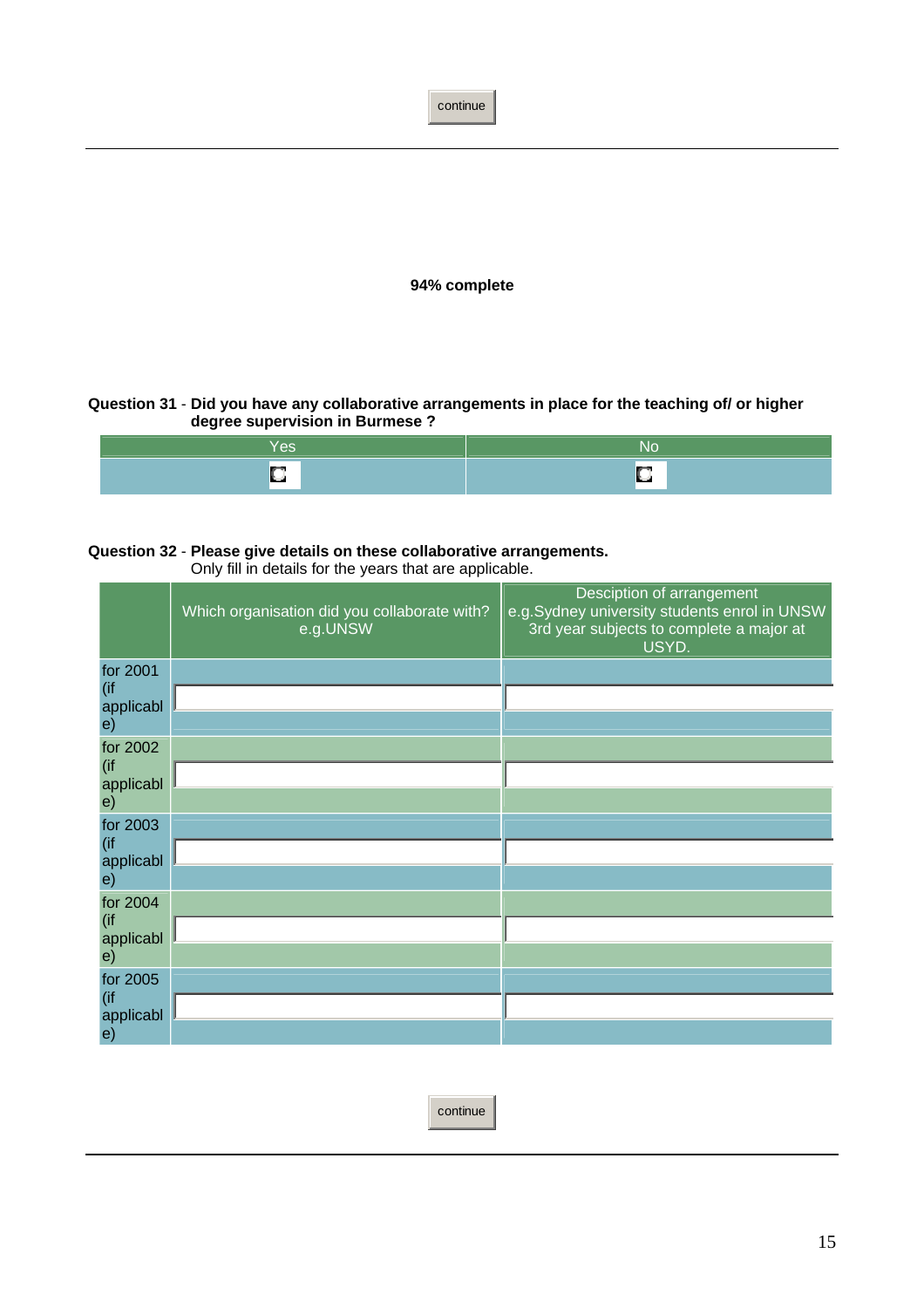**This is the end of the questionnaire for Part A. Thank you for your participation.** 

**Please submit your responses by clicking the button below.**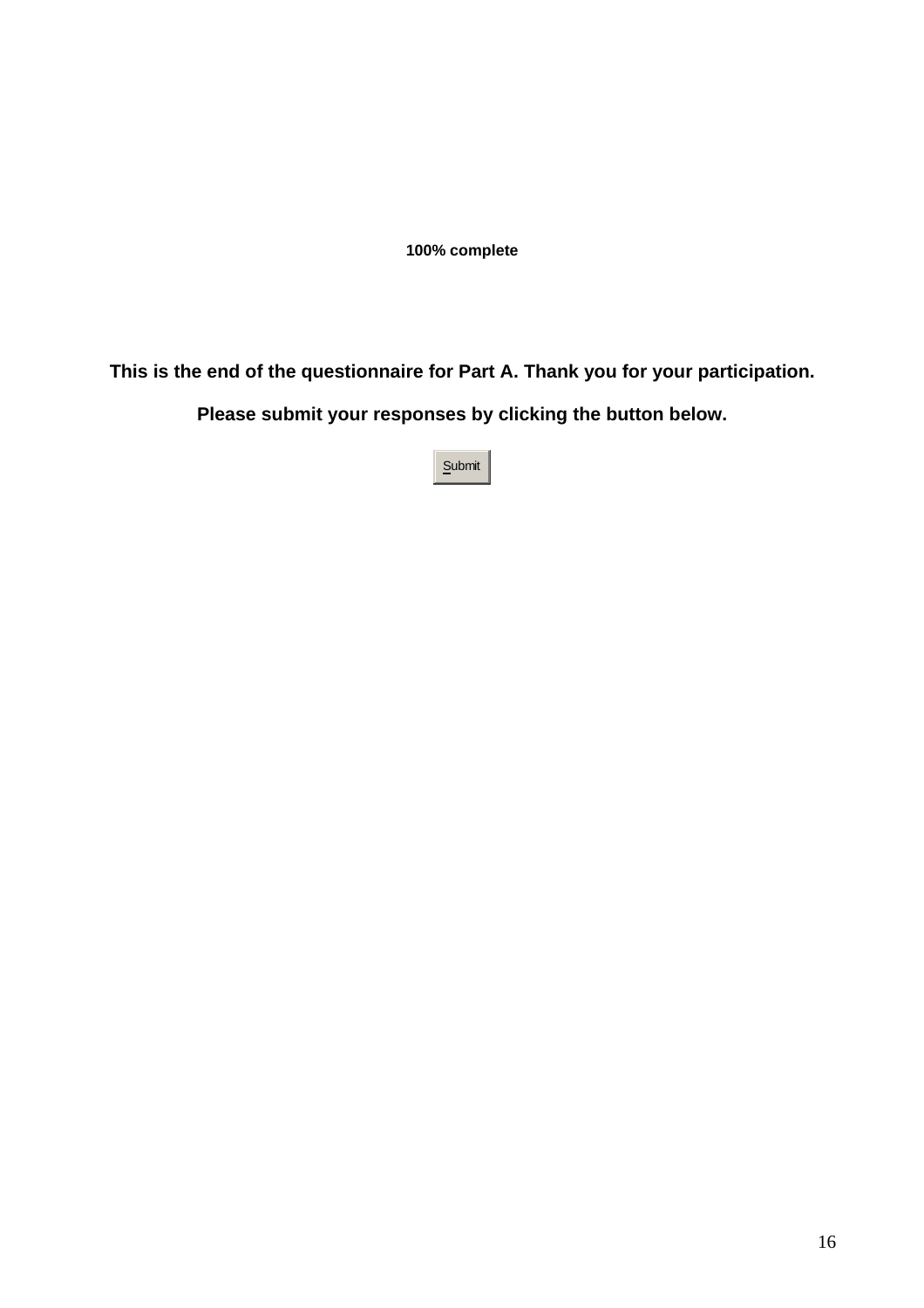## **Welcome to the CASR Project's Online Survey - Part B! This page provides an overview of the CASR Project and the Online Survey.**

## **Overview of CASR Project**

The Deans of Arts and Social Sciences (DASSH) have been awarded funds from the Collaborative and Structural Reform Fund (CASR) to undertake a national project on languages other than English (LOTE) in the Australian higher education sector. The aim is to advance our understanding of collaborative models of teaching suitable for (LOTE) and in particular for small enrolment disciplines. The project will examine delivery models and strategies for LOTE in higher education. This survey has been designed to provide critical baseline data about the state of languages in universities and the degree of collaboration currently in existence, as one of the bases for selecting and trialling collaborative models.

#### **Overview of Online Survey**

The On-line survey consists of two questionnaires, Part A and Part B. This questionnaire (Part B) captures information about collaborative arrangements your university is currently undertaking, or planning to undertake, the roles of private providers of languages and other concerns that relate to the teaching of languages in universities. The other questionnaire (Part A) captures information about trends in individual language offerings in Australian universities. Part A is to be completed for each language separately, whereas this questionnaire only needs to be completed once for each organisational unit within your university.

#### **Instructions**

The survey requires detailed information that you may need to obtain elsewhere.

If some languages are taught outside your Faculty we would appreciate it if you would include details of such arrangements and programs in this survey.

You will need to respond to questions in different ways. For some questions, you will be required to type your response in the space provided. For others you can simply click inside the appropriate radio buttons or check boxes, or select your response from a drop down list.

To begin, click on the ''CONTINUE' button at the bottom of this page. To progress through the survey, click on the ''CONTINUE'' button at the bottom of each page. You may be skipped to certain questions as not all questions will apply to everyone. In these cases you will progress without needing to click the "CONTINUE" button. At the end of the questionnaire you will be asked to submit the survey by clicking on the ''SUBMIT'' button.

If you need to revisit a page or section of the survey, click the **Back** button on the toolbar.

If you run out of time you can exit the questionnaire and log back in and continue later. If you continue later you will enter the questionnaire from the beginning. You will see your previous responses in the response fields. Your responses will be saved automatically when you click "CONTINUE". You can click through to the page where you left off (usually where you cannot see any responses in the response fields) and continue your participation there.

> If you have any difficulties or queries in completing this survey please contact: Ms Helen Burns Tel: (07) 3346 9389 Email: h.burns@uq.edu.au

## **Thank you very much for your assistance.**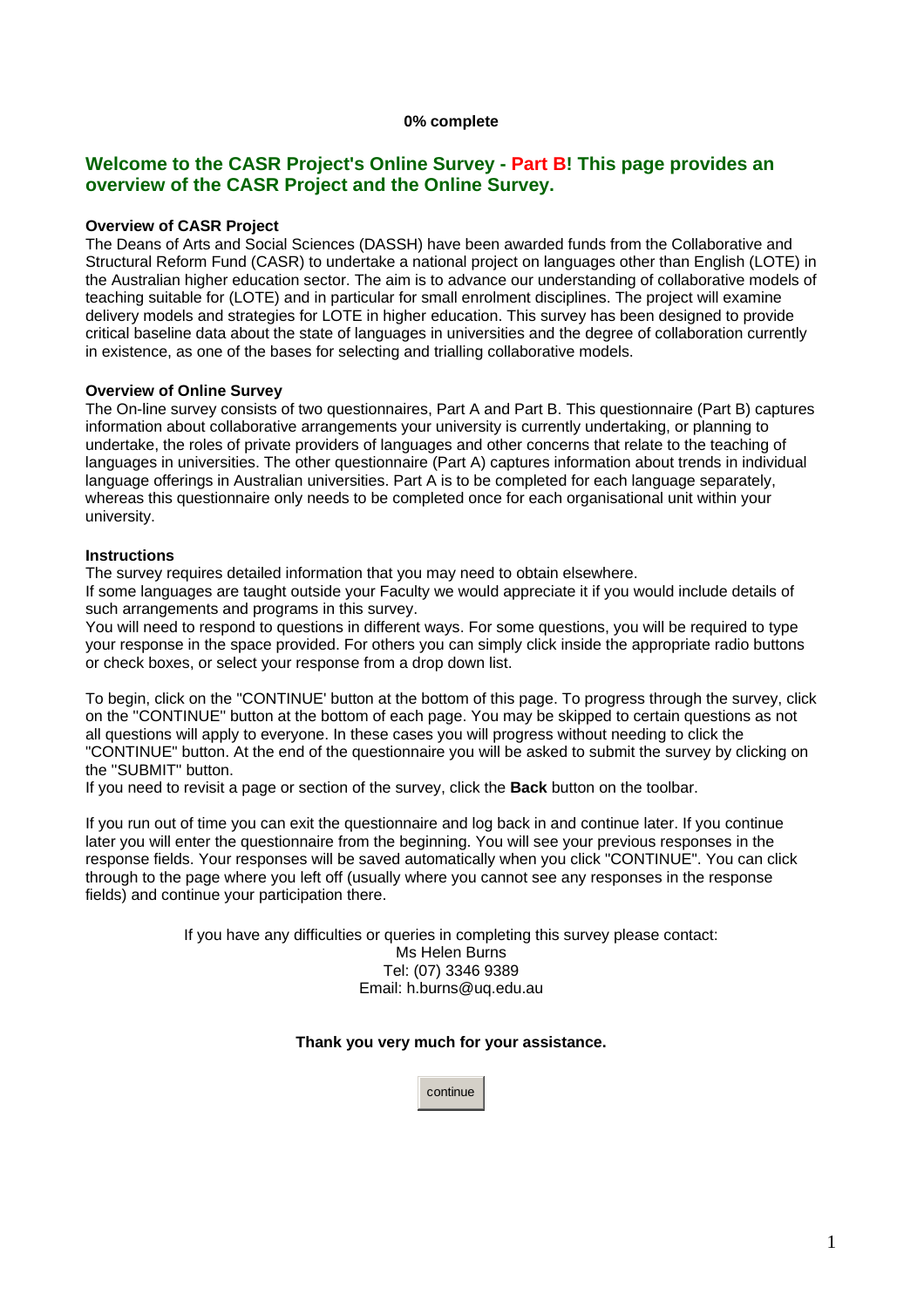#### **Question 1** - **Please type in the name of the organisational unit that you represent.**

e.g. Faculty of Asian Studies, School of Social Science (Asian Studies)

| fghbfgbh |
|----------|
|          |
| continue |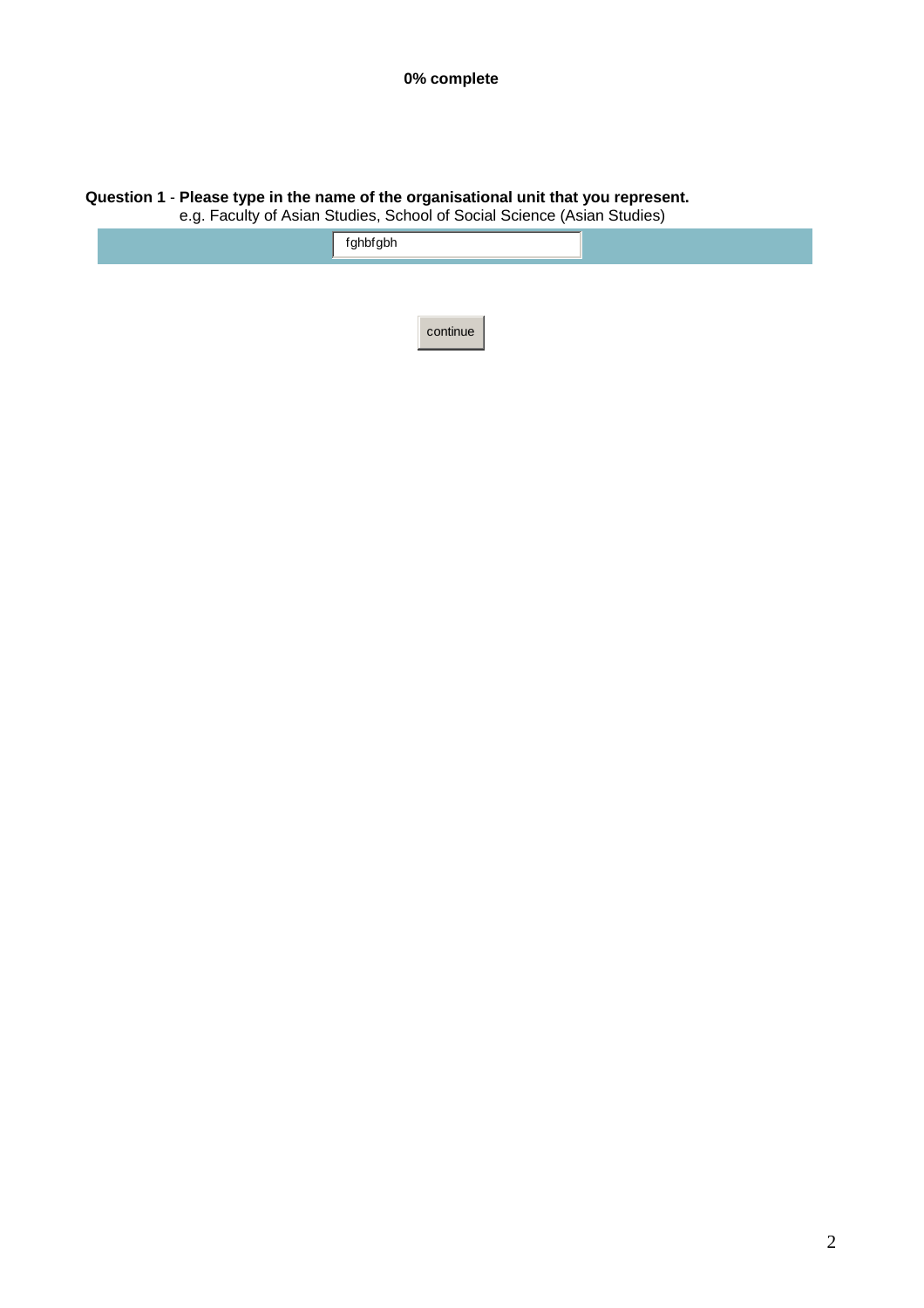# **Section 1** - About your current collaborative arrangements

## **Question 2** - **Do you currently have collaborative arrangements for the delivery of teaching a language?**

| w<br>ч. |
|---------|

**Question 3** - **What major issues are you facing in setting up your collaborative arrangements?** Please rank the issues in order from 1 (being the most important) up to 8 (being the least important). Only rank the issues that apply.

| Aligning timetables                                                  |  |
|----------------------------------------------------------------------|--|
| Differences in credit points per unit/course                         |  |
| Insufficient support from other university/provider                  |  |
| Insufficient flexible delivery facilities (on-line, multimedia etc.) |  |
| Financial arrangements are unknown                                   |  |
| Monitoring quality of written work                                   |  |
| Monitoring quality of verbal work                                    |  |
| Interactions with DEST                                               |  |
|                                                                      |  |

## **Question 4** - **Are there any other issues surrounding the establishment of your collaborative arrangements?**

Please state these issues according to their relevance.

| Higher relevance |  |
|------------------|--|
| Medium relevance |  |
| Lower relevance  |  |

#### **Question 5** - **Please give any further comments about setting up collaborative arrangements you may have in the space provided below.**

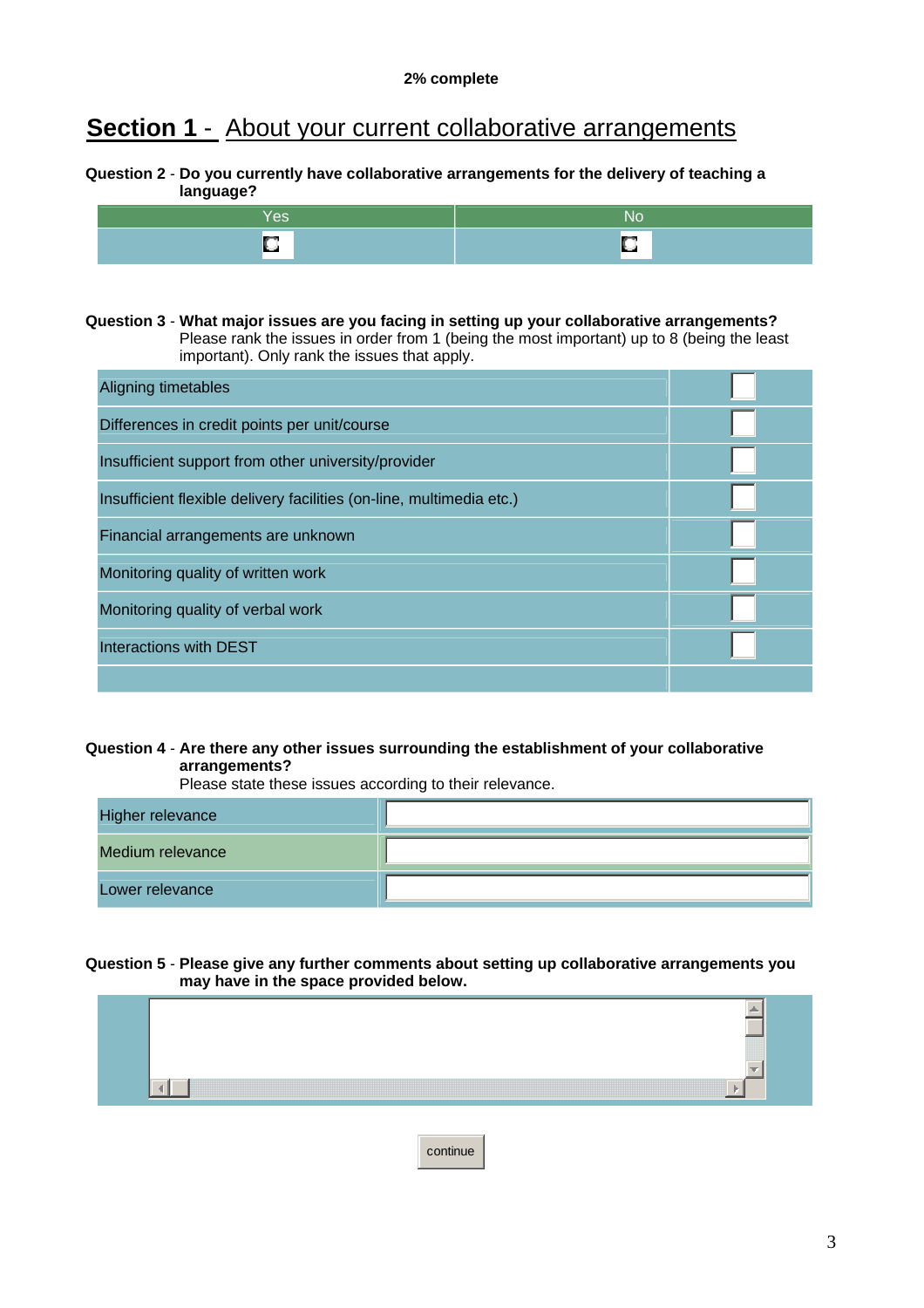### **Question 6** - **What major issues are you facing in administering your current collaborative arrangements?**

Please rank the issues in order from 1 (being the most important) up to 5 (being the least important). Only rank the issues that apply.

| <b>Allocation of EFTSL</b>                                     |  |
|----------------------------------------------------------------|--|
| Enrolment and student financial procedures                     |  |
| Assessment procedures                                          |  |
| Interactions with partners                                     |  |
| Logistical difficulties, e.g. timetables, transportation, etc. |  |
|                                                                |  |

## **Question 7** - **Are there any other issues surrounding the administration of your collaborative agreements?**

Please state these issues according to their relevance.

| Higher relevance |  |
|------------------|--|
| Medium relevance |  |
| Lower relevance  |  |

#### **Question 8** - **Please give any further comments about the administration of your collaborative arrangements you may have in the space provided below.**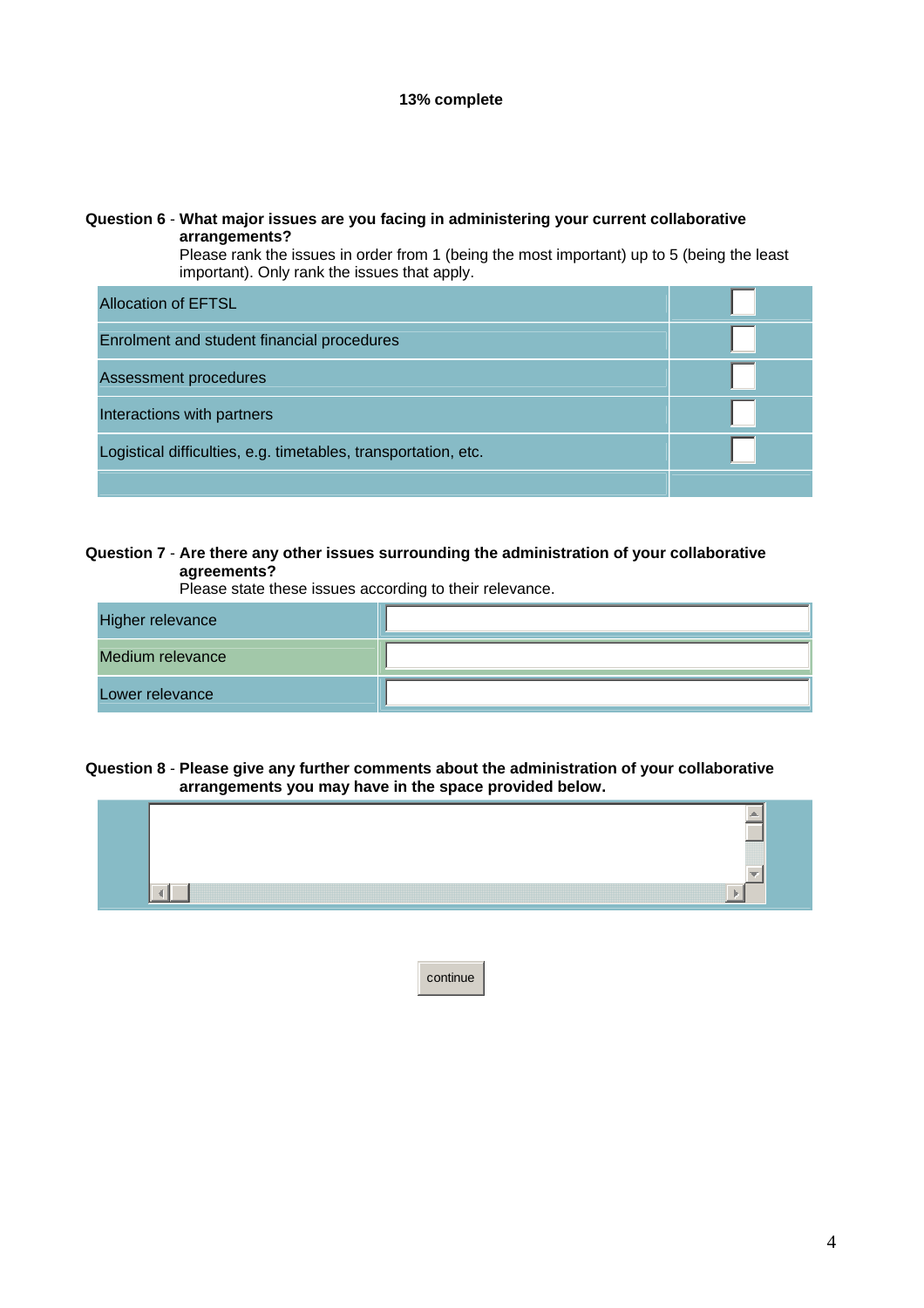# **Question 9** - **Do you have future plans for establishing collaborative arrangements for language teaching?**



## **Question 10** - **Please give details below.**

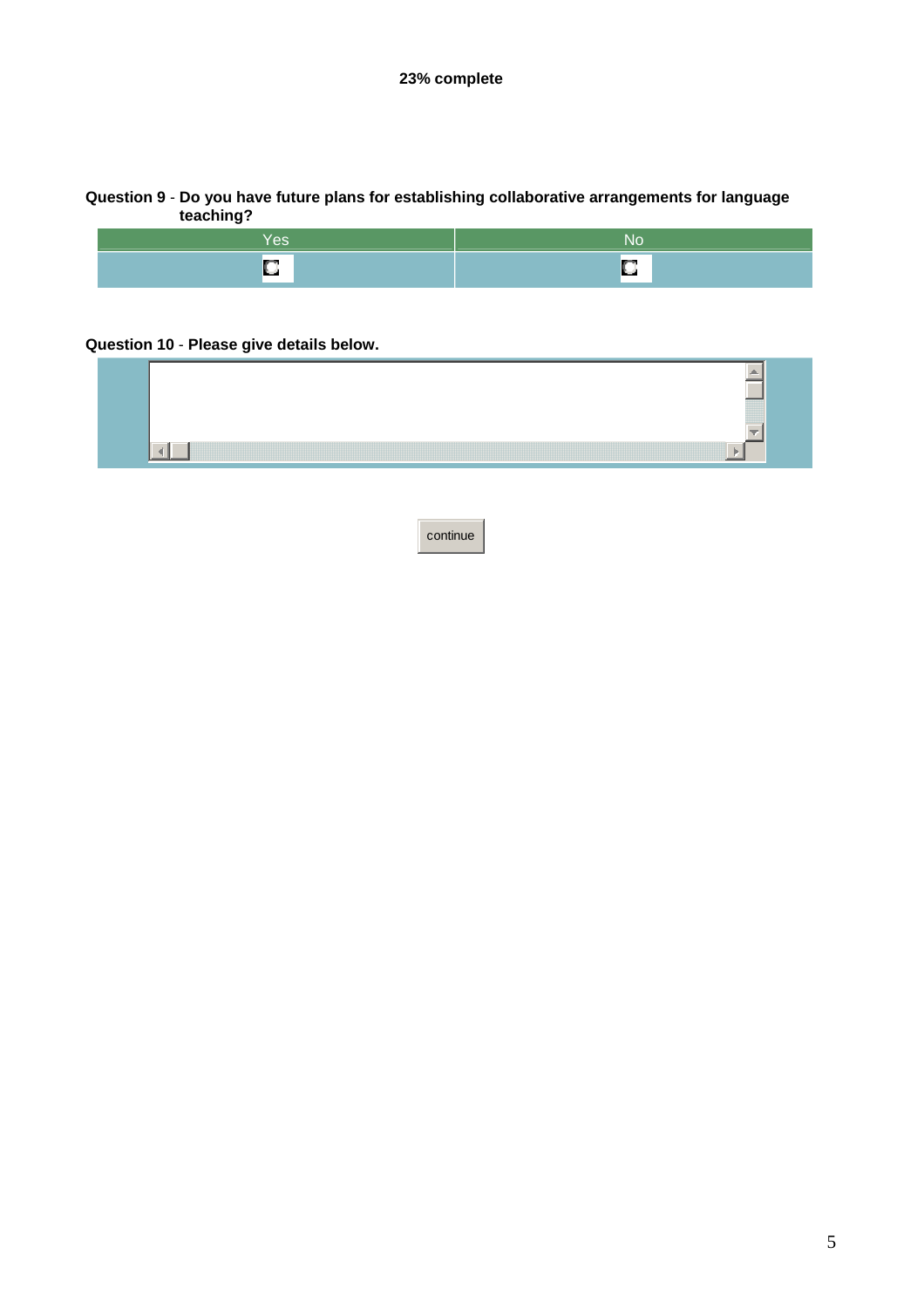# **Section 2** - Role of private or non-University providers

A private or non-University provider in this instance is an organisation that could be legitimately considered to partner with a University. Such organisations could include, but are not limited to

(1) Registered training organisations

(2) University affiliated commercial schools

- (3) Foreign government cultural institutes and associations
- (4) Commercial language schools

(5) Australian government supported commercial language schools

(6) independent cultural agencies.

For more information regarding private or non-university providers [click here](http://152.98.216.11/smweb/projects/19/privateproviders.doc). **Note:** Clicking this link may open a text document as another web page. If so, return to this survey by clicking the ''Back'' button [leftarrow icon] on your web browser.)

## **Question 11** - **Do private providers play a role in assisting with undergraduate provision of language teaching?**

| es / | 'NO |
|------|-----|
|      |     |

## **Question 12** - **What role do they play?**

Please rank the issues in order from 1 (being the most important) up to 4 (being the least important). Only rank the issues that apply.

| Provision of introductory courses                                     |  |
|-----------------------------------------------------------------------|--|
| Provision of Year 1 equivalent courses                                |  |
| Provision of Year 2 or higher equivalent courses                      |  |
| Provision of specialised language courses (e.g. Japanese for Tourism) |  |
|                                                                       |  |

## **Question 13** - **Are there any other roles they play?**

Please state these roles according to their relevance.

| Higher relevance |  |
|------------------|--|
| Medium relevance |  |
| Lower relevance  |  |

#### **Question 14** - **Please give any further comments about the roles that private providers play in assisting with undergraduate provision of language teaching.**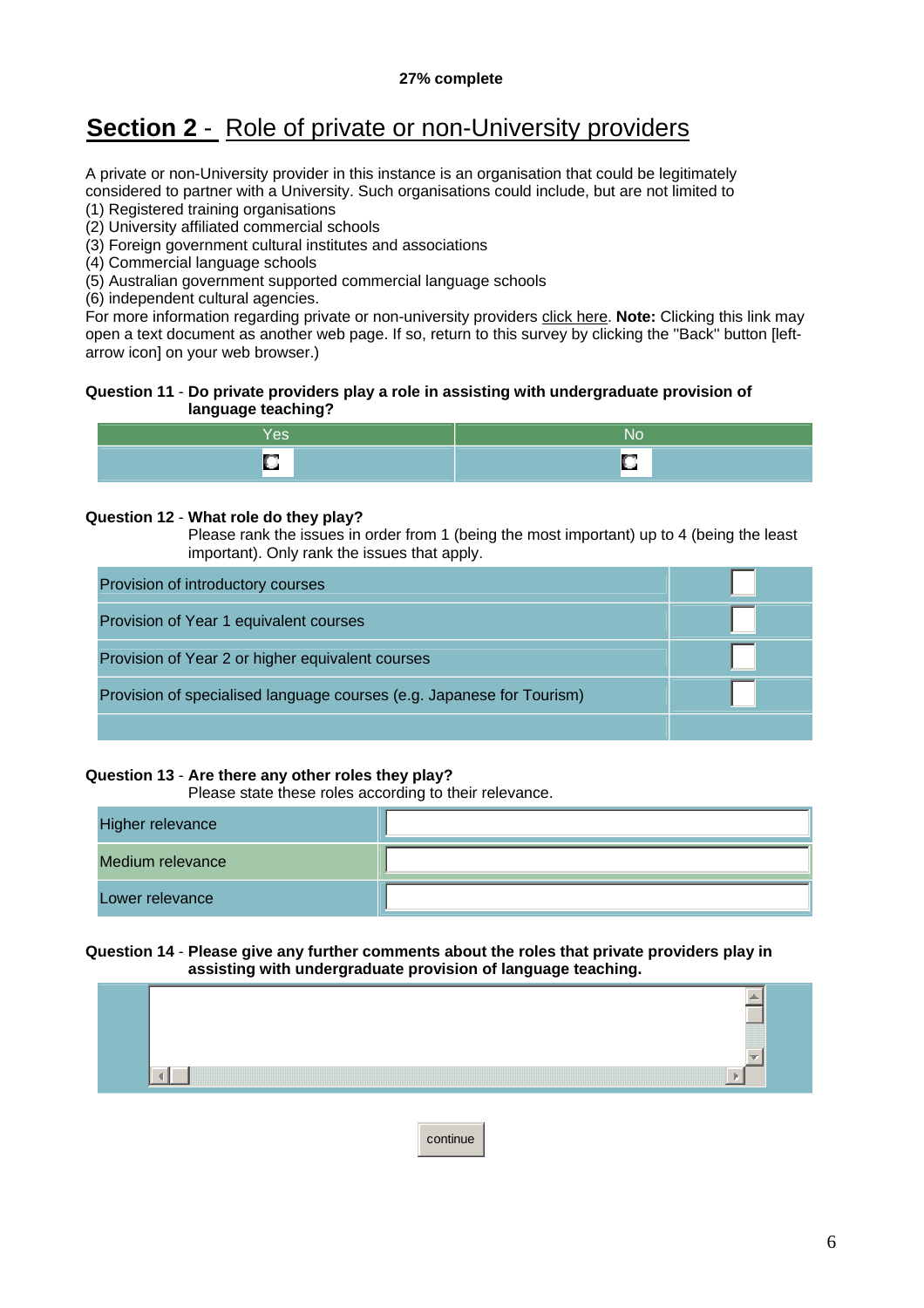#### **Question 15** - **Do you give credit for courses students have undertaken with non-university providers?**

| $\overline{\phantom{a}}$ | 'NC |
|--------------------------|-----|
|                          |     |
| <b>Service</b>           |     |

## **Question 16** - **Please provide details**

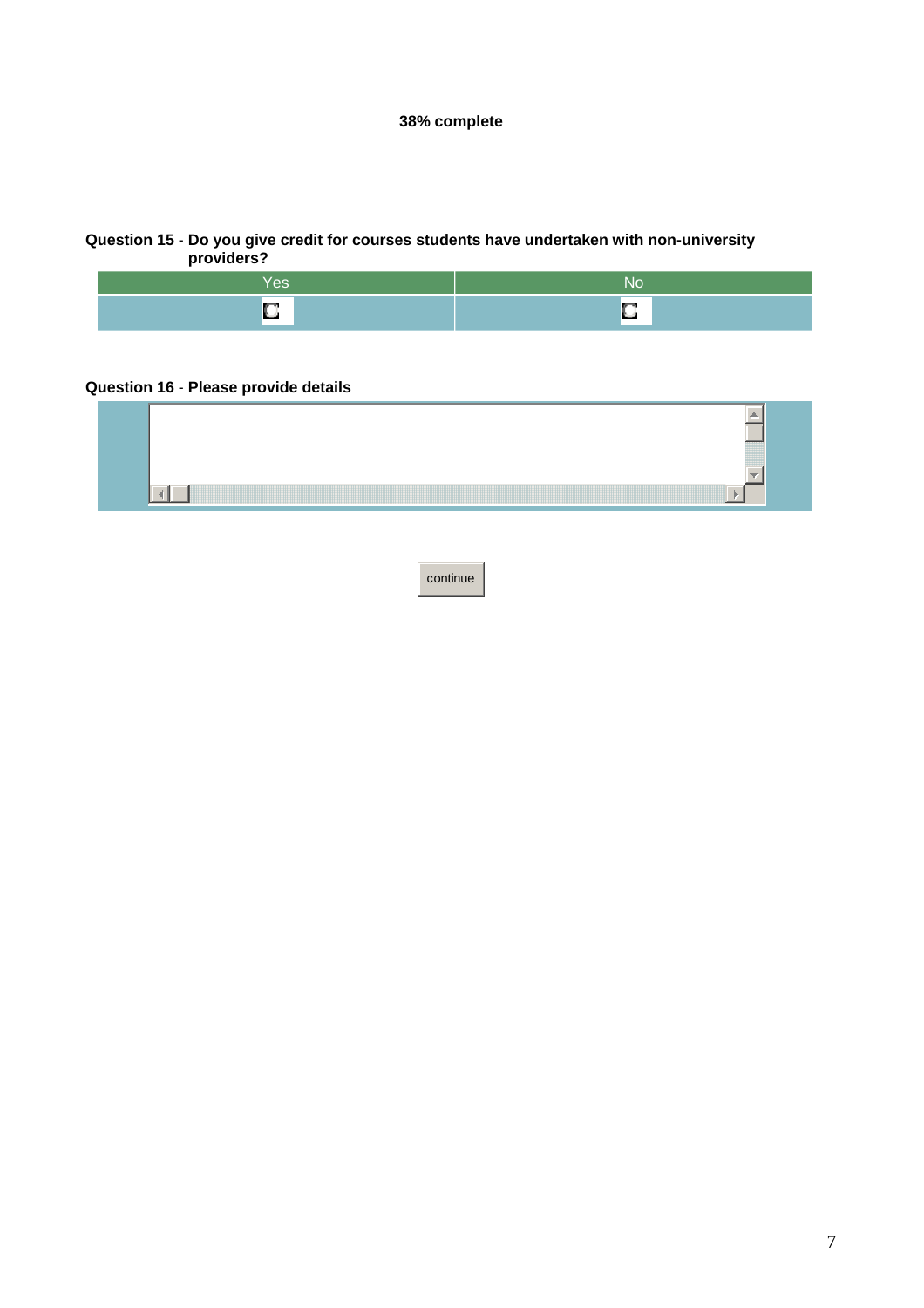#### **Question 17** - **What credentials would non-University organisations need to have in order to give credit or advanced standing towards university language programs?** Please click all that apply.

| Registered training organisation | Accredited institution which offers International-based<br>accredited courses |
|----------------------------------|-------------------------------------------------------------------------------|
|                                  |                                                                               |

## **Question 18** - **What other credentials would non-University organisations need?**

You can list up to three.

## **Question 19** - **If you would like to comment more on the issue of credentials for non-University organisations, please use the space below.**

#### **Question 20** - **What credentials and/or experience should individuals from outside your organisational unit have to be qualified to teach language courses for credit at your organisational unit?** Please tick all that apply.

| Highschool leaving<br>certificate or<br>equivalent<br>qualification | Teaching<br>qualifications | Registered training<br>organisation/provider | <b>University</b><br>undergraduate<br>degree | <b>NAATI</b> level 3 |
|---------------------------------------------------------------------|----------------------------|----------------------------------------------|----------------------------------------------|----------------------|
|                                                                     |                            |                                              |                                              |                      |

## **Question 21** - **What other credentials and/or experience should individuals from outside your organisational unit have?**

You can list up to three.

## **Question 22** - **If you would like to comment more on the issue of credentials and experience for individual persons outside your organisational unit, please use the space below.**

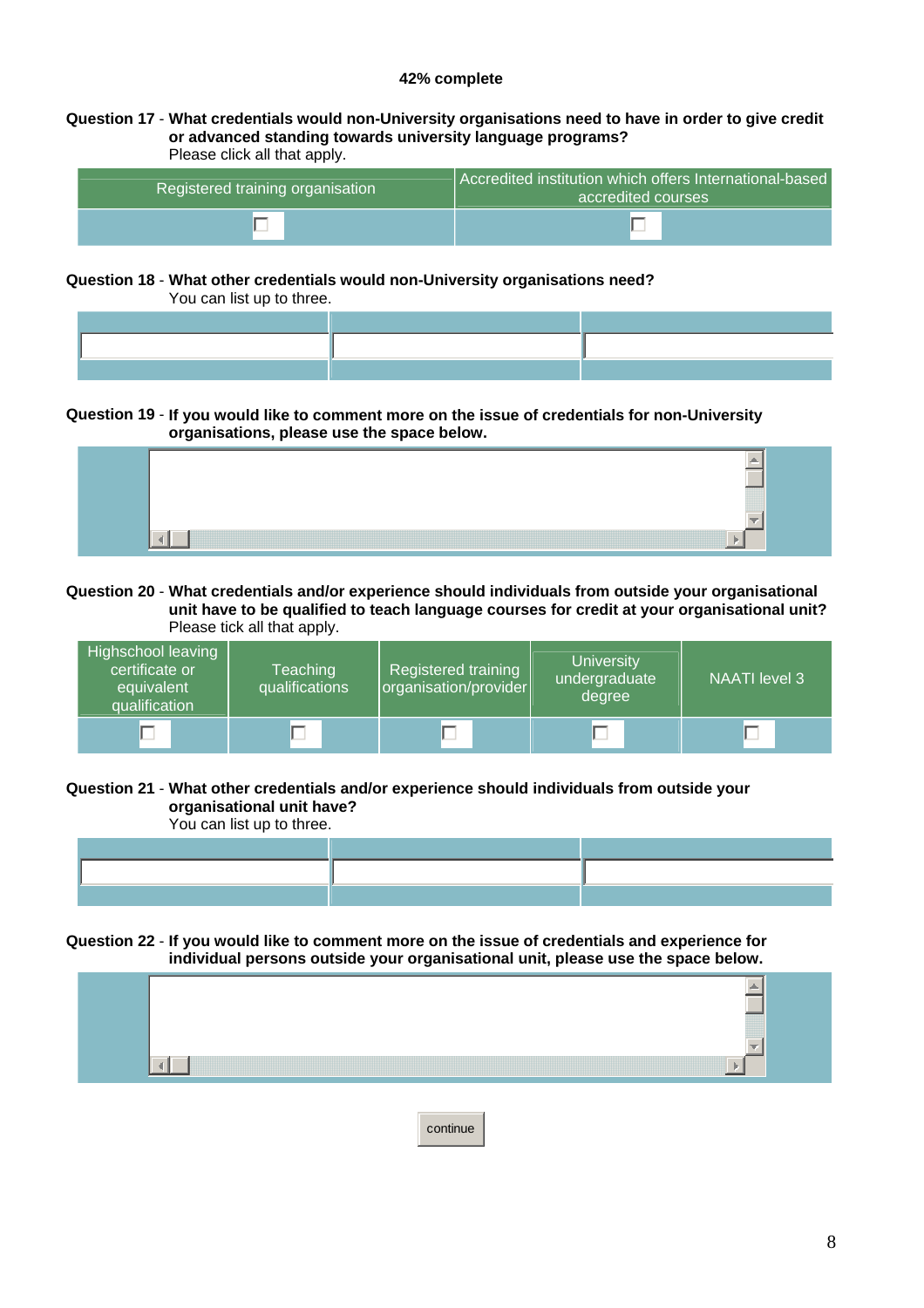#### **Question 23** - **What kinds of language learning programs would you give credit for from a non-University organisation?** Please tick all that apply

| <b>Beginning</b> | Intermediate | <b>Historical/Cultural</b> | Literature | Specialised<br>language courses |
|------------------|--------------|----------------------------|------------|---------------------------------|
|                  |              |                            |            |                                 |

# **Question 24** - **What other kinds of language learning programs would you give credit for?**

List up to three.

## **Question 25** - **If you would like to comment more on the issue of giving credit, please use the space below.**

## **Question 26** - **In your opinion, how could non-University providers assist in language provision?** Please tick all that apply.

| Teach all ab initio courses | Provide immersion or in-country courses |
|-----------------------------|-----------------------------------------|
|                             |                                         |

#### **Question 27** - **How else could non-University providers assist in language provision?** List up to three other ways.

#### **Question 28** - **If you would like to comment more on the issue of assistance in language provision, please use the space below.**

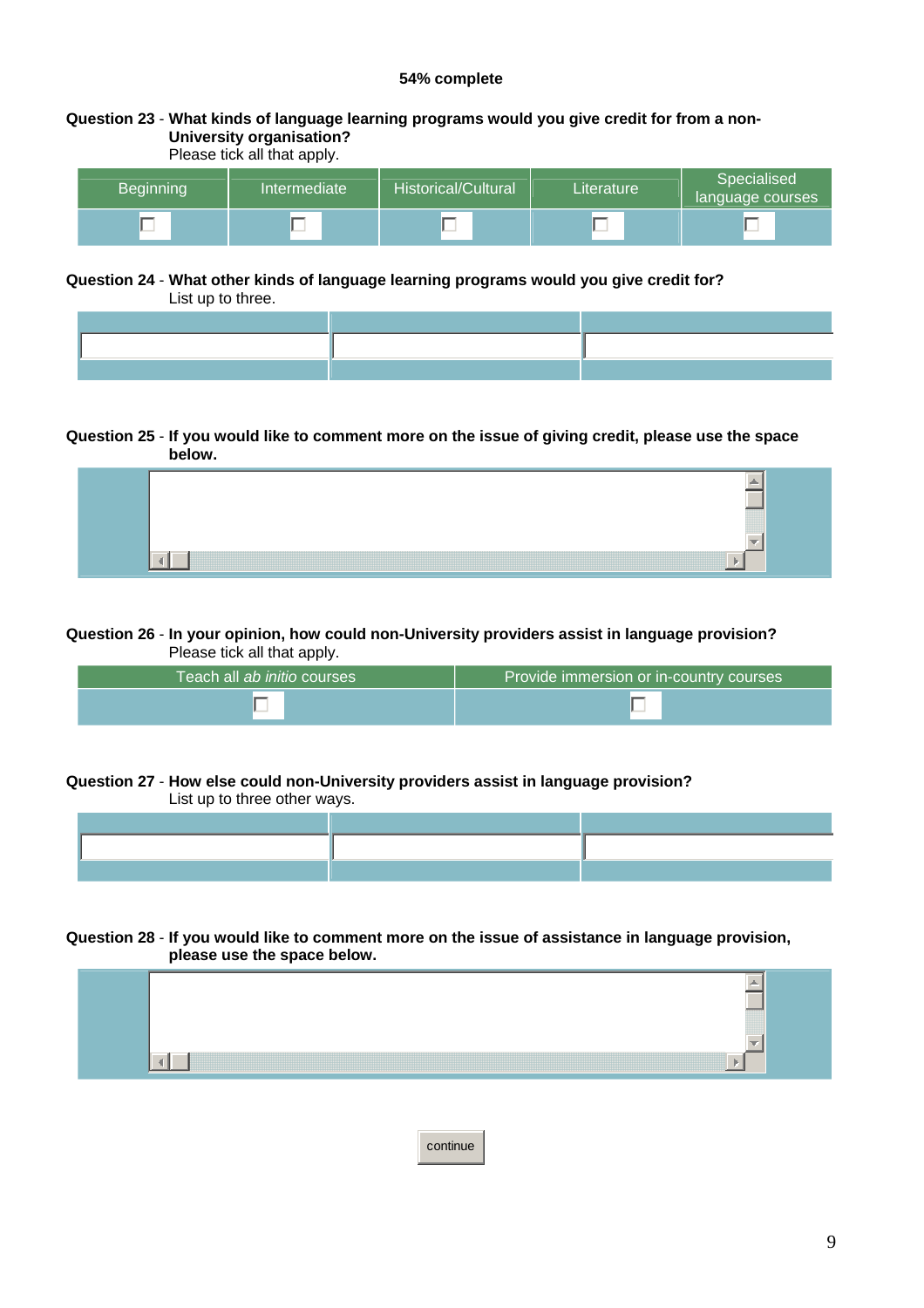# **Section 3** - Other concerns

**Question 29** - **Do current degrees, other than a BA (Language) degree at your university require the study of a foreign language that your organisational unit administrates?**

| . | w.       |
|---|----------|
|   | . .<br>ш |

**Question 30** - **Please state up to three current degrees in your university, other than a BA (Language) degree that requires the study of a foreign language that your organisational unit administrates?** 

> e.g. International Relations, 1 year of language study; International Business studies, 2 years of language study

|                                                           | Name of program/discipline (e.g.<br>International Relations) | Highest Level language course<br>required (e.g. French II) |
|-----------------------------------------------------------|--------------------------------------------------------------|------------------------------------------------------------|
| First Degree requiring the<br>study of a foreign language |                                                              |                                                            |
| $\overline{\phantom{0}}$<br>Choose                        | Level of program                                             |                                                            |
| Second Degree (if<br>applicable)                          |                                                              |                                                            |
| $\blacksquare$<br>Choose                                  | Level of program                                             |                                                            |
| Third Degree (if applicable)                              |                                                              |                                                            |
| $\overline{\phantom{0}}$<br>Choose                        | Level of program                                             |                                                            |
| Fourth Degree (if<br>applicable)                          |                                                              |                                                            |
| Choose<br>$\overline{\phantom{a}}$                        | Level of program                                             |                                                            |

**Question 31** - **Is there any other degree that requires the study of a foreign language that your organisational unit administrates?**

| ш |  |
|---|--|

#### **Question 32** - **Please give details on all other degrees (name of program, level of program and highest level course required) below.**

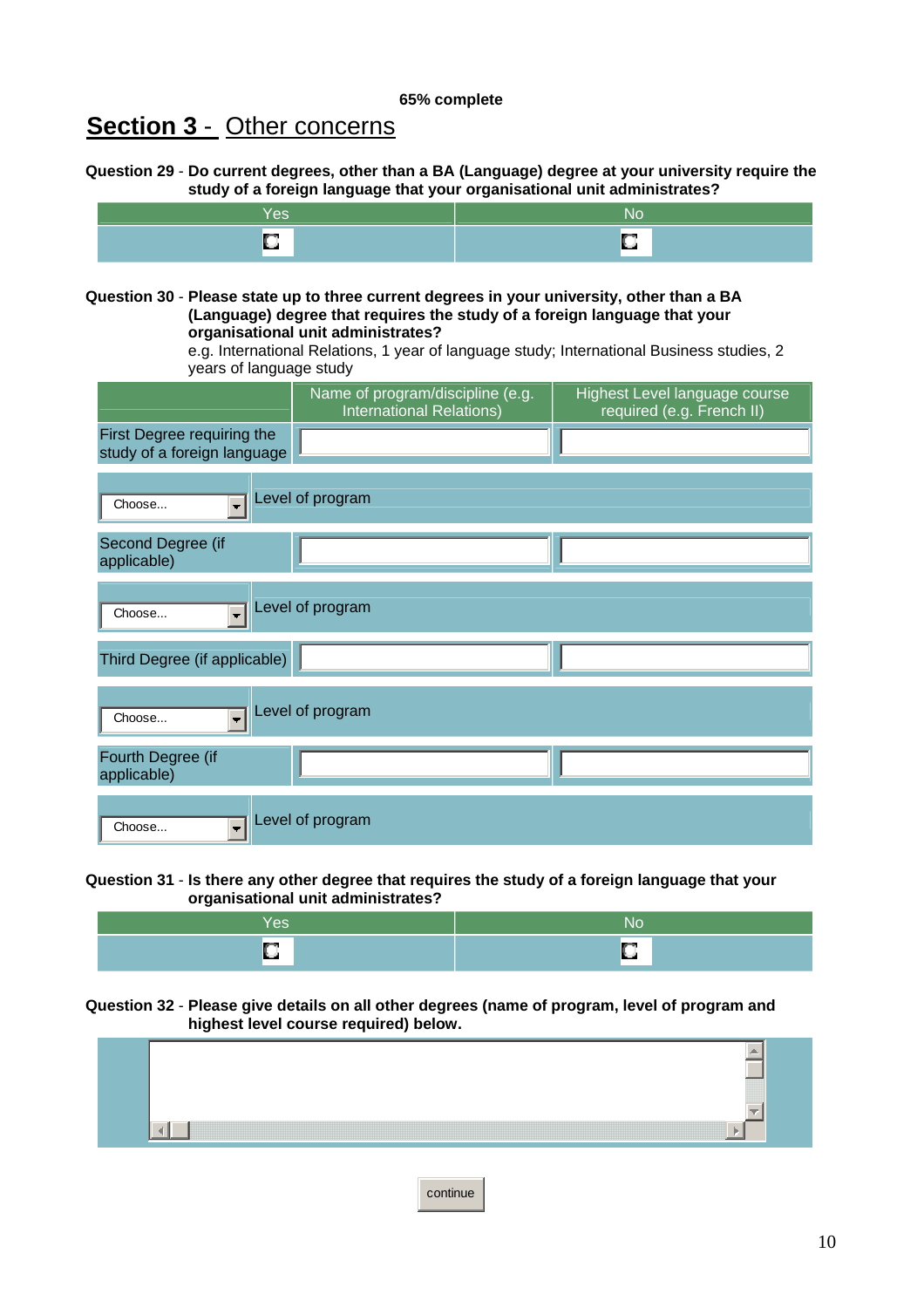## **Question 33** - **Does your organisational unit offer additional points for students who have successfully completed the study of a LOTE at Year 12?**

| $-$ |
|-----|

## **Question 34** - **Please specify**

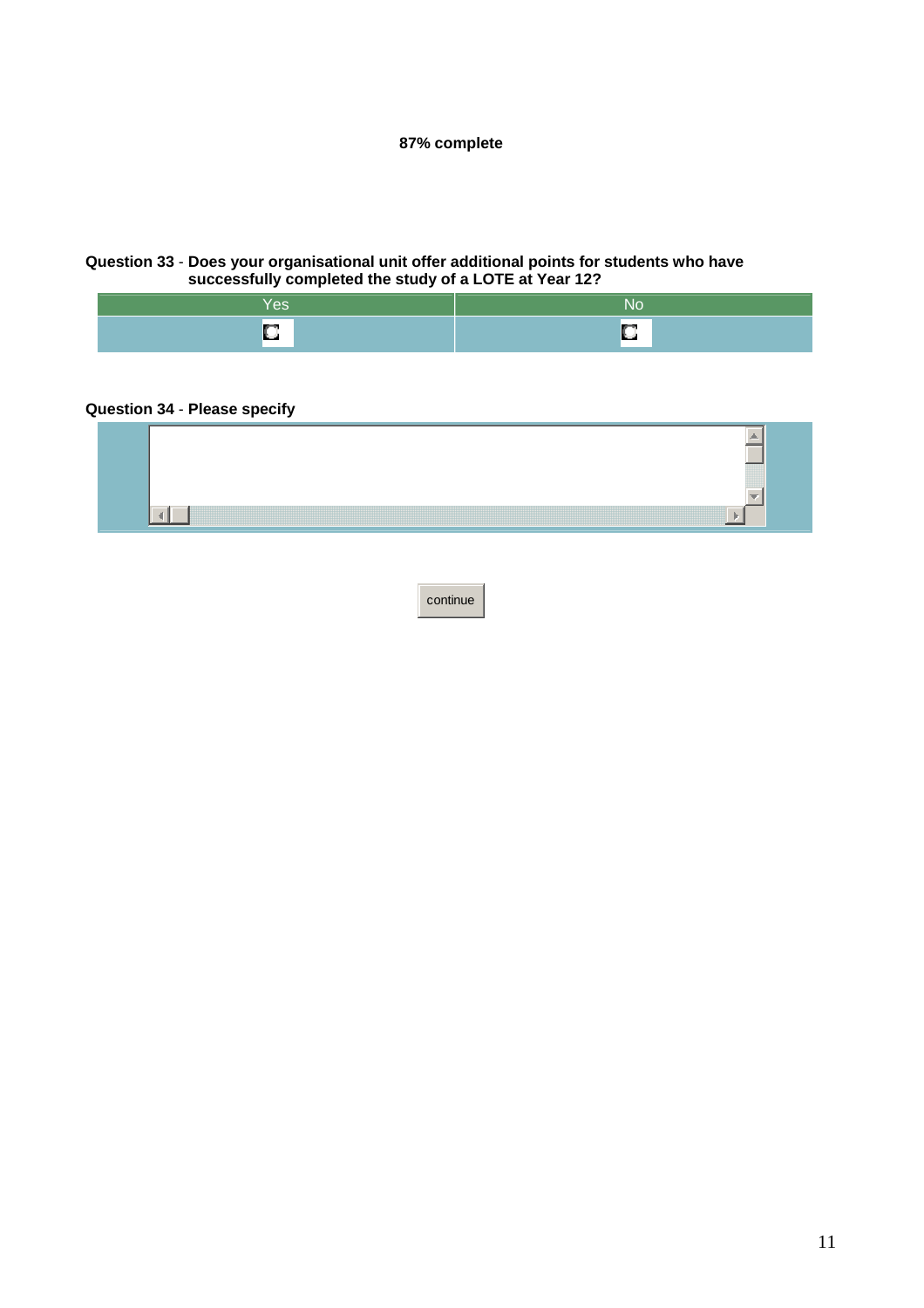## **Question 35** - **Does your organisational unit offer advanced placement for students who have successfully completed the study of a LOTE at Year 12?**



## **Question 36** - **Please specify**